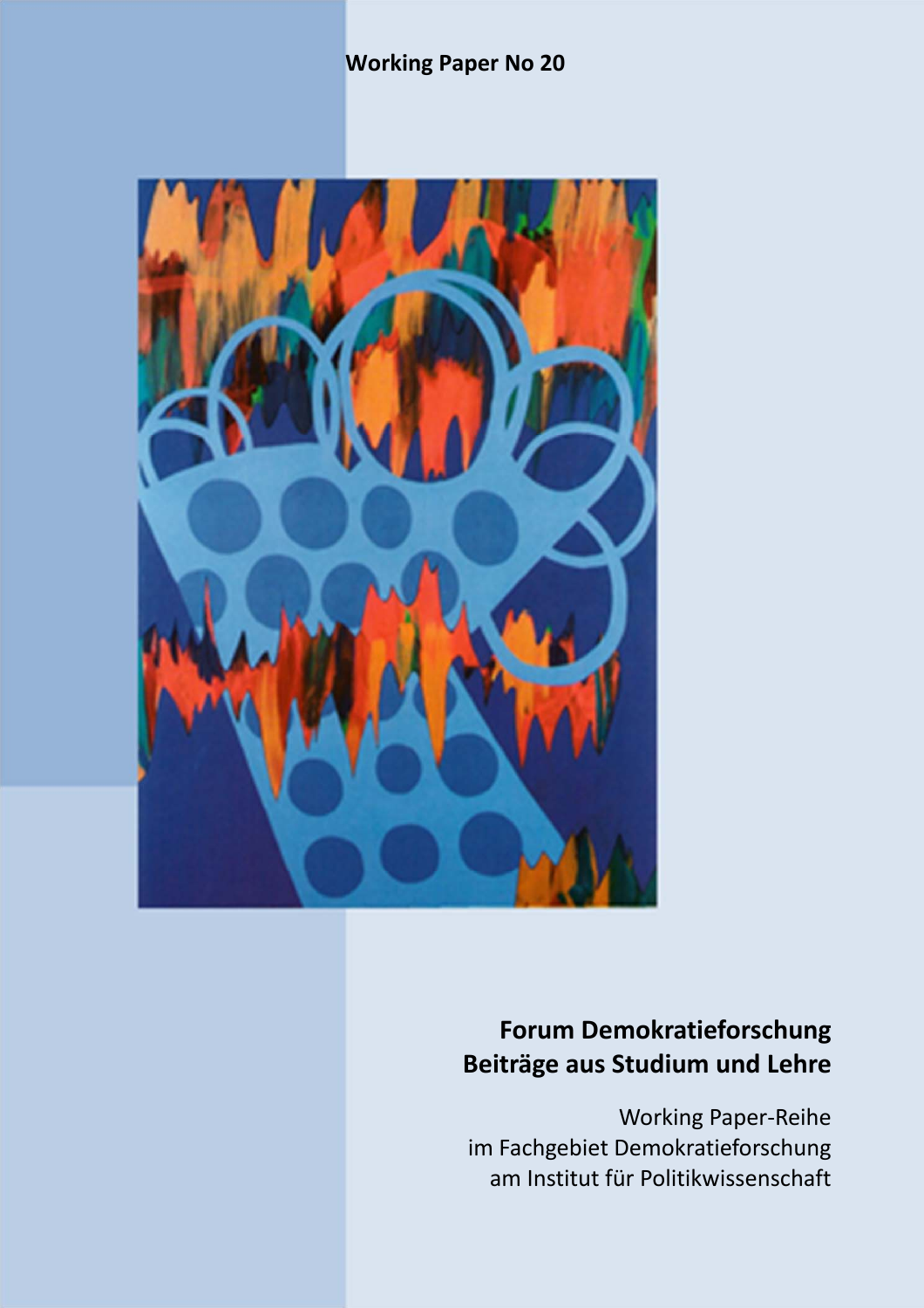### Prolog

### *The journey: Path of conocimiento*

You struggle each day to know the world you live in, to come to grips with the problems of life. […] Tu camino de conocimiento requires that you encounter your shadow side and confront what you've programmed yourself (and have been programmed by your cultures), to avoid (desconocer), to confront the traits and habits distorting how you see reality and inhibiting the full use of your facultades. At the crack of change between millenia, you and the rest of humanity are undergoing profound transformations and shifts in perceptions. All, including the planet and every species, are caught between cultures and bleed-throughs among different worlds – each with its own version of reality. We are experiencing a personal, global identity crisis in a disintegrating social order that possesses little heart and functions to oppress people by organizing them into hierarchies of commerce and power – a collusion of government, transnational industry, business, and the military, all linked by a pragmatic technology and science voracious for money and control. This system and its hierarchies affect people's lives in concrete and devastating ways and justify a sliding scale of human worth used to keep human-kind divided. It condones the mind-theft, spirit murder, exploitation, and genocide de los otros. We are collectively conditioned not to know that every comfort of our lives is acquired with the blood of conquered, subjugated, enslaved, or exterminated people, an exploitation that continues today. […] We stand at a major threshold in the extension of consciousness, caught in the remolinos (vortices) of systemic change across all fields of knowledge. The binaries of colored/white, female/male, mind/body are collapsing. Living in nepantla, the overlapping space between perceptions and belief systems, you are aware of the changeability of racial, gender, sexual, and other categories rendering the conventional labelings obsolete. Though these markings are outworn and inaccurate, those in power continue using them to single out and negate those who are 'different' because of color, language, notions of reality, or other diversity. You know that the new paradigm must come from outside as well as within the system. […] Your identity is a filtering screen limiting your awareness to a fraction of your reality. What you or your culture believes to be true is provisional and depends on a specific perspective. What your eyes, ears, and other physical senses perceive is not the whole picture but one determined by your core beliefs and prevailing societal assumptions. What you live through and the knowledge you infer from experience is subjective. Intuitive knowing, unmediated by mental constructs – what inner eye, heart, and gut tell you – is the closest you come to direct knowledge (gnosis) of the world, and this experience of reality is partial, too. (Auszug aus "Light in the Dark. Luz en lo Oscuro. Rewriting Identity, Spirituality, Reality", Anzaldúa 2015: 118f., Hervorh. J.K.)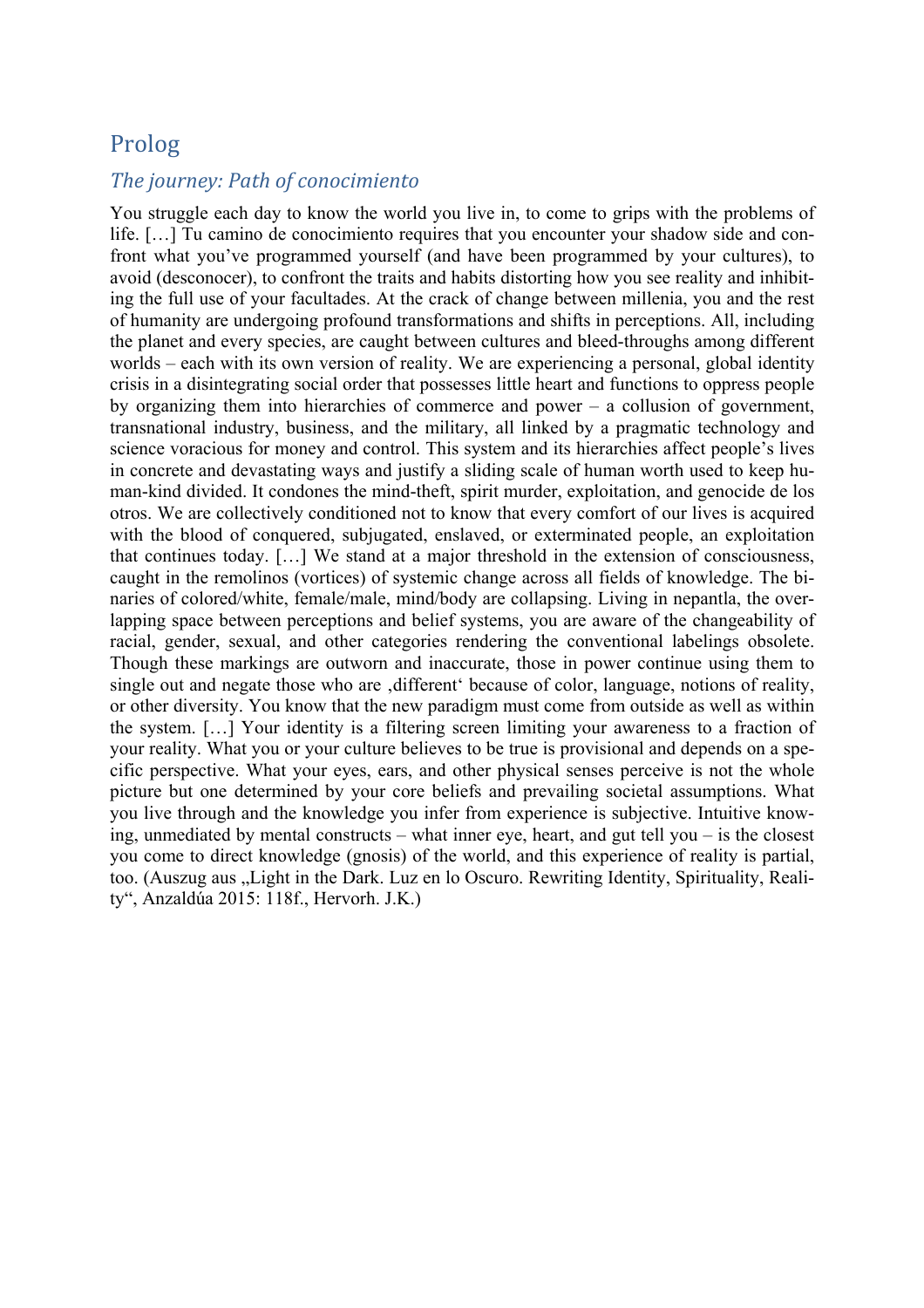Working Paper No 20

# **Mobilized Vulnerabilities?**

Honduranische Aktivist\*innen über die Butlersche Konzeption von Vulnerabilität und Widerstand

Masterarbeit im Studiengang Friedens‐ und Konfliktforschung am Zentrum für Konfliktforschung der Philipps‐Universität Marburg

Joana Kathe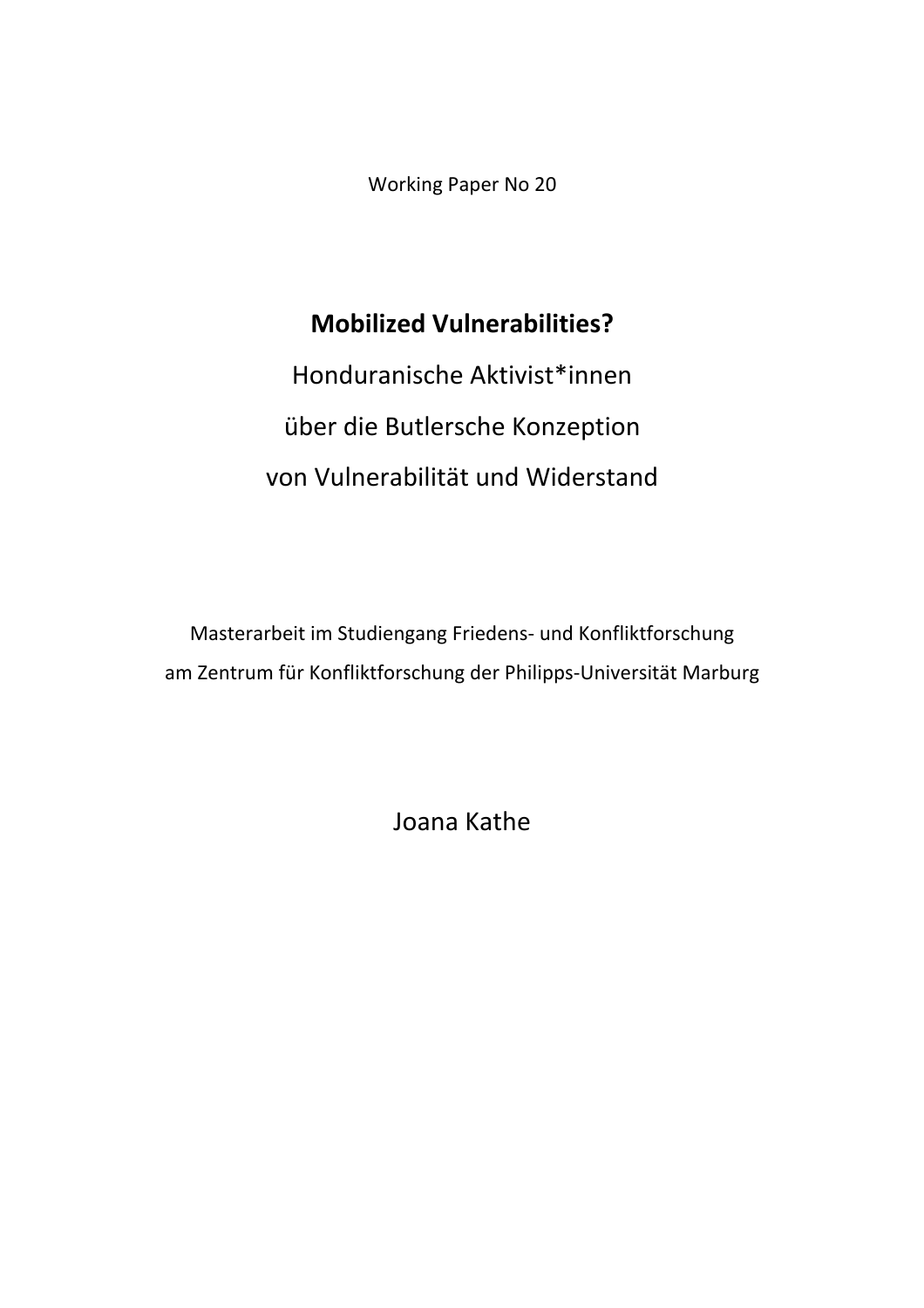Titelbild: Füllhorn von Christel Irmscher (Original: Acryl auf Leinwand 1997)

#### **Impressum**

Forum Demokratieforschung, Working Paper Reihe im Fachgebiet Demokratieforschung Am Institut für Politikwissenschaft an der Philipps‐Universität Marburg, Beiträge aus Studium und Lehre Herausgeberinnen: Prof'in Dr. Ursula Birsl, Matti Traußneck (M.A. Politologin)

Working Paper No 20 (Februar 2021) ISSN 2197‐9498

https://www.uni-marburg.de/de/fb03/politikwissenschaft/fachgebiete/brd/forumdemokratieforschung

#### **Kontakt:**

Prof'in Dr. Ursula Birsl Matti Traußneck Philipps‐Universität Marburg Institut für Politikwissenschaft Wilhelm‐Röpke‐Str. 6G DE‐35032 Marburg

E‐Mail: ursula.birsl@staff.uni‐marburg.de matti.traussneck@staff.uni‐marburg.de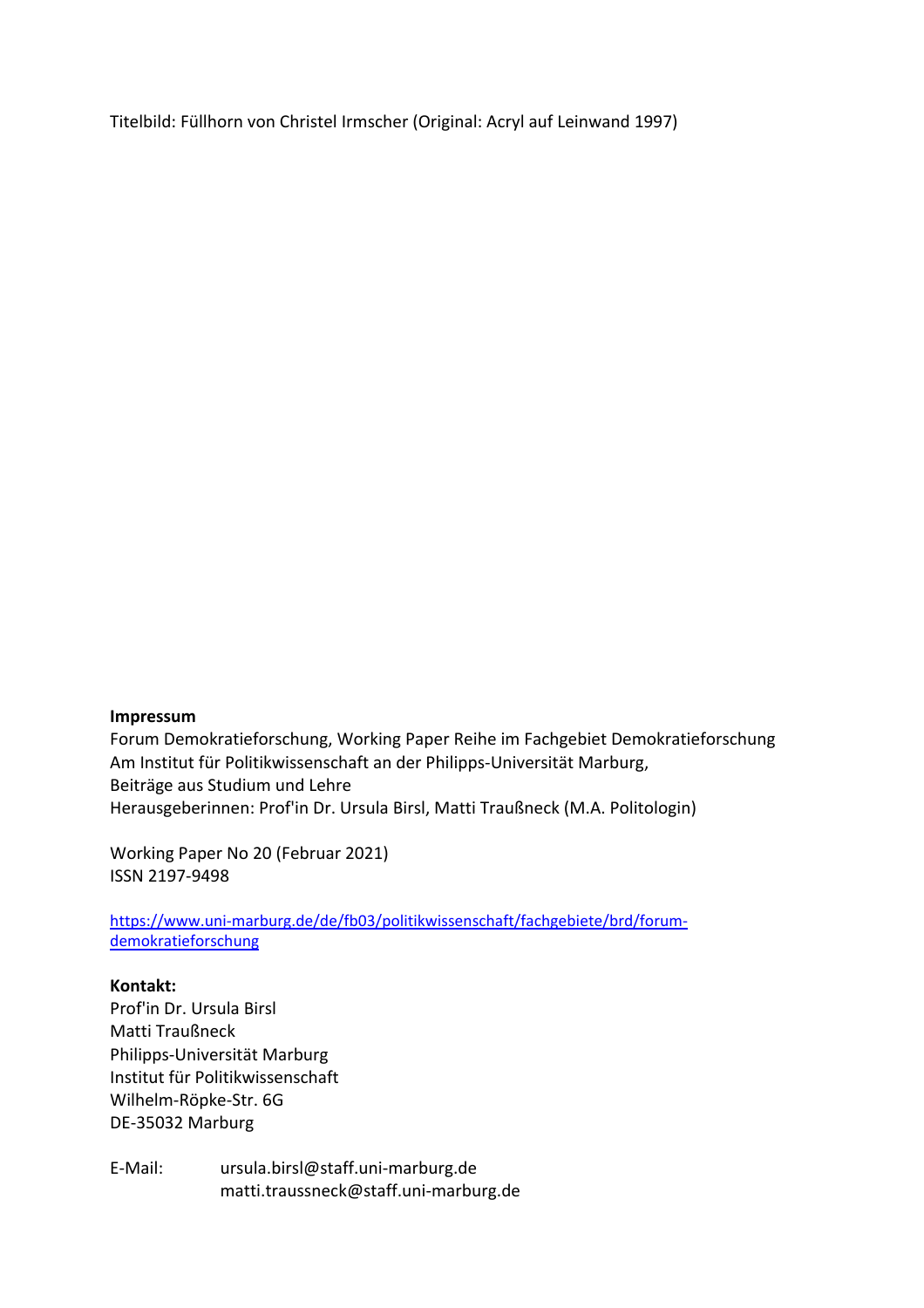# Inhalt

| Prolog                                                                            |  |
|-----------------------------------------------------------------------------------|--|
|                                                                                   |  |
|                                                                                   |  |
|                                                                                   |  |
|                                                                                   |  |
|                                                                                   |  |
| 3. Enmarcando el compartir   Warum Fokusgruppen viel versprechen  15              |  |
|                                                                                   |  |
|                                                                                   |  |
|                                                                                   |  |
|                                                                                   |  |
|                                                                                   |  |
|                                                                                   |  |
|                                                                                   |  |
|                                                                                   |  |
|                                                                                   |  |
|                                                                                   |  |
|                                                                                   |  |
|                                                                                   |  |
| 6. Desde la Trinchera   Zur Durchführung der Fokusgruppengespräche  33            |  |
|                                                                                   |  |
| 8. Nepantla   Honduranische Aktivist*innen über Vulnerabilität und Widerstand  37 |  |
|                                                                                   |  |
|                                                                                   |  |
|                                                                                   |  |
|                                                                                   |  |
|                                                                                   |  |
|                                                                                   |  |
|                                                                                   |  |
|                                                                                   |  |
|                                                                                   |  |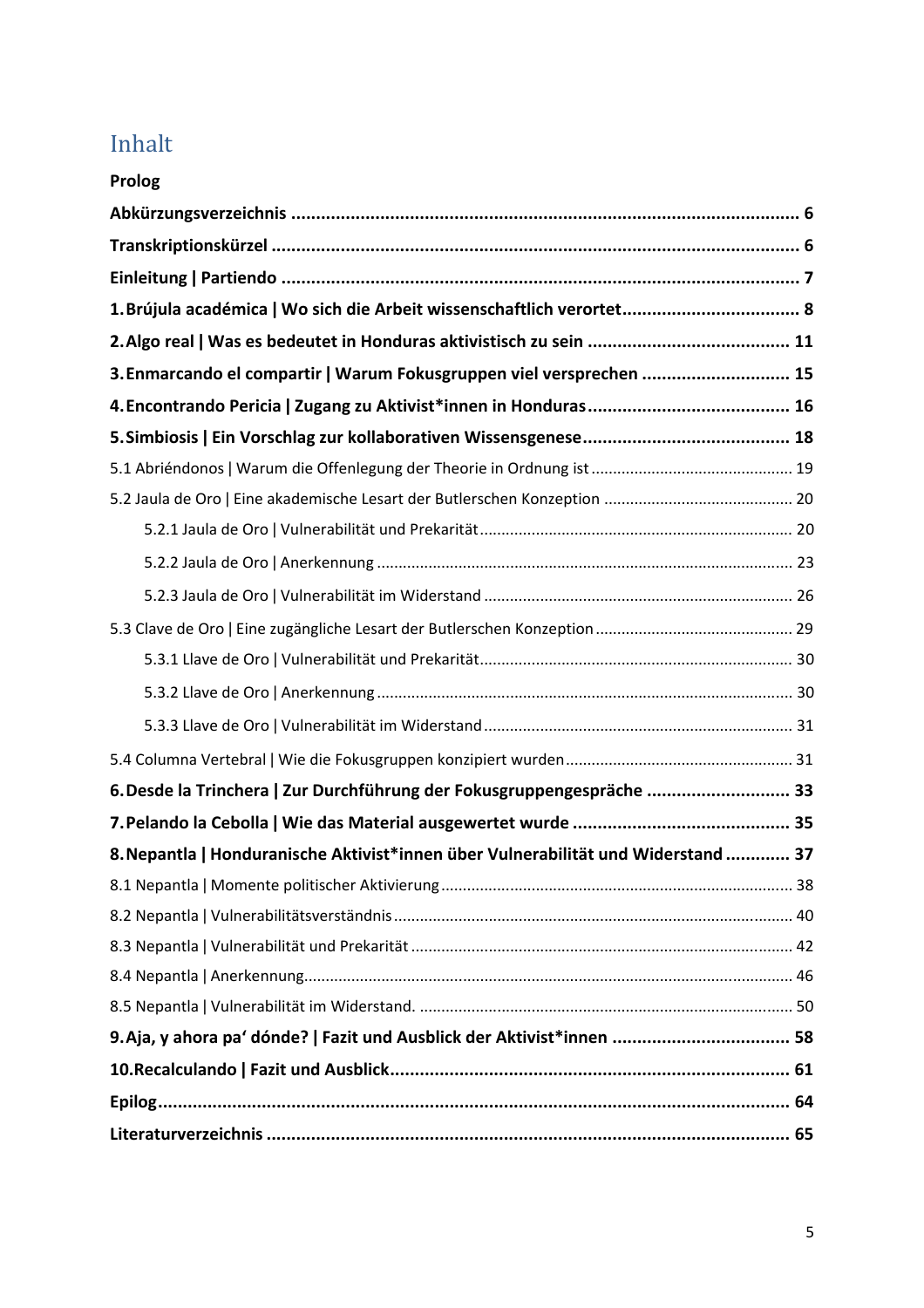# Abkürzungsverzeichnis

|                 | 110110120115011201211110                                                                                           |
|-----------------|--------------------------------------------------------------------------------------------------------------------|
| AI              | <b>Amnesty International</b>                                                                                       |
|                 | Cozumel Asociación Cozumel Trans - dt. Vereinigung Cozumel Trans                                                   |
|                 | <b>IACHR</b> Inter-American Commission on Human Rights – dt. Interamerikanische Menschen-<br>rechtskommission      |
| IL <sub>0</sub> | International Labour Organization – dt. Internationale Arbeitsorganisation                                         |
| <b>JOH</b>      | Juan Orlando Hernández, aktuell Präsident in Honduras                                                              |
| <b>LIBRE</b>    | Partido Libertad y Refundación - dt. Partei der Freiheit und Neugründung, aktuell<br>Oppositionspartei in Honduras |
| <b>MADJ</b>     | Movimiento Amplío para la Dignidad y la Justícia – dt. Breite Bewegung für Wür-<br>de und Gerechtigkeit            |
| <b>MEU</b>      | Movimiento Estudíantil Universitario – dt. Universitätsstudentische Bewegung                                       |
| <b>OAS</b>      | Organization of American States – dt. Organisation Amerikanischer Staaten                                          |
| PL              | Partido Liberal de Honduras – dt. Liberale Partei von Honduras, aktuell Oppositi-<br>onspartei in Honduras         |
| <b>PN</b>       | Partido Nacional de Honduras - dt. Nationale Partei von Honduras, aktuell Regie-<br>rungspartei in Honduras        |
| SB              | Soziale Bewegungen                                                                                                 |
| <b>UNPD</b>     | United Nations Development Programme – dt. Entwicklungsprogramm der Verein-<br>ten Nationen Transkriptionskürzel   |
| $\mathbf I$     | Redebeitrag der Interviewerin                                                                                      |
|                 | A, B,  Redebeitrag der anonymisierten Expert*innen                                                                 |
| (XXX)           | unverständliche Passage im Redebeitrag der Expert*innen                                                            |
| (.)             | kurze Pause im Redebeitrag der Expert*innen                                                                        |
| <b>XXX</b>      | anonymisierte Namensverweise im Redebeitrag der Expert*innen                                                       |
| [XXX]           | Anmerkungen der Interviewerin                                                                                      |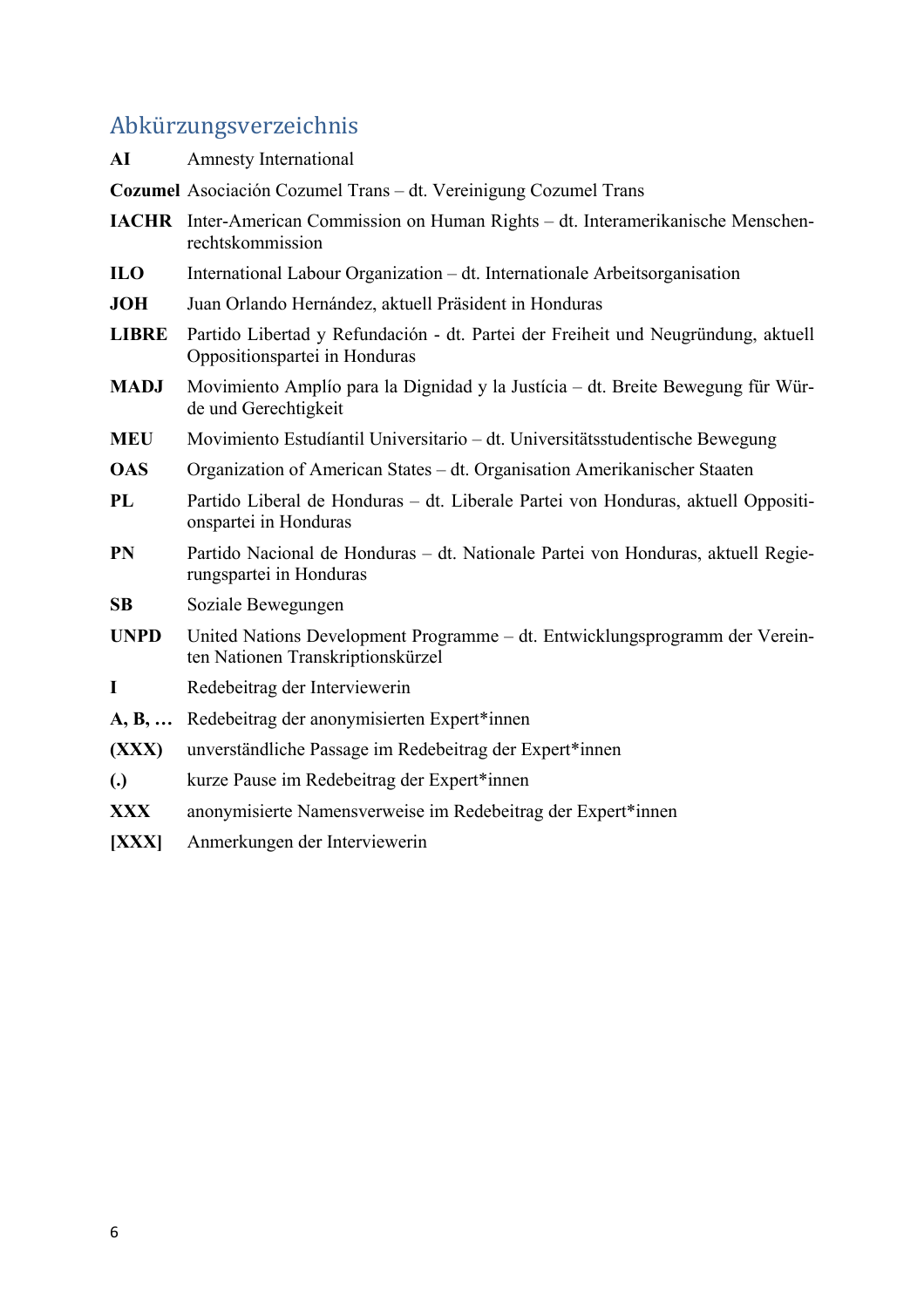## Einleitung ǀ Partiendo

Although all your cultures reject the idea that you can know the other, you believe that besides love, pain might open this closed passage by reaching through the wound to connect. Wounds cause you to shift consciousness – they either open you to the greater reality normally blocked by your habitual point of view or else shut you down, pushing you out of your body and into desconocimiento. Like love, pain may trigger compassion – if you're tender with yourself, you can be tender to others. Using wounds as openings to become vulnerable and available (present) to others means staying in your body. […] [W]hy not use pain as a conduit to recognizing another's suffering […]. In all the great stories, says Jean Houston, wounding is the entrance to the sacred. (Anzaldúa 2015: 153)

'Vulnerabilität' scheint gegenwärtig zu dem *en vogue*-Begriff zu avancieren, wenn es politisch-gesellschaftlichen Akteur\*innen darum geht, auf die Exponiertheit und Verletzlichkeit bestimmter Bevölkerungsgruppen hinzuweisen. Besonders im Bereich der sogenannten Entwicklungszusammenarbeit diskutieren sowohl NGOs als auch Institutionen wie beispielsweise die UN unter dem Schlagwort der Verletzbarkeit oder Verletzlichkeit die Offenheit von Gruppen gegenüber bedrohlichen Effekten der Klimaveränderung, Armut, fragiler Staatlichkeit, (patriarchaler) Gewalt und nahezu allen erdenklichen, strukturellen Gefahren, denen menschliches Leben ausgesetzt sein kann. (Vgl. McWorther 2017: 4, auch Bürkner 2010) Wenn nun sicherlich auch immer etwas Wahres in einer derartigen Charakterisierung einer Gruppe von Menschen liegt, ist sie doch mindestens genauso riskant. In paternalistischbinärer Logik verleitet sie dazu, eine Trennlinie zu ziehen zwischen Menschen, die helfen und Menschen, denen geholfen werden muss und spricht so den als vulnerabel Markierten bisweilen das Potenzial des politischen Agierens ab. (Vgl. Butler et al. 2016: 1 - 7, auch Gukelberger 2015) Das Stigma der Vulnerabilität wird damit zu einem der Passivität, des Erleidens und des Wartens auf Rettung durch handlungsfähige, natürlich nicht-vulnerable Akteur\*innen – in der Regel *weiße* US-Amerikaner\*innen oder Westeuropäer\*innen. Und damit ist diese Vorstellung von der Realität mindestens soweit entfernt, wie es nötig ist, sie grundlegend zu hinterfragen. Ein Blick in die Welt präsentiert zahllose konstruktive Widerstände, Bewegungen und Kämpfe, die unsere Gesellschaft(en) formen, ermutigen und ethisch reflektieren. Sie sind nicht denkbar ohne die konstitutive Beteiligung von Aktivist\*innen, die eben genau dem Kollektiv von Menschen zuzurechnen sind, die häufig als vulnerabel beschrieben werden. Diese Feststellung und konsequenterweise das Infragestellen der vermeintlichen Diskrepanz ist der Ausgangsmoment der vorliegenden Arbeit.

Ein nächster Blick in die sich zunehmend weitende, wissenschaftliche Debatte um Verletzbarkeiten verweist in direkter Anlehnung an diese Beobachtung immer wieder auf den Begriff der ,Resilienz' als die besondere "Fähigkeit von Menschen und Systemen, Störungen von außen zu überstehen." (Gebauer 2015, vgl. auch Bürkner 2010) Sich mit Resilienz als Feature sogenannter vulnerabler Kollektive auf die Suche nach Handlungsräumen zu begeben ist indes durchaus problematisch. Denn wenn sich nun Fähigkeiten des Aushaltens mit fester Naht an eben jene strukturell evozierten Situationen der Exponiertheit binden lassen, dann geht es nicht (mehr) um die Beseitigung unwürdiger Bedingungen. Dann lenkt sich der Fokus mit einer Leichtigkeit – und zum Plaisir neoliberaler Vertreter\*innen – darauf, wie Menschen unwürdige Bedingungen aushalten können. (dazu Gebauer 2015) Doch es gibt noch einen anderen, durchaus erfrischenden Ansatz, dem es ohne dieses ethische Gefährdungspotential gelingt, die Handlungsmacht vulnerabler Menschen sichtbar und verständlich zu machen, ohne dabei das Streben nach Veränderung, ja nach systemkritischem Widerstand gegen unlebbare Verhältnisse auszublenden. Judith Butler schlägt in bekannter Tradition der Dekonstruktion binärer Oppositionslogiken vor, dass in der Vulnerabilität und ihrer körperlichen Erfahrung ganz selbst die Basis für wirkungsmächtige Widerstände und Handlungsräume zu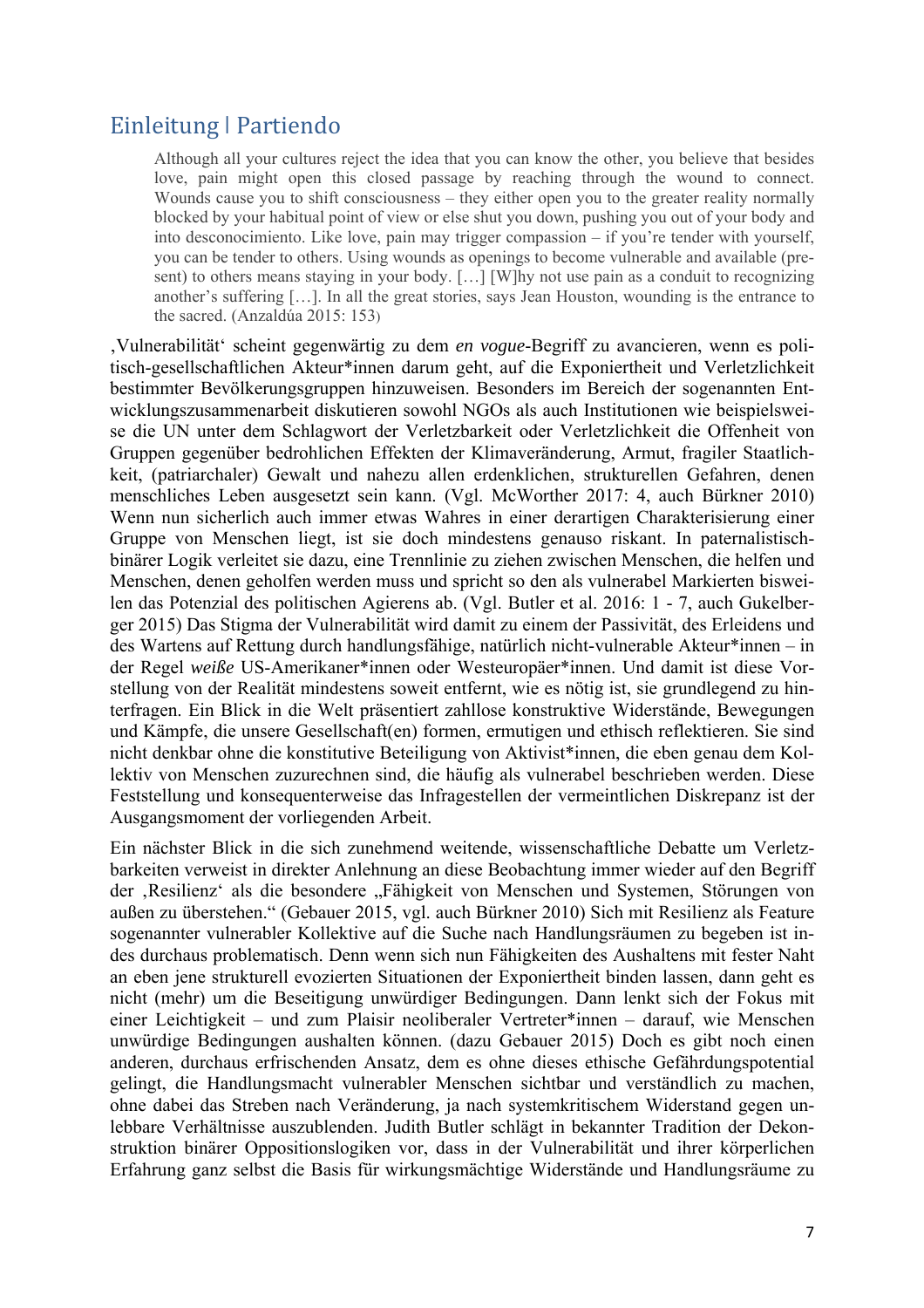verorten sei. Mit diesem theoretischen Ansatz, der die Grenze von vermeintlicher Schwäche und Stärke verwischt, ist ein Baustein der vorliegenden Arbeit gesetzt.

Der zweite Baustein ergibt sich aus der schlichten Beobachtung, dass Theorie immer auch eine Interpretation wahrgenommener Realitäten ist und dementsprechend jeweils auf die Erfahrungswelt des sie erschaffenden Menschen begrenzt ist. Im Bewusstsein um den hierarchischen und exklusiven Charakter akademischer Wissensgenese wird die gravierende Absenz des Wissens all jener Subjekte deutlich, die gerade nicht aktiv an jenen Prozessen teilhaben. Um die Ausleuchtung dieses blinden Flecks bemüht, macht die vorliegende Arbeit einen Vorschlag einer partiell kollaborativen Form der Wissensgenese im Feld der Sozialen Bewegungsforschung. Sie fragt beispielhaft nach den Perspektiven und Wahrnehmungen, mit denen honduranische Aktivist\*innen als sachkundige Akteur\*innen des globalen Südens der Butlerschen Konzeptualisierung des Zusammenhangs von Vulnerabilität und Widerstand begegnen. Dafür nimmt die Arbeit an, dass a) Aktivist\*innen in Honduras angesichts deutlich eingeschränkter Demokratie, repressiver Strategien der Regierungsführung und postkolonialer Dependenzen im Kontext drastisch beschränkender und herausfordernder Dynamiken agieren, b) akademisches Wissen auch Nicht-Akademiker\*innen zugänglich gemacht und mit ihnen offen diskutiert werden kann und c) die Einbindung dieses kontextabhängigen Wissens unabdinglich und wertvoll ist für eine *globale* Bewegungsforschung. Sicherlich ist zu fragen, ob dieser Beitrag tatsächlich den kritischen Kern des postkolonialen Anspruchs trifft, wenn er von einer *weißen* Studierenden mit deutschem Pass initiiert und ausgearbeitet wird, oder ob er letztendlich nur eine weitere Manifestierung hierarchischer Realitäten ist. Jene Zweifel mögen zumindest vorerst dahingestellt bleiben und im Fazit dieser Arbeit betrachtet werden. Jeder\*m Leser\*in sei indes freigestellt, darüber im Verlauf zu urteilen.

Die Reise zu Diskussion und Wissen beginnt derweil mit der Verortung beider Bausteine im akademischen Forschungsfeld ( $\rightarrow$  Kapitel Eins) und der skizzenhaften Darstellung des honduranischen Kontextes unter besonderer Beachtung aktivistischer Realitäten (> Kapitel Zwei). Daraus ergibt sich die Argumentation für Fokusgruppen als adäquater Erhebungsrahmen für das Forschungsvorhaben ( $\rightarrow$  Kapitel Drei) und deren personelle Besetzung ( $\rightarrow$  Kapitel Vier). Im Anschluss stellt sich die inhaltliche Aufarbeitung der Konzeption des Zusammenhangs von Vulnerabilität und Widerstand dar ( $\rightarrow$  Kapitel Fünf). Dazu gehört zunächst die methodische Reflexion, welche die Offenlegung eines Theorieansatzes in der qualitativen Forschung nahelegt ( $\rightarrow$  Erster Teil) sowie die Darstellung ihrer akademischen ( $\rightarrow$  Zweiter Teil) und ihrer zugänglichen, meint eine für die Diskussion in den Fokusgruppen aufbereitete, Lesart  $\leftrightarrow$  Dritter Teil). Auch die inhaltliche Konzeption der Gruppendiskussionen findet hier Eingang ( Vierter Teil). Es folgt eine kurze Schilderung der Durchführung  $( \rightarrow$  Kapitel Sechs) und der Auswertungsmethode des so gewonnen Materials (> Kapitel Sieben). Die sich anschließende Präsentation der Ergebnisse erfolgt entlang der diskutierten Themenblöcke der Fokusgruppengespräche ( $\rightarrow$  Kapitel Acht). Abschließend öffnet sich ein Raum für Reflexion und Ausblicke, sowohl aus Sicht der honduranischen Expert\*innen (> Kapitel Neun) als auch aus meiner eigenen Perspektive  $\rightarrow$  Kapitel Zehn).

## 1. Brújula académica ǀ Wo sich die Arbeit wissenschaftlich verortet

As swells break against the Santa Cruz mudstone promontories I feel that we who struggle for social change are the waves cutting holes in the rock an errecting new bridges. We're loosing the grip of outmoded methods and ideas in order to allow new ways of being and acting to emerge, but we're not totally abandoning the old – we're building on it. We're reinforcing the foundations and support beams of the old puentes, not just giving them new paint jobs. While trying to hold fast to the rights feminists, progressives, and activists have carved out for us with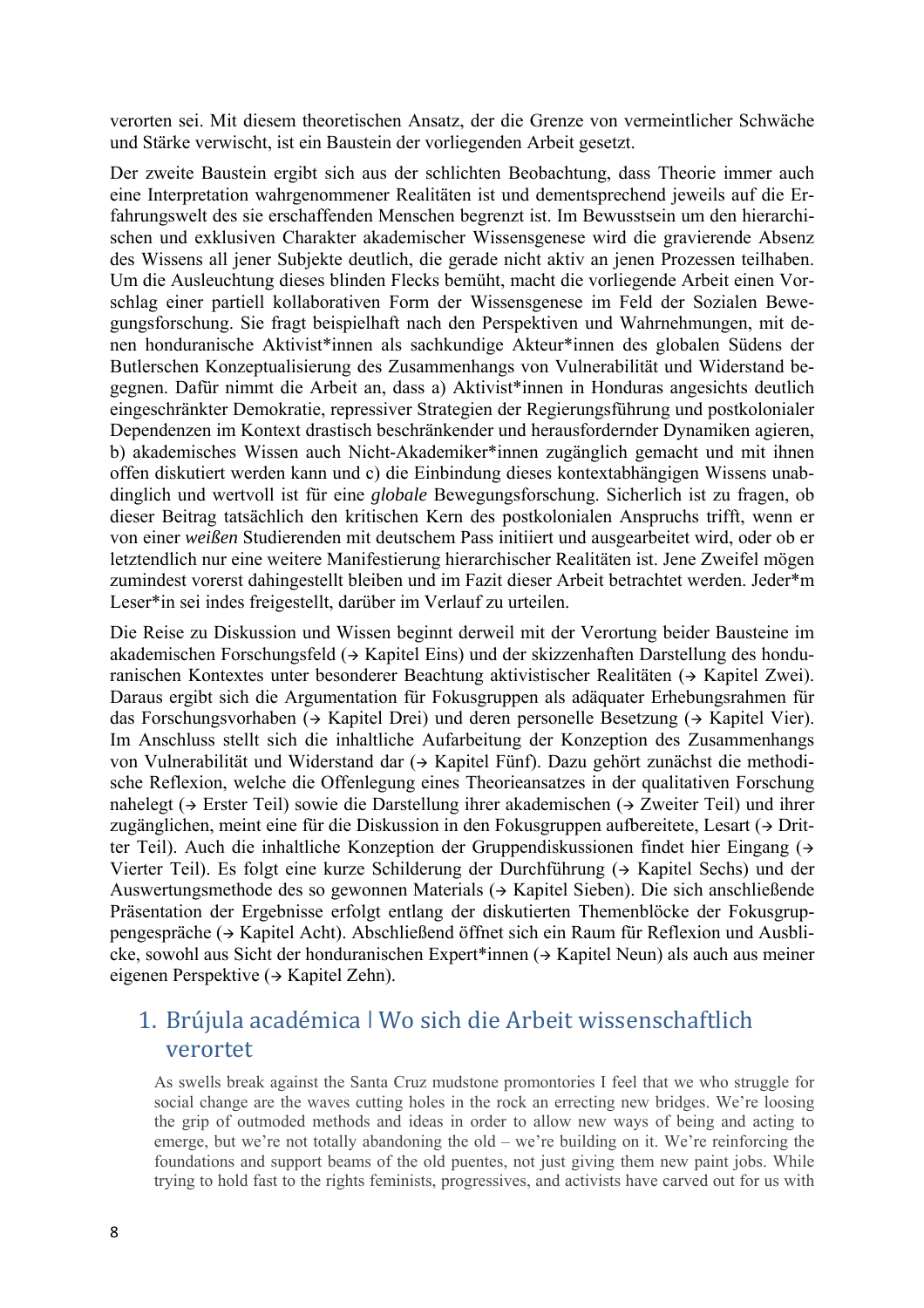their fingernails, we also battle those who are trying to topple both old and new bridges. (Anzaldúa 2002: 2)

Wurden soziale Bewegungen (SB) in den Anfängen ihrer akademischen Betrachtung im europäischen und US-amerikanischen Raum (vgl. Chesters/Welsh 2011: 4, auch Goodwin/Jasper 2003a: 5f.) meist als irrationale und "abnormale" (Goodwin/Jasper 2003b: 51) Phänomene, als einem Anführerkult erlegene, unruhestiftende Gruppe von Menschen verhandelt (vgl. Goodwin/Jasper 2003a: 5), die aufgrund ihrer individuellen Lebensumstände frustriert seien (vgl. Goodwin/Jasper 2003b: 51), kann ihnen in der aktuellen Forschungsdebatte die Funktion als essentielle Quelle und Motor gesellschaftlicher und politischer Veränderungen nur schwerlich abgesprochen werden (vgl. Goodwin/Jasper 2003a: 4). Im Sinne dieses letzteren Ansatzes der neuen sozialen Bewegungsforschung<sup>1</sup> werden sie in dieser Arbeit als "Netzwerk von Gruppen und Organisationen" (Roth/Rucht 2008: 12) verstanden, die

gestützt auf eine kollektive Identität, eine gewisse Kontinuität des Protestgeschehens sichert, das mit dem Anspruch aus Gestaltung des gesellschaftlichen Wandels verknüpft ist, also mehr darstellt als bloßes Neinsagen. (ebd.)

Seit den 1960er Jahren erlebt nun das Feld der sozialen Bewegungsforschung fortwährend neue, akademische Betrachtungshorizonte<sup>2</sup> und zeigt sich heute als ein interdisziplinäres Terrain, dass sich von den sich stets wandelnden *modi operandi* der SB anregen lässt und somit auch die Entdeckung immer neuer Aspekte der Dynamiken des sozialen Wandels zulässt (vgl. Goodwin/Jasper 2003a: 7).

Die vorliegende Arbeit versteht sich aufgrund der körperfokussierten Vulnerabilitäts- und Widerstandskonzeption der zugrunde liegenden Theorie in einer ersten Näherung als Beitrag zur *körpersoziologischen* Perspektive innerhalb der SB-Forschung. Sie bedient damit ein vergleichbar junges und lebendiges Forschungsfeld, welches den menschlichen Körper als zentrales Thema verhandelt und sich von ihm ausgehend und auf ihn zurückkommend darum bemüht, "das Soziale zu verstehen und zu erklären" (Gugutzer et al. 2017: VI) Bereits vor zehn Jahren konstatieren Roth und Rucht, es gäbe keine sozialen Bewegungen ohne *sichtbaren* Protest, und nehmen damit die Relevanz des Körpers protestierender Menschen in den Fokus. Nach ihrer Auffassung verkörpern SB als ein zentrales Moment der Moderne die "Gestaltbarkeit sozialen Wandels" (Schmincke 2017: 245) und weisen dabei auf ein vergleichsweise rezentes Körperverständnis hin, in dem der Körper sukzessiv zu einem gestalt- und vor allem politisierbaren Medium symbolischen Ausdrucks wird. (Vgl. Roth, Rucht 2008: 26, auch Alkemeyer 2007: 7 und Schmincke 2017: 245) Auch Focault beschäftigte sich bereits Ende der 1970er Jahre in seinem vielbeachteten Konzept der Biopolitik aus einem spezifischen Betrachtungswinkel mit dem Feld der *Body Politics*, meint Politisierung von Körpern, indem er der Frage nachspürt, wie der biologische Körper zu einem Objekt politischer Macht wird (vgl. Hohle 2010: 40, u.a. Foucault 1977). Kritik erfährt seine Konzeptualisierung vor allem von Vertreter\*innen des kultursoziologischen *embodiment*-Ansatzes durch den Vorwurf, dieser Top-Down-Ansatz lasse nur wenig Raum für individuelle Handlungsmacht. Sie schlagen stattdessen im Sinn eines phänomenologischen Bottom-Up-Verständnisses vor, den Schwerpunkt der *Body Politics* auf die Analyse der von Bourdieus Habitus inspirierten Leitfrage zu

<sup>&</sup>lt;sup>1</sup> Neue soziale Bewegungen bezeichnen jene, die im Gefolge der Protestbewegungen der 1960er Jahre stehen. Der Terminus "neu" ist dabei als Abgrenzung zu der vormals prototypen, "alten" Arbeiterbewegung zu verstehen. (vgl. Roth/Rucht 2008:14f.) 2 Es sei hier verwiesen auf den ökonomischen Blickwinkel, eingeleitet von Olson und seinem 1965 erschienen

Werk "The Logic of Collective Action", in dem SB erstmals eine rationale Komponente zugeschrieben wird und maßgeblich zu der Ressourcenmobilisierungstheorie beiträgt. Kurz darauf findet auch eine politische Perspektive Eingang und konstatiert, dass SB durchaus instrumentell genutzt werden, um zivilgesellschaftlich-politische Forderungen durchzusetzen. In den 80er Jahren wurde das Forschungsfeld durch den Einbezug der kulturellen Dimension erneut erweitert und integrierte den framing-Ansatz. (Vgl. Goodwin/Jasper 2003a: 5ff.)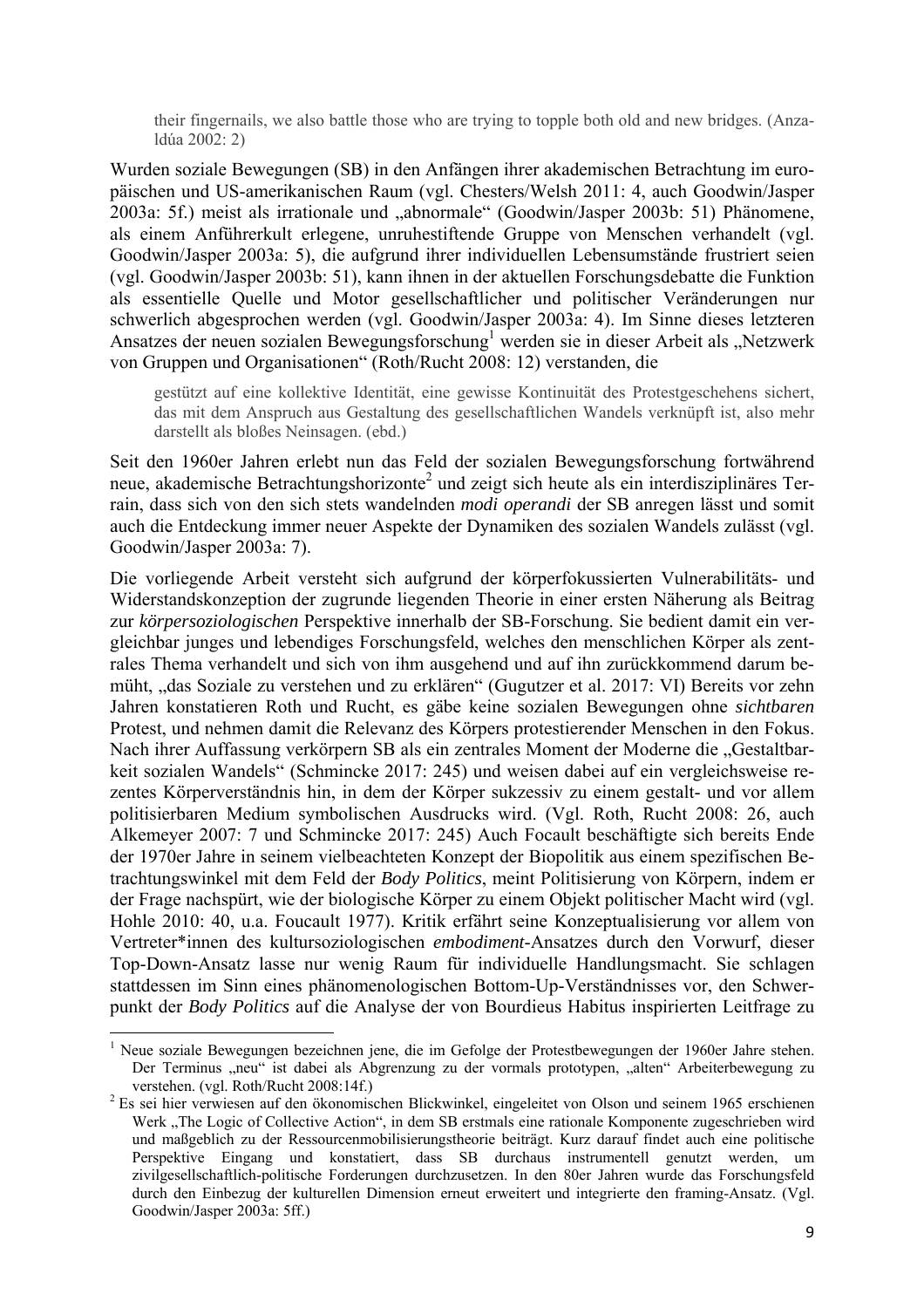verschieben, wie Körper als Mittel für Widerstand gegen und Aufrechterhaltung von politischer Ungleichheit fungieren, indem Individuen selbst ihre Körper formen und sie als Mittel für bestimmte Vorstellungen nutzen. (Vgl. Hohle 2010: 42f.)

Zwar zeichnet sich seit der Jahrtausendwende zunehmend eine Tendenz ab hin zu einer Inklusion von Gefühlen und Emotionen als körperbezogene Elemente in der Bewegungsforschung. Dennoch sind es bislang nur wenige Arbeiten, die sich explizit mit der weiteren Bedeutung von Körpern für und in SB beschäftigen. (Vgl. Jasper 2010: 72, auch Schmincke 2017: 247) Es sei auf Pabst (2010) hingewiesen, die sich vor allem mit dem Körper als Reflexions- und Materialisierungsraum von Protesterfahrungen widmet und eine Studie von Sasson-Levy/Rapoport (2003), die den Zusammenhang von Geschlechterstrukturen und Körpern in Protestformen aufdecken. Auf eine Leerstelle verweist Hohle, wenn er nach dem Aufzeigen der Betrachtungsbeschränkungen bisheriger Bottom-Up- und Top- Down-Ansätze für eine performativitätstheoretisch geleitete Analyse der Bedeutung von Körpern in SB plädiert (vgl. Hohle 2010, auch Schmincke 2017: 247f.) Es ist genau diese von Hohle als erkenntnisreich in Aussicht gestellte Verbindung von Körperlichkeit und Performativität in der Bewegungsforschung, über die es mit Butler gelingt, Vulnerabilität als Ressource für Widerstand zu denken.

Das zentrale Forschungsinteresse dieser Arbeit liegt nun, wie einleitend dargelegt, in der empirisch informierten Aufarbeitung, der aus zahlreichen Werken gespeisten philosophischpolitischen Konzeption Butlers zum Zusammenhang von Vulnerabilität und Widerstand. Im Speziellen wird das Vorhaben von der Frage geleitet, inwieweit die der Butlerschen Gedankenwelt entliehenden Beschreibungen in konkreten Kontexten des globalen Südens greifen, beziehungsweise welche Eindrücke selbige bei Aktivist\*innen hervorbringen. Am Beispiel Honduras als Land (post-) kolonialer Erfahrungen, respektive Abhängigkeiten und autoritärrepressiver Staatsführung, fragt die Arbeit explizit nach den Perspektiven, Wahrnehmungen und Meinungen, mit denen honduranische Aktivist\*innen als Expert\*innen ihrer Aktions- und Lebensrealitäten jenen Gedanken begegnen. Das scheint allein deshalb relevant, da die theoretischen Ausführungen, derer sich die vorliegende Arbeit bedient, in einer spezifischen Lebensrealität entstanden sind und sich deshalb möglicherweise in Teilen unzulänglich für das Verständnis und die Inklusion globaler Perspektiven zeigen. Denn obgleich Butler in ihren Arbeiten mehrfach auf Länder des globalen Südens verweist, um ihre Gedanken zu illustrieren, ist ihr Erfahrungswert hinsichtlich dieser Realitäten schlicht durch ihre regionale (und soziale) Herkunft beschränkt. Dementsprechend ist davon auszugehen, dass auch ihre theoretischen Näherungen als interpretativer Prozess grundlegend von anderen Beobachtungen und Prämissen gespeist werden, als sie Aktivist\*innen des globalen Südens in ihren jeweiligen Realitäten erfahren. (Vgl. Anzaldúa 1999: xxvf., Bohnsack 2000, Mayring 2002: 2, Loos/Schäffer 2001: 23f.) Dieser Gedanke schlägt sich insbesondere in den Forderungen nieder, die im Rahmen vom postkolonialen Forschungszweig der Bewegungsforschung ausgearbeitet worden sind.

So stellt Bayat zunächst fest, dass aus der wissenschaftlichen Auseinandersetzung mit sozialen Bewegungen mittlerweile zwar durchaus zahlreiche, wertvolle Instrumente und Konzeptionen hervorgegangen sind, diese aber in einer bisweilen traditionsreichen, postkolonialen Hierarchisierung der Wissensgenese fast ausschließlich von Wissenschaftler\*innen des globalen Nordens produziert würden und Bewegungen in den USA und Westeuropa fokussierten. Dabei seien die Dynamiken in zahlreichen Ländern des globalen Südens angesichts erfahrener postkolonialer Dependenzen, oftmals eingeschränkter Demokratie und repressiver Strategien der Regierungsorgane durchaus beschränkender und dementsprechend herausfordernder für dort agierende Aktivist\*innen. (Vgl. Bayat 2016: xxiif.) In übereinstimmender Weise resümiert auch Fadaee die bisherige Theorieproduktion und Analyse. Sie unterstreicht vor allem die Diskrepanz zwischen der wichtigen Rolle der SB des globalen Südens für die Konturie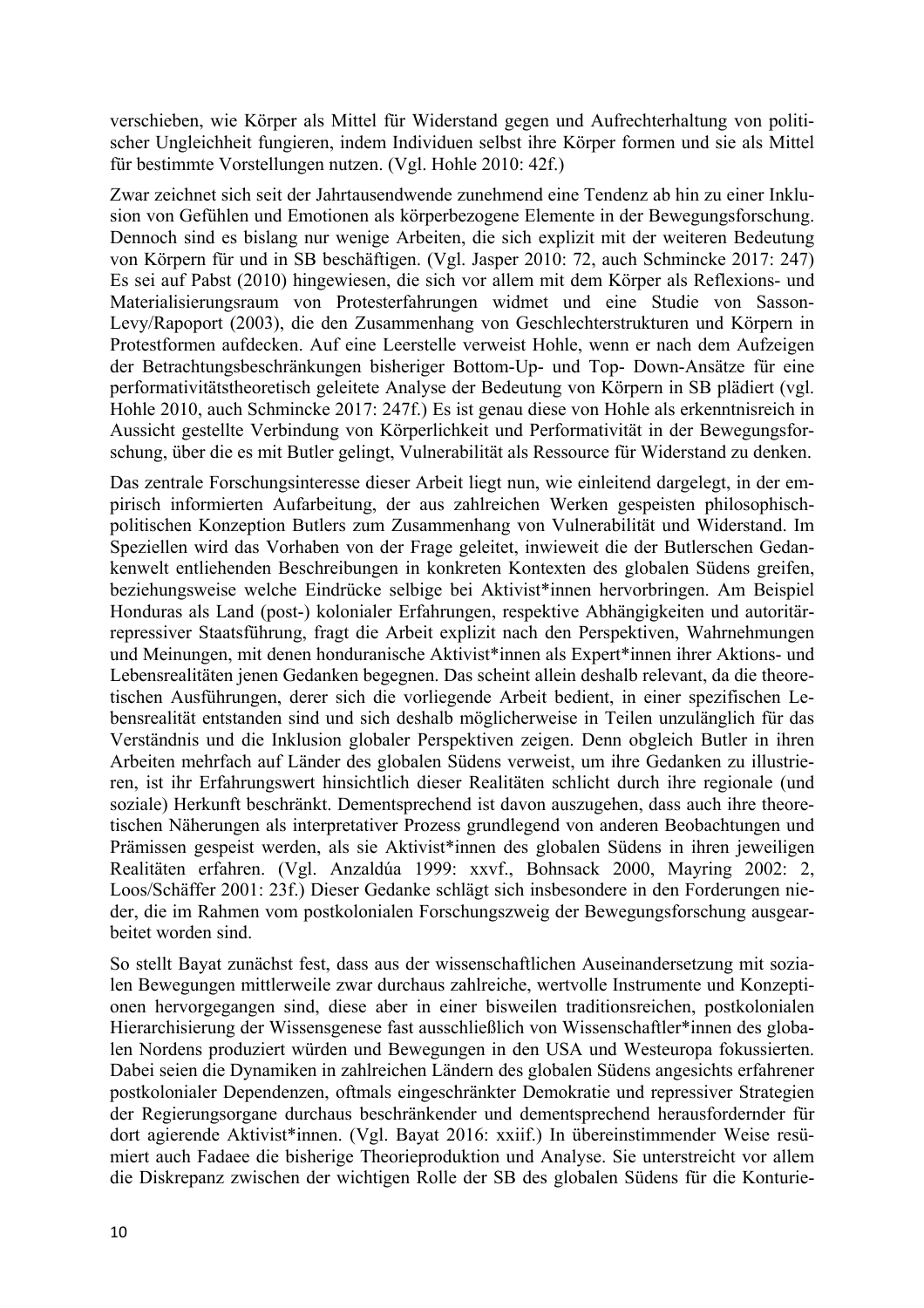rung der globalen Weltgeschichte und -politik und dem Ausblenden des in den Kontexten des globalen Südens generierten und genutzten Wissens:

Northern theory has rarely been influenced by these advances and these developments have remained opaque. Hence, bridges between social movements in the global South and global sciences have remained weak. (Fadaee 2016: 5)

Soziale Bewegungen des Südens, so ihre Kritik, erschienen fast ausschließlich als Testräume für im globalen Norden entwickelte Theorien und würden dementsprechend in ihren spezifischen Erfahrungsrealitäten nicht berücksichtigt (ebd.: 1). Beide plädieren in Anbetracht dieser Lücke für eine systematische Inklusion dieser marginalisierten und gleichzeitig erfahrungsund wissensreichen Bewegungen in eine ausdrücklich globale Bewegungsforschung:

[...] it is neither wise nor necessary to build another orthodoxy; rather one needs to break and amend the existing orthodoxies by developing critical and productive conversations with the northern perspectives […] while working towards decentering the dominant SMT [note: Social Movement Theory] by offering innovative perspectives and novel conceptualizations with the aim of building and contribuiting to a SMT that is global in nature and perspective. (Bayat 2016: xxiv, Vgl. auch Anzaldúa 1990: xxvf.)

Diesen Forderungen folgend versteht sich die vorliegende Arbeit als Beitrag, der sich darum bemüht, die Theoriebildung einer körpersoziologischen Bewegungsforschung um die Expertise honduranischer Aktivist\*innen zu erweitern und dementsprechend zu bereichern. Der empirische Zugang erfolgt über die Darlegung und Diskussion der entsprechenden theoretischen Konzeption in Fokusgruppen und macht so einen spezifischen methodologischen Designvorschlag, der sich explizit als Versuch zeigt, die aus postkolonialer Perspektive der Bewegungsforschung angeklagte Hierarchisierung der Wissensgenerierung entgegenzutreten und den Mehrwert von Alternativen herauszuarbeiten. Sofern sich dieser Ansatz in Anbetracht der Ergebnisse als zuträglich erweist, kann er auch für zukünftige, ähnlich orientierte Forschungsanliegen vielversprechend sein. Bevor jedoch die methodischen Komponenten dieses Testraums vorgestellt werden, folgt zunächst eine ideenhafte Skizze der sozialpolitischen Umgebung, innerhalb derer die später befragten honduranischen Expert\*innen aktivistisch agieren.

### 2. Algo real I Was es bedeutet in Honduras aktivistisch zu sein

Es casi imposible no volverse un enfermo mental en este país, si se realizará un estudio en salud mental quizá todos saldríamos como posibles pacientes psiquiátricos. Violencia heavy shit, pobreza extrema, políticos imbéciles, mierda y basura por todos lados, polución extrema, tráfico insane. Bien lo dijo Roberto Sosa, - La Historia de Honduras se puede escribir en un fusil, sobre un balazo, o mejor, dentro de una gota de sangre.- (Teilnehmende Fokusgruppe MEU, Juni 2018)

Honduras als konkreten Länderkontext für die empirische Ausarbeitung auszuwählen ist, so sei gleich zu Beginn dieses Kapitels angemerkt, nicht vorrangig der im Folgenden dargestellten drastischen Situation geschuldet. Sicherlich, die extremen Umstände mögen sich in gewisser Weise günstig auf den Erkenntnissgewinn der Untersuchung auswirken. Doch wäre diese Argumentationslage brüchig und ethisch schwer vertretbar. Vielmehr ergibt es sich, dass ich dort selbst gelebt und eng mit Aktivist\*innen zusammengearbeitet habe. Von diesem Umstand der Vertrautheit zehrt die Entscheidung für Honduras als hier zu betrachtendes Beispiel aktivistischer Realitätssphäre des globalen Südens vorrangig.

Es in angesichts des Umfangs dieser Arbeit nicht möglich, ausreichend auf die Prägung des (zentral-) amerikanischen Raums durch die miteinander verwobenen Ereignisse von europäischem Kolonialismus, Militärdiktaturen, US-amerikanischer Präsenz, Dependenzen sowie wirtschaftlichen Ausbeutungsverhältnissen einzugehen. Wichtig bleibt dennoch zu betonen,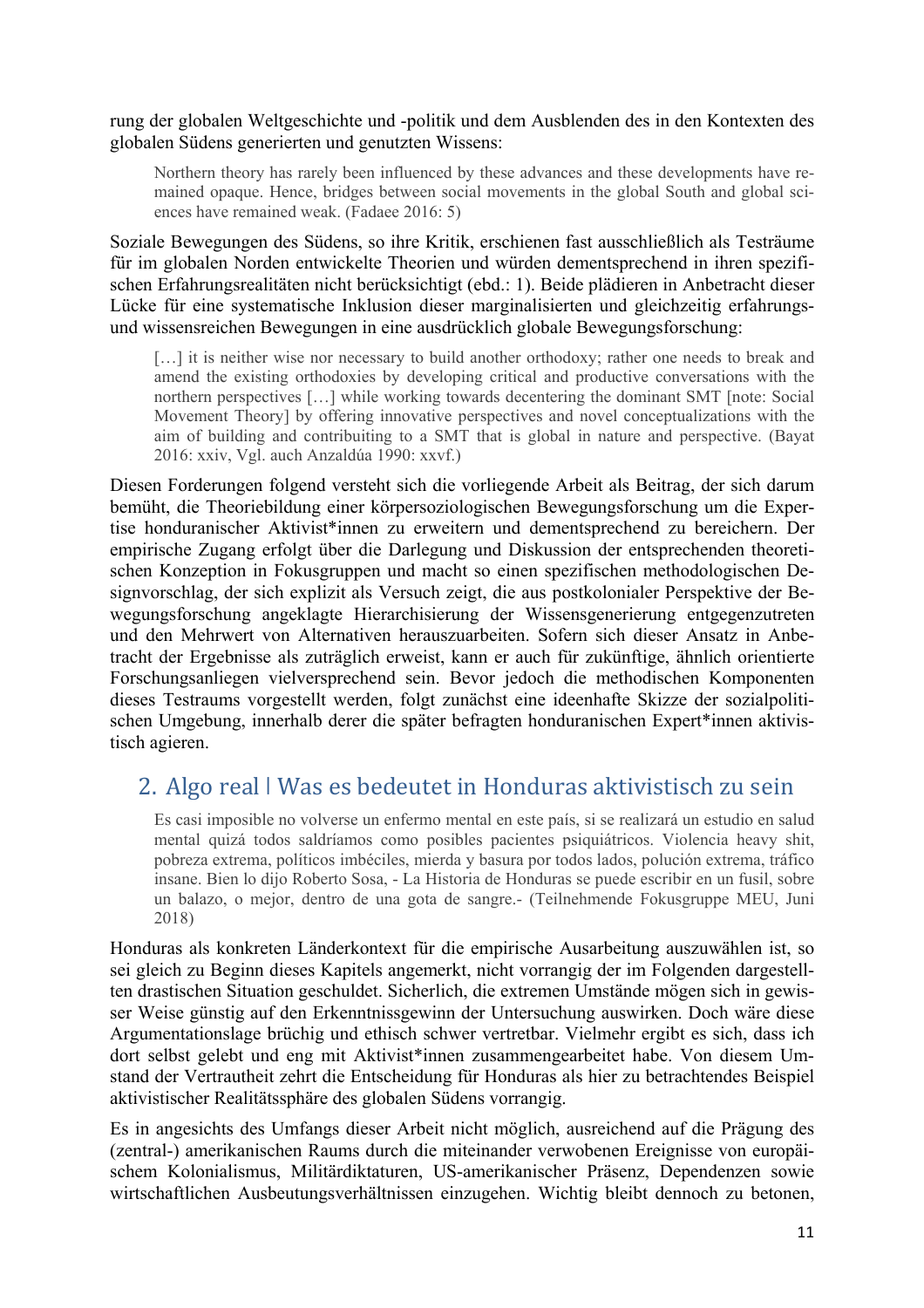dass die folgend skizzierten, aktuellen Verhältnisse nicht in einem vermeintlichen Vakuum entstanden sind, sondern in wesentlichen Teilen in den globalen Unrechtsverhältnissen einen destruktiven Nährboden fanden und weiter finden. Vor allem sollen im Folgenden die Variablen und Ereignisse angesprochen werden, auf die auch die Expert\*innen im Zuge der Gespräche wiederholt verweisen und ohne die ein Verstehen der sich später darstellenden Aussagen nicht möglich scheint.

Dazu gehören zunächst die ökonomischen Verhältnisse in Honduras. Nach Angaben der *International Labour Organization* (ILO) lebten im Jahr 2017 in Honduras 21,9 Prozent der über 15-jährigen von weniger als 3,10\$ pro Tag, ein Großteil von ihnen in ruralen Gebieten. Damit bildet das mittelamerikanische Land das Schlusslicht seiner Region. Auch der von der UNPD ermittelte Koeffizient menschlicher Ungleichheit, welcher die Bereiche Gesundheit, Einkommen und Bildung berücksichtigt, attestiert Honduras im regionalen Vergleich den ungünstigsten Wert. (Vgl. UNPD: 2017) Die ebenfalls von den Teilnehmenden angesprochene Unsicherheit ist sicherlich schwerlich mit Zahlen illustrierbar. Doch möglicherweise geben die Mordrate von 56,5 pro 100.000 Einwohner\*innen (Stand 2017) und die Belegung der letzten Plätze im Kontinentalvergleich unter anderem in den Sphären Korruption, Menschenrechte und Rechtsstaatlichkeit, eine grundsätzliche Idee von ihr (vgl. WJP 2018). Nicht zuletzt ist damit die bedeutungsvolle Rolle von Drogenhandel und -krieg für Honduras eng verbunden. Dabei sind die als *maras* oder *pandillas* bezeichneten, mitgliederstarken und kriminellen Organisationen die vielleicht sichtbarsten Akteure einer durch Drogen- und Wafffenhandel evozierten Gewaltpräsenz. Vor diesem Hintergrund versteht sich auch der folgende Abriss über die aktuellen politischen Entwicklungen in Honduras.

Der Staatsstreich im Jahr 2009 ist dabei der wohl prägendste Moment<sup>3</sup> der jüngeren honduranischen Gegenwartsgeschichte. Am 28. Juni entmachtete das Militär mit der Zustimmung des Parlaments und des Obersten Gerichtshofs den seit 2006 amtierenden Präsidenten Manuel , Mel<sup>4</sup> Zelaya des *Partido Liberal<sup>4</sup>* (kurz PL, dt. Liberale Partei) (vgl. Peetz 2013: 146). Zelaya hatte für den Tag des Putsches eine Bevölkerungsbefragung angekündigt, in der über die Einberufung einer verfassungsgebenden Versammlung entschieden werden sollte. Politisch einflussreiche Gegner\*innen, mehrheitlich aus konservativen und finanzstarken Interessensverbänden, warfen ihm vor, mit Hilfe der angestrebten Verfassungsänderung seine Wiederwahl ermöglichen zu wollen und deklarierten diesen Verdacht zum Grund der gewaltsamen Absetzung. Kritiker\*innen des Putsches sehen in dieser Argumentation lediglich eine Scheinerklärung und vermuten, dass Zelaya des Amtes enthoben wurde, da er durch seine verhältnismäßig reformoffene Politik<sup>5</sup> die Interessen der honduranischen Oligarchie nachhaltig bedrohte. (Vgl. Hilse/Trautmann 2015: 59f., auch Ávila 04.12.2017) Die bis 2010 installierte Interimsregierung unter Roberto Micheletti (*Partido Nacional*, kurz PN, dt. Nationale Partei) sah sich in Folge des Staatsstreiches mit landesweiten und anhaltenden Protesten konfrontiert. Im Rahmen von staatlichen Repressionen gegen Protestierende zählte die *Comisión de Verdad* (alternative Wahrheitskommission) allein zwischen Juni und November 2009 1157 Men-

<sup>&</sup>lt;sup>3</sup> Auch die Teilnehmer\*innen der Fokusgruppen verweisen wiederholt auf dieses Ereignis. Der Militärputsch ist der mit Abstand aktuellste auf dem amerikanischen Kontinent.

<sup>4</sup> Honduras charakterisiert sich seit Beginn des 20. Jahrhunderts vornehmlich als Zweiparteiensystem, innerhalb dessen sich die Parteien Partido Nacional (PN, dt. Nationale Partei) und PL in der Regierungsbildung abwechseln. Beide lassen sich im politischen Mitte-Rechts Spektrum verorten und stehen inhaltlich nicht in Konkurrenz. Über Mitgliedschaft und Wähler\*innenstimmen entscheiden vorrangig "Familientraditionen und klientelistische […] Bindungen". (Peetz 2013: 146) 2009 formierte sich aus Teilen der PL und der putschkritischen Protestbewegung die Partei Libertad y Refundación (kurz LIBRE, dt. Freiheit und Neugründung), welche sich als dritte Partei etablierte und im Wahljahr 2013 mit 29 Prozent der abgegebenen

Stimmen die traditionsreiche Zweiparteienpolitik zumindest vorerst stören konnte. (Vgl. Peetz 2013: 146) 5 Zelaya unterzeichnete während seiner Präsidentschaft etwa im Jahr 2007 das Abkommen Petrocaribe und demontierte damit das Vertriebsmonopol von Erdölprodukten in Honduras. Ein Jahr darauf verfügte er ferner per Dekret die Anhebung des Mindestlohns von 180 auf 290 US-Dollar. (Vgl. Hilse/Trautmann 2015: 59)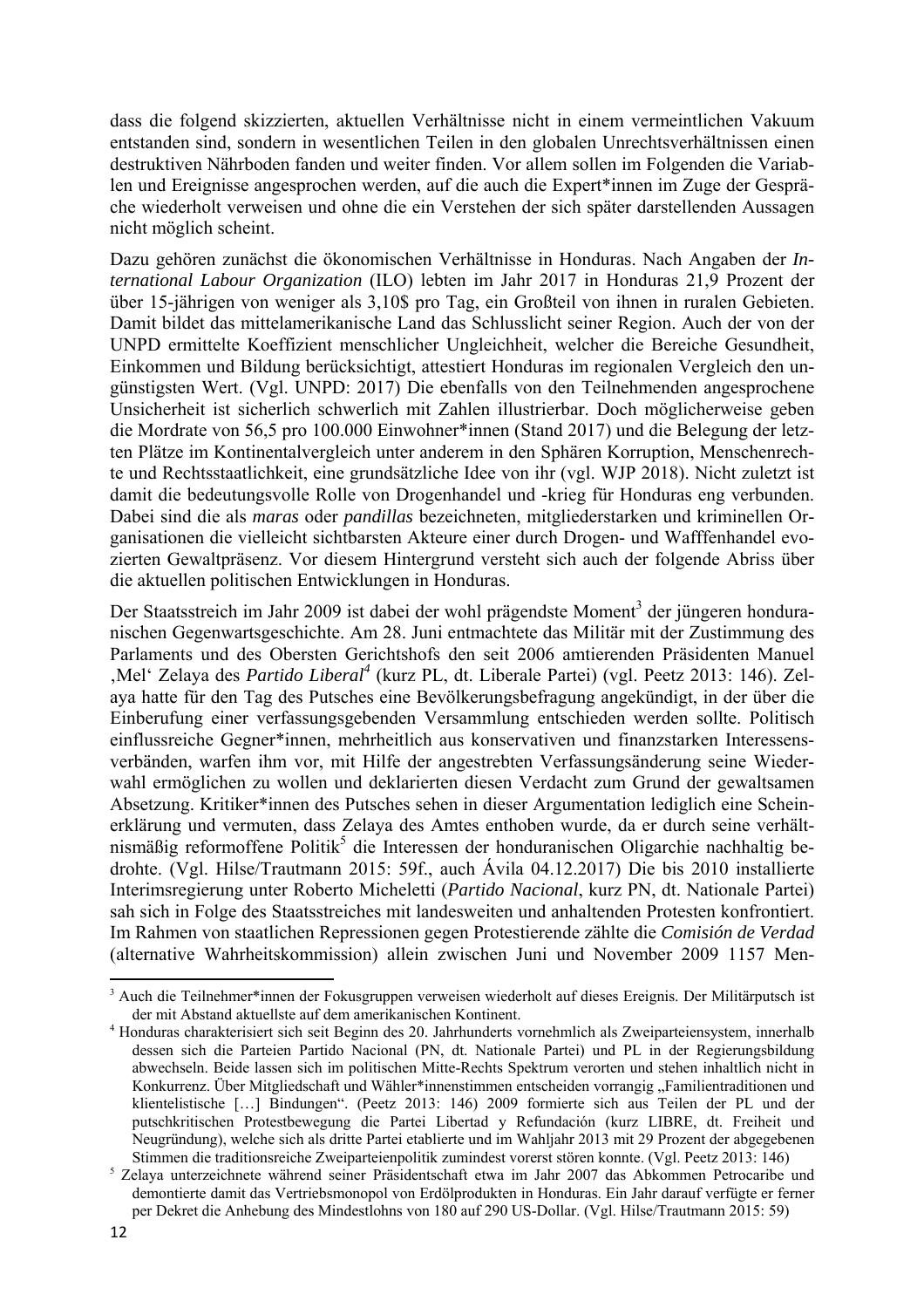schenrechtsverletzungen sowie zahlreiche weitere Verstöße gegen die Rechtsstaatlichkeit. Bis heute wurden die in diesem Zeitraum verübten Straftaten nicht offiziell bearbeitet (vgl. Hilse/Trautmann 2015: 60f.). Der aus den folgenden turnusmäßigen Wahlen hervorgehende Präsident Porfirio "Pepe" Lobo (PN) konzentrierte sich auf die Verabschiedung investitionsfreundlicher Gesetze, sowie auf die Privatisierung öffentlicher Sektoren. Ferner baute er mit Verweis auf sein Wahlversprechen, die Korruption und die Kriminalität im Land zu bekämpfen, den staatlichen Sicherheitsapparat aus und trieb die unter Micheletti begonnene Militarisierung des Landes weiter voran. (Vgl. Hilse/Trautmann 2015: 61) Wie erst kürzlich bekannt wurde, nahm Lobo während seiner Amtszeit Bestechungsgelder der *Cachiros* (hond. Drogenhändlerring) an. Sein Parteikollege Juan Orlando Hernández (kurz *JOH*), ebenfalls in den Cachiros-Fall verstrickt, ist seit 2014 Amtsfolger Lobos. Hernández steht für Kritiker\*innen wie kaum ein Präsident der jüngeren Geschichte für die etablierte Seilschaft von Politik, organisiertem Verbrechen und Wirtschaftselite<sup>6</sup>. Entsprechend sieht er sich immer wieder mit Korruptionsvorwürfen<sup>7</sup> konfrontiert, die allerdings bislang ohne Konsequenzen blieben. (Vgl. Ávila 04.12.2017)

Äußerst umstritten ist vor allem die durch ihn angestoßene und juristisch fragwürdige Änderung der Verfassung, welche den Weg seiner Wiederwahl im November 2017 ebnete. Die Wahl selbst wurde überschattet von Manipulationsvorwürfen, mehreren Ausfällen des elektronischen Systems der Stimmauszählung und einer aus statistischer Sicht fragwürdigen Wendung der ersten Hochrechnungen, in denen sein Kontrahent Salvador Nasralla (LIBRE) deutlich führte. In den Tagen und Wochen nach der Wahl kam es ähnlich wie 2009 zu massiven Protestwellen. Nach Angaben von *Amnesty International* (AI) wurden im Rahmen der Repressionen mindestens 31 Menschen getötet sowie zahlreiche durch Schüsse und/oder Schläge verletzt oder gefoltert. (Vgl. AI 22.02.2018) Viele Honduraner\*innen sprechen von einem Wahlputsch und forderten von den zahlreichen Wahlbeobachter\*innen der internationalen Gemeinschaft die Nichtanerkennung des Wahlergebnisses. Die *Organization of American States* (OAS) zweifelte als einzige Vertreterin dieser zunächst öffentlich an der Transparenz der Wahl, revidierte ihre kritische Position jedoch kurz darauf. Für viele Honduraner\*innen schwand damit die Hoffnung auf die mögliche Abwendung einer sich in ihren Augen anbahnenden Diktatur. Auch nationale und internationale zivilgesellschaftliche Beobachter\*innen sehen eine erstarkende Tendenz zu diktatorischen Zuständen, attestieren Hernández einen mindestens autoritären Führungsstil. (Vgl. Ávila 04.12.2017) Bereits in der ersten Amtsperiode Hernández' hatte das Parlament mit dem Erlass zahlreicher Gesetze begonnen, welche die Handlungsräume zivilgesellschaftlicher Akteur\*innen sukzessiv einschränkten und bis dato die sozialen Bewegungen zu kriminalisieren drohen (vgl. Hilse/Trautmann 2015: 71). Gleichzeitig evozieren die exponentielle Vergabe von Bergbaukonzessionen und der Verkauf von Land zu Gunsten von (internationalen) Großinvestoren der letzten Jahre landesweit Konflikte mit Kleinbäuer\*innen. Ein besonders gravierendes Beispiel dieser Politikführung sind die unter Lobo genehmigten und unter Hernández verwirklichten Sonderwirtschaftszonen, die sogenannten *ZEDES*. (Vgl. Hilse/Trautmann 2015: 73)

Wie sich bereits andeutet, sind auch unter der aktuellen Regierung viele in Honduras lebende Menschen, aber im Besonderen politische Aktivist\*innen in ihren kritischen Aktionsräumen deutlich beschränkt. Die internationale NGO *Global Witness* zählte von 2010 bis 2017 allein 123 politische Morde an Land- und Umweltaktivist\*innen. Die Dunkelziffer schätzen die Ex-

<sup>6</sup> Eine Gruppe von 10 - 15 Familien ist in allen relevanten Sektoren als Eigentümer und/oder Investor zu finden und prägt damit maßgeblich die Wirtschaftsstruktur des Landes (vgl. Hilde/Trautmann 2015: 63). 7 Bereits 2015 konnte die Staatsanwaltschaft seiner Partei Verbindungen zu dem putschfinanzierenden Raub von

umgerechnet ca. 300 Millionen US-Dollar aus der Kasse der honduranischen Sozialversicherung nachweisen. Hernández bekleidete zum Zeitpunkt der Straftat bereits parteiinterne Führungspositionen und gilt daher in weiten Teilen der Gesellschaft als direkt involviert. (Vgl. Ávila 04.12.2017)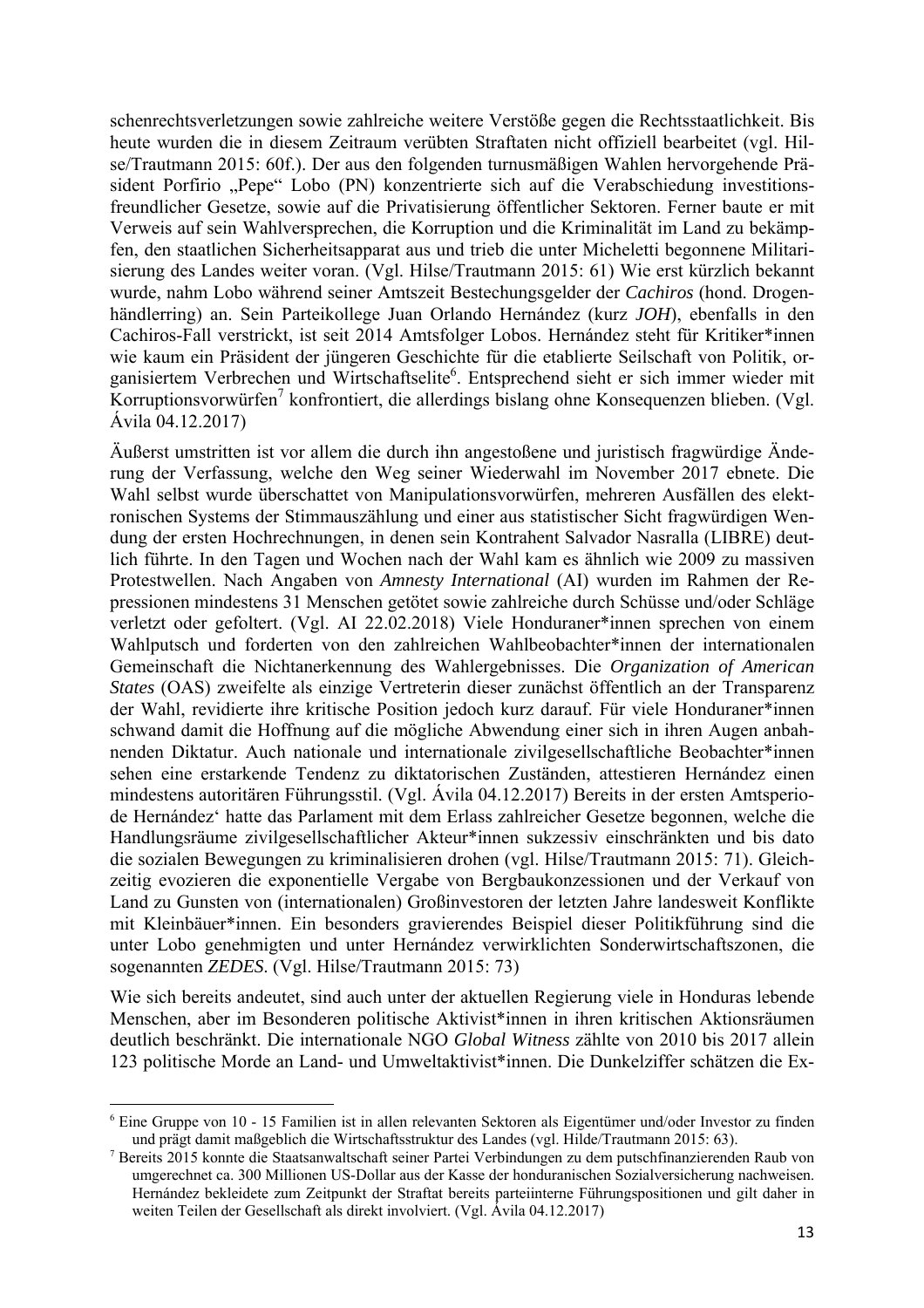pert\*innen wesentlich höher, da aufgrund fragiler Institutionen und dem Verdacht staatlicher Beteiligung oder zumindest Duldung<sup>8</sup> zahlreiche Verbrechen aus Angst vor Vergeltung nicht angezeigt werden. Darauf addieren sich ungezählte Fälle von Kriminalisierungen, unrechtmäßigen Inhaftierungen, Verschwindenlassen, Drohungen, offensichtlichen Überwachungen und Attentaten, die maßgeblich der Einschüchterung von Aktivist\*innen, kritischen Journalist\*innen, Anwält\*innen und Studierendenbewegungen dienen sollen. (Vgl. Global Witness 2017) Erschwerend hinzu kommen die von Korruption durchzogenen staatlichen Institutionen und die damit in direkter Verbindung stehende enorm hohe Straflosigkeit<sup>9</sup> in Honduras (vgl. Human Rights Watch 2017). Die *Inter-American Commission on Human Rights* (IACHR, dt. Interamerikanische Menschenrechtskommission) beschreibt Honduras im August 2016 angesichts der skizzierten Verhältnisse als " $[...]$  one of the most hostile and dangerous countries for human rights defenders." (IACHR 2016)

Für Menschen, die als LGBTI\* in Honduras leben und insbesondere Trans\* als sichtbarste Repräsentant\*innen, sind ferner Homofeindlichkeit, Diskriminierung und soziale Exklusion essentieller und gewaltbeladener Teil ihres täglichen (Er-)Lebens. Die zentrale, strukturelle Ursache sehen Betroffenen vor allem in einem ausgeprägten "Machismo"<sup>10</sup> (Jimenez 2016) und religiösem Fundamentalismus<sup>11</sup>. Aber auch das konkrete Handeln von Regierungsorganen und Institutionen ist in dieser Hinsicht gravierend. Denn obgleich Honduras sich mehrfach in internationalen Verträgen dem besonderen Schutz der Rechte von LGBTI\* verpflichtet hat, zeugt die aktuelle Realität von einem faktisch homo- und trans\*feindlichen Staat. So werden von LGBTI\* zur Anzeige gebrachte Verbrechen proportional weitaus seltener strafverfolgt, grundlegende Rechte, wie beispielsweise jenes auf Bildung, auf Gesundheitsversorgung und Zugang zum Arbeitsmarkt verwehrt und Geschlechtsidentitäten nicht anerkannt. LGBTI\*-Aktivist\*innen sind ob ihrer politischen Sichtbarkeit dementsprechend im besonderen Maße Ziel von Drohungen, Diffamierungen und oft tödlichen Angriffen. (Vgl. AI 22.02.2018, auch Jimenez 2016)

Deutlich zeichnen die beschrieben Eckpunkte ein gesellschaftpolitisches Panorama, in dem kritische Aktionsräume massiv eingeschränkt sind. Es stellt sich nun im Folgenden die Frage, wie es in einem solchen Kontext möglich wird, sich dem Forschungsinteresse entsprechend aktivistischem Wissen zu nähern.

<sup>&</sup>lt;sup>8</sup> Exemplarisch hierfür steht der international bekannt gewordene Fall der im März 2016 ermordeten indigenen, feministischen Landrechtsaktivistin und Goldman-Gewinnerin Berta Cáceres. Sie war in den Jahren zuvor immer wieder massiv bedroht worden, ihre Arbeit gegen ein geplantes Wasserkraftwerk aufzugeben. Obgleich nach Ansicht der Familie und ihrer Organisation die internationale Sichtbarkeit einen juristischen Prozess gegen die ausführenden, vom Militär zu Snipern ausgebildeten Täter erwirkt hat, sind die intellektuellen bzw. auftraggebenden Täter\*innen nicht offiziell ermittelt. Für Angehörige, sowie für zahlreiche internationale Beobachter\*innen steht die maßgebliche Beteiligung an dem Mord von der Gesellschaft des Wasserkraftwerks und der honduranischen Regierung fest. (Vgl. AI 29.11.2018, auch COPINH 07.12.2018)

<sup>9</sup> Laut Angaben der lokalen NGO *Asociación para una Ciudadanía Participativa* (dt. etwa Vereinigung für eine beteiligte Bürgerschaft) blieben 2017 mehr als 90 Prozent der Verbrechen gegen Aktivist\*innen straffrei (vgl. ACI Participa 2017).<br><sup>10</sup> Der Begriff des "Machismo" wird hier in Übereinstimmung mit dem Originalwortlaut der im Jimenez Bericht

wiedergegebenen Stimmen der LGBTI-Aktivist\*innen verwendet. Es wird darauf hingewiesen, dass Ladina-Feminist\*innen wie Anzaldúa den Begriff als Werkzeug der Kolonialisierung versteht, welches gleichsam die Problematik männlich dominierter Gesellschafthierarchien auf exotisierte Kolonialisierte auslagert. (Vgl.

Anzaldúa 2012: 105) 11 Neben evangelikalen Freikirchen ist die ultrakonservative, katholische Organisation Opus Dei sowohl zivilgesellschaftlich, vor allem aber auf wirtschaftlich-politischer Ebene einflussreich. Sie gilt für viele Beobachter\*innen als Mäzenatin des Putsches von 2009 sowie als zentrale Akteurin des Klientelismus. So wird Opus Dei beispielsweise von feministischen Kollektiven zu wesentlichen Teilen mitverantwortlich gemacht für die erneut gesetzlich verschärfte Kriminalisierung von Schwangerschaftsabbrüchen. (Vgl. Soriano 2016)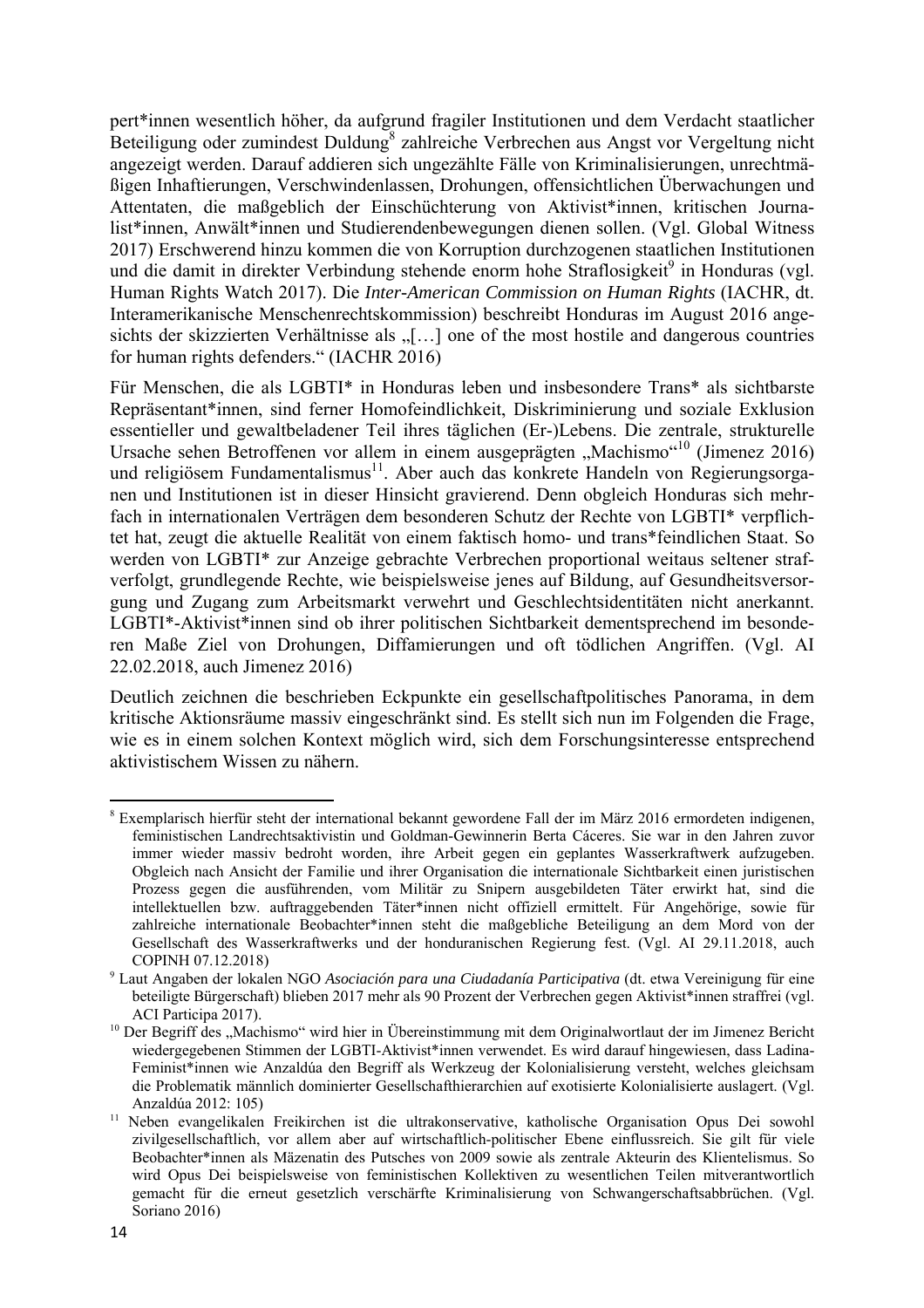## 3. Enmarcando el compartir ǀ Warum Fokusgruppen viel versprechen

How can a social scientist conduct ethical research that uses subjects not only as providers of information but as human agents with potential to exert? […] Can the focus group be a data gathering technique as well as part of a consciousness-raising process through which human sharing and interaction takes places? (Madriz 2003: 369)

Um in dem vorausgehend skizzierten Klima einen produktiven Rahmen zum Austausch mit Aktivist\*innen zu bereiten, ist das Herstellen einer möglichst sicheren und für sie angenehmen Atmosphäre unerlässlich. Wie folgend argumentiert wird, zeigt sich die Wahl von Fokusgruppengesprächen als qualitative Methode der Datenerhebung diesbezüglich und in Anbetracht des postkolonialen Anspruchs des Forschungsvorhabens auf verschiedenen Ebenen zuträglich.

Obgleich die Ansätze in der konkreten Anwendung von Fokusgruppen vielfältige Gestaltungsmöglichkeiten aufweisen, lassen sie sich in der Mehrheit jedoch vereinheitlicht als Diskussionsgruppen charakterisieren, innerhalb derer ausgewählte Teilnehmer\*innen von einer moderierenden Person durch Eingabe spezifischer Inhalte auf eine Thematik fokussiert werden und diese gruppendynamisch und aus ihrem Wissen und Erfahrungsschatz heraus entsprechend aufarbeiten:  $\ldots$  In essence, [ $\ldots$ ] the researchers interest [ $\ldots$ ] provides the focus, whereas the data themselves come from the group interaction." (Morgan 1997: 6) Fokusgruppen haben sich vor allem in solchen Fällen als zweckmäßig bewährt, wenn im Kern des jeweiligen Forschungsinteresses die Darstellung, beziehungsweise Analyse von Meinungen, Erfahrungen und Blickwinkeln einer spezifisch ausgewählten Bevölkerungsgruppe liegt. Dieser Erkenntnis folgend nutzen vergleichsweise neue Ansätze Fokusgruppen auch dezidiert zur Evaluierung bestimmter Inhalte mit relevanten Akteur\*innen. (Vgl. Schulz 2012: 9f., auch Madriz 2003: 371) Damit bewegt sich das zuerst in der Marktforschung eingesetzte, mittlerweile aber auch zunehmend in der empirischen Sozialwissenschaft angewendete Verfahren zwischen traditionellen Erhebungsansätzen und zunehmend relevanten, partizipativen Methoden (vgl. Schulz et al. 2012: 7). Vor allem letzteres Attribut ist im vorliegenden Forschungsvorhaben maßgeblich, da der Mehrwert der empirischen Aufarbeitung eben genau darin bestehen soll, Perspektiven honduranischer Aktivist\*innen auf einen konkreten und offen kommunizierten, theoretischen Inhalt sichtbar zu machen. Sie sind, so das Argument, mit der offenen Diskussion eines wissenschaftlichen Konzeptes wesentlich aktiver und bewusster in den Forschungs- und Erhebungsprozess eingebunden und so entfernt von dem bereits kritisierten Testsubjektstatus.

Bezüglich der konkreten Anwendung dieser Erhebungsmethode erscheinen in Anbetracht der Notwendigkeit sicherer Räume vor allem die umfassenden Erfahrungen von Madriz vielversprechend, insofern sie Fokusgruppen erfolgreich in sensiblen Forschungssituationen eingesetzt hat. Indem als Teilnehmende meist Menschen ähnlicher Hintergründe gewählt werden können, schaffen Fokusgruppen im Vergleich zu Interviewsituationen einen sicheren, vertrauten und alltagsnahen Raum. Um diesen Effekt zu stärken, wurden die Fokusgruppen im hiesigen Forschungsvorhaben über bestehende soziale Gruppen ausgestaltet und damit das Design der Realgruppe gewählt. (Vgl. Kuhn/Koschel 2011: 76) Zudem blieb den Teilnehmer\*innen selbst die Bestimmung des Orts der Diskussion überlassen, wodurch letztendlich alle in den ihnen jeweils vertrauten Umgebungen stattfanden und so darüber hinaus Sicherheit boten.

Zusätzlich betont Madriz explizit die Wertigkeit der Kollektivität in der Anwendung von Fokusgruppen. So erkennt sie ihr Potenzial thematisch passend in der Besprechung und Diskussion von Gruppenwiderstandsstrategien im kollektiven Rahmen und stellt damit einen zuträglichen Mehrwert für die hiesige Untersuchung in Aussicht. (Vgl. Madriz 2003: 364) Die soziale Dynamik, so die Perspektive, lässt ferner in der gemeinsamen Diskussion neue Impulse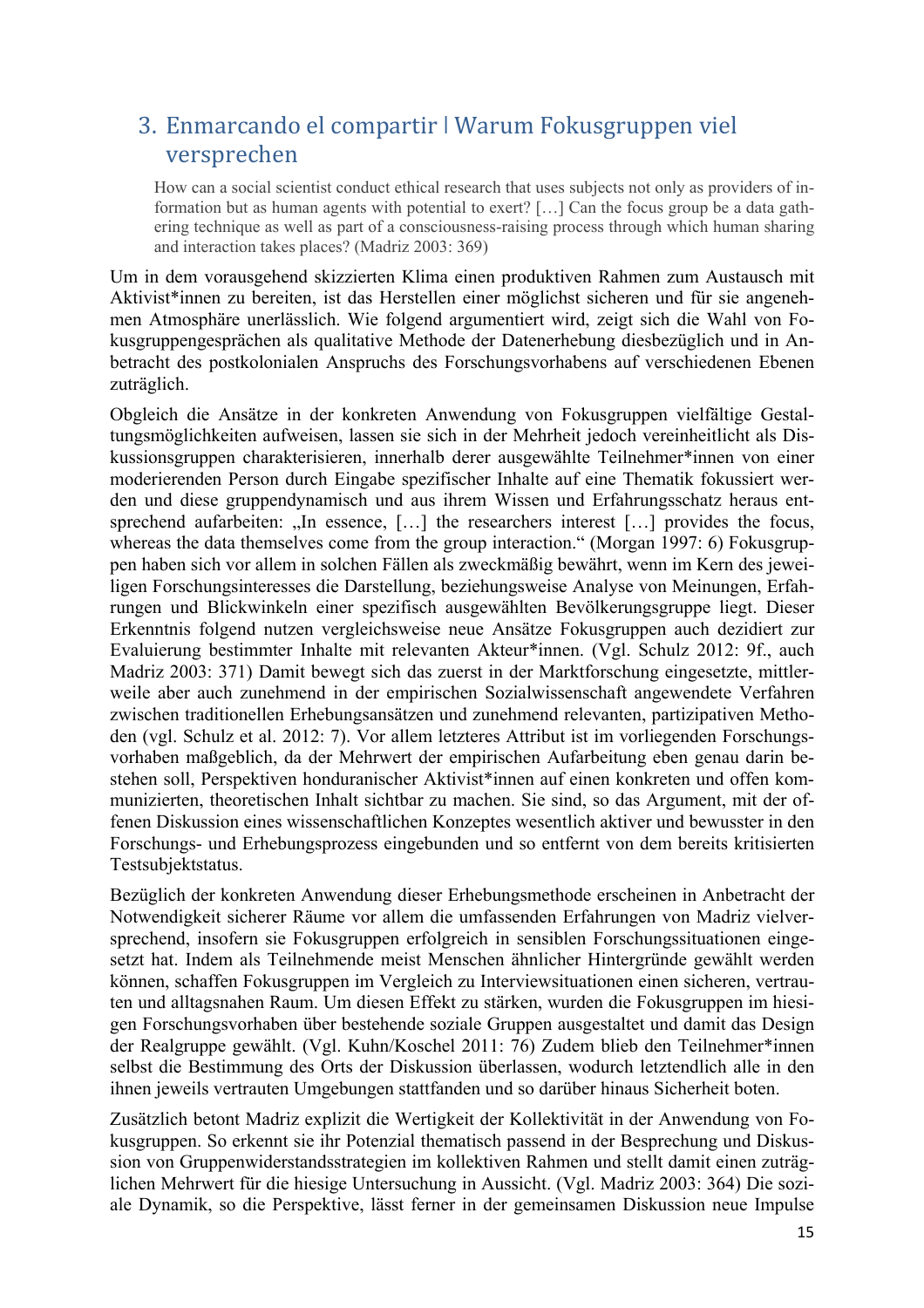entstehen und ermöglicht so, dass sich die dabei freiwerdenden Wissensbestände umfassender zeigen (vgl. Schulz 2012: 12). Gleichzeitig öfffnet diese Sphäre des Aufbaus den Zugang zu dem Wissen von Teilnehmenden, die ein direktes Interview möglicherweise eher als "scary' or ,intimidating" (Madriz 2003: 364) empfinden würden. Durch die Pluralität der Kommunikationswege steht ihnen hingegen stets die Option offen, zwischen aktiver und passiver Partizipation zu wechseln, wodurch die grundsätzliche Bereitschaft beizutragen gesteigert werden kann (vgl. Schulz 2012: 13). Auch mit Blick auf die Güte der resultierenden Daten sind Fokusgruppengesprächen gegenüber Einzelinterviews aufgrund der Kollektivität im Vorteil. Diese Behauptung wird von Zwick und Schröter begründet, indem sie darauf hinweisen, Gruppen wirkten insofern als Korrektiv, als dass in geteilten Räumen eher verständlich, begründet und authentisch dargelegt wird (vgl. Zwick/Schröter 2012: 24). Auch ist der verhältnismäßig geringe Ressourceneinsatz, bei gleichzeitiger Inklusion zahlreicher Stimmen verschiedener aktivistischer Gruppen, ein wichtiges Argument für die Wahl der Fokusgruppengespräche als methodisches Instrument dieser Arbeit (vgl. etwa Parker/Tritter 2006: 23).

Darüber hinaus, und damit nähert sich die Argumentation dem gesetzten feministischpostkolonialen Anspruch, kann die hervorgehobene, hierarchieträchtige Position der moderierenden, beziehungsweise interviewenden Person zunächst durch die zahlenmäßige Überlegenheit der Teilnehmenden wenn auch nicht gänzlich beseitigt, zumindest aber gewinnbringend eingeschränkt und modifiziert werden (vgl. Madriz 2003: 371f., auch Schulz 2012: 13). Die Moderation wird in diesem Aufbau eher dazu verleitet, sich an Stelle der wissenden, als lernende Figur zu begreifen und entsprechend aufzutreten. Gleichsam wird die sich in anderen Ansätzen oft unbeabsichtigt einschleichende Konnotation der Teilnehmenden als empirische Testsubjekte infrage gestellt und versucht umzudeuten, insofern ihnen in dem hier verwendeten Design explizit in schlichter Anerkennung der Faktizität ein Expert\*innenstatus zugesprochen wird (vgl. Meuser/Nagel 2009: 468).

Indem also ein Raum geschaffen wird, der das klassische Selbstverständnis der partizipierenden Personen rekonfiguriert, kann dem hierarchischen Spannungsfeld konstruktiv entgegengetreten werden. Damit versteht sich das hier verwendete Design der Datenerhebung als konzeptueller Gegenvorschlag zu dem von Fadaee kritisierten Entwurf der Testräume im globalen Süden. Wie es nun im Zuge dieser Arbeit möglich wurde, entsprechende Expert\*innen für die Gruppengespräche zu gewinnen, erzählt das folgende Kapitel.

### 4. Encontrando Pericia ǀ Zugang zu Aktivist\*innen in Honduras

Knowledge is relative, and reality is a composition. […] Each reality is only a description, a system of perception and language. When you access other realities', you undo one description or plane/level of reality and reconstruct another or others. You learn a new language and a new way of viewing the world, and you bring this , magical knowledge and apply it to the everyday world. (Anzaldúa 2015: 44f.)

Nachdem nun die empirischen Rahmenbedingungen feststehen, gilt es diese im Folgenden zu füllen. Zunächst soll hier diesbezüglich ein Einblick in das praktische Zustandekommen der Fokusgruppen gegeben werden. Dabei ist, wie Charmaz bemerkt, eine sensible und profunde Kenntnis der Lebensrealitäten der Teilnehmenden seitens der forschenden Person für das Gelingen qualitativer Forschungsvorhaben zentral (vgl. Charmaz 2006: 68). Angesichts des zu diskutierenden Inhalts scheint diese Variable für den hiesigen Aufbau umso relevanter, da die moderierende Person in der Lage sein muss, auch Nicht-Akademiker\*innen ein theoretisches Konzept über die Einbindung lebensnaher Illustrationen bedarfsorientiert und verständlich darzulegen. Des Weiteren ist sowohl in Anbetracht des im zweiten Kapitel dargelegten, problematischen Kontexts, als auch in Kongruenz mit der Argumentation des vorigen Kapitels eine vertrauliche Atmosphäre ausschlaggebend für das Zustandekommen einer Diskussion. Wie bereits im zweiten Kapitel angemerkt sehe ich mich ob meiner Arbeitserfahrung als Be-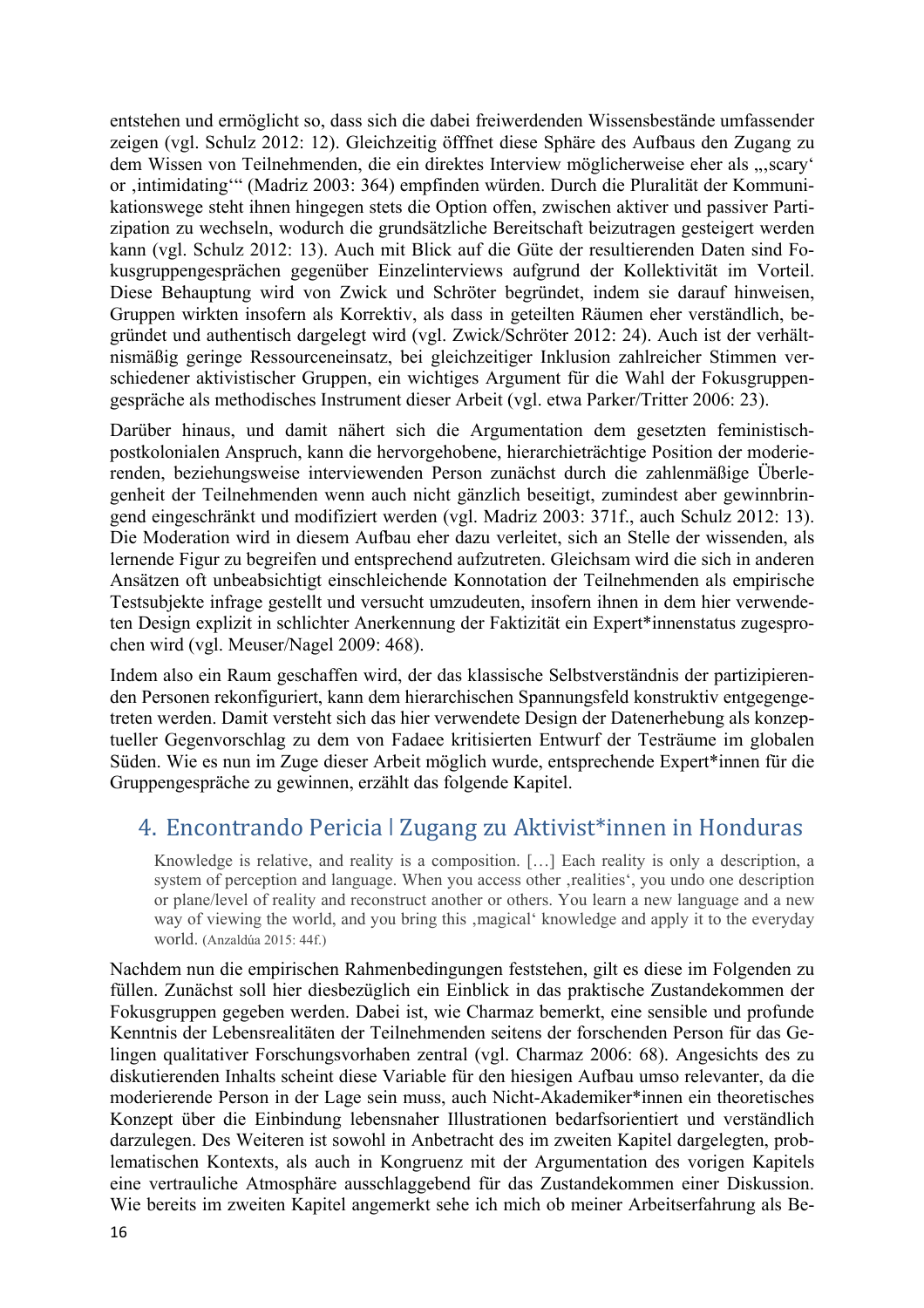gleiterin von Aktivist\*innen in Honduras in der Lage, diesen Vorraussetzungen angemessen begegnen zu können.

Im Zuge der Auswahl der Teilnehmenden habe ich explizit davon Abstand genommen, Aktivist\*innen aus meinem ehemaligen, direkten Arbeitsumfeld anzufragen, da die Bedenken hinsichtlich einer möglicherweise empfundenen Abhängigkeit und die daraus resultierende Verzerrung der Aussagen überwogen. Gleichwohl entstanden in diesem Arbeitsumfeld Kontakte zu Menschen, die in nahem und vertrautem Verhältnis zu aktivistischen Kollektiven in Honduras stehen und hierüber den Zugang zu den Expert\*innen ermöglichten, welche letztendlich zu Teilnehmenden der geführten Fokusgruppengespräche wurden. Aufgrund des enormen Misstrauens im Bereich aktivistischer Arbeit in Honduras scheint ohne die jeweiligen, im Voraus persönlich bekannten Initialkontakte keine Forschung möglich. Grundsätzlich galt bei der Auswahl der Partizipant\*innen der Anspruch, zu Gunsten einer möglichst bereichernden Diverstität von Perspektiven und in Anbetracht relativer Homogenität von Realgruppen möglichst verschiedene Aktionsbereiche abzudecken. Ferner wurde zwar mit dem Wunsch nach vier bis fünf Expert\*innen an die jeweiligen Kontaktgruppen herangetreten, um jeder teilnehmenden Person genügend Raum für Äußerungen zu ermöglichen, jedoch je nach Wunsch und Wohlempfinden der Kollektive nicht weiter auf diese Begrenzung insistiert. Letztendlich erklärten sich Aktivist\*innen der vier im Folgenden portraitierten Gruppen zur Diskussion bereit.

Die erste Zusage kam von der Organisation *Asociación Cozumel Trans* (kurz: Cozumel, dt. Vereinigung Cozumel Trans). Unter ihr sind Trans\*-Aktivist\*innen organisiert, welche die Verbesserung der Lebensbedingungen der Trans\*-Bevölkerung in Honduras fokussieren und dabei unter anderem im Rahmen öffentlicher (Protest-)Aktionen, sensibilisierender Workshops und akuter Hilfsangebote für ihre Rechte kämpfen. Cozumel hat ein kleines Büro in der Hauptstadt Tegucigalpa, agiert aber je nach finanziellen Ressourcen auch in anderen Landesteilen. Drei ihrer Mitarbeitenden sind fest angestellt, über 30 Menschen unterstützen die Organisation auf ehrenamtlicher Basis. Aufgrund der im zweiten Kapitel beschriebenen Rolle von Trans\*-Menschen als explizit sichtbare Repräsentanz des LGBTI\*-Kollektivs und der daraus resultierenden Lebensrealität wurden die Aktivist\*innen von Cozumel als überaus interessante und hinsichtlich des Forschungsinteresses vielversprechende Teilnehmendengruppe bewertet. Nach einem ersten erklärenden Gespräch mit der Koordination und einigen Ehrenamtlichen vor Ort, sagten fünf aktivistische Trans\*-Frauen von Cozumel die Teilnahme an einem Fokusgruppengespräch in ihren Büroräumen zu.

Des Weiteren ergab sich ein Kontakt zu Studierenden der staatlichen Universität in Tegucigalpa, die im Jahr 2016/17 das *Movimiento Estudiantil Universitario* (kurz: MEU, dt. Universitätsstudentische Bewegung) mit koordinierten. MEU ist landesweit an den verschiedenen Niederlassungen der staatlichen Universität vertreten und als personenstärkste studentische Organisation an Protestaktionen beteiligt, die sich vor allem gegen eine sukzessive Privatisierung staatlicher Bildung und die, als solche wahrgenommene, unkritische Lehre richten. Der Konflikt zwischen den Studierenden und der regierungsnahen Universitätsleitung hält zum Zeitpunkt der Fertigstellung dieser Arbeit weiterhin an, erreichte jedoch vor den umstrittenen Präsidentschaftswahlen im November 2017 einen vorläufigen Höhepunkt. Über Monate organisierten hier Studierende Demonstrationen, Besetzungen der Universitätsgebäude, Hungerstreiks und Aufklärungskampagnen. Vor diesem Hintergrund wurde eine Fokusgruppe mit zentral an den Protesten beteiligten Studierenden als dem Forschungsvorhaben zuträglich eingeschätzt. Nach telefonischer Darlegung meines Vorhabens erklärten sich drei Studierende zu einer Fokusgruppendiskussion auf dem Universitätscampus bereit.

Zuletzt ermöglichte eine weitere Vertrauensperson den Kontakt zu zwei Aktivist\*innengruppen, die sich unter dem Dach der Menschenrechtsorganisation *Movimiento Amplio por la Dignidad y la Justicia* (dt. Breite Bewegung für Würde und Gerechtigkeit) or-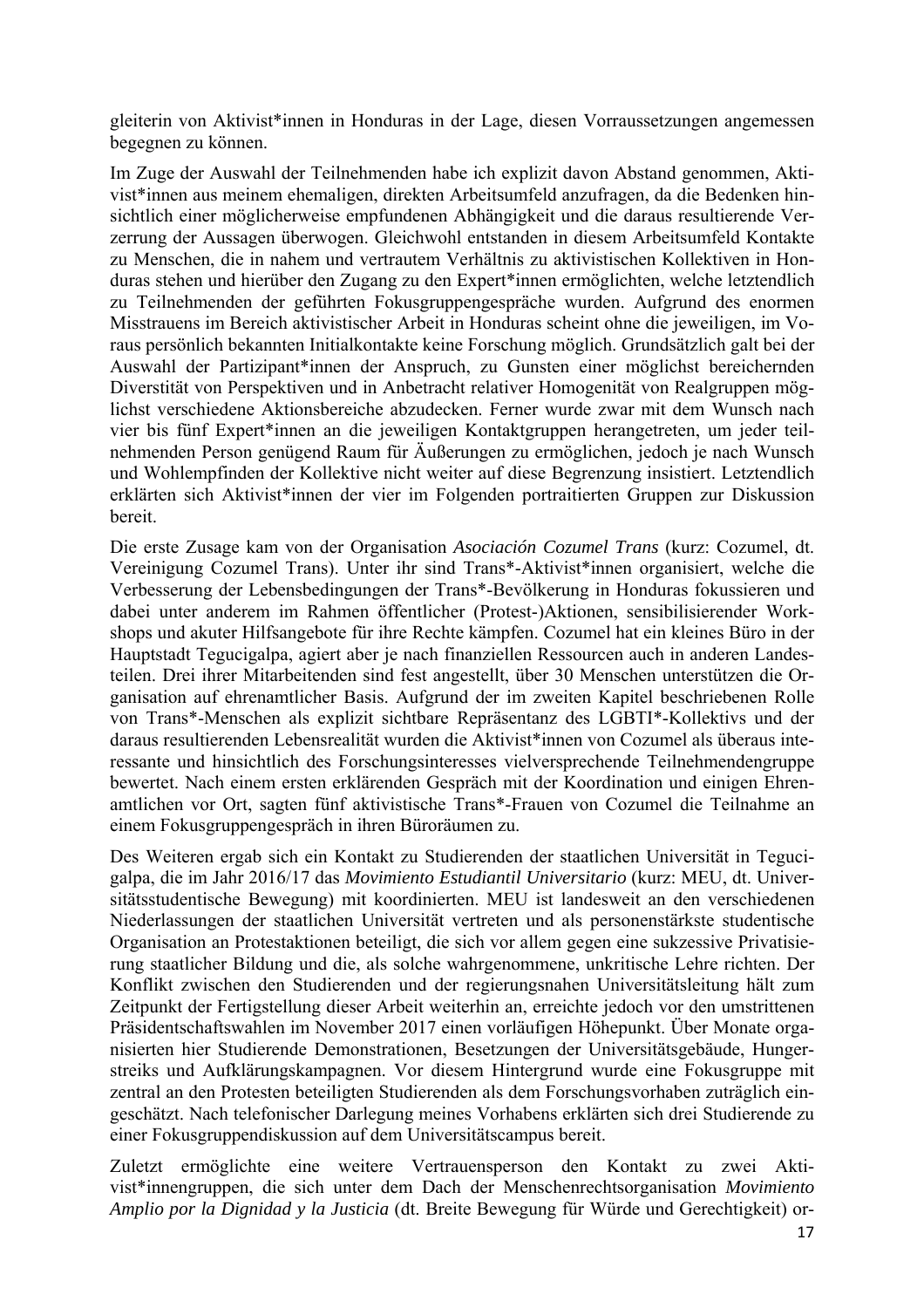ganisieren. Dies sind zum einen aktivistische Bewohner\*innen des Dorfes Pajuiles im Norden Honduras, welche seit dem 22. März 2017 ein permanentes Blockadecamp unterhalten, um durch die Blockade der Zufahrt für Maschinen den Bau eines Wasserkraftwerkes an dem von Anwohner\*innen benötigten Fluss Mezapa zu verhindern. (im Folgenden Pajuiles)

Zum anderen fanden sich drei organisierte und miteinander befreundete Frauen aus anderen Dörfern im Norden des Landes, die sich MADJ angeschlossen haben, um sich dem Bergbau und der Errichtung von Wasserkraftwerken in ihren jeweiligen Regionen zu widersetzen. (im Folgenden MADJ) Als Landrechtsaktivist\*innen wurden beide Kollektive als Bereicherung für das Forschungsvorhaben eingeschätzt, da sie sowohl ein im honduranischen Kontext zentrales Konfliktthema behandeln und zweitens in ländlichen Strukturen agieren, wodurch sich potenziell andere Blickwinkel auftun könnten. Ferner verspricht eine Fokusgruppe mit ausschließlich weiblichen Teilnehmerinnen auch Einblick in die rurale Gender-Perspektive auf den Widerstand in Honduras. Über meine Kontaktperson sagten mir die drei Aktivistinnen ihre Teilnahme an einer Diskussion im Anschluss eines ihrer geplanten Organisationstreffen in der nördlichen Küstenregion zu. Die Koordinator\*innen des Protestcamps in Pajuiles bestätigten ebenfalls über diese Kontaktperson, eine Diskussion im Rahmen einer Versammlung auf dem Camp-Gelände zuzulassen.

Nachdem nun entsprechend die Fokusgruppen mit Expert\*innen besetzt werden konnten, wird es in dem folgenden Kapitel darum gehen, die Diskussion inhaltlich vorzubereiten.

### 5. Simbiosis ǀ Ein Vorschlag zur kollaborativen Wissensgenese

Theory originally meant a mental viewing, an idea or mental plan of the way to do something and a formulation of apparent relationships or underlying principles of certain observed phenomena which had been verified to some degree. […] Theory, then, is a set of knowledges. Some of these knowledges have been kept from us – entry into some professions and academia denied us. Because we are not allowed to enter discourse, because we are often disqualified and excluded from it,  $[\ldots]$  it is vital that we occupy theorizing space[.] (Anzaldúa 1990: xxv)

Wie bereits dargelegt, sollen die Fokusgruppen dazu genutzt werden, die Butlersche Konzeption über den Zusammenhang von Vulnerabilität und Widerstand mit honduranischen Aktivist\*innen zu diskutieren. Dieses spezifische, deduktive Vorhaben impliziert mit der Offenlegung und Diskussion der herangezogenen Theorie ein methodisch atypisches Moment. Ein solches Vorgehen verspricht jedoch bei genauerer Betrachtung einige Vorteile, die im ersten Teil dieses Kapitels argumentiert werden. Darüber hinaus sei darauf hingewiesen, dass die zu diskutierende, theoretische Konzeption nicht in der dafür zusammengestellten Form von Butler angeboten wird. Zwar führt sie vor allem in ihren jüngsten Veröffentlichungen die beiden Konzepte von Vulnerabilität und Widerstand zusammen. Aufgrund des Anspruchs, den Expert\*innen ein umfassendes Bild grundlegender, theoretischer Zusammenhänge zugunsten eines für sie potenziellen Mehrwerts und der für die Diskussion erforderlichen Verständlichkeit anzubieten, sind Butlers eigene Verbindung von Vulnerabilität und Widerstand jedoch im Rückgriff auf ältere Gedanken und konzeptuelle Ansätze zu unterfüttern. Zu diesem Zweck wurde eine Interpretation der Butlerschen Gedankenwelt gewählt, welche sich prozesshaft aufbaut und stark reduziert visualisieren lässt. In einem Wechselspiel zwischen dezidierter Auseinandersetzung mit der politischen Philosophie Butlers unter Anwendung der SQR-Lesemethode<sup>12</sup> und dem Verfahren des Clustering<sup>13</sup> zwischen den Zentralbegriffen der Vulne-

 <sup>12</sup> Die SQR-Lesemethode bietet einen prozesshaften Vorschlag zur Wiedergabe und fokussierten Extraktion komplexer Fachtexte. Dabei fordert das "S" für "Survey" dazu auf, in einem ersten Schritt den Text als Ganzes wahrzunehmen und einzuordnen. Das "Q" für "Question" regt dazu an, gezielte und interessenfokussierte Fragen an den Text zu stellen. Das "R" für "Read" schlägt abschließend vor, auf Basis der vorausgegangenen Schritte aus dem Text im Lesen die relevanten Elemente zu extrahieren und zu ordnen. (Vgl. Wolfsberger 2016: 150f.)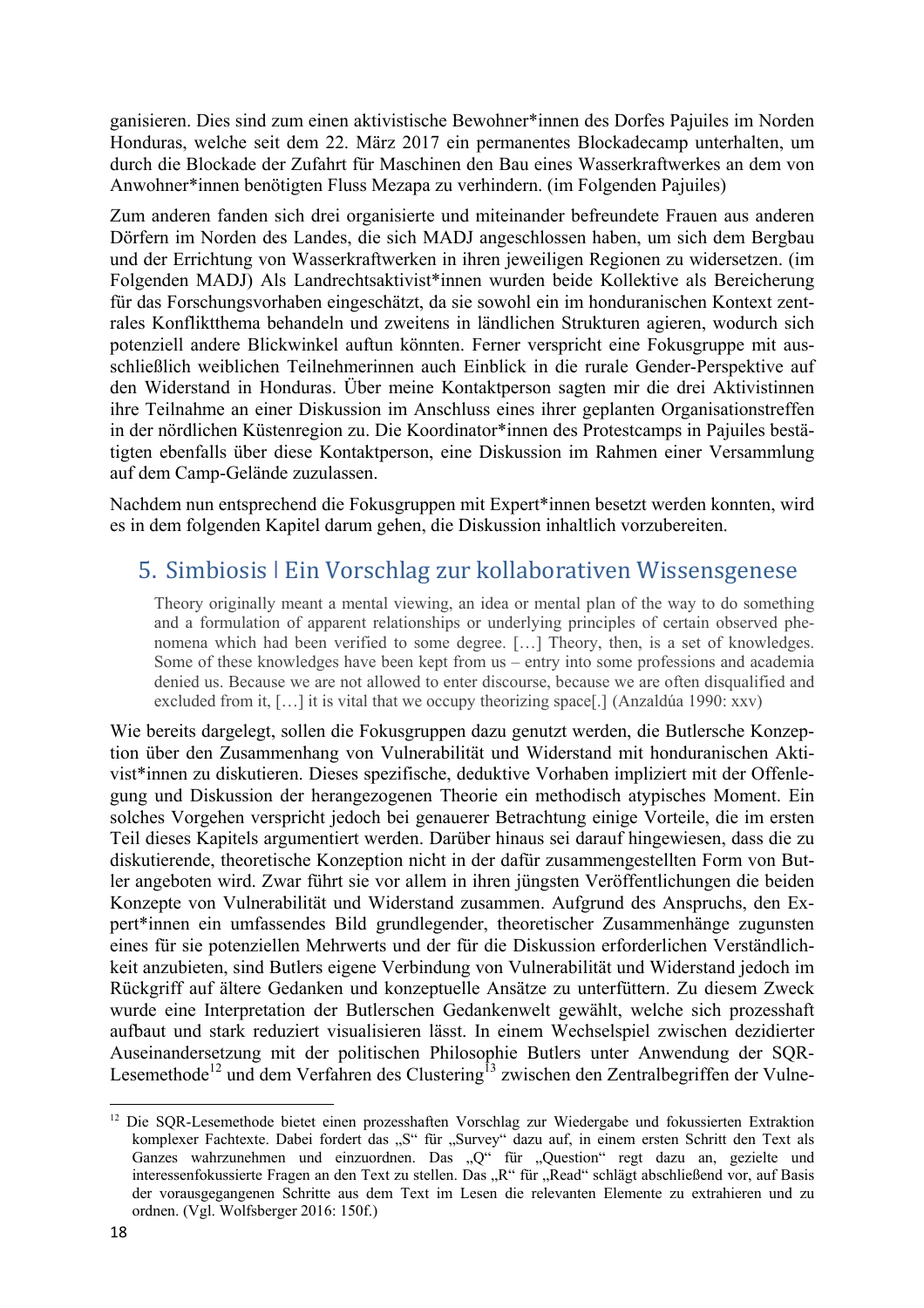rabilität und des Widerstands, entstand so ein Schaubild  $(3)$  Anhang 2), welches im zweiten Teil dieses Kapitels in akademischer Lesart beschrieben wird. Um das Konzept schlussendlich in den Fokusgruppen diskutieren zu können, wurde es, wie im dritten Teil dieses Kapitels dargelegt, für Nicht-Akademiker\*innen insofern zugänglich gestaltet, als dass das Denkmodell auf seine Grundgedanken reduziert wurde. Abschließend präsentiert sich daraufhin die ablauforientierte Konzeption der konkreten Fokusgruppengespräche.

### *5.1 Abriéndonos ǀ Warum die Offenlegung der Theorie in Ordnung ist*

We need to de-academize theory and to connect the community to the academia.  $H$ igh' theory does not translate well when one's intention is to communicate to masses of people made up of different audiences. (Anzaldúa 1990: xxvi)

Stellt sich die Frage nach der Güte einer zu erprobenden Nuancierung qualitativer Forschung, dann ist es sicherlich sinnvoll, zumindest die für den Geltungsanspruch und die Qualität grundlegend relevanten Prinzipien der Interaktion im Rahmen von qualitativen Sozialforschungsprozessen zu besprechen. Helfferich benennt als "kleinste[n] gemeinsame[n] Nenner" (Helfferich 2011: 25) qualitativer Verfahren die Maxime der Kommunikation und der Offenheit. Erstere betont im Kontrast zu quantitativen Ansätzen die Notwendigkeit der Charakterisierung von erhobenen Daten als aus Interaktionsprozessen gewonnene, subjektive Deutungen (vgl. Mayring 2002: 32, auch Helfferich 2011: 79f.). Das Bewusstsein um die Signifikanz kommunikativer Aspekte der vorliegenden Arbeit wurde bereits durch die dargelegte Argumentation für die Verwendung von Fokusgruppen als Erhebungsmethode ausführlich verdeutlicht und soll an dieser Stelle nicht näher betrachtet werden. Der zweiten Maxime, welche sich auf die Gestaltung der Kommunikation bezieht, gilt es hingegen nun besondere Aufmerksamkeit zu widmen. So entsteht durch sie der Anspruch, in den Fokusgruppen einen offenen Kommunikationsraum zu schaffen "der gefüllt werden kann mit dem, was für sie [Anm.: Teilnehmende] selbst wichtig ist, und in der Art und Weise, wie sie sich selbst ausdrücken möchten" (Helfferich 2011: 24).

Sicherlich schränkt die vorgeschlagene Herangehensweise das in der qualitativen Methodenlehre breit rezipierte Grundprinzip der Offenheit grundlegend ein. Schließlich begrenzt die Besprechung einer vorgegebenen Konzeption aus dem globalen Norden zu einem bestimmten Grad zunächst das Denk- und entsprechend auch das Sagbare (vgl. Helfferich 2011: 114). Jedoch ist dieses Idealprinzip der traditionell gedachten Offenheit möglicherweise per se zur Diskussion zu stellen (vgl. Charmaz 2006: 67). So stellt beispielsweise Hertz fest "how tricky perception is and how deeply rooted assumptions and ideological preferences can challenge even the most ardent efforts at openness." (Hertz 2003: 474, zitiert aus Charmaz 2006: 68) Dieses scheint insbesondere auch unabwendbar, wenn an dem Gedanken Ausgang genommen wird, dass Vorannahmen stets präsent sind und folglich in jedem interaktiv-qualitativen Forschungsdesign die Äußerungsmöglichkeiten beschränken. Haltungen oder theoretisches Vor- "Wissen" prägen die konkrete Ausgestaltung von Fragen, Inputs sowie die Auswahl vermeintlich relevanter Akteur\*innen, Orte und Felder. Auch die Auswertung von Daten, verstanden als Darstellung von Äußerungen, schränkt durch Wissensbestände der forschenden Personen die Offenheit gegenüber nicht deckungsgleicher Logik, Relevanzstruktur und Deutungen grundlegend ein. Eine "Suspendierung des eigenen theoretischen oder persönlichen Vorwis-

<u> Andreas Andreas Andreas Andreas Andreas Andreas Andreas Andreas Andreas Andreas Andreas Andreas Andreas Andr</u>

<sup>&</sup>lt;sup>13</sup> Clustering ist eine Schreib- und Denkmethode, die von Gabriele Rico auf Grundlage der Erkenntnisse moderner Gehirnforschung entwickelt wurde und der bildhaften und kreativen Konzeptentwicklung dienlich ist. Mit aus Texten extrahierten Kernbegriffen werden hier komplexe Zusammenhänge unter bestimmten Aspekten immer wieder neu angeordnet, reduziert und miteinander verbunden. Ziel ist dabei, Gelesenes und Gedachtes visuell zu strukturieren und die Darstellung zu konzeptualisieren. Dabei ähnelt die dieser Methode zugrunde liegende Technik des Mind-Mappings von Tony Buzan, ist aber im Gegensatz zu ihr nicht hierarchisch. (Vgl. Wolfsberger 2016: 94f.)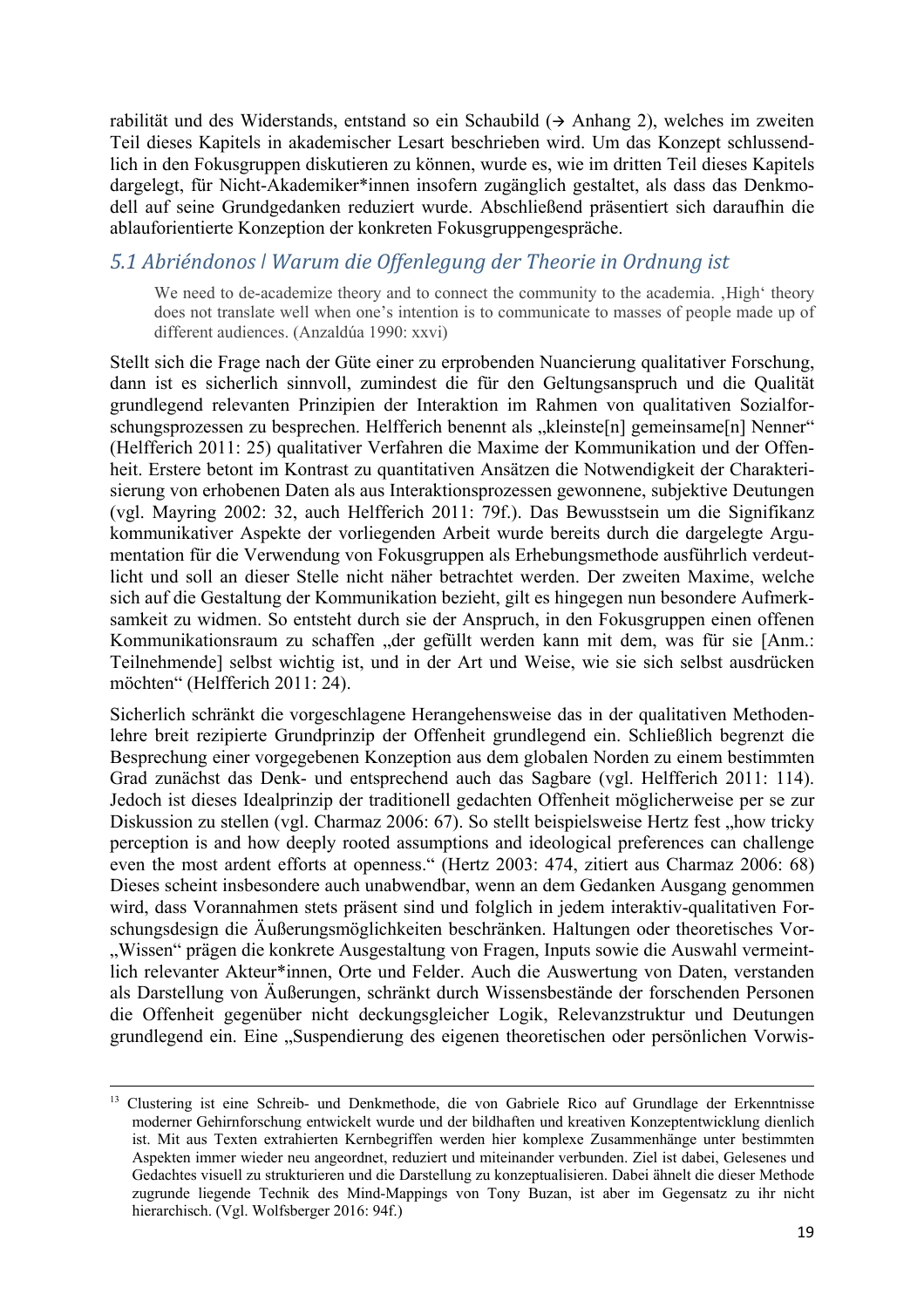sens" (Helfferich 2011: 114) scheint angesichts dieser Umstände niemals umfassend möglich. (Vgl. Charmaz 2006: 68)

Als experimentelle Gegenstrategie eröffnet der hier angewendete, möglichst offene Umgang mit Vorwissen, in Form der Sichtbarmachung der theoretischen Annahmen, den Teilnehmenden die Möglichkeit, sich dem akademischen Wissen gegenüber aktiv zu positionieren und dabei partizipatorisch an dem Weiterdenken von theoretischen Grundannahmen zu beteiligen. So minimiert sich mit Hilfe der offenen Diskussion der Interpretations- und Deutungsvorsprung der Forschenden innerhalb der Erhebungssituation, die verzerrend wirken und dabei die Güte der Erhebung erheblich einschränken kann. Das bedeutet für die Partizipation der Moderation, welche ob der erklärenden Funktion ohnehin unumgänglich umfassender ist, dass subjektive Äußerungen und Anmerkungen nicht notwendigerweise zurückgehalten werden müssen. Das gilt insbesondere, insofern sie der Sichtbarmachung und Diskussion von Vorannahmen, Erfahrungen und auf Beobachtungen beruhenden Annahmen dienen, auf deren Basis das Verstehen und die spätere Ergebnisdarstellung stattfinden. Ferner lässt sich hierbei die Bemühung um die Dekonstruktion der hierarchischen Positionierung der moderierenden Person sogar noch weiter unterstützen. Indem sie nämlich partizipatorisch agiert – und sei es auch nur sporadisch – lässt sich, so die Prämisse, eher ein produktives Klima generieren  $\eta$ [that] tr[ies] to minimize the distance between [...] [her] and the participants." (Madriz 2003: 368, Vgl. auch 371) Darüber hinaus wird der postkoloniale Anspruch dadurch weiter forciert, dass das gesamte Vorhaben als Raum gerahmt wird, in dem Gedanken der Universitäten mit Hilfe des Expert\*innenwissens einer Realitätsüberprüfung unterzogen werden. Durch die anerkennende Positionierung, so die Annahme, werden die Teilnehmenden zu einer größtmöglichen, wertenden Offenheit entlang des Inputs animiert. Gleichzeitig können das Wissen und die Erfahrungen von Aktivist\*innen des globalen Südens in die globale Bewegungsforschung einfließen, und so etwa den Forderungen Fadaees und Bayats nachkommen.

Nachdem nun grundlegend die Argumentation für die methodische Öffnung und Diskussion theoretischer Konzepte im Rahmen dieser Arbeit dargelegt wurde, schließt sich in einem nächsten Schritt inhaltlicher Aufbereitung des zu diskutierenden Inputs die akademische Beschreibung an.

### *5.2 Jaula de Oro ǀ Eine akademische Lesart der Butlerschen Konzeption*

Our point of departure is to call into question […] the basic assumption that vulnerability and resistance are mutually oppositional. (Butler et al. 2016: 1)

Die folgende Darstellung der Butlerschen Überlegungen zum Zusammenhang von Vulnerabilität und Widerstand dient, so sei vorab angemerkt, neben der wissenschaftlichen Fundierung auch als Hintergrundinformation, auf deren Grundlage die Fokusgruppengespräche je nach Dynamik, Interesse und Kenntnisstand vertieft wurden. Sie ist dabei eine Interpretation jener bestimmten Nische des Butlerschen Denkmodells, welche das Zusammendenken von Vulnerabilität und Widerstand produktiv ermöglicht und sich aus verschiedenen ihrer Arbeiten speist. Die folgend dargestellten, theoretischen Elemente bauen dabei aufeinander auf und bilden entlang des erwähnten Schaubilds den Leitfaden für die spätere Diskussion in den Fokusgruppen.

#### 5.2.1 Jaula de Oro ǀ Vulnerabilität und Prekarität

Inspiriert von Levinas übernimmt der Begriff der , Vulnerabilität' spätestens seit Beginn des neuen Jahrtausends eine bedeutungsvolle Position im philosophisch-politischen Denken Judith Butlers (vgl. Pistrol 2016: 233, zu Levinas: Zeilinger 2012). Zentraler Ausgangspunkt für das Verständnis ihrer Vulnerabilitätskonzeption ist ein spezifisches Körperlichkeitsverständnis, welches sich durch die strikte Ablehnung des Gedankens eines von Unversehrtheit gekennzeichneten Naturzustands des Körpers grundlegend von der in der klassischen, maßgeb-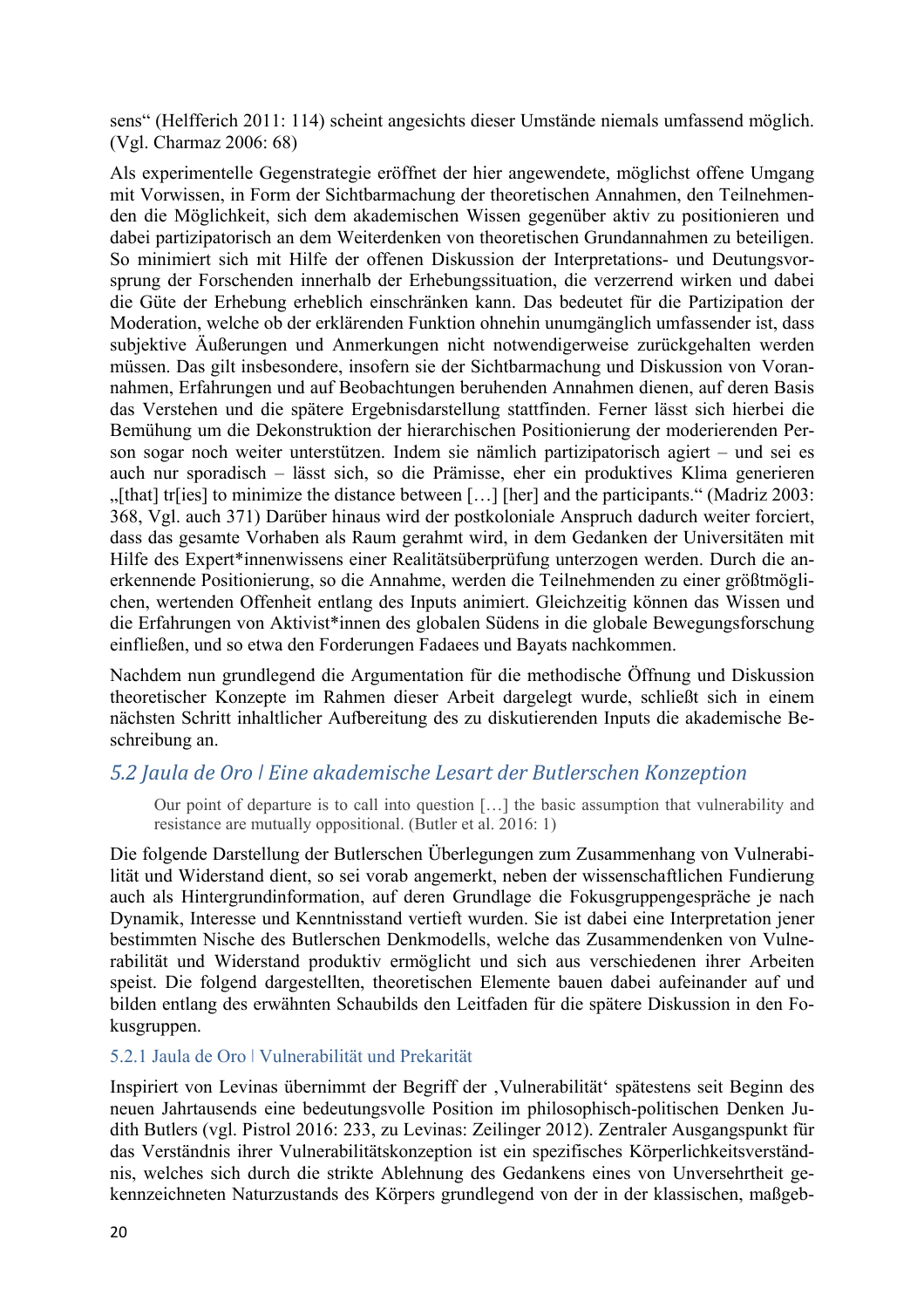lich von Husserl geprägten Phänomenologie abgrenzen lässt. Für Butler sind Körper eben explizit keine "Willensorgan[e]" (Husserl 1952: 151, zitiert aus Pistrol 2016: 238) ursprünglicher Integrität, auf welche sich nachträglich die potentielle Möglichkeit des Verletztwerdens addiert. Vielmehr sei, mit Verweis auf die Idee des post-souveränen Subjekts, davon auszugehen, dass Körper nicht universal vom betreffenden Subjekt beherrscht, nicht einmal gänzlich verstanden<sup>14</sup> werden können. Laut Butler sei schließlich dem Subjekt das Ich, verstanden als seine Selbstwahrnehmung, nicht "[v]on Anfang an" (Butler 2003: 99) gegeben. Es werde in teils opaken Prozessen der Subjektivierung geformt und sei dabei stets und immer schon Anderen "ausgesetzt" (ebd.):

Noch bevor ich ein ›Ich‹ erwerbe, war ich ein Etwas, das berührt wurde, bewegt, gefüttert, zu Bett gebracht, angesprochen wurde, in dessen Umgebung gesprochen wurde. Alle diese Eindrücke sind Zeichen einer bestimmten Art, Zeichen, die auf der Ebene meiner Ich-Bildung etwas verzeichnen, Zeichen, die zu einer Sprache gehören, die sich nicht auf die Vokalisierung reduzieren lässt. Es sind Zeichen eines Anderen, aber es sind auch Spuren, aus denen schließlich ein ›Ich‹ hervorgehen wird, das niemals imstande sein wird, diese Zeichen vollständig wieder zu finden oder zu lesen, ein ›Ich‹, für das diese Zeichen zum Teil überwältigend und unlesbar, rätselhaft und prägend bleiben. (Butler 2003: 85, zitiert aus Villa 2012: 123)

Dieses "existentielle Ausgeliefertsein" (Villa 2012: 124) zeigt sich beispielhaft bereits in dem fundamentalen Ausruf , Es ist ein Mädchen / ein Junge!' vor, beziehungsweise während der Geburt eines Menschen (vgl. Villa 2012: 49). Dieser Subjektivierungsmoment, hier in Form eines performativen Sprechakts<sup>15</sup>, ist besonders eindrücklich, da es dem Subjekt jegliche Möglichkeit der Mitsprache entbehrt, sein Selbstverhältnis aber durch "normative Bedeutungen und Adressierungen [...] [wie]  $\mathbf{I}$ , süßes Mädchen',  $\mathbf{I}$ , kräftiger Bub',  $\mathbf{I}$ zartes Wesen'" (Villa 2012: 124) auflädt und so nachhaltig gestaltet, ohne dass sich das Subjekt diesem Vorgang bewusst wäre und einschreiten, beziehungsweise sich wehren könnte. Doch auch wenn solche frühkindlichen Sozialisierungsepisoden sicherlich ausgesprochen anschaulich den Grundgedanken, die Konsequenzen und die auch unbewussten Gewalteinwirkungen in Subjektivierungsprozessen verdeutlichen bleibt zu betonen, dass diese nie gänzlich abgeschlossen werden.

Das Leben eines jeden Subjekts ist zu jeder Zeit mit Momenten des Exponiertseins verwoben, die, bewusst oder unbewusst, in der Interaktion mit anderen auf das Ich wirken. Aber nicht nur in diesem destruktiven Sinn sind Körper stets dem Äußeren ausgesetzt. Sie zeichnen sich ebenso in einem eher positiv besetzten Verständnis durch eine grundlegende Angewiesenheit auf andere und anderes aus. So zeugt auch die potentielle Erfahrung von Leidenschaft und Liebe von einer "prinzipielle[n] und rückhaltlose[n] Empfänglichkeit dafür, von Anderen und Anderem affiziert zu werden." (Pistrol 2016: 239, Vgl. Butler 2006a: 29, Butler 2014: 114). Folglich ist also  $\sqrt{a}$ [a]ll responsiveness to what happens [...] a function and effect of vulnerability." (Butler 2014: 114, zitiert aus Pistrol 2016: 239) Körper, so lässt sich resümieren, sind in diesem Sinne stets für Affizierungen empfänglich, stets ausgesetzt und müssen es auch sein, auch wenn sie sich dessen nicht zwingend bewusst sind:

[W]e cannot understand bodily vulnerability outside this conception of its constitutive relation to other humans, living processes, inorganic conditions and vehicles for living. […] [T]he body has to be understood [...] in terms of its supporting networks of relations. (Butler 2014: 12f.)

Vor diesem Hintergrund ist jeder Körper *qua definitionem* vulnerabel und konstituiert sich überhaupt erst durch dieses Merkmal (vgl. Butler 2010a: 33). Obgleich diese Konzeption

<sup>&</sup>lt;sup>14</sup> Butler betont, dass das *Ich* von dem betreffenden Subjekt letztlich nie endgültig erfasst werden kann. So seien beispielsweise und vor allem frühkindliche Sozialisierungsprozesse nicht vollständig erinnerbar und dementsprechend opake Momente des (reflektierenden) Subjekts; es könne deshalb "niemals vollständig erklären […], weshalb es so und nicht anders gehandelt hat." (Butler 2003: 10) 15 Weiterführendes zur Performativität findet sich in dem folgenden Abschnitt zu Anerkennung.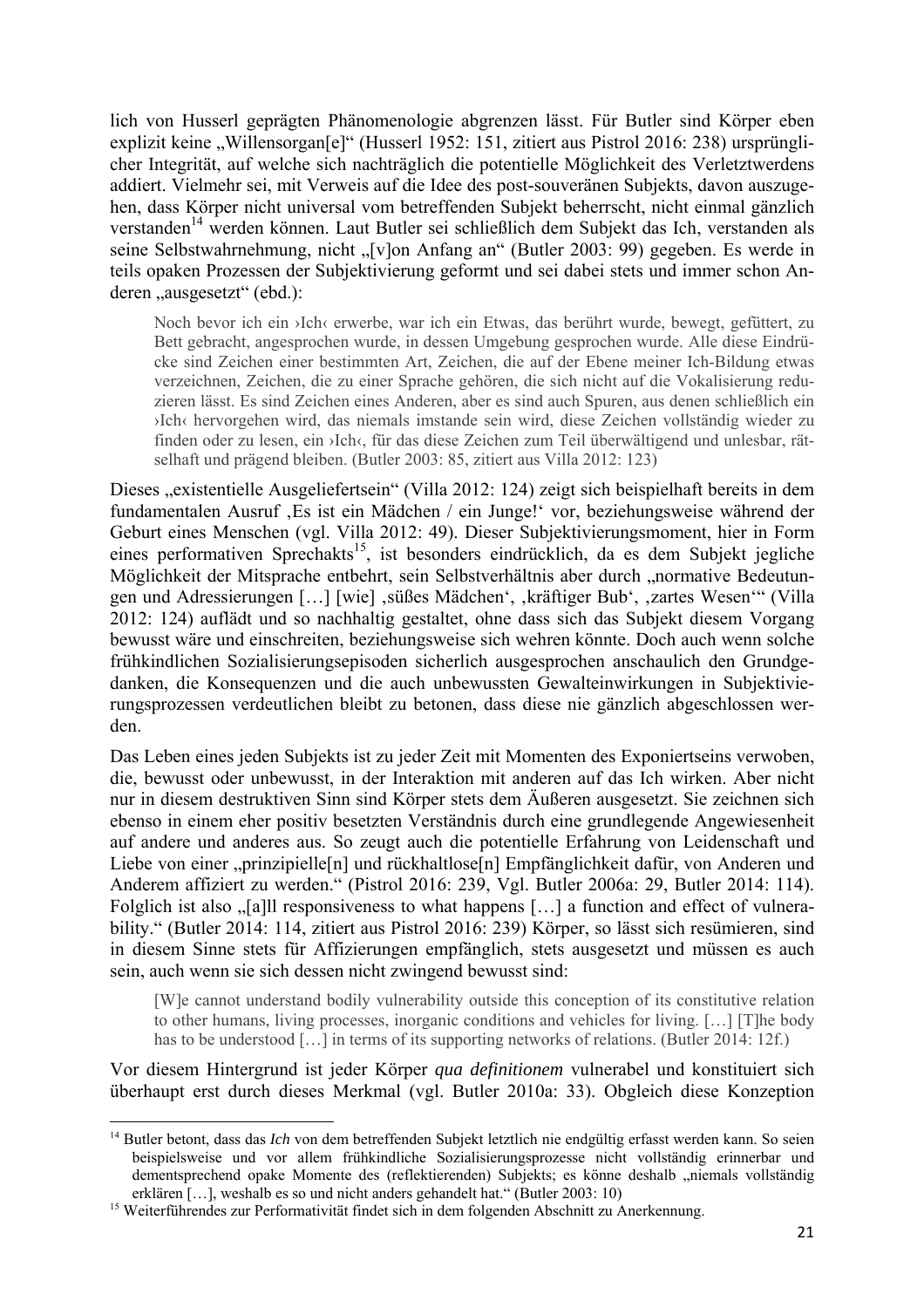folglich Vulnerabilität als geteilte Bedingung allen menschlichen Lebens präsentiert, betont Butler, dass keine Form und kein Erleben des Exponiert-Seins identisch mit anderen sei: "This exposure that I am constitutes, as it were, my singularity." (Butler 2005: 33) Dennoch, so argumentiert Butler nun eher sozialpolitisch als philosophisch, sei es möglich, dass bestimmte Bevölkerungsgruppen eine "common vulnerability" (Butler 2005: 100) teilen, die zwar die Singularität der Erfahrungen nicht negiert, aber deutlich macht, dass bestimmte Bevölkerungsgruppen oder Kollektive exponierter sind als andere: "Lives are supported and maintained differently, and there are radical different ways in which human physical vulnerability is distributed across the globe." (Butler 2006a: 32) Warum das so ist und welche für diese Arbeit wichtigen Konsequenzen sich daraus hinsichtlich des Zusammendenkens von Vulnerabilität und Widerstand ergeben, macht ein kurzer Rekurs auf die Butlersche Idee der Prekarisierung und ihrem Entwurf der Prekarität deutlich.

Wenn, wie dargelegt, Körper in einem sozioontologischen Verständnis nicht ohne unterstützende und voneinander abhängige Beziehungen verstanden werden können, dann ist laut Butler ein lebenswertes Leben im gesellschaftspolitischen Kontext immer auch angewiesen auf "Institutionen und […] abgesicherte […] und sichernde […] Umwelten" (Butler 2010b: 29) im Sinn von infrastrukturellen Gütern (vgl. auch Butler 2016a: 32). Eben diese Form der Unterstützung sei angesichts neoliberaler Politiken aber zunehmend eingeschränkt. Butler beschreibt diesen Prozess, den sie Prekarisierung nennt, wie folgt:

Dieser in der Regel von Regierungs- und Wirtschafteinrichtungen angestoßene und in Gang gehaltene Prozess gewöhnt die Bevölkerung allmählich an Unsicherheit und Hoffnungslosigkeit; er gliedert sich in die Institutionen der Leiharbeit, der gestrichenen Sozialleistungen und des allgemeinen Abbaus der letzten, noch wirksamen Reste der Sozialdemokratie zugunsten unternehmerischer Modalitäten, für die, gestützt auf wilden Ideologien individueller Verantwortlichkeit, das höchste Lebensziel in der Verpflichtung liegt, den eigenen Marktwert zu maximieren. (Butler 2016a: 24, Vgl. auch Feher 2009: 21 - 49)

Damit wird Prekarität, gedacht als die im Zuge sukzessiver Prekarisierung hervorgebrachte Lebensrealität, zu einem politisch zu verantwortendem Zustand (vgl. Butler 2010a: 32, auch Butler 2016a: 24). Der schleichende Entzug von Schutz und Hilfe auf institutioneller Ebene fordert in der Konsequenz eine dezidierte Eigenverantwortlichkeit und bedeutet in der psychischen Wahrnehmung des betroffenen Subjekts "eine Eskalation der Angst um die eigene Zukunft und um diejenigen, die möglicherweise von einem abhängig sind." (Butler 2016a: 24f. in Anlehnung an die Affekttheorie Lauren Berlants) Wichtig ist nun, dass diese Symptome und entsprechend auch die Prekarität unterschiedlich erfahren werden (vgl. Butler 2016a: 32). Denn auch wenn alle Körper von einer funktionierenden Infrastruktur und einem unterstützenden Sozialgefüge abhängig sind und sich letztendlich auch immer der "existentielle[n] Wahrheit" (Butler 2016a: 32) der nicht umfassend möglichen Absicherung gegenüber unkontrollierbaren Ereignissen (wie etwa Tod, Verletzungen, etc.) bewusst sind, spüren beispielsweise Arbeitslose die Dezimierung sozialpolitischer Unterstützung ohne Zweifel deutlicher als Spitzenverdiener\*innen (vgl. Butler 2016a: 32). Oder anders und damit näher am Betrachtungshorizont dieser Arbeit: Kleinbäuer\*innen in Honduras sind schlicht substanzieller von kaum bis nicht reguliertem Land Grabbing durch wirtschaftlich und/oder politisch durchsetzungsstarke Akteur\*innen und fehlender juristischer, sozialstaatlicher und anderer Unterstützung betroffen als Studierende der Universität Marburg während der Wohnungssuche. Zu dieser Feststellung der *common vulnerability*, und damit schließt sich dieser Exkurs, lassen sich nun mit Butler zwei relevante Anmerkungen machen. Zum einen, so merkt sie an, wird den Körpern, die stärker als andere von den Folgen der Prekarisierung betroffen sind

in einigen der schmerzhaftesten Erfahrungen sozialer und wirtschaftlicher Not nicht nur unser Gefährdetsein als Einzelperson offenbar […] sondern auch die Versäumnisse und Ungleichheiten sozioökonomischer und politischer Institutionen. […] Das schafft die Möglichkeit, jene in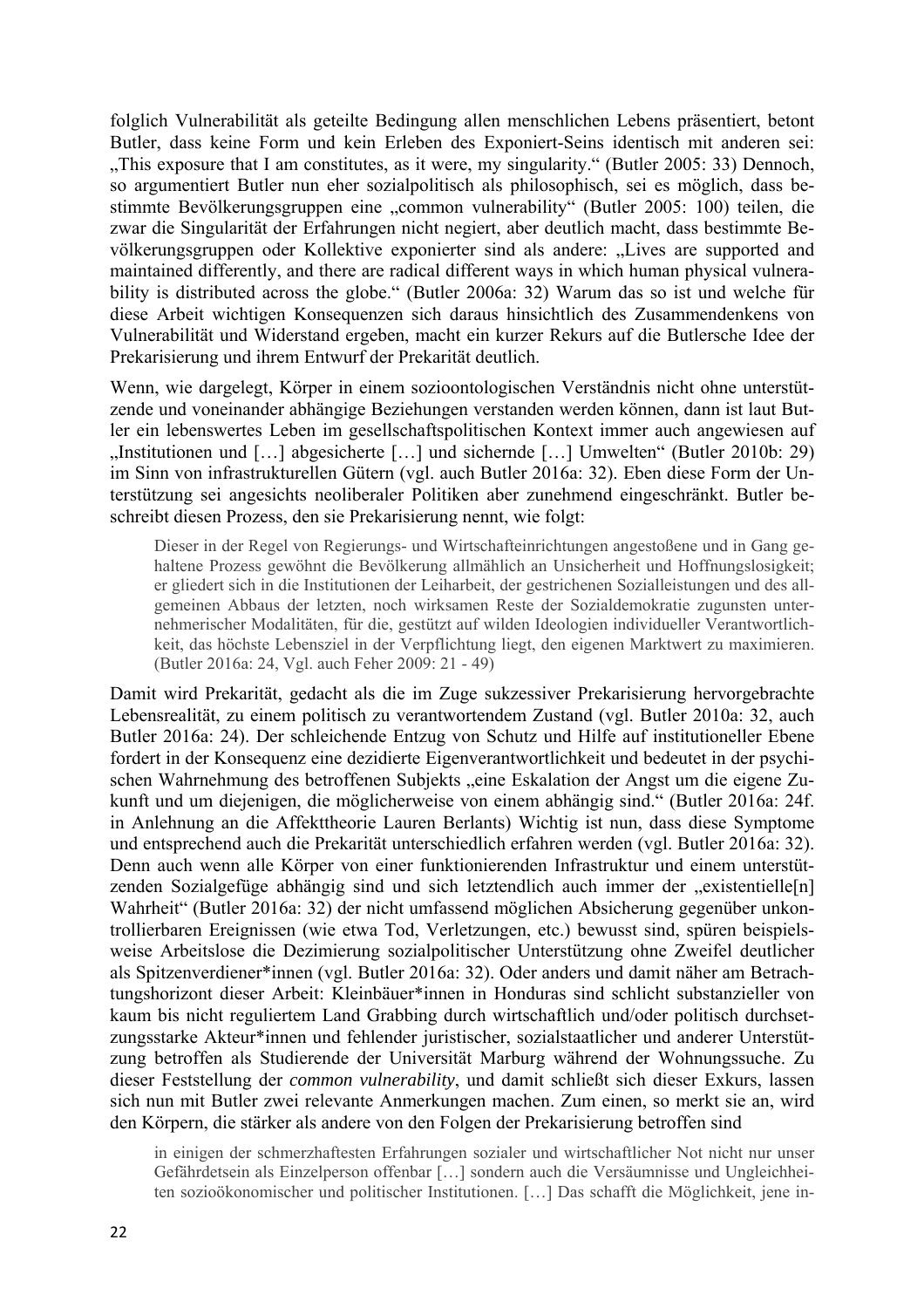dividualisierende und unerträgliche Form der Verantwortung zu demontieren und an ihre Stelle ein Ethos der Solidarität zu setzen, das die wechselseitige Abhängigkeit und das Angewiesensein […] bejaht […]. (Butler 2016a: 33)

Das *Ich* kann also in dem Leiden unter der Prekarität nicht nur seine eigene Vulnerabilität als Angewiesenheit auf Andere und Anderes erkennen, sondern ist hierdurch in Form eines empathischen "Analogieschluss[es]"<sup>16</sup> (Pistrol 2016: 268) auch eher in der Lage, Solidaritäten mit ähnlich prekarisierten Körpern zu bilden, um gemeinschaftlich gegenüber Prekarisierungs-, beziehungsweise Individualisierungstendenzen widerständig zu sein (vgl. Butler 2016a: 33). Unter Beachtung der konstitutiven und ermächtigenden Wirkung von solidarischer Untersützung folgt daraus gleichermaßen, dass Vulnerabilitätserfahrungen immer auch von einem erhöhten Potential politischer Handlungsfähigkeit begleitet werden; von der handelnden Verpflichtung zu einem, um mit Butler zu sprechen, "more robust universalizing of rights that seeks to address basic human needs for food, shelter, and other conditions for persisting and flourishing." (Butler 2010a: 28 - 29, Vgl. auch Pistrol 2016: 259 f.)

Zum anderen eröffnet die Beobachtung, dass nicht jeder Körper in gleicher Weise oder überhaupt nicht mit Schutz und Unterstützung bedacht wird, die Frage danach, wie diese Unterschiedlichkeit konzeptualisiert und möglicherweise bearbeitet werden kann. Butler stellt diesbezüglich fest:

Certain lives will be highly protected, and the abrogation of their claims to sanctity will be sufficient to mobilize the forces of war. Other lives will not find such fast and furious support. […] [V]ulnerability is fundamentally dependent on […] recognition. (Butler 2006a: 32 und 43, zitiert aus Pistrol 2016: 245)

Nicht nur ist Anerkennung (engl. orig. *recognition*) also der zentrale Parameter, um die unterschiedliche Verteilung von Gefährdetheit zu erklären. Sie ist nach Butler darüber hinaus auch zentral, wenn es darum geht, sich gegen die diesen Erfahrungen zugrundeliegenden Bedingungen zu wehr zu setzen. Um also in einem letzten Theoriebaustein die Dynamik zwischen Vulnerabilität und Widerstand hinreichend und stringent darstellen zu können, ist es zunächst notwendig, die Butlersche Konzeption der Anerkennungsproblematik in ihren Grundzügen darzulegen.

#### 5.2.2 Jaula de Oro ǀ Anerkennung

Damit der von Anderen und Anderem abhängige, gefährdete und schutzbedürftige Körper gut leben kann, bedarf er, wie bereits dargelegt, gesellschaftlicher Unterstützung. Als notwendige Voraussetzung gilt dabei, dass er als schützenswertes Subjekt durch Akte der Anerkennung "in seine soziale Existenz gerufen" (Deines 2007: 282, zitiert aus Pistrol 2016: 248) wird. Aufschluss darüber, ob ein Individuum in einer Gesellschaft in Anerkennungsstrukturen aufgenommen ist, kann nach Butler in der Beantwortung der Frage nach der (potentiellen) Betrauerbarkeit<sup>17</sup> (engl. orig. *grievability*) des infrage gestellten Körpers geben. (vgl. Butler 2010a) In einer Logik des "future antérieur [im Sinn] eines Lebens, das gelebt worden sein wird" (Pistrol 2016: 244, Vgl. auch Butler 2010a: 15f.) konnotiert sie den Subjektstatus mit der Notwendigkeit der Betrauerbarkeit: "Without grievability, there is no life, or, rather, there is something living that is other than life." (Butler 2010a: 15) Provoziert also, so ließe sich runterbrechen, der Tod oder die Verletzung eines Körpers in einem bestimmten Bezugsrah-

<sup>16</sup> Pistrol kritisiert, dass Butler nicht dezidiert darzulegen vermag, was genau das Ich dazu veranlassen sollte, von der eigenen Vulnerabilitätswahrnehmung auf jene Anderer zu schließen (vgl. Pistrol 2016: 268). Diese eventuelle Schwachstelle soll an dieser Stelle aber nicht stören, kann sie doch in dem empirischen Teil dieser Arbeit aus Sicht prekarisierter Körper erörtert und bewertet werden.<br><sup>17</sup> Das von ihr erarbeitete Konzept des betrauerbaren Lebens ist umfassend und erstreckt sich über zahlreiche und

umfangreiche Arbeiten. (Vgl. etwa Butler 2010a) Es soll hier aber nur reduziert als Instrument zu Hilfe genommen werden, welches in der Lage ist, die ungleiche Bewertung von Leben zu verdeutlichen und zu reflektieren.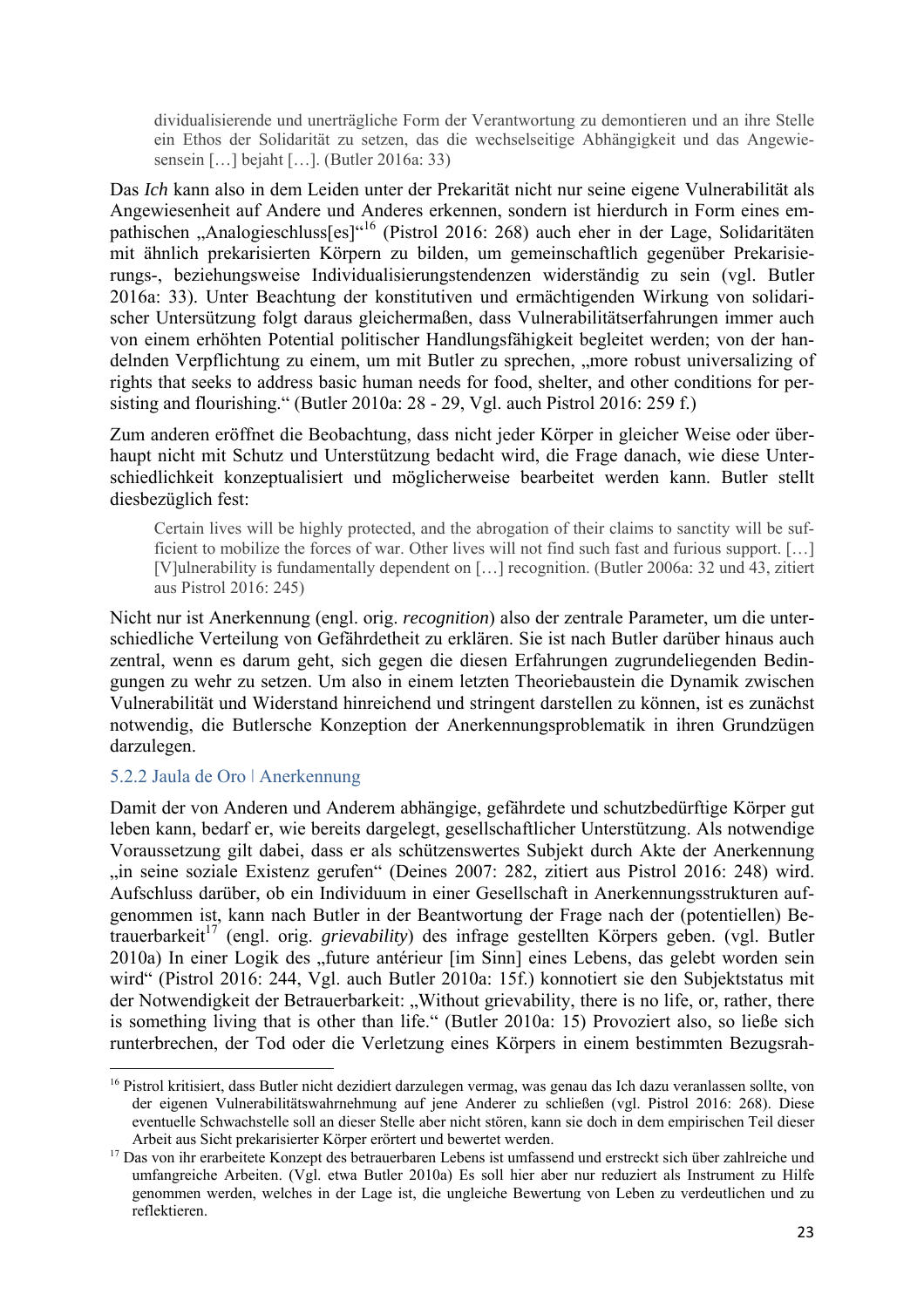men, wie Staat, Gemeinschaft oder Familie, keine Reaktion der Klage, so ist davon auszugehen, dass dieser Körper in diesem Rahmen nicht sozial existiert (hat), soll heißen nie anerkannt war.

Der dazu hintergründige Gedanke wird als theoretischer Minimalkonsens der mannigfaltigen Anerkennungskonzeptionen Hegelianischen Erbes verstanden und beschreibt, dass ein Subjekt nur dann ein intaktes Verhältnis zu sich selbst ausbilden und handlungsfähig, also überhaupt *sein* kann<sup>18</sup>, wenn es von Anderen vernommen und bestätigt wird. (vgl. Flatscher/Pistrol 2018: 99f., Honneth 1994: 110f.) Honneth selbst, neben Butler einer der "prononcierteste[n] Vertreter\*innen des rezenten Anerkennungsdiskurses" (Flatscher/Pistrol 2018: 99) betont, dass anerkennende Praktiken dabei nicht nur auf ein einseitiges Angewiesensein verweisen, sondern im Kontext reziproker Anerkennungsverhältnisse verstanden werden müssen, also das Subjekt gleichsam immer auch den referentiellen Konterpart anerkennen muss. Ist diese Sequenz gestört, wird den betreffenden Subjekten dies "über die Erfahrung der Mißachtung mit[ge]teilt."19 (Honneth 1994: 112). Das schützenswerte Subjekt befindet sich, so ließe sich demnach verstehen, in stetigen, existenziellen und dyadischen Anerkennungsbeziehungen einer Gesellschaft. (vgl. Flatscher/Pistrol 2018: 99f.) Diese Anerkennungsdyade ist aber unzureichend, wenn, wie im vorigen Kapitel nahegelegt, davon auszugehen ist, dass möglicherweise Körper existieren, die gar nicht erst als (schützenswerte) Subjekte in bestimmte Anerkennungsverhältnisse aufgenommen werden. Um im Beispiel zu bleiben: Honduranische Kleinbäuer\*innen werden eher nicht – im Sinne des gravierendsten Falles nicht funktionierender Anerkennung im dyadischen Konzept - zwangsläufig von politisch und/oder wirtschaftlich durchsetzungsstarken und interessensfeindlichen Akteur\*innen beziehungsweise der Gesellschaft *miß*achtet, noch umgekehrt. Sie sind auf dieser Ebene schlichtweg oftmals nicht *be*achtet, in dem Sinne, dass ihr Schutz und Recht auf ein gutes Leben gesellschaftlich nicht oder nur marginal verhandelt wird.

Angesichts dessen wird die Frage danach zentral, "[w]er [...] überhaupt als Subjekt in Frage [kommt]" (Butler 2012a: 22) und ob Körper ohne Subjektstatus selbigen einfordern können. Butler schlägt dazu zunächst die Erweiterung der dyadischen Anerkennungsfigur um die Macht des Diskurses vor:

We are not mere dyads of our own, since our exchange is conditioned and mediated by language, by conventions, by sedimentation of norms that are social in character and that exceed the perspective of those involved in exchange. (Butler 2005: 28)

Einer solchen, ternären Anerkennungsbeziehung entsprechend muss das Subjekt als solches gesellschaftlich sichtbar, also in seiner Identität lesbar (*intelligible*) sein, um darin in anerkennender Ausrufung bestätigt zu werden. Um das zu ermöglichen, bereitet die Gesellschaft, beziehungsweise das referentielle Kollektiv für ihre Mitglieder Wege in Form von diskursiv geformten Anerkennungsordnungen, "zu welchem Selbstverständnis Subjekte kommen und wie sie sich als Teil des Sozialen begreifen können." (Flatscher/Pistrol 2018: 100) Butlers Diskursverständnis entspringt dabei einem, an Foucault angelehnten, poststrukturalistischen Verständnis, demnach Diskurs "als privilegierte[r] Ort der Konstitution und Konstruktion sozialer Wirklichkeit" (Villa 2012: 19) zu fassen ist. Grundlegend baut sie ihre für den hiesigen Gebrauch des Diskursbegriffs relevanten Gedanken in Anlehnung an jene Überlegungen auf, die der Sprachphilosoph Austin im Rahmen seiner Sprechakttheorie darlegt. Von zentra-

 <sup>18</sup> Villa beschreibt diese Erkenntnis gleichsam ästhetisch und präzise: "kein Subjekt ohne Subjektivation" (Villa

<sup>2012: 39)&</sup>lt;br><sup>19</sup> Honneth sieht in diesem Verhältnis innerhalb des Anerkennungsgeschehens "die Keimzelle sozialer Gerechtigkeit". (Flatscher/Pistrol 2018: 102)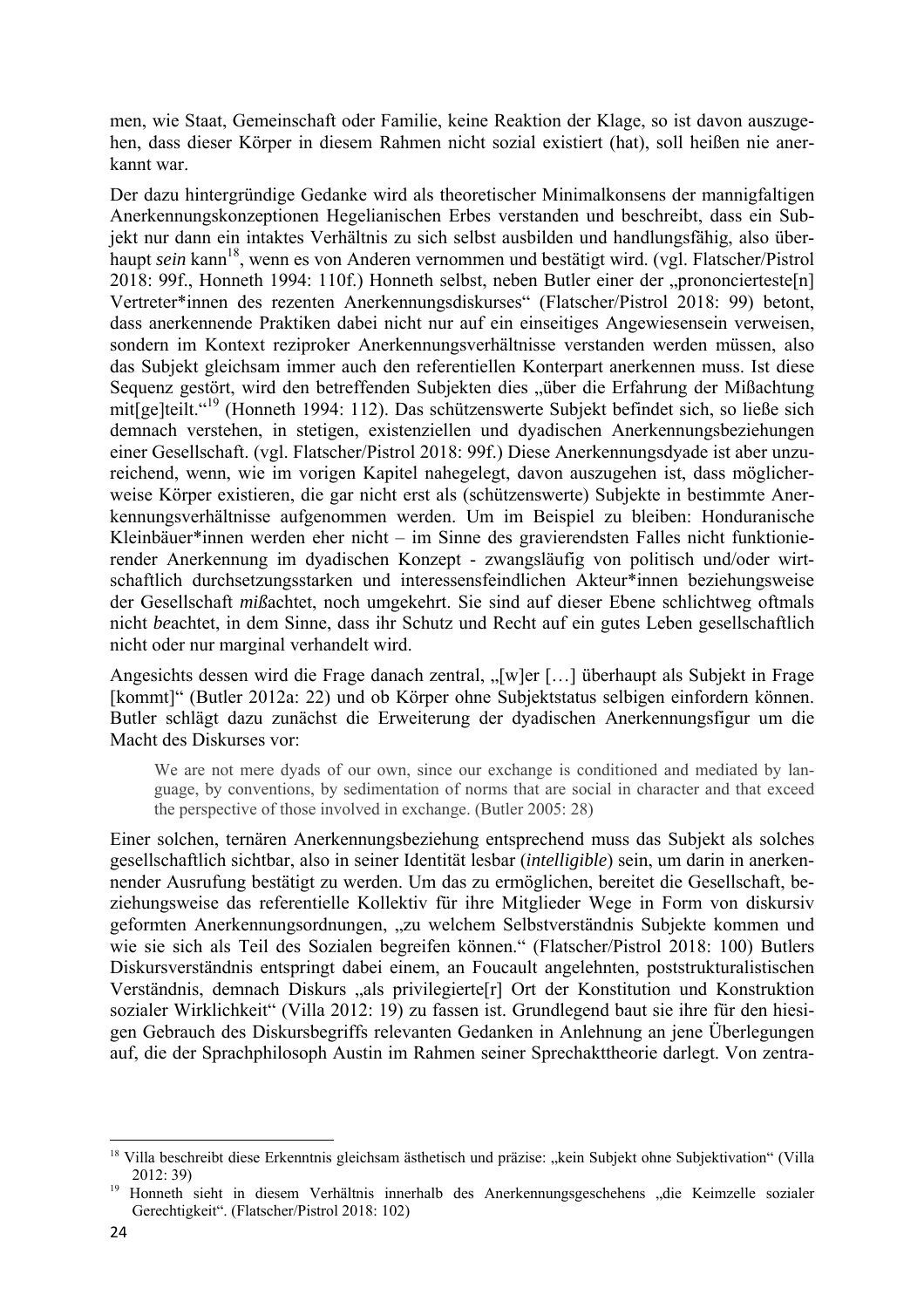lem Interesse ist vor allem die *Performativität<sup>20</sup>*, meint hier die handlungspraktische Dimension des Sprechens als wirklichkeitskonstituierende Macht illokutionärer<sup>21</sup> Sprechakte. Oder anders: Performative Sprechakte beschreiben nicht nur, sondern erzeugen "materielle Wirkungen, das heißt, sie stellen etwas in dem Moment her, in dem sie es bezeichnen." (Villa 2012: 19) Ist bei Austin das Gelingen dieser Performativität abhängig von bestimmten Bedingungen22, nimmt Derrida an, dass die Kraft des Performativs vielmehr in der *Iterabilität*, also der Wiederholung mit Differenz, begründet ist, denn "[k]önnte eine performative Aussage gelingen, wenn ihre Formulierung nicht eine ,codierte' [...] Aussage wiederholen würde, [...] wenn sie also nicht in gewisser Weise als "Zitat' identifiziert werden könnte?" (Derrida, 2004: 99; vgl. auch Butler 1993)

Butler nutzt diese Überlegungen, um sich nicht nur dem hegemonialen Machtmodus von Diskursen, sondern insbesondere auch dem Aufspüren von politischen Handlungs- und Kritikräumen zu nähern. Unter Beachtung des Iterabilitätsgedankens und unter der Prämisse, dass "Sprechen sich stets in gewissem Sinne unserer Kontrolle entzieht" (Butler 1998: 37), entsteht für sie potenziell immer dort ein Ort des kritisch-politischen Handelns, wo sich eine Kluft zwischen "dem Performativen und Referentiellen" (Butler 1998: 178, zitiert aus Villa 2012: 26) auftut. Dass also "der Sprechakt eine nicht-konventionale Bedeutung annehmen kann, daß er in einem Kontext funktionieren kann, zu dem er nicht gehört [.] [Darin] liegt das politische Versprechen der performativen Äußerung." (Butler 2006b: 252) In eben diesem Veränderungspotential von Bedeutungen liegt für Butler also letztlich immer auch ein Ort der Kritik und Handlung des Subjekts. (vgl. Butler 1991: 213) Es ist genau dieses, hier nur schemenhaft skizzierte Denkmodell, was hilft, den Mehrwert der Erweiterung des Anerkennungsmodells in den zu beschreibenden Wirkmechanismus zwischen Vulnerabilität und Widerstand sinnvoll einzuarbeiten. Wenn Körper in ihrer Identität lesbar seinen müssen, um als schützenswerte Subjekte in ein Anerkennungsverhältnis zu treten und dementsprechend ausgerufen zu werden, dann ist die "Anerkennbarkeit" (engl. orig. *recognizability*), hier verstanden als "Möglichkeit, die durch die Einfassung des Individuums in eine […] diskursive Ordnung gewährt wird" (Pistrol 2016: 247f.), durch Subjektivierungen als "occasion[s] for the individual to achieve and reproduce intelligibility." (Butler 1997: 11) überhaupt erst möglich.

Somit lässt sich festhalten, dass Ausrufungen und Wiederholungen in Anerkennungsprozesse zum einen die Lesbarkeit von Subjekten etablieren, dass Anerkennung also diskursiv konstituiert wird. Um mit Butler zu sprechen: "[T]he frames that  $[\dots]$  decide which lives will be recognizable as lifes and which will not, must circulate in order to establish their hegemony." (Butler 2010a: 12, zitiert aus Pistrol 2016: 253) Indem Lesbarkeit also nur über bestimmte und begrenzte Identitätszuschreibungen hergestellt werden kann, können Anerkennungsordnungen niemals der Singularität von Körpern gerecht werden können, fordern sie doch "[…] through categories, names, terms and classifications […] a primary and inaugurative alienation in society." (Butler 1997: 28) Mit Verweis auf die Derrida'schen Überlegungen zur Iterabilität kann Anerkennung ferner auch als "unabschließbare[r] Prozess [verstanden werden], der die beständige Möglichkeit der Verschiebung und Differenz impliziert." (Pistrol 2016: 253) Daraus ergibt sich, dass in diesen stets gestörten Wiederholungen der Anerkennungspraktiken Orte und Momente politischer Kritik und Handlung geöffnet werden. (vgl. Butler: 2010a: 5) Für das theoretische Interesse dieser Arbeit, die Rolle der Vulnerabilität in Widerständen zu konzeptualisieren, bedeuten diese Ausführungen pointiert, dass prekäre Vulnerabi-

 <sup>20</sup> In Abgrenzung zu dem Begriff der Performanz, welcher ein intentionales Subjekt voraussetzt, akzentuiert die Performativität gerade jene Kraft einer Äußerung, das sprechende Subjekt und die Handlung, die sie äußert, in und durch diesen Äußerungsakt allererst hervorzubringen. (vgl. etwa Posselt 2003)<br><sup>21</sup> Die illokutionäre Dimension der Sprechakte beschreibt im Sprechen vollzogenen Handlungen.<br><sup>22</sup> Dazu zählen beispielsweise kontextabh

rituelle Rahmungen, etc. (vgl. Villa 2012)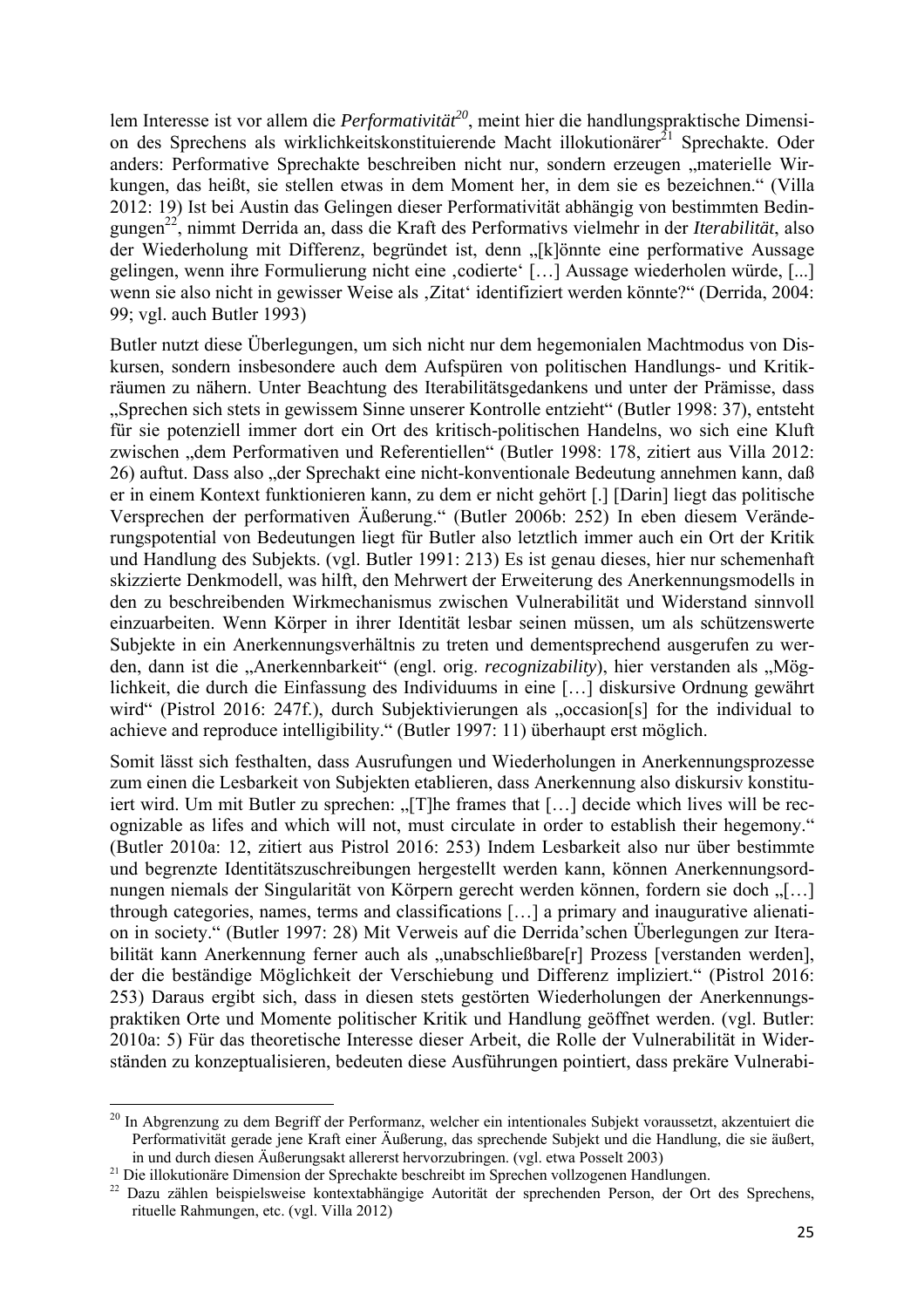litätserfahrungen nicht nur, wie im vorigen Kapitel dargelegt, die politische Handlungs*fähigkeit* erhöhen, sondern ihnen unter Berücksichtigung der Anerkennung gleichsam Handlungs*räume* inhärent sind. Wie sich diese aus Vulnerabilität gespeisten Erfahrungen und Realitäten nach Butler in Widerständen konkret zeigen können, wird im folgenden und letzten Abschnitt dieses Kapitelteils aufgezeigt.

#### 5.2.3 Jaula de Oro ǀ Vulnerabilität im Widerstand

What about the power of those who are oppressed? (Butler 2016b: 22f.)

Wenngleich Judith Butler sich in ihren Arbeiten vulnerabilitätstheoretischem Denken in zahlreichen Anläufen nähert und dabei immer wieder auch Verknüpfungen zu den oben vorgestellten Konzepten aufzeigt, avanciert das Zusammendenken von Vulnerabilität und Widerstand erst in ihren jüngeren Arbeiten zu einer bemerkenswerten Erweiterung ihrer politischen Philosophie. (vgl. Pistrol 2016: 259f.) Vor dem Hintergrund poststrukturalistischer Diskurstheorie wird ihre Beschäftigung mit Widerstand dabei von der Frage geleitet, "wie eine oppositionelle Beziehung zur Macht aussehen kann, die […] schon in eben der Macht angelegt ist, gegen die man sich wendet" (Butler 2001: 21). So versteht sie Widerstand zunächst allgemein als kritische Handlungsmacht (*agency*), welche ein Subjekt gegenüber denjenigen Strukturen und Bedingungen ausübt, von denen es in seinem Subjektsein abhängig ist. (vgl. Deines 2002: 184, auch Butler 1991, 2001) Auch wenn dieses grundlegende Verständnis explizit von Körpern mit Subjektstatus spricht, ist es doch, wie Butler in ihren rezenten Arbeiten nahelegt, in ähnlicher Form auch allgemeiner auf alle Körper übertragbar. In diesem Kontext wird Widerstand dann zur agency von zusammen auftretenden Körpern, die auf maximierte Gefährdetheit, beziehungsweise fehlenden Schutz und Unterstützung im Rahmen von soziopolitisch generierten Zuständen der Prekarität aufmerksam machen. (vgl. Butler 2016b: 25, auch Butler et al. 2016: 6) In Anbetracht der Tatsache, dass sich in der Aktualität Räume und Gesellschaften zeigen, in denen bestimmte Körper bereits in dem oben definierten Sinne widerständig sind, indem sie "continuing to exist, to move and to breathe" (Butler 2016b:  $26$ ) – gedacht sei beispielsweise an Körper, die unter einer repressiven, autoritären und explizit heteronormativen Staatsführung wie der Honduras als LGBTI\* existieren -, ist eine derart offene Näherung zuträglich. Sie erlaubt es, diverse Manifestierungsformen als Widerstand zu begreifen und zwar immer dann, wenn agierende Körper diese als solche definieren.<sup>23</sup>

Butlers Kernkonzept von Widerstand soweit dargelegt, können nun die in den vorigen beiden Kapitelabschnitten dargelegten Anknüpfungspunkte zum Widerstandspotential von Vulnerabilität aufgenommen und zusammengeführt werden. Zunächst sei daran erinnert, dass prekarisierte Körper im Erkennen ihrer Vulnerabilität und Dependenz im Sinne der *common vulnerability* nach Butler von einer gesteigerten Empathiefähigkeit profitieren und tendenziell leichter solidarisch miteinander agieren. Entscheiden sich diese Körper, Bedingungen für ein lebbares Leben einzuklagen und dabei im widerständigen Sinn eben jene Ansprüche geltend zu machen, die sich aus der Vulnerabilitätserfahrung des "konstitutiven Angewiesensein[s] auf Andere und Anderes ergeben" (Pistrol 2016: 265), dann können sie sich in der geteilten Bedingung des Prekärseins untereinander erkennen und sich über diese Gemeinsamkeit solidarisieren. Das bedeutet weiter, dass prekarisierte Körper durch ihr Wissen um die eigene und die Vulnerabilität anderer eher in der Lage sind, auch *themenübergreifend* als ein Kollektiv der Prekarisierten solidarisch zu agieren:

 <sup>23</sup> Kritik erfährt dieser Widerstandsbegriff dabei auch gerade ob seiner Offenheit und seiner starken Orientierung an Diskurs und Linguistik, während ihm kein normativer Rahmen anheim ist. (vgl. dazu Allen 2012) In Anbetracht der hier angebrachten Argumentation und unter Berücksichtigung des Anliegens, einen Teil des Gedankengerüsts Butlers vorzustellen und zu diskutieren, soll diese Kritik hier jedoch lediglich erwähnt werden.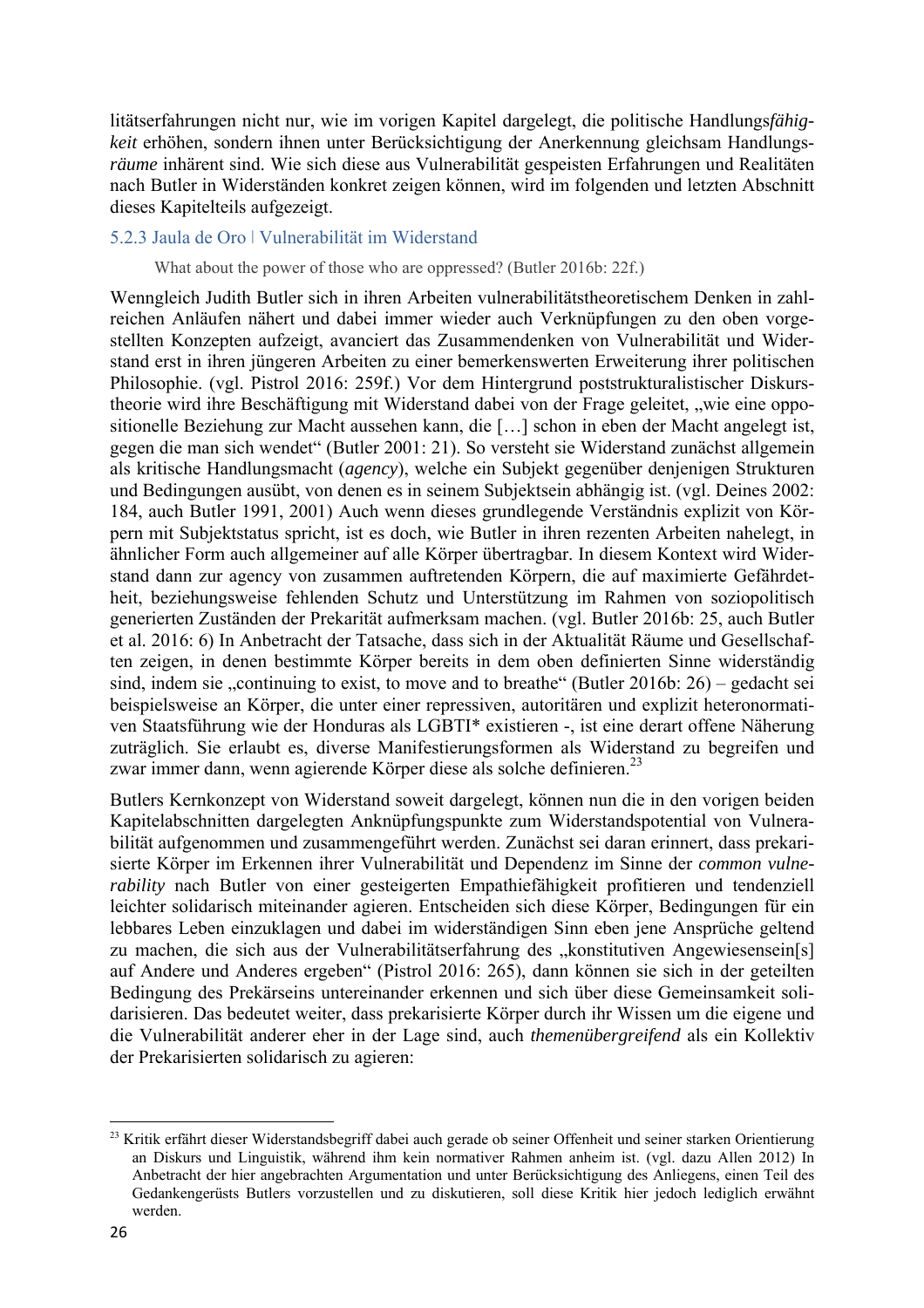[...] Prekarität [...] [wirkt] als Mittelbegriff und in gewisser Weise auch als vermittelnder Begriff – als ein Ort der Allianz von Gruppen […], die ansonsten nicht viel gemeinsam haben oder sich sogar mit Misstrauen oder Feindseligkeit begegnen. (Butler 2016a: 41, vgl. auch Butler 2012a: 119, 123)

Beispielsweise legt dieser Gedanke im Kontext dieser Arbeit die Vermutung nahe, dass Kleinbäuer\*innen ohne Land sowohl Studierende der Hauptstadt bei ihrem Widerstand gegen neoliberale Privatisierungsformen der staatlichen Universität unterstützen können als auch vice versa und diesen Kampf jeweils als ihren eigenen zu begreifen im Stande wären. Über die geteilte Erfahrung der Vulnerabilität konstituiert sich also ein umfassendes Netzwerk der Unterstützung, ohne welches (kritisches) Handeln kaum möglich scheint: "[Bodies] can persist an act only when they are supported by environments […] [W]hen precarity is exposed, they are mobilized in another way, seizing upon the supports that exist." (Butler 2012b: 124, vgl. auch Butler 2016b: 15). Darüber hinaus demonstriert das aus der Solidarität genährte Unterstützer\*innennetzwerk in seiner basalen Struktur eine "klare, ethische und soziale Alternative zur ,Responsibilisierung' [Anm.: Eigenverantwortlichkeit]" zum "Gefühl der Entbehrlichkeit oder Verfügbarkeit" (beides Butler 2016a: 25) im Zuge neoliberaler Individualisierungstendenzen. Damit diese Potenziale der Körper mit Vulnerabilitätserfahrungen ein realwirksames Echo erhalten, sie also tatsächlich wirkmächtig gegen Prekarisierungen eintreten können, ist es notwendig, gesellschaftliche Öffentlichkeit<sup> $\bar{z}^4$ </sup> zu generieren, um hierdurch die Unterstützung dieser Gesellschaft einzuklagen. Butler erkennt dafür in der Widerstandsform öffentlicher und spontaner<sup>25</sup> Versammlungen den geeignetsten Rahmen. Diese Argumentation wird durch die Aufnahme des zweiten losen Endes des vorausgehenden Abschnitts zur Anerkennung wetergeführt.

Anerkennungspraktiken zur Etablierung und Absicherung einer hegemonialen Ordnung sind, wie geschildert, immer angewiesen auf Wiederholungen, die ihrerseits stets ein Potential zur Störung bereithalten. Butler erkennt nun genau in diesem Störungsmoment den Ort der Kritik im Anerkennungsgeschehen: "We can apprehend that something is not recognized by recognition [Anm.: Anerkennung]. Indeed that apprehension [Anm.: Wahrnehmung] can become the basis for a critique of norms of recognition." (Butler 2010: 5) Denn wenn, und so argumentiert sie weiter, Körper als "Nicht-Anerkannte" (Pistrol 2016: 260) in die öffentliche Sichtbarkeit (*apprehension*) drängen, dann werden sie in diesem Moment vernehmbar, stören das diskursive Geschehen und kritisieren beziehungsweise stürzen das hegemoniale Anerkennungsgeschehen so potentiell in eine Krise:

It is […] true that certain practices of recognition mark a site of rupture within the horizon of normativity and implicitly call for the institution of new norms, putting into question the giveness of the prevailing normative horizon. (Butler 2005: 24)

Kollektive Aktionsformen, wie die der öffentlichen Mobilisierungen prekarisierter und schutzbedürftiger Körper erfasst Butler dann als "plurale Form der Performativität" (Butler 2016a: 19) und meint damit eine spezifische Spielart von Performativität, die

[...] etwas [bedeutet], was über das Gesagte hinausgeht, und dieser Bedeutungsmodus ist eine gemeinsame körperliche Inszenierung [,] […] die nur durch Formen koordinierten Handelns

<sup>&</sup>lt;sup>24</sup> "Wir sind […] gezwungen, die restriktive Art und Weise zu überdenken, in der 'die Öffentlichkeit' von denjenigen unkritisch postuliert wird, die von einem ungehinderten Zugang zu einer bestimmten Plattform und einem uneingeschränkten Anwesenheitsrecht ausgehen." (Butler 2016a: 16) 25 Butler verweist wiederholt darauf, dass erst in der Spontanität einer Versammlung das eigentliche kritische

Potenzial entfaltet wird. Sie bezieht sich damit auf solche Versammlungen, die in ihrer Teilnehmerschaft vorher nicht klar definiert sind, sondern bei denen sich Menschen spontan solidarisieren und zu Protestierenden werden, die Gruppe also nicht Voraussetzung, sondern Resultat der Ausübung pluraler Performativität ist. Thonhauser mit Sartre jedoch dafür, dass zumindest initial Teilnehmende immer zu einem gewissen Grad als Kollektiv strukturiert sind. (Vgl. Butler 2016a: 28 und Thonhauser 2018: 265) Die vorliegende Arbeit schließt sich Thonhausers Sicht an.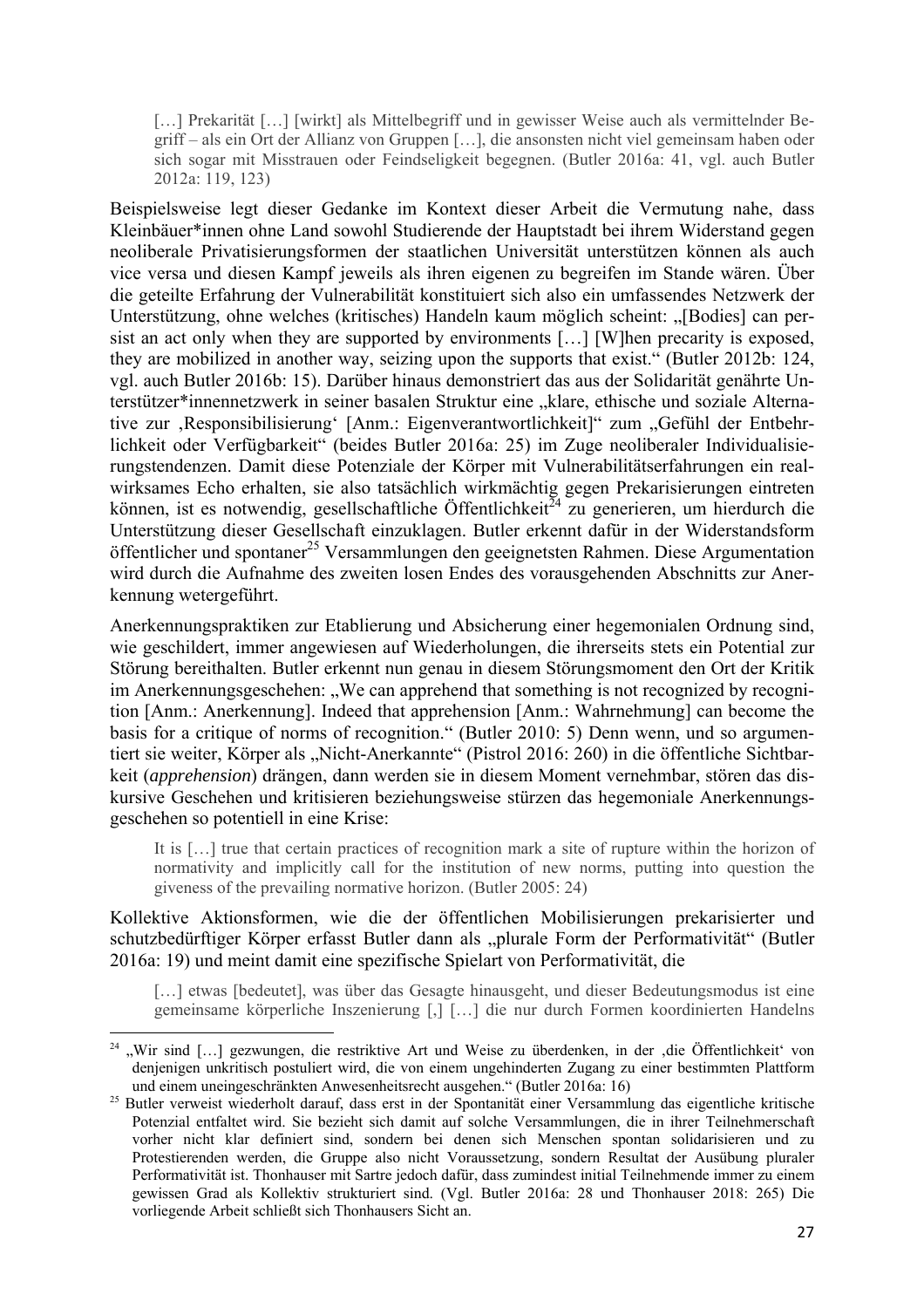wirk[t] […] Diese Bewegung oder Ruhe, dieses Parken meines Körpers inmitten der Handlung eines anderen, ist weder meine noch deine Handlung, sondern etwas, das aufgrund der Beziehung zwischen uns geschieht, das aus ebendieser Beziehung hervorgeht […]. (Butler 2016a: 16f.)

Prekarisierte Körper *kommunizieren* demnach bereits im Moment ihres Sichtbarwerdens in der Öffentlichkeit. (vgl. Schönherr-Mann 2018: 234) In ihrem Erscheinen teilen sie mit, dass sie, obgleich mangelnder oder vollständig fehlender Unterstützung, persistieren: "'We are here' that [...] might be re-read as , We are *still* here'." (Herv. im Original, Butler 2013: 196, zitiert aus Pistrol 2016: 265) Gleichzeitig exponieren sich diese Körper, indem sie sich auf öffentlichen Plätzen oder Straßen versammeln und protestieren: "[V]ulnerability is enhanced by assembling" (Butler 2016b: 12). Im Angesicht des Risikos von staatlicher Repressionsgewalt, Kriminalisierung und körperlicher oder verbaler Gewalt von Außenstehenden, das bei solchen Aktionsformen immer zu einem gewissen Grad besteht und in autoritären Staaten wie Honduras massive Ausmaße annehmen kann, stellen die Körper durch ihr kollektives Erscheinen in öffentlichen Räumen explizit ihre Vulnerabilität zur Schau. Sie signalisieren, dass sie leiden und verweisen so gleichsam auf ihr Menschsein und gleichermaßen auf ihre prekären Lebensbedingungen und damit auf das Recht auf Schutz und Unterstützung. (vgl. Schönherr-Mann 2018: 235, auch Butler 2016a: 19f., Butler 2016b: 20) In ähnlicher Logik können Körper durch öffentliche Proteste auch die Betrauerbarkeit ihrer Leben kommunizieren – gedacht sei beispielsweise an die Bewegung der *Madres de Plaza de Mayo26* – und damit auf ihr Recht auf Anerkennung als vulnerable Körper verweisen: "[...] grieving somebody who wasn't considered grievable can reshape discourse and reconsider what is life" (Butler 2010a: 17). Dieses "In-die-Sichtbarkeit-Drängen" (Pistrol 2016: 263) von exponierter Vulnerabilität versteht Butler mit Arendt auch als Einklagen eines Rechts auf Rechte und somit als Forderung, einem Gemeinwesen anzugehören und von ihm als Subjekt anerkannt und dementsprechend unterstützt zu werden. (vgl. Arendt 2011 und vgl. Butler 2012a: 119, 124) Erschwert werden diese Prozesse des Sichtbarwerdens nach Butler wiederum von der Absenz infrastruktureller Güter. Vor allem die fehlende Präsenz von Medien im Rahmen von öffentlichen Versammlungen und die Abhängigkeit von der staatlich verantwortbaren Strukturierung öffentlicher Räume, wie etwa durch Einschränkungen mittels restriktiver Versammlungsgesetze, stünden so häufig dem Erscheinen der Körper auf der Straße antagonistisch gegenüber. (vgl. Butler 2016b: 14)

Vulnerabilität wird damit, so ließe sich zusammenfassen, zur Bedingung allen menschlichen Lebens und über die oben beschriebenen performativen Kommunikationswege zu einem geteilten, also für alle Menschen lesbaren Zeichenvorrat, der letztlich notwendig ist für die über das Sichtbarwerden eingeklagte Aufnahme von prekarisierten Körpern in gesellschaftspolitische Anerkennungsverhältnisse. Gleichzeitig nährt sich aus der Vulnerabilitätserfahrung eine Solidargemeinschaft, die im Sinne des aus der Abhängigkeit von Anderen und Anderem resultierenden Bedürfnisses von Körpern unterstützend wirkt. Ein in der Vulnerabilitätserfahrung geeintes Kollektiv also, welches die ihm gegenüberstehenden, neoliberale Individualisierungs- und Prekarisierungstendenzen demontiert und schlussendlich ob seines Potenzials des themenübergreifenden Agierens Sichtbarkeit als Grundvoraussetzung für widerständige Forderungen und Einklagen von Anerkennung überhaupt erst ermöglicht.

Vulnerabilität ist also in Anbetracht der Butlerschen Argumentation keineswegs passiv, sondern vielmehr und ausdrücklich als "mobilizing vulnerability" (Butler 2014: 107, zitiert aus Pistrol 2016: 266) zu konzipieren. Ausdrücklich plädiert sie für "[the] consideration of vulne-

 <sup>26</sup> *Madres de Plaza de Mayo* ist eine argentinische Organisation, innerhalb derer Frauen mit Fotos ihrer Kinder auf deren gewaltsames Verschwinden im Kontext der Militärdiktatur in Argentinien (1976-1983) aufmerksam machten. Die NGO ist bis heute aktiv und gilt als eine der zentralen Menschenrechtsorganisationen in dem südamerikanischen Land. (vgl. Zeller 19.07.2010)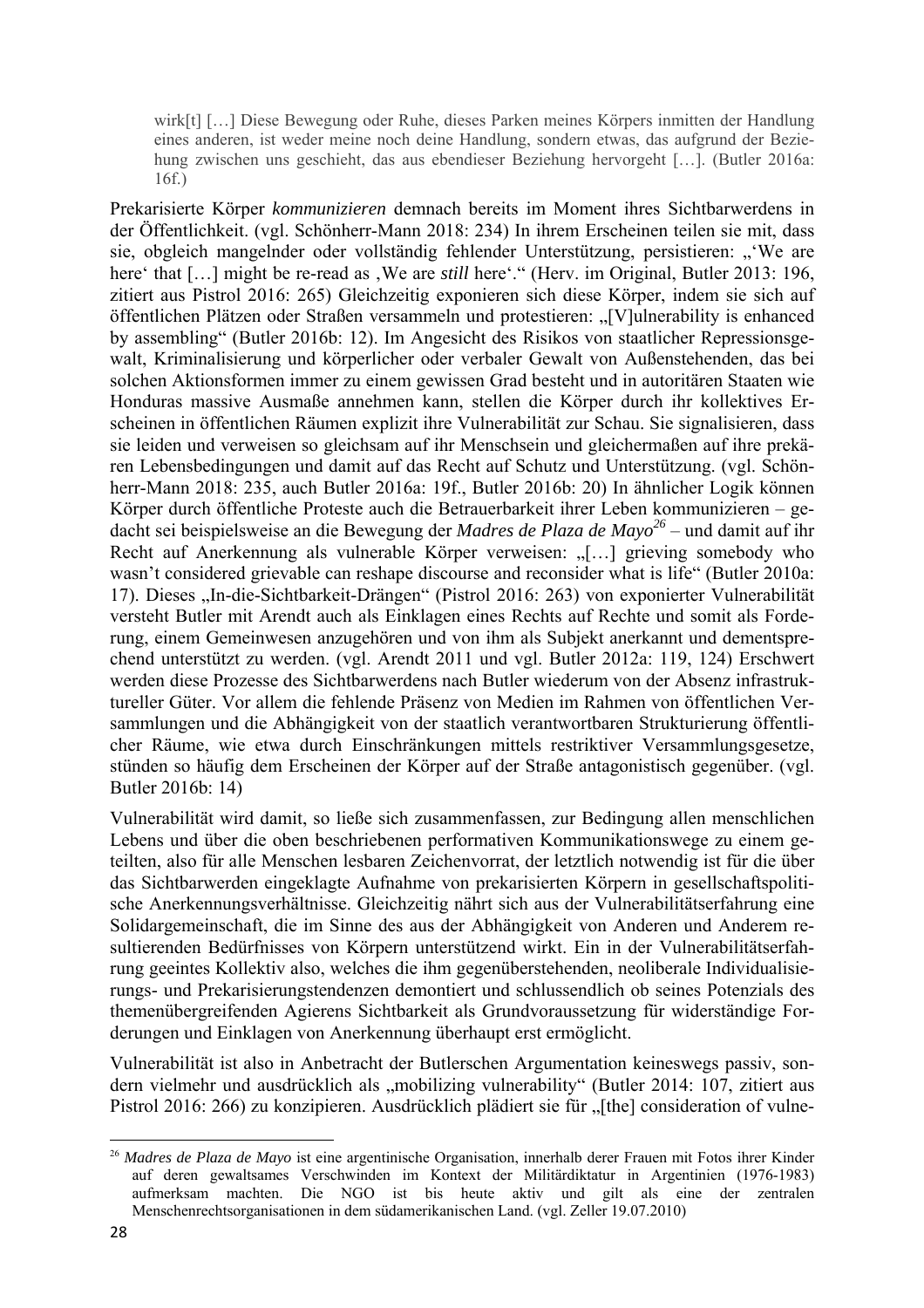rability as a form of activism or as that which is in some sense mobilized in forms of resistance" (Butler 2014: 99, zitiert aus Pistrol 2016: 266) und "verunmöglicht so jegliches Missverständnis von Vulnerabilität als Macht- und Hilflosigkeit." (Pistrol 2016: 266):

The point is […] that vulnerability is part of resistance, made manifest by new forms of embodied political interventions and modes of alliances that are characterized by interdependency and public action. These hold the promise of developing new modes of collective agency that do not deny vulnerability as a resource and that aspire to equality, freedom, and justice as their political aims. (Butler et al. 2016: 7)

### *5.3 Clave de Oro ǀ Eine zugängliche Lesart der Butlerschen Konzeption*

Whenever I glimpse the arch of this bridge my breath catches. Bridges are thresholds to other realities, archetypal, primal symbols of shifting consciousness. They are passageways, conduits, and connectors that connote transitioning, crossing borders, and changing perspectives. Bridges span liminal (threshold) spaces between worlds, spaces I call nepantla, a Nahuatl word meaning tierra entre medio. Transformations occur in this in-between space, an unstable, unpredictable, precarious, always-in-transition space lacking clear boundaries. Nepantla is tierra desconocida[.] (Anzaldúa 2002: 1)

Nachdem das in den Fokusgruppen diskutierte Konzept detailliert und in akademischer Form dargelegt wurde, schließt sich dem nun eine Version an, welche kein Fachwissen voraussetzt und als minimalistisches Grundgerüst der theoretischen Erklärung in die Fokusgruppen getragen wurde. Sie unterliegt somit drastischen Kürzungen und ist folglich keine  $\ddot{U}$ bersetzung<sup>27</sup> des zuvor Gelesenen, sondern vielmehr eine radikale Reduktion auf die wesentlichen Elemente, welche in ihrer tatsächlichen Ausgestaltung spontan den jeweiligen Bedürfnissen der Kollektive entsprechend angepasst wurde.

Unterstützt wurde die inhaltliche Aufbereitung von Erkenntnissen, die Tausch, Langer und Schulz von Thun im Rahmen der Entwicklung des Hamburger Verständlichkeitsmodells gewonnen haben. Dieses Modell entwickelten die Psycholog\*innen unter einer für das Vorhaben dieser Arbeit vielversprechenden Prämisse, dass nämlich "Schwerverständlichkeit [...] weniger auf dem Was [beruht], sondern auf dem Wie, nicht auf dem Inhalt, sondern auf der Form". (Langer et al. 2006: 16) Um mündliche oder schriftliche Texte verständnisorientiert umzugestalten und darzustellen, so zeigt ihr Projekt, sind vor allem vier Merkmale zu beachten. Das Prinzip der *Einfachheit* fordert kurze, mit alltagsnahen Wörtern konstruierte Sätze. Fachwörter gelte es konsequenterweise zu vermeiden oder anschaulich zu erklären. (vgl. ebd.: 22) Des Weiteren wird mit der Forderung nach *Ordnung* eine deutliche und übersichtliche Gruppierung der Inhalte nahegelegt. Das gilt sowohl im Bezug auf die innere Ordnung des Textes, also die Beziehungsstruktur der einzelnen Sätze als auch für die äußere Ordnung, womit die Struktur des Gesamttextes gemeint ist. (vgl. ebd.: 24) Das Merkmal der *Prägnanz* weist darauf hin, Texte möglichst auf den wesentlichen Sinngehalt zu beschränken und auf Einzelheiten zu verzichten, sofern diese nicht dem Lehrziel dienlich sind. (vgl. ebd.: 26) Als abschließendes Attribut gut verständlicher Texte führt das Modell die Inklusion *anregender Zusätze* an, wie beispielsweise Illustrationen durch Beispiele aus der Lebensrealität der Leser\*innen beziehungsweise Zuhörer\*innen. (vgl. ebd.: 27)

Bezugnehmend auf die Relevanz der Ordnung sei erinnert, dass sich die theoretische Konstruktion und dementsprechend auch die Struktur der Darstellung an einem Schaubild orientiert, welches im Gedanken an eine reduzierte und geordnete Präsentierbarkeit der theoreti-

 <sup>27</sup> Sicherlich ließe sich der hier relevante Part der Butlerschen Gedankenwelt auch detailgetreuer auf zugängliche Weise darstellen, dies war jedoch schlicht in Anbetracht der für die Fokusgruppen zur Verfügung stehenden zeitlichen Ressourcen, dem fraglichen Mehrwert und nicht zuletzt der zu prognostizierenden, ermüdenden Langatmigkeit für die Expert\*innen keine Option. Auf Nachfragen und Interessensbekundungen wird ferner natürlich auf Details eingegangen.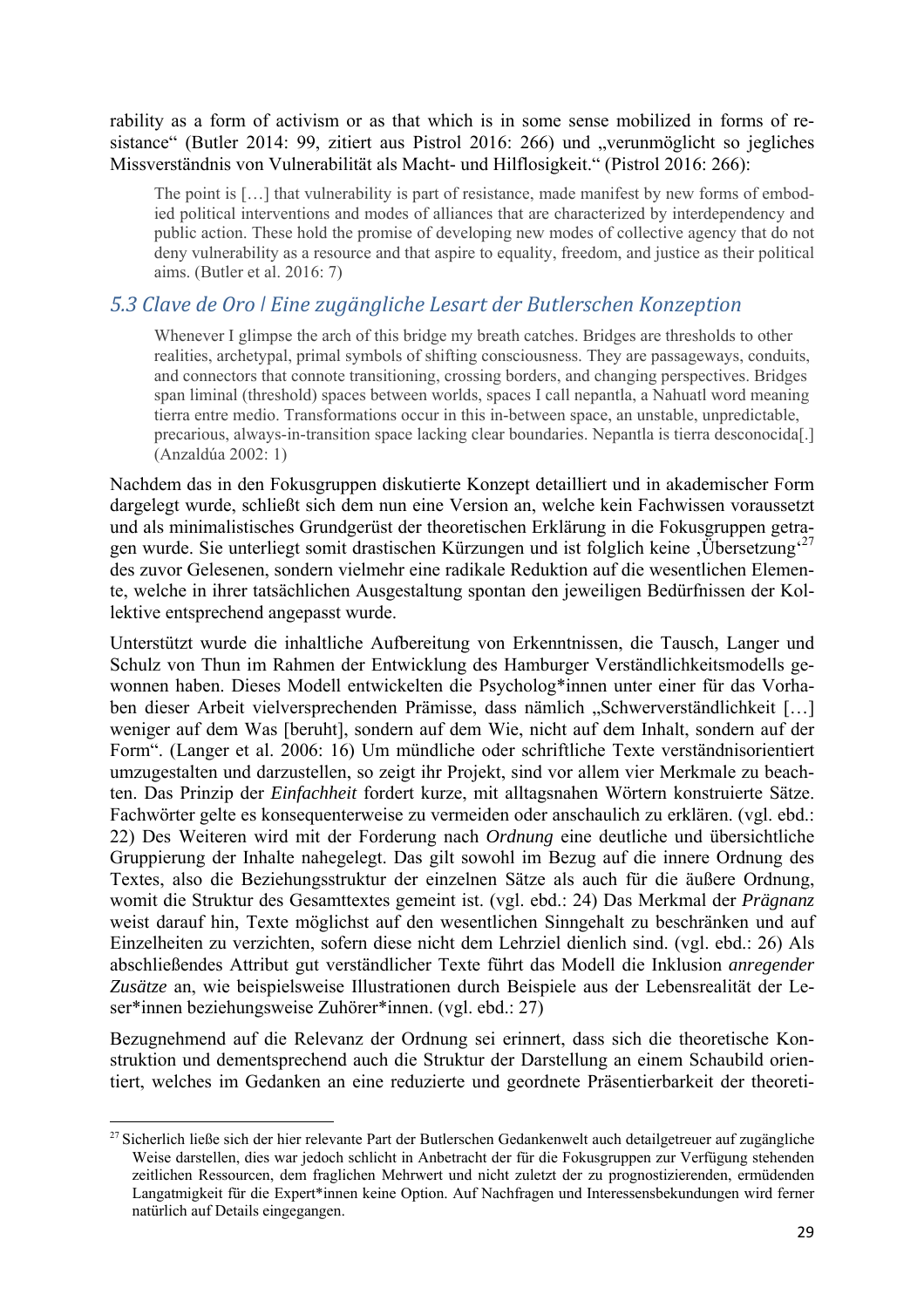schen Zusammenhänge konzipiert wurde. Um diese ordnende Funktion weiter zu forcieren, wurde das Schaubild dabei im Verlauf der Fokusgruppen sukzessiv um jene Elemente erweitert, wenn diese im jeweiligen Moment vorgestellt wurden. Als illustrierender Diskussionspfad verdeutlicht die entstehende Grafik zum einen stets visuell, welche Bausteine und Themenblöcke bereits besprochen wurden und welche gerade besprochen werden. Zum anderen steht am Ende des Gesprächs ein vollständiges Bild, anhand dessen ein abschließendes Resümee der Konzeption durch die Expert\*innen vereinfacht wird. Angereichert wurde das Schaubild darüber hinaus zusätzlich mit illustrierenden Emoticons.

Die Kriterien der Prägnanz und Einfachheit des Hamburger Verständlichkeitsmodells begleiteten die Ausarbeitung der Erläuterungen sowohl vor als auch während der Diskussion kontinuierlich, ohne dabei die Diversität der Fokusgruppen und deren jeweils spezifischen Kontexte zu ignorieren. Im Folgenden stellt sich nun die Minimalerklärung dar, die als Einstieg in die Diskussionsrunden angeboten wurde und die unter Berücksichtigung des jeweiligen Kollektivs mit lebensnahen Beispielen oder Fragestellungen illustriert wurden.

### 5.3.1 Llave de Oro ǀ Vulnerabilität und Prekarität

Alle Menschen sind vulnerabel, $28$  weil sie alle einen Körper haben, der zum Leben andere Personen, wie Freund\*innen / Familie / Ärzt\*innen / Richter\*innen und andere Sachen, wie Nahrung / Dach / Medikamente braucht. Judith Butler sagt jetzt, dass die Verletzbarkeit des Menschen ihn überhaupt erst menschlich macht. Aber nicht alle Menschen wissen, dass sie verletzbar sind. Denn wenn ein Mensch immer alles hat, was er braucht, dann spürt er seine Vulnerabilität nicht. Es gibt aber Menschen, denen immer etwas fehlt. Und zwar, weil sie die Politik oder die Gesellschaft nicht so unterstützt wie andere Menschen. Das nennt Butler in Prekarität leben. Menschen, die in der Prekarität leben wissen, dass sie verletzbar sind. Judith Butler sagt, dass sie mit diesem Wissen den Menschen voraus sind, die nicht in der Prekarität leben.

#### 5.3.2 Llave de Oro ǀ Anerkennung

Judith Butler fragt sich dann, warum denn eigentlich einige Menschen Unterstützung bekommen und andere nicht. Sie denkt, dass darüber die Anerkennung der jeweiligen Menschen entscheidet. Anerkennung heißt erst einmal nichts anderes, als dass Menschen als Menschen wahrgenommen werden. Wenn Menschen als Menschen erkannt werden, bedeutet das aber auch, dass sie dann auch unterstützt werden. Zum Beispiel vom Staat oder der Gesellschaft. Nicht-anerkannte Menschen werden entsprechend nicht als Menschen gesehen. Sie werden weder geschützt noch unterstützt. Butler sagt, dass leicht zu erkennen ist, ob jemand anerkannt ist oder nicht. Dafür kann die Betrauerbarkeit des betreffenden Menschen betrachtet werden. Betrauerbarkeit meint, dass wir uns fragen können, ob die Gesellschaft, in der wir leben, um uns weinen würde, wenn uns heute etwas zustoßen würde. Wenn sie das tut, sind wir anerkannt. Wenn nicht, dann sind wir nicht anerkannt. Damit teilt sich die Menschheit in zwei Gruppen auf: die der Anerkannten, die Betrauerbaren, die einfacher gut leben können, weil ihnen geholfen wird und die der nicht-Anerkannten, die nicht-Betrauerbaren, die es schwieriger haben, gut zu leben weil sie keine Hilfe bekommen. Wer entscheidet aber darüber, welche Menschen anerkannt sind und welche nicht? Für Butler wird diese Entscheidung vor allem im gesellschaftlichen Diskurs getroffen. Diskurs ist erst einmal alles, was in einer Gesellschaft geredet, geschrieben, gemacht und gedacht wird. Wie ein Haargummi umschließt der Diskurs anerkannte Menschen und andere lässt er außen vor. Aber er ist nicht starr, sondern lässt sich auch verändern, eben wie ein Haargummi dehnen.

 <sup>28</sup> Vulnerabel wird nicht als Fachwort verstanden und entsprechend nicht dezidiert erklärt, da die Adjektive vulnerabel bzw. verletzlich indifferent als "vulnerable" übersetzt werden und im Spanischen zum Basiswortschatz gehören.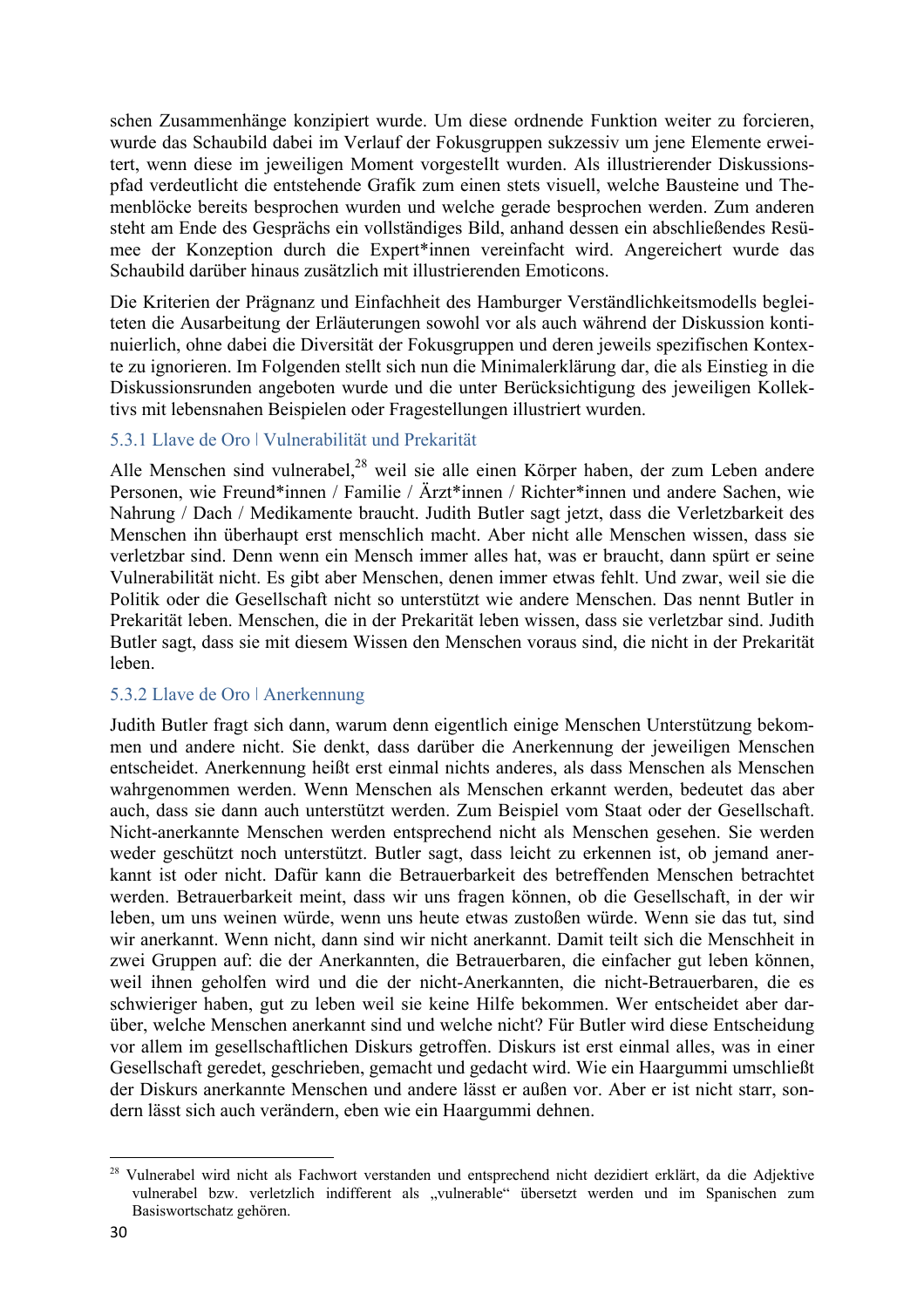#### 5.3.3 Llave de Oro ǀ Vulnerabilität im Widerstand

Butler glaubt, wie gesagt, dass die Menschen, die nicht anerkannt sind und in Prekarität leben mit ihrem Wissen um ihre Vulnerabilität einen gemeinsamen Erfahrungsschatz haben. Diese Erfahrung befähigt diese Menschen zu kraftvollem Widerstand. Das heißt auch, dass die Erfahrungen von Vulnerabilität die Art und Weise prägen, wie sie Widerstand leisten. Vulnerabilität ist also für Butler eine Ressource für Widerstand. Für sie sind es besonders zwei Momente, die diese Idee von Vulnerabilität als Ressource veranschaulichen.

Sie sagt zum einen, dass Widerstand auch immer ein Bemühen um Anerkennung, ein Versuch der Diskursveränderung und ein Einfordern von Rechten ist. Das kann besonders aussichtsreich sein, wenn nicht anerkannte Menschen in ihrer Menschlichkeit, also auch in ihrer Vulnerabilität gesellschaftlich sichtbar werden. Praktisch passiert das beispielsweise auf Demonstrationen oder anderen, öffentlichen Protestaktionen. Dabei sagen die demonstrierenden Menschen unabhängig von dem konkreten Thema, für das sie demonstrieren, sondern einfach im Zuge ihres Erscheinens, dass es sie gibt. Denn auch wenn sie nicht anerkannt sind, können sie jetzt nicht übersehen werden. Sie setzen sich dabei sogar noch zusätzlicher Gefahr aus und unterstreichen dadurch ihre Vulnerabilität, da staatliche Sicherheitskräfte oft mit Repressionen auf Widerstand reagieren. Auch auf ihre Betrauerbarkeit können Demonstrant\*innen hinweisen und somit auf ihr Recht auf Anerkennung und ihre Vulnerabilität hinweisen. Das alles signalisiert der Gesellschaft, dass diese Menschen, oder diese Körper wie Butler in dem Zusammenhang sagt, existent sind und ausharren. Ihr öffentliches und kollektives Auftreten als Menschen passt aber nicht in den gesellschaftlichen Diskurs, wie er gerade besteht. Denn durch ihn werden sie ja ignoriert oder als nicht menschlich dargestellt. Da sie dann aber trotzdem sichtbar werden, kann das den Diskurs stören und ihn dadurch im besten Fall verändern.

Zum anderen sieht Butler in der Vulnerabilitätserfahrung, die Menschen in der Prekarität machen, eine Quelle der Solidarität. Und zwar deswegen, weil sie hierbei erkennen, dass alle menschlichen Körper immer von anderen Menschen und Dingen abhängig sind. Sie sehen, dass es nicht nur ihnen selbst oder ihrem Kollektiv aufgrund der ihnen fehlenden Unterstützung nicht so gut geht, sondern anderen auch. Dann kann die fehlende gesellschaftliche Anerkennung sie einen. Und so sind sie anderen, ebenfalls in der Prekarität lebenden Menschen gegenüber eher empathisch. Dadurch, so meint Butler, können sie sich miteinander besser solidarisieren, auch wenn ihre konkreten Themen andere sind.

Aus diesen beiden Punkten, die deutlich machen sollen, dass Vulnerabilität nicht passiv, sondern vielmehr aktiv mobilisierend wirkt, kann ein kraftvoller Widerstand erwachsen, der dann den gesellschaftlichen Diskurs so ändern kann, dass mehr Menschen anerkannt werden.

#### *5.4 Columna Vertebral ǀ Wie die Fokusgruppen konzipiert wurden*

This Bridge was constructed as a mechanism meant to call up and recognize experiences – and to make them matter differently. (Sandoval 2002: 22)

Nachdem nun der in den Fokusgruppen zu diskutierende, theoretische Inhalt dargelegt wurde, schließt dieses Kapitel nun mit dem inhaltlichen Aufbau der Fokusgruppen. Wie Beninghaus und Beninghaus in Reflexion der von ihnen durchgeführten Fokusgruppengespräche feststellen, ist ein Gesprächsleitfaden unter Berücksichtigung gruppendynamischer Prozesse für den Erfolg von Fokusgruppen und demzufolge die Qualität der Ergebnisse maßgeblich. Sie schlagen ein Phasenmodell zur Gestaltung des Leitfadens vor, an dem sich die folgend dargestellte Skizze orientiert. (vgl. Beninghaus/Beninghaus 2012: 111-131) Als zeitlicher Orientierungsrahmen wurde der Gesprächsleitfaden für eine reine Diskussionsdauer von zwei Stunden konzipiert. Je nach Ressourcen der jeweiligen Gruppen konnte das Schema dann während der Durchführung zeitlich und inhaltlich variabel rekonfiguriert werden.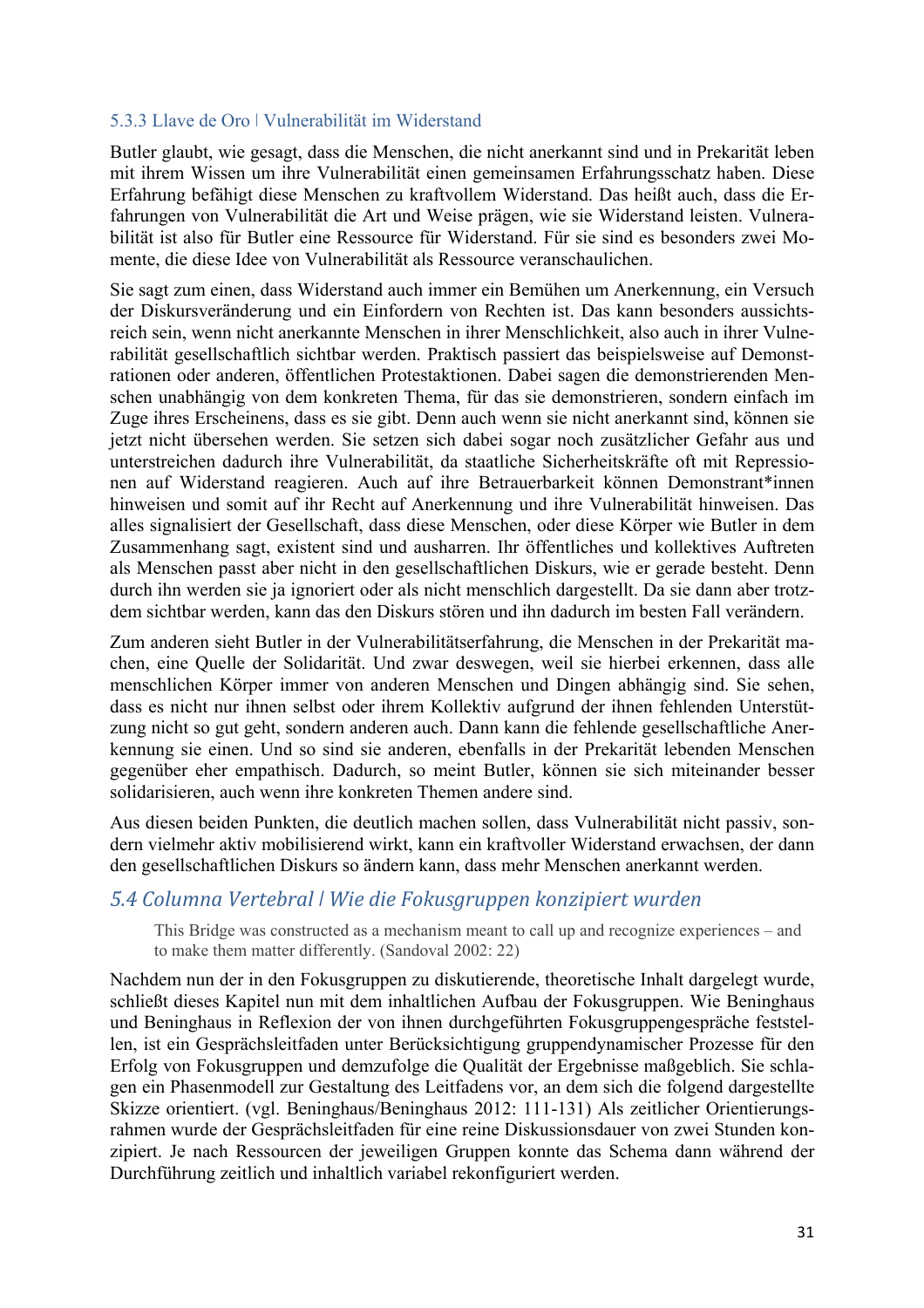Die Fokusgruppe wird mit einer Begrüßung aller Teilnehmenden und einer kurzen Einführung eröffnet. Wie oben argumentiert, stelle ich mich als studierende und lernende Person vor, die an der Expertise der Teilnehmenden als Aktivist\*innen interessiert ist. So wird das Ziel der folgenden Diskussion betont, mit Hilfe des Expert\*innenwissens der Teilnehmenden eine akademische Theorie einer Praxisüberprüfung am Beispiel Honduras zu unterziehen. Als thematischen Einstieg erläutere ich das in der Einleitung der vorliegenden Arbeit erläuterte, problematische Verständnis von Vulnerabilität und erkläre, dass Judith Butler dazu ein alternatives Erklärungsmodell anbietet, welches nun von Expert\*innen für Honduras bewertet werden soll. Anschließend erfolgt der Hinweis auf den Gesprächsmitschnitt und die spätere Transkription, welche im Rahmen meiner Masterarbeit verwendet wird. Um möglichen Wünschen der Anonymisierung entgegenzukommen wird die Verwendung von Pseudonymen angeboten. Ferner wird mit Verweis auf die Vereinfachung der Transkription darum gebeten, dass die Teilnehmenden sich um das gegenseitige Ausredenlassen bemühen. Das Verständnis des Vorhabens und das Einverständnis zur Aufzeichnung aller Anwesenden vorrausgesetzt und mögliche, initiale Fragen beantwortet, beginnt ab diesem Zeitpunkt die Aufnahme.

Die zweite Phase wird von einer Frage eingeführt, die vorrangig dazu dient, einen Raum zur Selbstdefinition der Teilnehmenden und Vorstellung ihrer persönlichen Erfahrungswerte zu öffnen. Sie kann zugleich als thematischer Einstieg genutzt werden. (vgl. ebd.: 116) So wird zunächst um eine kurze Vorstellung der eigenen Person gebeten sowie nach dem Moment gefragt, den die Teilnehmenden als Beginn ihres aktivistischen Bewusstseins erinnern. Inhaltlich verspricht dieser Einstieg eine Ideenskizze davon, was spontan ohne konzeptuellen Input als subjektiver Widerstandsinitiator benannt wird und ob, beziehungsweise wie sich darin eine Verbindung zu Vulnerabilitätsmomenten zeigt.

In der dritten Phase wird mit einer Überleitung zum Hauptfragenkatalog die Gesprächseröffnung abgeschlossen. Die Frage soll dabei insofern eine Arbeitsbeziehung eröffnen, als dass "eine Beziehungsebene zwischen den Gesprächpartnern aufgebaut und die Bandbreite der Meinungen aufgezeigt [wird]." (ebd.: 117) Konkret werden die Teilnehmenden an dieser Stelle dazu aufgefordert, ihre Assoziationen zu dem Begriff der Vulnerabilität darzulegen. Neben dem erwarteten gruppendynamischen Effekt ist diese weiter in die Thematik einsteigende Nachfrage auch dahingehend relevant, als dass sie Einblick gibt, wie potenziell als vulnerabel markierte Menschen diese Kategorie empfinden. Ferner gibt sie im Fall einer evozierten, negativen Konnotation dem Bedürfnis nach konzeptueller Kritik Raum.

Nachdem nun eine möglichst vielversprechende Arbeits- und Diskussionsatmosphäre geschaffen wurde, kann der zentrale Inhalt, also hier die Diskussion der theoretischen Konzeption von Vulnerabilität und Widerstand erfolgen. (ebd.: 119) Diese Hauptphase beginnt mit einer kurzen Einführung und dem Hinweis, dass die folgenden Gedanken sich als feministischer Versuch Butlers zeigen, die Binarität von vulnerabel als passiv und nicht-vulnerabel als aktiv aufzulösen. Dabei kann auch auf die im Rahmen der zweiten Phasen artikulierten Assoziationen zurückgegriffen werden. Daraufhin wird auf die Illustration der konzeptuellen Gedanken mittels des sich sukzessiv aufbauenden Schaubilds hingewiesen und dabei betont, dass Fragen jederzeit erwünscht sind. Wiederholt werden die Teilnehmenden in ihrer Expert\*innenposition bestärkt und explizit darum gebeten, auf Basis ihres Wissens und ihrer Erfahrungen in Honduras die Darstellungen zu kommentieren, um mir eine Idee davon zu geben, ob dieser vorgestellte Ansatz für den honduranischen Kontext zutrifft. Die einzelnen Blöcke zu den jeweiligen Konzepten orientieren sich dann strukturell und inhaltlich an den bereits dargelegten Erläuterungen. Wie erwähnt, gelten diese als Minimalerklärung und werden bei entsprechender Dynamik oder Interesse durch jene der akademischen unterfüttert.

Im Anschluss an eine geplante Pause von circa 15 Minuten folgt die Abschlussphase. (ebd.: 120) Dafür wird das Gesamtkonzept noch einmal kurz zusammengefasst und die Teilnehmenden um eine Gesamtbewertung der Gedanken Butlers für den honduranischen Kontext gebe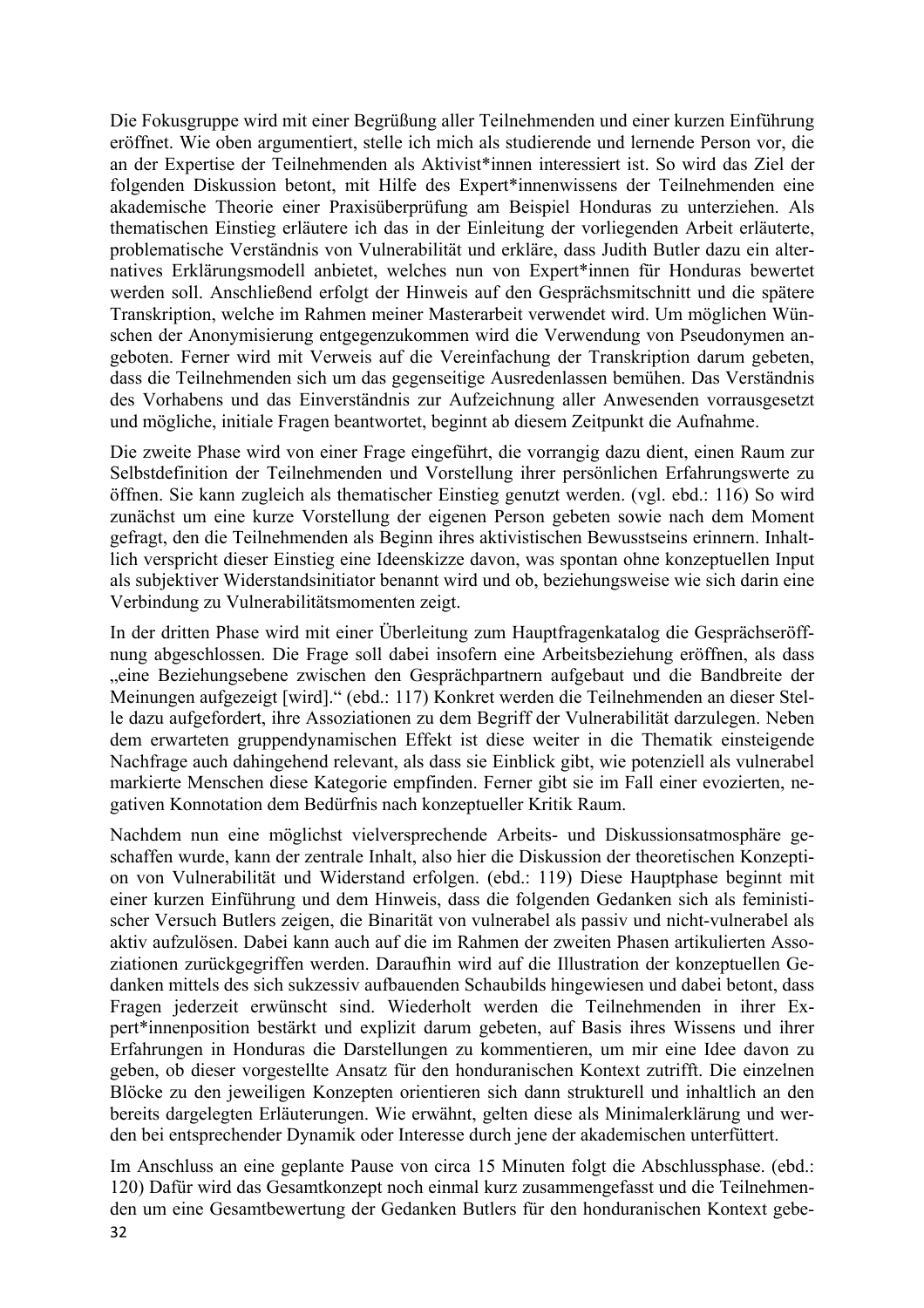ten. Zusätzlich wird ausblickhaft die Frage gestellt, wie aus der Perspektive der Teilnehmenden eine fruchtbare Verbindung zwischen Universität und Praxis aussehen könnte, beziehungsweise was für sie im Hinblick auf einen von Universitäten zu generierendem Mehrwert wünschenswert sei.

Abschließend werden noch einmal letzte offene Fragen beantwortet sowie kurz das weitere Vorgehen, beziehungsweise der sich anschließende Prozess der Datenverarbeitung erläutert. Die Fokusgruppe schließt mit einer Danksagung an alle Teilnehmenden und der Betonung, wie wertvoll ihr Beitrag ist.

Aufgrund nicht vorhandener Ressourcen wird kein Testlauf durchgeführt. Um mögliche Schwachstellen dennoch bestmöglich zu minimieren und zu beheben, wird im Anschluss an die Durchführung der ersten Fokusgruppe eine anonyme Auswertung durchgeführt. Dieser Prozess qualtitativer Rückmeldungen orientiert sich an der Methode des ,Fünf-Finger-Feedbacks'29, die die sich unter anderem im Kontext der Verbesserung der Lehre im Bereich der Erwachsenenbildung als zuträglich erwiesen hat. (vgl. Dainton 2018: 99) Soweit nun ausgerüstet können die Fokusgruppengespräche stattfinden. In diesem Gedanken begleitet das nächste Kapitel in bündiger Ausführung die Realisierung der Diskussionen in Honduras.

## 6. Desde la Trinchera ǀ Zur Durchführung der Fokusgruppengespräche

Éste arrebato, the earthquake, jerks you from the familiar and safe terrain and catapults you into nepantla, the second stage. In this liminal, transitional space, suspended between shifts, you're two people, split between before and after. […] When overwhelmed by the chaos caused by living between stories, you break down, descend into the third space, the Coatlicue depths of despair, self-loathing and hopelessness. Your refusal to move paralyzes you, making you dysfunctional for weeks. (Anzaldùa 2015: 122f.)

Die Fokusgruppengespräche fanden zwischen März und April 2018 in Honduras statt. Sie stehen damit im Schatten zunehmender Repressionen im Zuge der konfliktbeladenen Präsidentschaftswahl Ende November des Vorjahres. Der insgesamt fünfwöchige Aufenthalt im Land charakterisierte sich dabei in meiner Wahrnehmung über alltägliche Gespräche und Interpretationen als subtil, aber konstant bedrohlich. Entsprechend erforderte die Durchführung der Diskussionen eine erhöhte Achtsamkeit und Sensibilität hinsichtlich der Sicherheit<sup>30</sup> der Teilnehmenden und meiner selbst. In diesem Bewusstsein wurden entsprechende Sicherheitsmaßnahmen mit den Kontaktpersonen besprochen und implementiert, um risikoanfällige Situationen bestmöglich zu vermeiden. So erfolgte die Einreise über ein Touristenvisum, um das eigene politische Profil nicht zu erhöhen. Eine SIM-Karte zur ausschließlichen Koordinierung der Fokusgruppen wurde anonym erworben, um eine personenbezogene Abhörung der Gespräche zu umgehen. Telefonnummern und E-Mail-Adressen der jeweiligen Kontaktpersonen der Fokusgruppen wurden verschlüsselt und die konkreten Absprachen nach Möglichkeit über den Crypto-Kurzmitteilungsdienst *Signal* getroffen. Darüber hinaus wurde eine enge Vertrauensperson stets über die Einzelheiten meiner Bewegungen, Treffen und Absprachen informiert. Eine weitere begleitete mich auf der Reise zu den Fokusgruppen Pajuiles und MADJ im Norden des Landes.

 29 Bei dieser Methode werden die jeweiligen Finger einer Hand mit Feedback-Fragen versehen, welche die Teilnehmenden dann für sich und anonym beantworten. Konkret wurde im Kontext dieser Arbeit danach gefragt a) was ihnen gut gefallen hat b) was bemerkt werden soll c) was nicht gefallen hat d) ob die Diskussion sinnvoll für sie war und e) worüber sie gerne mehr wüssten. Die Auswertungen sind ebenfalls im Anhang einsehbar.  $( \rightarrow \text{Anhang } 8)$ 

<sup>30</sup> Der Begriff wird hier ausdrücklich nicht in paternalistischer Logik verwendet. Vielmehr soll auf die Notwendigkeit verwiesen werden, auch die potenziellen Gefährdungen mitzudenken, die mein eigenes Handeln auf die Sicherheit der Expert\*innen hat.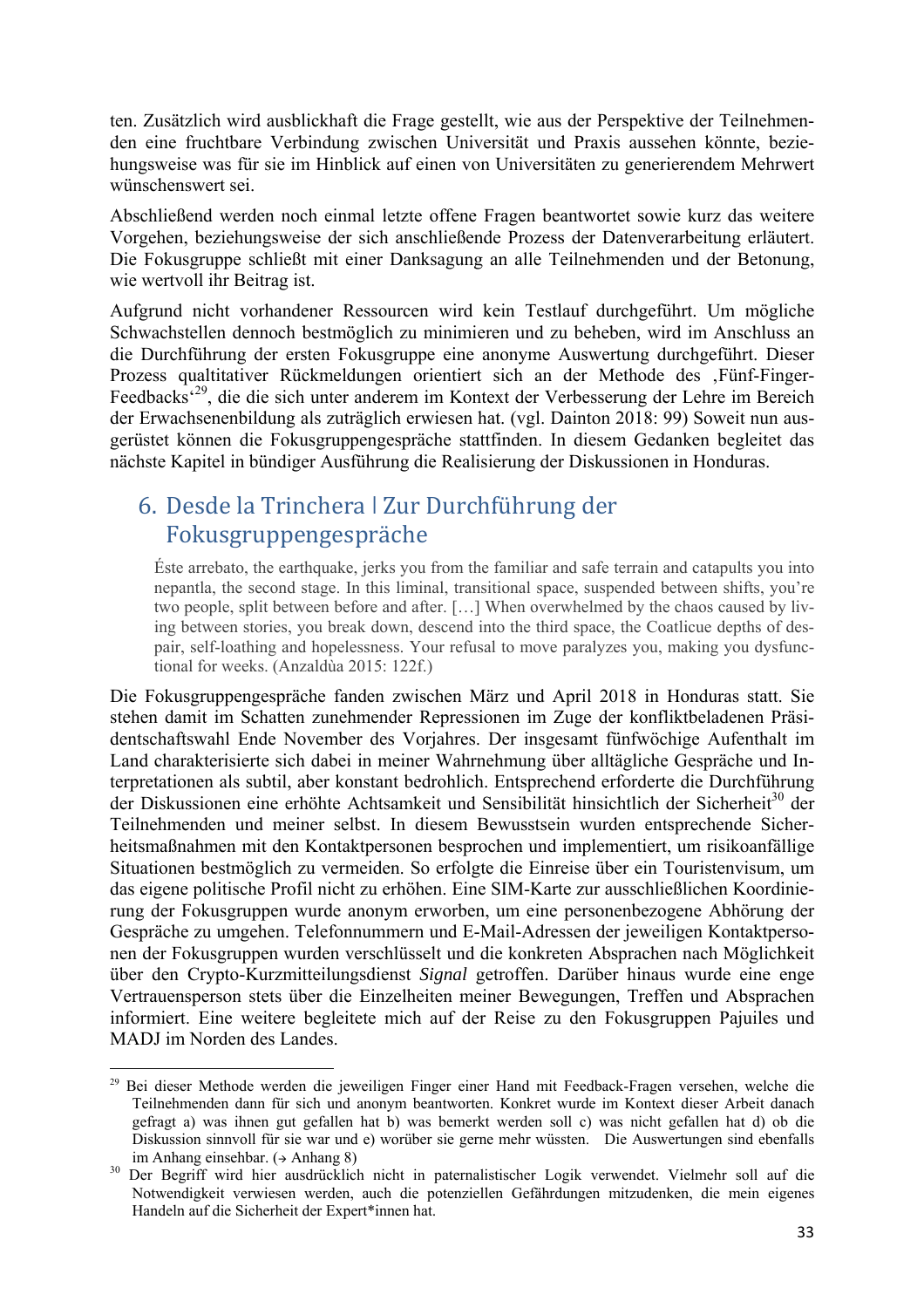An dem ersten Fokusgruppengespräch nahmen fünf unter *Cozumel* organisierte Aktivistinnen teil. Wie geplant, wurde die Diskussion in dem Besprechungszimmer ihrer Niederlassung am Rand des Zentrums von Tegucigalpa am frühen Nachmittag realisiert. Diese gewohnte und alltägliche Umgebung der Teilnehmenden förderte merklich eine als konstruktiv und positiv wahrgenommene Atmosphäre und erwies sich entsprechend zuträglich für die Dynamik des Gesprächsverlaufs und dessen Ergebnisse. Begonnen wurde die insgesamt knapp dreistündige Diskussion zunächst mit vier Frauen. Eine fünfte kam nach circa einer Stunde dazu. Ihr wurde entsprechend bündig der bislang besprochene Inhalt zusammengefasst. Nach etwa zwei Stunden kam es zu einer zwar kurzen, dennoch illustrativen Störung des Gesprächs, als ein Jugendlicher an dem Fenster des Diskussionsraums vorbeiging und sich dabei lautstark trans\* und homofeindlich äußerte<sup>31</sup>. Er wurde von den Teilnehmerinnen ignoriert. Insgesamt verlief die gesamte Diskussion jedoch positiv und erkenntnisreich. Auch gaben mir die Teilnehmenden hinsichtlich der Ausarbeitung des Gesprächsleitfadens ein positives Feedback, sodass die Grundstruktur der Diskussionsrunden für die folgenden Gruppen nicht verändert wurde. Abschließend baten die Teilnehmenden um die Materialien zum Diskussionsinput, welche ich ihnen später per E-Mail zukommen ließ.

Die zweite Fokusgruppe bildeten drei Studierende und ehemals koordinierende MEU-Aktivist\*innen. Sie setzten sich zusammen aus einer Journalismusstudierenden, einer Studierenden der Ethno- und Soziologie und einem der Ingenieurswissenschaften. Der Termin für das Gespräch wurde mehrmals verschoben, unter anderem, weil eine der Teilnehmenden an dem ursprünglich vereinbarten Tag auf dem Weg zur Universität überfallen und ausgeraubt wurde. Stattgefunden hat die Diskussion schließlich an einem Nachmittag auf einer Wiese des Universitätsgeländes. Sie dauerte knapp zwei Stunden und orientierte sich wie geplant an dem vorgestellten Leitfaden und Schaubild, wobei letzteres auf einem Block aufgezeichnet wurde. Tatsächlich war diese zweite Gruppe auch eine inhaltlich wertvolle Erweiterung zu den Perspektiven und Meinungen der Cozumel-Gruppe. Zum einen wurde dadurch, dass den Teilnehmenden bestimmte Begrifflichkeiten und Konzepte bereits bekannt waren, in kurzer Zeit eine detailreiche Besprechung möglich. Ferner machte ihr Selbstverständnis als Studierende nicht nur eine ständige Bestärkung ihrer Expert\*innenrolle überflüssig. Die Teilnehmenden zeigten sich aufgrund dieses Selbstverständnisses von Beginn an ausserdem dezidiert kritisch.

Die beiden Fokusgruppen mit den Kollektiven der Landrechtsaktivist\*innen fanden im Norden des Landes in örtlicher Nähe zueinander statt und wurden an zwei aufeinanderfolgenden Tagen durchgeführt. Wie bereits erwähnt begleitete mich hierbei eine honduranische Vertrauensperson, die sich zwar im Vorfeld gegenüber den Teilnehmenden der Fokusgruppen vorstellte, während der Gespräche allerdings nicht präsent war. Die erste Diskussion wurde mit dem Campaktivist\*innen in dem Protestcamp in Pajuiles geführt und dauerte insgesamt circa zweieinhalb Stunden. Während sich zu Beginn des Gesprächs etwa 15 Interessierte versammelt hatten, kamen im Laufe der Diskussion stetig mehr Aktivist\*innen hinzu, sodass am Ende 23 Menschen anwesend waren. Davon nahmen allerdings viele der Anwesenden ohnehin den Platz stiller Zuhörer\*innen ein, so dass der Artikulationsraum für die sich äußernden Expert\*innen als ausreichend empfunden wurde. Obgleich zahlenmäßig deutlich weniger Frauen teilgenommen haben, beteiligten sie sich insgesamt wesentlich aktiver. Darüber hinaus setzte sich die Fokusgruppe bezüglich des Alters der Teilnehmenden ausgesprochen divers zusammen. Das vorzustellende Schaubild wurde hier mit beschrifteten Karteikarten in die Mitte der

 <sup>31</sup> Im Zuge der Veranstaltung habe ich auch die direkte Umgebung der Büroräume als explizit trans- und homofeindlich wahrgenommen. In derselben Straße, in der auch Cozumel ihr Büro hat, fragte ich bei meinem ersten Besuch zwei Anwohner\*innen nach dem Weg. Aufgrund der von ihnen gewählten Wortwahl, Mimik und Gestik ließen sie keinen Zweifel an ihrer Trans\*feindlichkeit. Ferner befindet sich schräg gegenüber den Büroräumen ein leerstehendes und ausgebranntes, ehemaliges Fabrikgebäude, welches zahlreiche aufgesprühte, homo- und transfeindliche Phrasen inklusive Todesdrohungen aufweist.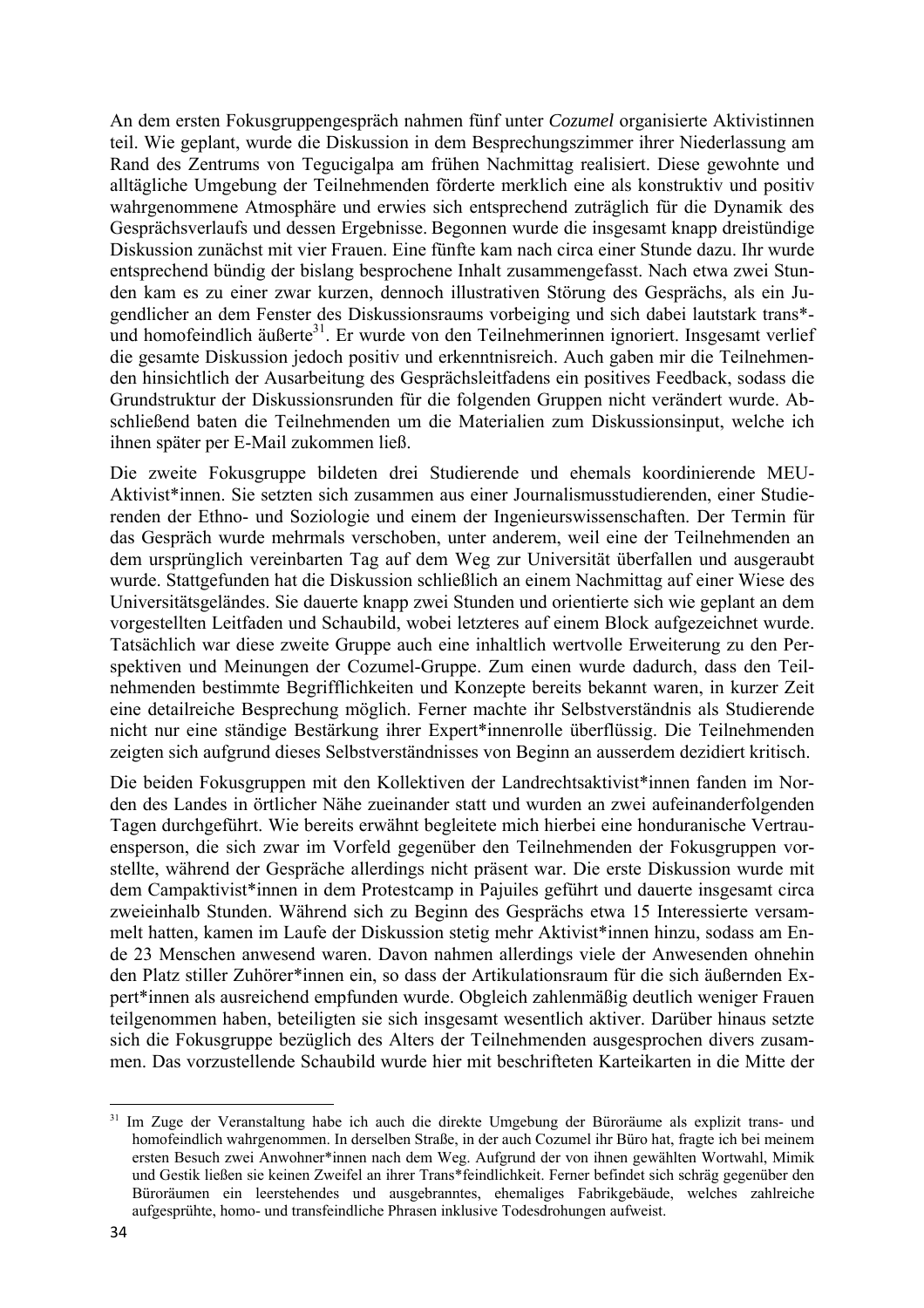Diskussionsrunde auf den Boden gelegt, sodass es für alle einsehbar war. Insgesamt verlief auch dieses Gespräch sehr positiv und gehaltvoll, wobei es jedoch zu einem problematischen Moment kam, als ich um die Begleitung zu einer nahenden Gerichtsverhandlung gebeten wurde. Zum Verständnis der Anwesenden lehnte ich die Anfrage ab, indem ich erklärte, dass ich dadurch von Ausweisung aufgrund politischer Betätigung bedroht sein könnte.<sup>32</sup>

Am nächsten Tag wurde die zweite Fokusgruppe mit drei weiteren Aktivistinnen des MADJ im Anschluss an eine Generalversammlung der Organisation am späten Abend auf der Finca eines ihrer Mitglieder durchgeführt. Obgleich ich anbot, in Anbetracht der fortgeschrittenen Uhrzeit und der vermutlich kräftezehrenden Veranstaltung des Tages die Diskussion zu verschieben, lehnten die Teilnehmerinnen dies ab. Wir beschlossen jedoch, das Gespräch auf circa eine Stunde zu begrenzen. Das Gespräch verlief insgesamt sehr ruhig und gehaltvoll, bot es doch mit der Perspektive ruraler und sich als indigen beschreibender Kleinbäuerinnen eine dezidierte Erweiterung der Betrachtungsweise des diskutierten, theoretischen Inhalts. Nach Beendigung meldeten sie mir zurück, dass sie es als sehr angenehm empfunden hätten, mit ausschließlich weiblichen Teilnehmerinnen zu diskutieren.

Alle Teilnehmenden erlaubten mir die Verwendung des Audiomaterials, welches aus Sicherheitsgründen direkt nach der Aufnahme mit der Software *AxCrypt* verschlüsselt und die Originaldatei auf dem Aufnahmegerät gelöscht wurde. Des Weiteren sprachen sich die Teilnehmenden ohne Ausnahme gegen die Benutzung von Pseudonymen aus, da ihrem Empfinden nach bereits zuviel geleistet wurde, als dass ihre Namen nicht auftauchen sollten. Diesbezüglich habe ich mich nachträglich dennoch dazu entschieden, die Namen unkenntlich zu machen, da ich den Teilnehmenden bis zu diesem ersten Entwurf keinen Einblick in das Endresultat ermöglichen konnte. Ferner möchte ich die sich aus den regierungskritischen Aussagen möglicherweise ergebenden Konsequenzen für die Aktivist\*innen bis auf eine weitere Rücksprache mit ihnen nicht mittragen. Dieses Argument gilt vor Allem in Anbetracht der Tatsache, dass sich das politische Klima in Honduras seit der Befragung und dem Tag der Fertigstellung dieser Arbeit tatsächlich weiter verschärft hat.

Über die Fokusgruppen hinweg entstand so hinsichtlich des Forschungsinteresses ein durchaus komplexes und gehaltvolles Spektrum an Anmerkungen und Perspektiven auf die Butlersche Konzeption von Vulnerabilität und Widerstand. Um diese möglichst in ihrer Gänze zu erfassen und in ihren Zusammenhängen präsentieren zu können, wurde sich einer Auswertungsmethode bedient, die im nächsten Kapitel erläutert wird.

## 7. Pelando la Cebolla ǀ Wie das Material ausgewertet wurde

In a fourth space, a call to actions pulls you out of your depression. […] In the fifth space, your desire for order and meaning prompts you to track the ongoing circumstances of your life; to sift, sort, and symbolize your experiences and try to arrange them into a pattern and story that speak to your reality. […] And putting all the pieces together, you re-envision the map of the known world, creating a new description of reality and scripting a new story. (Anzaldúa 2015: 123)

Die Auswertung der Fokusgruppengespräche erfolgte auf Basis der transkribierten Audioaufnahmen. Um lediglich dem Anspruch der inhaltlichen Rekonstruktion gerecht zu werden, wurde bei der Transkription auf die Inklusion literarischer Umschrift verzichtet und und das Gesagte in Standartorthographie verschriftet. Längere Pausen, nichtverbale Äußerungen, akustisch unverständliche Passagen und Unterbrechungen im Diskussionsfluss wurden gekennzeichnet, sofern sie hinlänglich bedeutsam erschienen. (vgl. Laudel/Gläser 2006: 189) Die Namen der Teilnehmenden sind aufgrund der im vorangegangenen Kapitel dargelegten Überlegungen anonymisiert worden.  $(\rightarrow)$  Anhang 4 - 7, Transkripte)

 <sup>32</sup> In einer ähnlichen Situation wurden im vergangenen Jahr drei Spanier\*innen aus Honduras ausgewiesen.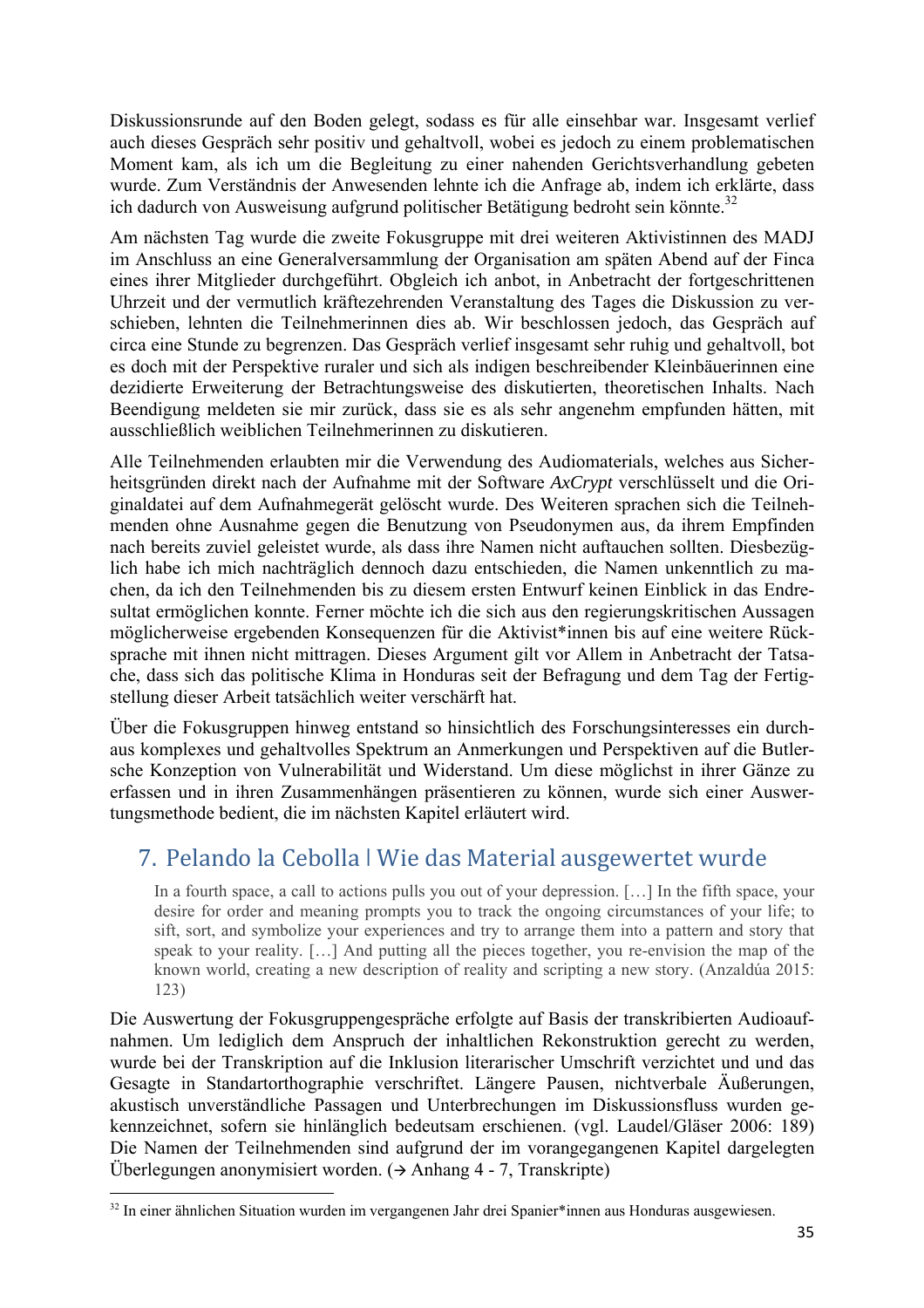In einem zweiten Aufarbeitungsschritt wurde der entstandene Datenkorpus unter Beachtung des Forschungsinteresses einer qualitativen Inhaltsanalyse unterzogen. Dabei erforderte die Sichtbarwerdung der Perspektiven, Illustrationen und Meinungen zu den vorgestellten Konzepten Butlers ein systematisches Vorgehen, welches sich möglichst offen gegenüber verschiedenartiger Formen der Anmerkungen zeigt, dennoch die Informationsfülle zu reduzieren vermag und dabei in der Lage ist, die Eingaben der Expert\*innen übersichtlich zu extrahieren und thematisch zu bündeln. 33 Als methodische Orientierungshilfe bietet sich diesbezüglich die von Gläser und Laudel vorgeschlagene *Extraktion* als Variation der von Mayring entwickelten, qualitativen Inhaltsanalyse an. (vgl. Gläser/Laudel 2006; etwa Mayring 2007) Sie bleibt zwar ein theoriegeleitetes Verfahren, wodurch sie sich grundlegend für das hiesige Vorhaben eignet, grenzt sich aber insofern von der Mayringschen Forderung nach einem *ex ante* vorgegebenen Kategoriensystem ab, indem Veränderungen desselbigen im Durchlauf explizit gewünscht sind. Gläser und Laudel regen so vor allem im Interesse des Prinzips der Offenheit dazu an, auf den Testlauf zur Etablierung des Kategoriensystems zu verzichten, sondern das Kategoriensystem stets analysebegleitend aus dem Text heraus zu ergänzen und damit ein möglichst offenes Vorgehen während der Textanalyse zu ermöglichen. (vgl. Gläser/Laudel 2006: 199; auch Kuckartz 2007: 62)

Für die vorliegende Arbeit bedeutet diese Vorgehensart, dass zunächst unter Beachtung der theoretischen Vorüberlegungen die einzelnen, zur Diskussion gestellten Theoriebausteine als Dimensionen gefasst wurden. (vgl. Gläser/Laudel 2006: 203) Konkret zeigen diese sich als die Themenblöcke , Vulnerabilität und Prekarität', , Anerkennung, Diskurs und Betrauerbarkeit', ,Vulnerabilität und Widerstand', ,Gesamtes Konzept', ,Universität und Aktivismus' sowie 'Überraschendes' für thematisch relevante, aber nicht in die bestehenden Dimensionen einzuordnende Beiträge. Ebenfalls wurden angesichts der sich in den ersten beiden, ursprünglich zur Optimierung der Gruppendynamik konzipierten Gesprächsphasen zeigenden, wertvollen Beiträge ebenfalls die Dimensionen ,Momente politischer Aktivierung' und ,Vulnerabilitätsverständnis' gebildet.

Um diese erste, grobe Ordnung zu verfeinern, wurden die einzelnen Dimensionen mit einem jeweils eigenen Kategoriensystem versehen. Dieses baut, wie Laudel und Gläser anregen, auf den dargelegten, theoretischen Vorüberlegungen auf. So wurden zunächst Kategorien für die konzeptuell ausgerichteten Themenblöcke gebildet, die sich zum einen mit den in der jeweiligen Dimension besprochenen Begriffskonzeptionen und zum anderen mit deren Verbindungen untereinander befassen. Ferner wurden alle diese Kategorien mit den drei Subkategorien , Darstellung trifft für Honduras zu', "Darstellung trifft für Honduras nicht zu' und "Sonstige Verknüpfungen' versehen. So erhielt die Dimension , Widerstand' in Anlehnung an die konzeptuelle Grundlage die Kategorien , Sichtbarkeit', , Solidarität' und , Diskurs stören'. Die Dimensionen , Vulnerabilitätsverständnis' und , Bewertung gesamte Theorie' wurde ebenso zunächst mit den Kategorien ,Positiv', ,Negativ' und ,Sonstige Anmerkungen' angereichert. Die Dimension ,Universität und Aktivismus' wurde mit den Kategorien ,möglich', ,problematisch' und ,Form' provisorisch ausgestaltet. Weder die Dimension ,Momente politischer Aktivierung' noch , Überraschendes' erhielten initiale (Sub-) Kategorien.

Dieses vorläufige Kategoriensystem wurde im Durchlauf durchs Material entsprechend des Vorschlags der Extraktionfortlaufend induktiv verfeinert und modifiziert. Dabei orientierte sich dieses induktive Erweitern entfernt an jener regelgeleiteten Systematik, die Charmaz im Rahmen ihrer Arbeit zur *Grounded-Theory* als "Sampling, Saturation, and Sorting" (Charmaz

 <sup>33</sup> Die häufig im Rahmen der Auswertung von Fokusgruppen zentral beachtete Variable gruppendynamischer Prozesse soll hier nicht Gegenstand der Auswertung sein, da die Entscheidung für die Erhebungsmethode vornehmlich aus Gründen der Schaffung eines sicheren Raumes und unter Beachtung der postkolonialen Forderungen fiel. Guppendynamiken sind hinsichtlich des Forschungsinteresses nicht von besonderem Interesse.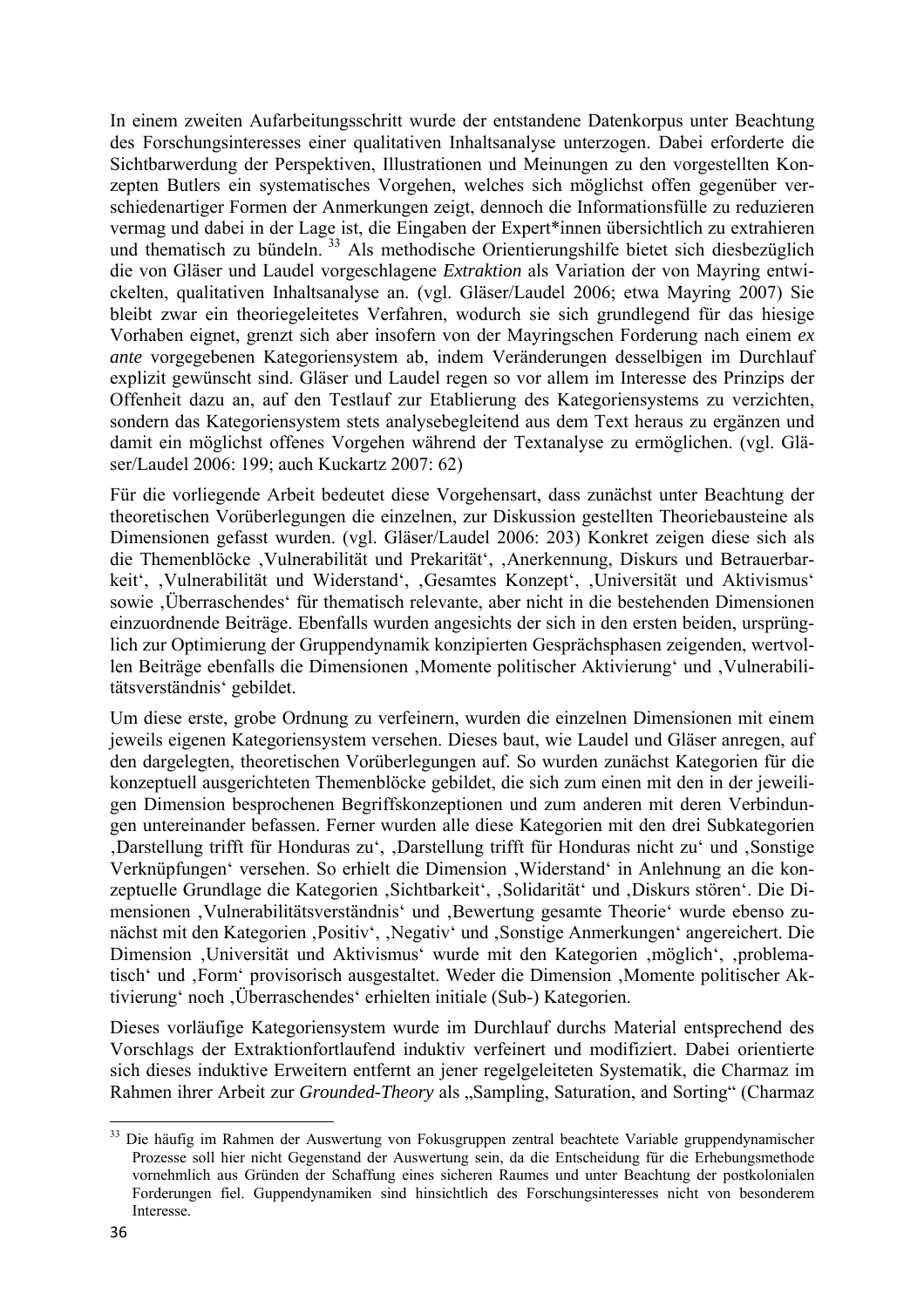2006: 96) vorstellt. Sie mahnt dabei, das vorläufige Kategoriensystem nach quantitativen Gesichtspunkten zu verändern und auszubauen, also Inhalte gerade nicht ob der Häufigkeit ihres Vorkommens allein zu bewerten, sondern vielmehr auf die Tiefe der Information und das Verbindungspotenzial zu anderen Inhalten, beziehungsweise Kategorien Wert zu legen. (vgl. Charmaz 2006: 96-115)

Das Grundgerüst der Materialauswertung soweit vorbereitet und mit den Gedanken Charmaz ausgestattet, wurde der gesamte Textkorpus mit Hilfe der MAXQDA-Software und einem sich im Prozess stetig verfeinernden Kategoriensystem analysiert. Als kleinste Analyseeinheit wurde dabei ein Satz gewählt, während die größte aufgrund der Eigenheit gruppendynamischer Diskussionen nicht vorab festzulegen war, da zu einem Aspekt typischerweise längere Redebeiträge, aber auch häufig aufeinanderfolgende, kurze Äußerungen das gleiche Thema behandeln. Das so letztlich entstandene Kategoriensystem ohne Berücksichtung nicht besetzter Initialkategorien ist hier im Anhang nachzulesen  $( \rightarrow \text{Anhang } 3)$ . In seiner dort präsentierten, abgeschlossenen Form ermöglichte es fokusgruppenübergreifend ein sensibles Herausarbeiten und Ordnen der Berichte und Kommentare der Expert\*innen. Auf den folgenden Seiten finden nun die entlang der jeweiligen Dimensionen strukturierten Ergebnisse dieses Prozesses ihren Raum.

## 8. Nepantla ǀ Honduranische Aktivist\*innen über Vulnerabilität und Widerstand

In the sixth space, you take your story out into the world, testing it. When you or the world fail to live up to your ideals, your edifice collapses lika a house of cards, casting you into conflict with self and others in a war between realities. (Anzaldúa 2015: 123)

Die folgend vorgestellten Ergebnisse zeigen nicht nur die aufgearbeiteten Eindrücke und Wahrnehmungen honduranischer Aktivist\*innen, sondern repräsentieren in verschiedenen Nuancen die Diversität der ausgewählten Fokusgruppen in Bezug auf ihre jeweiligen Lebensrealitäten, Widerstände und Strategien. Es bedarf sicherlich keiner dezidierten Argumentation, um zu erkennen, dass sich das Erleben von Aktivismus in Honduras für Studierende, Kleinbäuer\*innen und Trans\* schlicht – und im Gedanken an die Butlersche Singularität – anders darstellt. Ihrem Konzept der *common vulnerability* entsprechend, sind gleichzeitig bestimmte Rahmenbedingungen, Strukturierungen und Konsequenzen erstaunlich übereinstimmend. Beide Tatsachen ermöglichen die Entstehung eines perspektivenreichen Bildes zur Wahrnehmung der Konzeption des Butlerschen Gedankengebäudes und des aktivistischen Widerstands in Honduras.

Dieses Bild ist nun sicherlich insoweit einzuschränken, als dass ich, die Forschende, es zu einem gewissen Grad mitgezeichnet habe. In Anbetracht des Aussagenreichtums der Partizipierenden erforderte die sich anschließende Ergebnisdarstellung unter Beachtung des vorgegebenen Umfangs dieser Arbeit einen subjektiven Prozess des Zusammenfassens, Strukturierens, und Reduzierens. Unweigerlich färbe ich damit jene Perspektiven in einem gewissen Farbspektrum. Letzteres ist geprägt durch die jene mir zur Verfügung stehende Logik, die ich überwiegend in Westeuropa entwickelt habe. Doch möglicherweise ist sie auch gar nicht derart verzerrend, wie im ersten Moment angenommen. Vielleicht können wir uns für einen Moment von den aus dem ewig-exotisierenden Differenzgedanken Süd-Nord resultierenden Beschränkungen verabschieden, ohne sie zu negieren. Vielleicht ist dieser Gedanke aber auch gar nicht so entscheidend, kann doch Sprache immer nur in Näherung wiedergeben, was gelebt wird. So sind die folgenden Unterkapitel zwar mit größtmöglicher Sorgfalt entlang der Diskussionsepisoden, stets aber unter dem Vorzeichen der folgenden Anmerkung einer Teilnehmerin verfasst worden und zu lesen: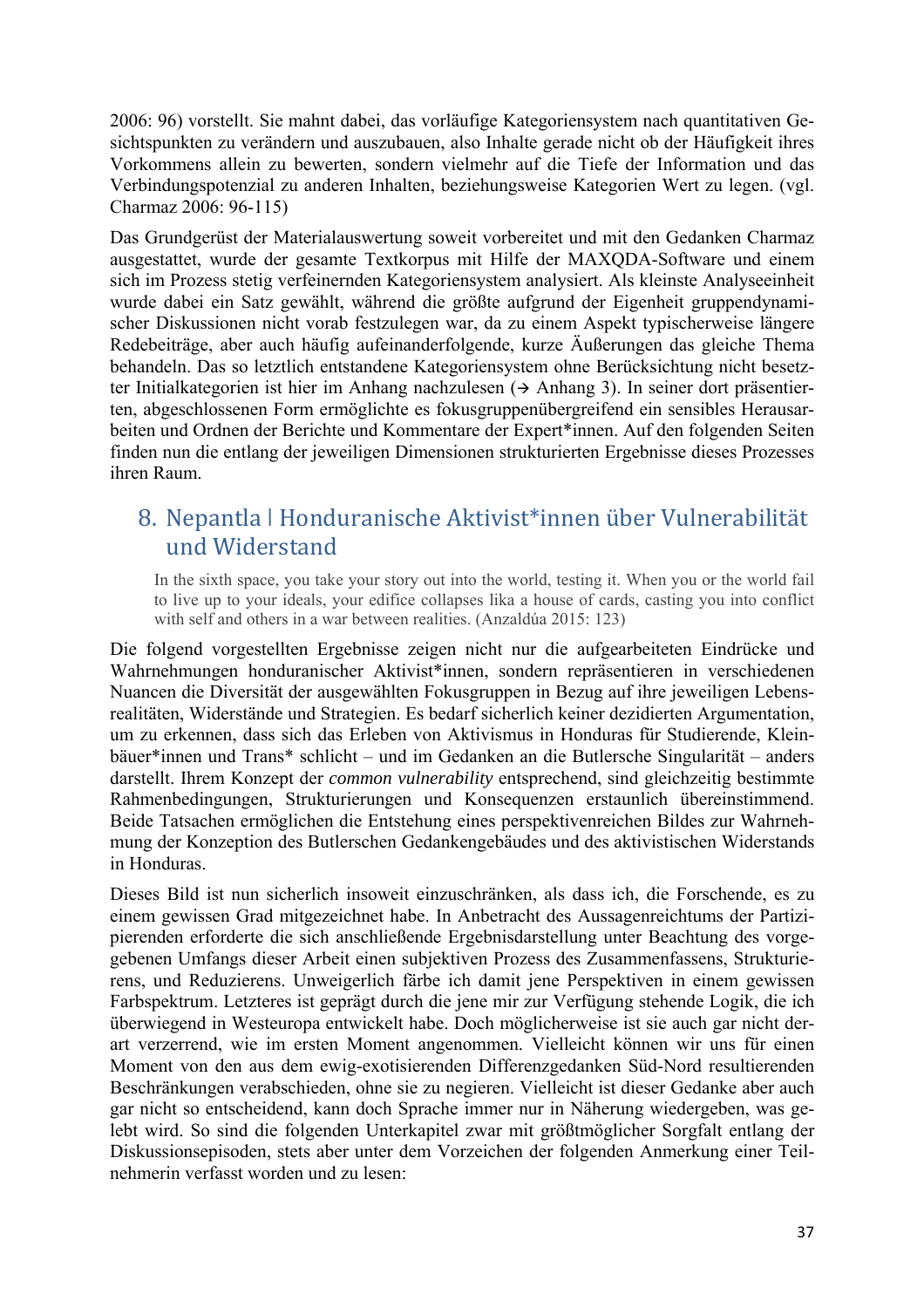[N]o es lo mismo ir a escuchar unas charlas que venir a vivir la realidad. Es muy diferente. (MADJ 16)

#### *8.1 Nepantla ǀ Momente politischer Aktivierung*

[P]ues, nosotros vimos la necesidad, verdad, de (.) pues de defender nuestra cordillera, ya que es ahí donde están nuestras fuentes de agua. Que es lo único que a nosotros el pueblo nos ha quedado. Y que también nos están despojando de eso[.](Pajuiles: 16)

[E]stamos aquí por una lucha, por dejarle a nuestros hijos algo. Porque nosotros ya somos personas mayores y no sabemos el día de mañana.(Pajuiles: 16, 26)

Die Erinnerungserzählungen, über die die Teilnehmenden einen Einblick in die Momente der jeweils eigenen politischen Aktivierung ermöglichen, sind im Kontext eines Themenblocks entstanden, welcher ursprünglich einzig zur Optimierung der Gruppendynamik konzipiert wurde. Nach Abschluss der Fokusgruppengespräche präsentierten sich die hier entstandenen Inhalte allerdings durchaus erkenntnisreich, sodass sie im vorliegenden Kapitel aufgenommen wurden. Sicherlich kann der kritische Einwand erhoben werden, die Frage nach dem individuellen Moment der politischen Aktivierung ließe sich vor dem Hintergrund der Subjekt-Opazität, also der graduellen Verborgenheit des eigenen *Ichs*, möglicherweise nicht eindeutig beantworten. Dagegen lässt sich jedoch argumentieren, dass das, was *de facto* erinnert wird, unabhängig von diesem Einwand von einem Moment spricht, der bezüglich der Widerständigkeit der Teilnehmenden eine maßgebliche Rolle einnimmt. Und so können die folgenden Ausführungen einen beispielhaften Eindruck davon geben, was Menschen in Honduras den Anlass zu politischem Aktivismus gegeben hat.

Mehrheitlich bereitet den Teilnehmenden dabei die Benennung einer konkreten Erinnerung keine Schwierigkeiten. Diese Beobachtung steht in direkter Verbindung zu meinem subjektiven Eindruck, dass diese Frage nach erinnerten Situationen im Verlauf der Durchführung der Fokusgruppen tatsächlich zunehmend obsolet erschien, je deutlicher die Teilnehmenden in ihrer jeweils wahrgenommenen Lebenssituation Widerstand neben der Flucht als einzig mögliche Strategie der Überlebenssicherung betonten. Besonders signifikant wird dieser Moment in den Äußerungen innerhalb der Gruppen der landrechts- und der trans\*aktivistischen Teilnehmenden. So konstatiert beispielhaft eine Teilnehmerin aus der Cozumel-Gruppe:

¿Por qué? Porque como población trans […] somos la cara visible entre la sociedad. Y son de repente las que se nos violentan mucho más derechos que quizás a la población de homosexuales[.][….]¿Por qué? Porque de repente no estamos dispuestas a renunciar nuestra identidad de género para poder obtener nuestros derechos humanos […]. Entonces de este momento yo vi la necesidad de luchar por los derechos humanos de nuestra población o de mis bares y es ahí donde comienzo como activista. (Cozumel 52)

Exemplarisch für die Gruppe der Trans\*aktivistinnen schildert diese Teilnehmer\*in, wie die eigene Identität als Trans\*frau in ihrer Lebensrealität verantwortlich sei für die Erfahrung eines unzureichend geschützten Lebens, welchem grundlegende Menschenrechte verwehrt blieben. In exakt diesem Bewusstsein des eigenen gefährdeten Lebens läge demnach auch die Kernmotivation zum Widerstand als *ultima ratio* des Überlebens.

Wie in der oben zitierten Passage ebenfalls zum Ausdruck kommt, verweisen die Aktivist\*innen in diesem Zusammenhang auch wiederholt auf die Kollektivität ihrer Gefährdungslage und dem gruppenbezogenen Selbstverständnis. Dabei erfolgt auch der Verweis auf die aus diesem Kollektivbewusstsein hervorgehende, solidarische Kraft und die Notwendigkeit des gemeinschaftlichen Agierens, womit sie bereits ohne die entsprechende, theoretische Eingabe den Butlerschen Gedanken der Empathie und Solidarität vorgreifen:

Igual [es] la misma discriminación, la misma violencia que sufro eh que sufría yo en aquel tiempo por ser una mujer transexual desde el interior de mi hogar, de mi casa, de mis familiares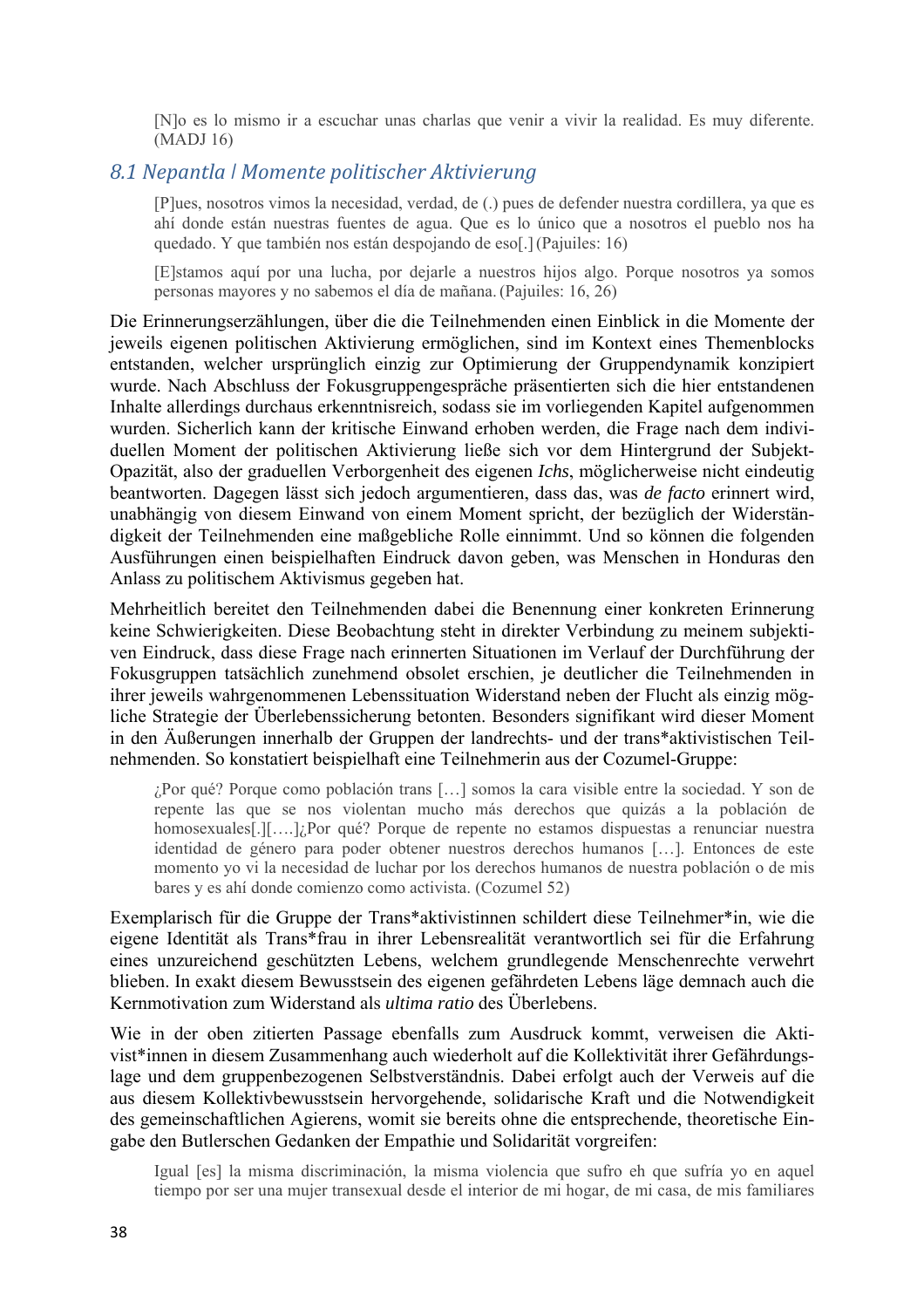que me hacían hacían hacia mi persona. Yo enfocándome en mi realidad como mujer transexual y partir de ahí, ¿no? Para decir que los mismos derechos que se me violentan y escuchando las violencias de otras compañeras, era la misma violencia y la misma discriminación que yo sufría por ser transexual. Y eso ayuda, ayuda bastante. (Cozumel 54)

[Empecé] desde el momento en que vi la necesidad de cuando las chicas sufren en la calle. Entonces son vulnerabilizadas, son discriminadas, golpeadas, asesinadas. Incluso hacia mi persona. He sufrido ataques. (Cozumel 71)

Diesbezüglich übereinstimmend charakterisieren sich die Erinnerungen beider landrechtsaktivistischen Gruppen. Auch hier wird die substanzielle Gefährdung des eigenen Lebens als Ausgangspunkt ihres Widerstands genannt. Ebenfalls betonen beide Gruppen die zentrale Bedeutung von Kollektivität in ihrer Situation, in welcher im Unterschied zu den Trans\*aktivistinnen Gemeinschaft auch und vor allem mehrgenerational, also zeitübergreifend verstanden wird:

Luchamos por el agua, es un líquido vital de nuestro cuerpo y que sin ese líquido pues nosotros no tuviéramos vida[.] (Pajuiles 46)

Pues nosotros estamos defendiendo la vida, el agua, estamos ahí luchando. Y para defender un río en contra de una hidroeléctrica. (MADJ 21)

No pues, aquí siempre luchamos juntos. Mejor luchamos nosotros que nos dejan sin la vida, digamos, que es el agua pues. Y el bosque. Que todo eso trae el medio ambiente, todo eso, para los hijos, para los nietos y hay que seguir adelante. Hasta ganar la batalla. (Pajuiles 38)

Neben dieser im eigenen und kollektiven Überleben gründenden Motivlage nennen die Teilnehmenden aber auch immer wieder äußere Faktoren für ihren Widerstand, die aus ihrer Sicht für ihre lebensgefährdende Situation verantwortlich seien. So verweisen die MADJ-Aktivistinnen auf fehlende, justizielle Gerechtigkeit und die damit eng verbundene Problematik der Korruption. (vgl. MADJ 15, 19) Die Beiträge der Studierenden lassen sich mehrheitlich ebenfalls hier einordnen. Für sie begründet sich ihr Widerstandsgedanke zentral in , externen' Wahrnehmungen und zunächst weniger ausdrücklich in der Wahrnehmung ihres eigenen Lebens als gefährdet. Dazu gehören zwar auch Situationen der Schutzlosigkeit, in ihrem Fall jedoch in Form empathischer Beobachtung von außen. So beschreibt eine Studierende den Moment ihres aktivistischen Bewusstseins damit, rassistische Migrationskontrollen bei Miteinreisenden in den USA mitverfolgt zu haben. (vgl. MEU 10-20) Ein weiterer Studierender sieht in seiner Erziehung durch seine aktivistisch engagierte Mutter und der im Schüler\*innenaustausch gemachten Erfahrung des gesellschaftpolitischen Kontrasts zwischen Honduras und der Schweiz den ersten Zugang zu seinem jetzigen Aktivismus. (vgl. MEU 22- 24)

Besonders dominant ist in dieser Gruppe jedoch die Betonung des Putsches im Jahr 2009 als schockierender und einschneidender Moment für die jeweilige Aktivierung ihres politischen Engagements: "Cambió todo, desde tus animos hasta tu perspectiva." (MEU 28) Der militärische Sturz Zelayas wird in ihren Erzählungen zu einem Breaking Point, der in der honduranischen Gesellschaft existenzielle Unsicherheit evozierte, Angst vor Verfolgung und erinnerte Militärdiktaturen schürte und ökonomisch gravierende Auswirkungen produzierte. Diese Folgen hielten bis heute weiter an. Politischer Aktivismus stelle diesbezüglich für sie die einzig logische Konsequenz und Veränderungsmöglichkeit dar. Und damit ist auch die Gruppe der Studierenden, wenn auch in abgeschwächter Form, nahe der Argumentation der Trans\*- und Landrechtsaktivist\*innen, das eigene gefährdete Leben als Motivation ihres Widerstandes zu verstehen. (vgl. MEU 26-31)

Resümierend legt sich über das Gros der Erinnerungsmomente der Eindruck einer gewissen, wenn auch entsprechend ihrer jeweiligen Realitäten nuancierten Relationalität von Aktivismus und der existenziellen Gefährdetheit des eigenen Lebens sowie der Leben anderer Ange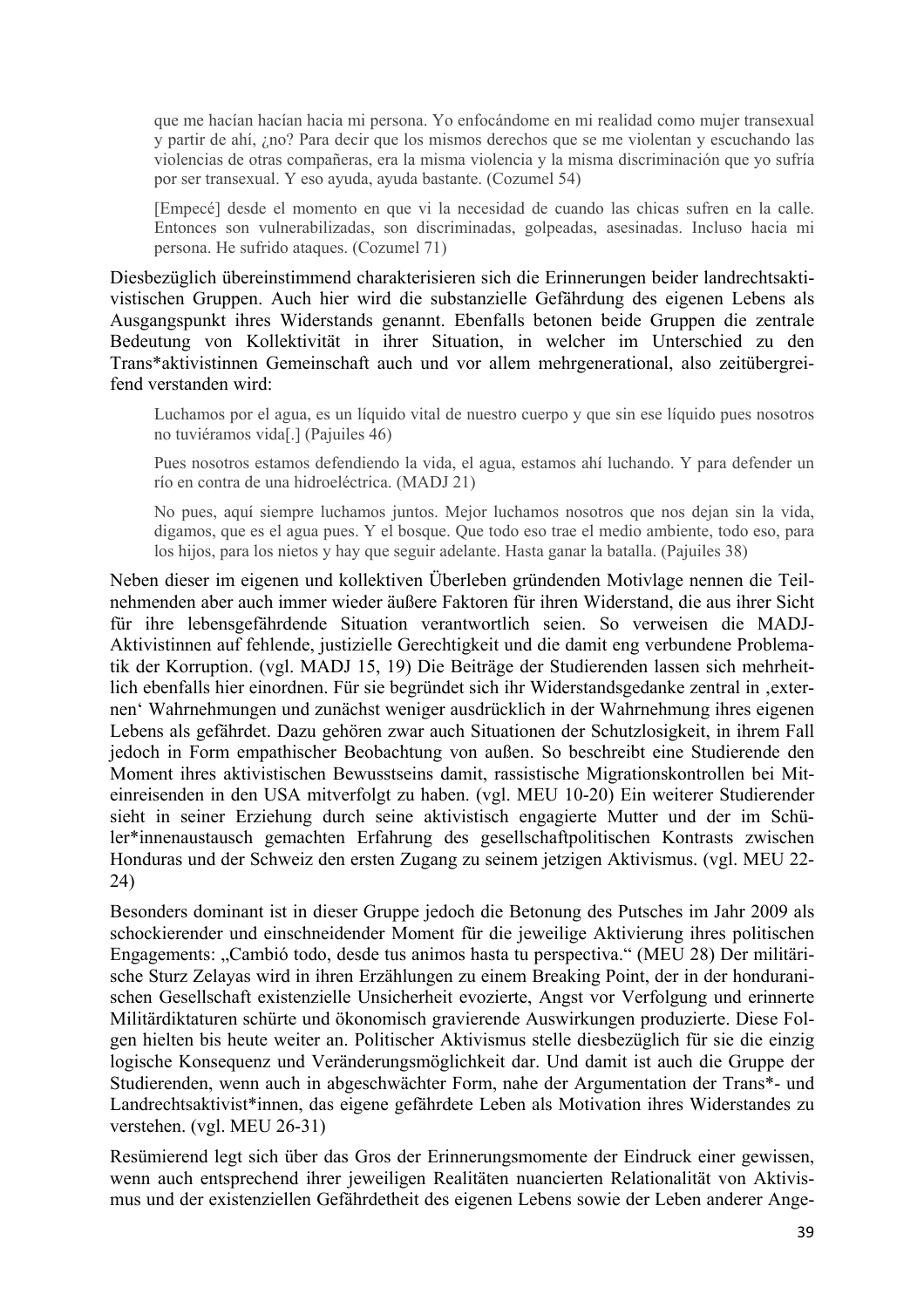höriger des eigenen Kollektivs. Wenn nun diese Gefährdetheit in direkter Verbindung, beziehungsweise als Synonym von Vulnerabilität verstanden werden kann, dann ermöglichen die vorausgehenden Aussagen nicht nur einen illustrativen ersten Einblick in die Lebensrealität der Expert\*innen. Sie stünden vor allem auch für eine ausdrücklich kausale Verbindung von Vulnerabilitätswahrnehmung und Widerstand und damit konträr zu jener eingangs beschriebenen paternalistischen Logik von Vulnerabilität. Diese Überlegung soll, die sich nun anschließenden Darstellungen der Vulnerabilitätsassoziationen begleiten.

### *8.2 Nepantla ǀ Vulnerabilitätsverständnis*

#### *Jamás pobrecitas.*(Cozumel 477)

Auch dieses Kapitel basiert auf den Beiträgen im Rahmen eines gruppendynamisch konzipierten Themenblocks. Angesichts des hier dargelegten, für den Erkenntniswert dieser Arbeit wertvollen Gehalts ist dieses Diskussionsmoment ebenfalls zu einem eigenständigen Teil dieses Kapitels gewachsen. Ähnlich wie die Frage nach der persönlichen Erinnerung an die politischen Aktivierung konnte auch jene nach Assoziationen zum Vulnerabilitätsbegriff ohne weitere (Verständnis-) Schwierigkeiten von den Expert\*innen beantwortet werden. Zum einen liegt dieser Umstand, wie bereits erwähnt, in der sprachlichen Alltäglichkeit des Begriffs 'vulnerabilidad' im Spanischen begründet. Zum anderen wurde allerdings auch die enorme Relevanz des Wortes in der Lebensrealität der Teilnehmenden deutlich. So gaben die Expert\*innen nicht nur Synonyme ein, sondern legten auch konzeptuell aufschlussreiche Verknüpfungen offen, die sich gruppenübergreifend wertvoll ergänzen.

So sind in einer ersten Näherung an den Begriff der Vulnerabilität zunächst die genannten Synonyme wiederzugeben, die das Begriffsverständnis der Akteur\*innen deutlich zeigen. Dabei wird Vulnerabilität zunächst ganz grundlegend assoziiert mit: "[ser] humillado" (Pajuiles 55), "debilidad" (MADJ 31), "frágil, delicado" (Pajuiles 52), "[estar] desprotegido" (Pajuiles 53), "estar sin protección" (MEU 39), "[estar] aisladas o excluidas"<sup>34</sup> (Cozumel 89). "disminuir o hacer sentir de menos a una persona" (Cozumel 89), "estar más expuesto" (MEU 33), "dependiente" (MEU 63), "que nos pase algo" (Cozumel 88) und "riesgo" (Cozumel 89). Für die Expert\*innen besteht die Charakterisierung als vulnerabel also vor allem in den Zuschreibungen von Schwäche, Herabwürdigung, Schutzlosigkeit, Abhängigkeit und gesellschaftlichem Ausschluss. Diese Aufschlüsselung zeigt deutlich die assoziierte Komponente der Passivität. (vgl. auch Cozumel 89)

Als Faktoren, die Menschen in Honduras zu vulnerablen Menschen werden lassen, nennen die Teilnehmenden als Beispiele die Zuordnung eines Menschen zum weiblichen Geschlecht (vgl. MEU 34), anerzogene Abhängigkeit aufgrund von Geschlechterrollen (vgl. MEU 62-66), von heteronormativen Vorstellungen abweichende Sex- und Gender-Identitäten (vgl. Cozumel 89) sowie geringe ökonomische Ressourcen und soziale Klassenzugehörigkeit (vgl. MEU 33, 36). Ferner geben die Studierenden zu bedenken, dass angesichts der gesellschaftspolitischen Situation alle in Honduras lebenden Menschen in gewisser Weise vulnerabel seien. (vgl. MEU 40- 42)

Auch drei der befragten Kollektive verstehen sich selbst als vulnerabel. (vgl. Pajuiles 55, 75; MEU 40 - 42; Cozumel 94). Allerdings weisen sie diesbezüglich partiell deutlich die in binärer Logik zu den assoziierten Begriffen stehende, problematische Verknüpfung mit vermeintlicher Handlungsunfähigkeit zurück:

También muchas veces, si bien es cierto, pero yo (.) no deseo (.) la población trans no deseamos de que lo que te decía al inicio, de que nos tengan lástima, de que pobrecitos vulnerables, no lo queremos eso. Porque también somos capaces. Somos mujeres trans con capacidades. Con

 <sup>34</sup> Für die Cozumel-Aktivist\*innen bedeutet diese Isolation konkret den Ausschluss aus einem geregelten Arbeitsleben aufgrund ihrer Identität. (vgl. Cozumel 104)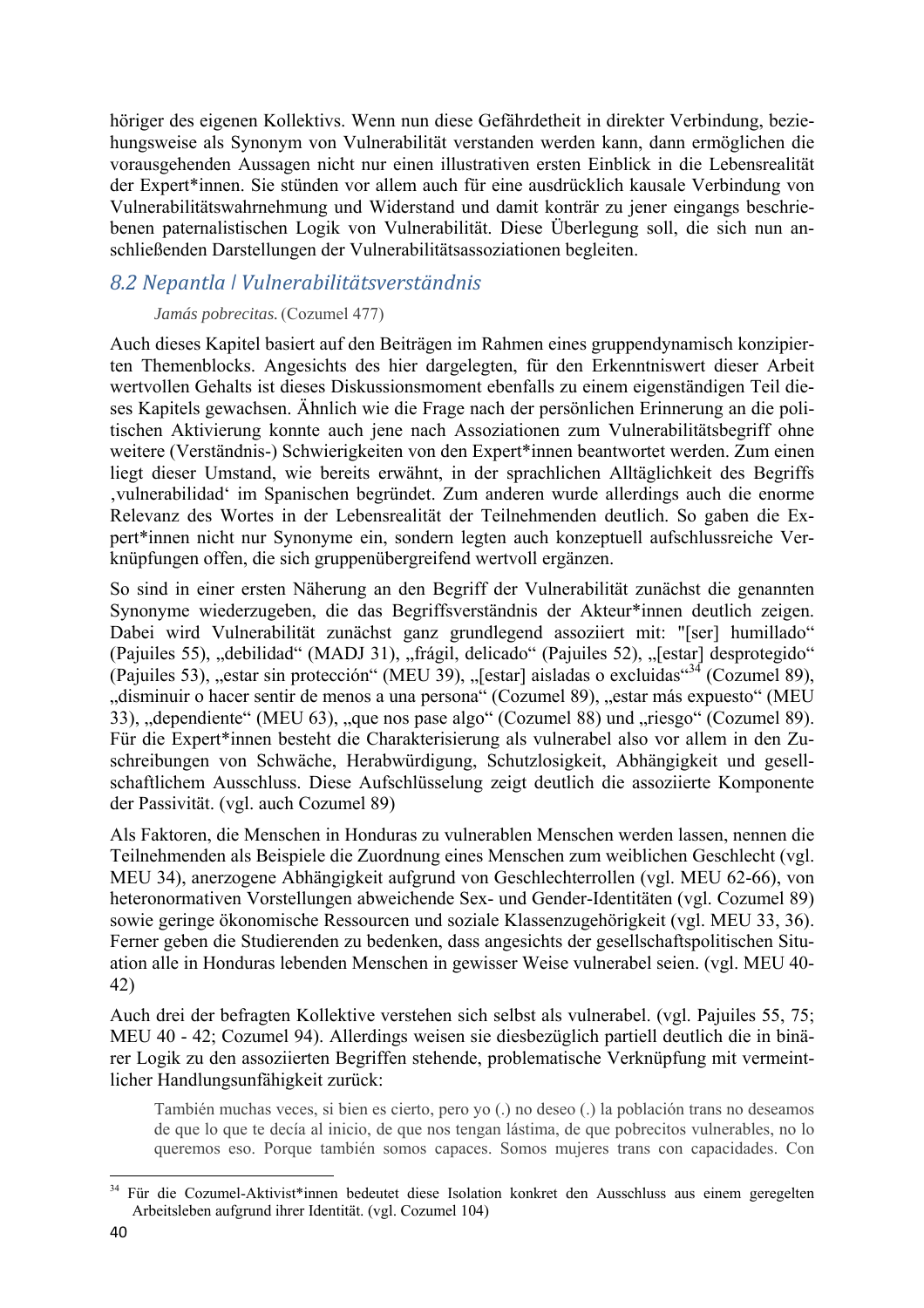habilidades, con conocimientos. Y no necesariamente la población trans quiere de que siempre nos estén victimizando, ¿no? (Cozumel 131, Vgl. auch 22, 89, 130, 135, 425; MEU 65)

[N]osotras las trans también podemos. ¿Verdad? No solo quedarnos ahí, si no que también podemos salir adelante. Y podemos luchar contra todo ese tipo de cuestiones (.) eh (.) que nos ponen en situaciones de vulnerabilidad. (Cozumel 250)

O sea, en mi caso, si yo veo que me tienen lástima, no me dejo ayudar. Asi de sencillo. (Cozumel 420)

Besonders explizit wird dieses, dem Vulnerabilitätsbegriff inhärente Spannungsfeld der Binarität in den Ausführungen der Aktivistinnen der MADJ-Gruppe deutlich. Sie verstehen sich selbst gerade wegen ihres Aktivismus als nicht (mehr) vulnerabel. So beschreiben sie die vom Wissen und der daraus folgenden Anklage der Unrechtmäßigkeit ihrer Lebensrealität resultierende Situation angesichts der ihnen begegnenden Repressionen ähnlich, wie sich die von den anderen Gruppen assoziierten Vulnerabilitätswahrnehmungen darstellen. Und dennoch ist Vulnerabelsein für sie ausschließlich ein Zustand des Nicht-aktiv-seins oder des Hinnehmens, kurz: der abgelehnten Passivität:

A: Bueno la vulnerabilidad para mi es una debilidad […]. Yo creo que antes de conocer al Movimiento Amplio, nosotros estábamos ehm, como que dicen, dormidos, no teníamos (.) a nosotros se nos violentaban los derechos, no teníamos entendimiento de nada. Cuando el movimiento llegó, nos despertó (.) conocimos lo que nos enseñaron a conocer lo que son nuestros derechos tanto como mujeres, como seres humanos. I: Mhm.

A: Y eso, eh, no conocer todo eso nos hace vulnerables, no (.) Y como le digo, ahora, conocemos muchas cosas, defendemos (.) eh (.) somos amenazados ahora, yo creo que por hablar demasiado, mas bien somos perseguidos. Y eso eh (.) o sea, nos hace despertarnos y nos hemos levantado donde estábamos dormidos y ahora defendemos a capa y espada lo nuestro. Como que son nuestros derechos y (.) yo creo que eso para mi es. (MADJ 31-33)

Eine Teilnehmerin der Cozumel-Gruppe benennt in diesem Zusammenhang explizit Erfahrungen mit internationalen und nationalen Organisationen und Institutionen, die eben jene ungewünschte Verknüpfung von Vulnerabilität und Passivität forcierten, und betont demgegenüber deutlich ihre aktivistische Arbeit. (vgl. Cozumel 131, 135, 296-302, 425) Ähnlich berichten die Aktivist\*innen des MEU-Kollektivs, die aus der binären Logik erwachsende Stigmatisierung werde vor allem durch NGOs angestoßen. (vgl. MEU 35) Sie selbst hingegen verstehen Vulnerabilität vorrangig nicht als Passivität, sondern verweisen vielmehr auf dessen einendes und Empathie evozierendes Moment innerhalb der bewussten<sup>35</sup>, honduranischen Gesellschaft und greifen damit einem grundlegenden, theoretischen Gedanken Butlers vor:

[V]ivimos en un estado que, como dijo XXX, no hay garantía de derechos humanos, o sea. Entonces al final, cuando otra persona (.) cuando encontramos a otra persona que está peor que nosotros, digámoslo así, en realidad lo que sentimos es empatía porque estamos viviendo lo mismo todos. En cualquier momento podemos ser esa persona también. Porque tenemos compas que están presos políticos y todo eso y no los ves como pobrecitos, sino como a la próxima puedo ser yo o el próximo puede ser mi amigo B. Entonces, en realidad también creo que hemos llegado a (.) algunas personas que estamos medio conscientes en este país hemos llegado a tener también ese grado de empatía con las personas que (.) que (.) digámoslo así aunque no nos guste, peor que nosotros. (MEU 40)

Die Cozumel-Gruppe betont die assoziierte Eigenschaft von Vulnerabilität, ein von außen kreierter Zustand zu sein, und empfindet dementsprechend ihre eigene Stigmatisierung als

 <sup>35</sup> Die Expert\*innen benutzen gruppenübergreifend und wiederholt eine zweigeteilte Kategorisierung der honduranischen Gesellschaft in jene Menschen, die ähnlich wie die Aktivist\*innen bestimmte Zusammenhänge zwischen Politik, Investor\*innen und Kriminalität sehen ("bewusst") und jene, die eine andere, weniger kritische Perspektive auf die Realität einnehmen ("unbewusst").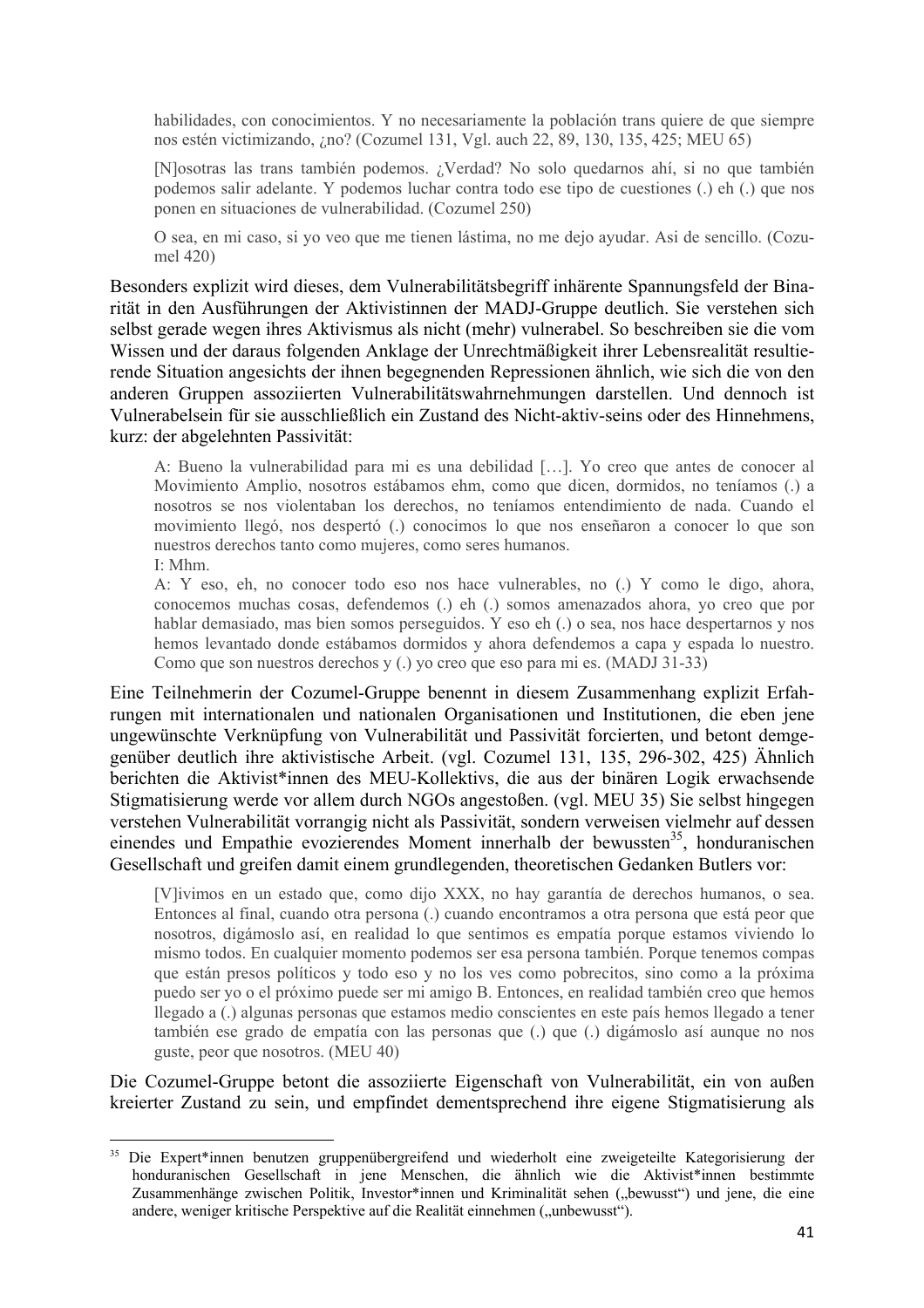vulnerable, beziehungsweise viktimisierte Gruppe als unangemessen. (vgl. Cozumel 22, 89) Sie schlägt deshalb vor, den Begriff "vulnerabel" mit dem des "Vulnerabilisiertseins" zu ersetzen und dadurch den aktiven Part hervorzuheben:

[C]omo mujeres trans […] nosotros no somos una población en situación de vulnerabilidad. No. Somos una población vulnerabilizada. ¿Por qué? Porque yo como trans y mis compañeras no decidimos ser vulnerables. Si de nuestra parte fuese, esa palabra de vulnerabilidad no tendría que existir […]. Porque la misma sociedad nos vulnerabiliza a nosotros como población trans. ¿Cómo nos vulnerabiliza? Violando (.) violentando nuestros derechos humanos, discriminándonos, estigmatizando la población trans. (Cozumel 89, vgl. auch MEU 220)

Tatsächlich zeigt also die Frage nach dem Verständnis von Vulnerabilität deutlich jenes Konfliktfeld, welches sich zwischen der jeweils selbst erfahrenen, unrechtmäßigen Situation des eigenen Körpers und der dem Wort als inhärent empfundenen Negierung von Handlungsfähigkeit auftut. Indem die in diesem Themenblock aufgekommenen Äußerungen also konkret das passive Verständnis von Vulnerabilität kritisieren, erhärten sie gleichermaßen den Schlussgedanken des vorigen Teils, Vulnerabilität verhalte sich Widerstand gegenüber keineswegs konträr, und greifen damit gleichzeitig partiell dem im Folgenden zu besprechenden Theorieansatz Butlers vorweg. In Anbetracht der bisher artikulierten Betrachtungen der Expert\*innen, soviel sei an dieser Stelle gesagt, scheint ein Konterversuch in der Deutung der Beziehung von Vulnerabilität und Widerstand sinnvoll. Ob das nun mit den Butlerschen Ausführungen im honduranischen Kontext gelingen kann, wird im folgenden Teil dargestellt.

### *8.3 Nepantla ǀ Vulnerabilität und Prekarität*

B: […] [H]ay como (.) incluso meses que uno esta jodido como económicamente o emocionalmente por toda la inseguridad. Por ejemplo, el año pasado para las elecciones (.) C: En diciembre.

B: Hubo un montón de intervenciones para matar del gobierno pues, un montón de masacres y eso lo pone a pensar a uno.

I: Claro.

B: Como afecta directamente. Claro, no eran mis amigos, pero al final (.)

A: Pero pudo haber sido mi amigo.

B: O pudo haber sido yo. (MEU: 42 - 48)

An dieser Stelle stellen sich nun die Perspektiven und Meinungen der Expert\*innen zur Butlerschen Konzeption von Vulnerabilität und Prekarität dar. Dabei strukturiert sich die Ergebnisaufbereitung zunächst entlang der Äußerungen zu den Konzeptionen beider Einzelbegriffe und im Anschluss entlang jener Elemente, welche aus der Synthese der Konzepte von Vulnerabilität und Prekarität erwachsen.

Zunächst ist festzuhalten, dass Butlers Vorschlag eines weiten Verständnisses von Vulnerabilität als allgemein geteilte Eigenschaft menschlichen Seins im ersten Moment auf allgemein positive Reaktionen stößt. (vgl. Cozumel 120-121, MEU 94, MADJ 37, Pajuiles 59) Von Seiten der Cozumel- und der Studierenden-Gruppe wird diesbezüglich besonders der positivierende Aspekt dieser Idee hinsichtlich der im vorigen Themenblock diskutierten, stigmatisierenden, beziehungsweise viktimisierenden Vorstellung. (vgl. MEU 94, Cozumel 127 - 129). Kritisch weisen die Expert\*innen jedoch im Diskussionsverlauf darauf hin, dass obgleich der Attraktivität dieser Konzeption aufgrund ihrer entstigmatisierenden Wirkung selbige ebenso dazu verleiten könnte, die gesteigerte Exponiertheit bestimmter Gruppen unverhältnismäßig zu verdecken und zu negieren:

Pero […] viéndolo en el sistema mundíal, en realidad a mi no me parece (.) Que los suizos por ejemplo sean en una situación muy de vulnerabilidad. O sea, en realidad también apelar a que todos son vulnerables de la misma manera. (MEU 98)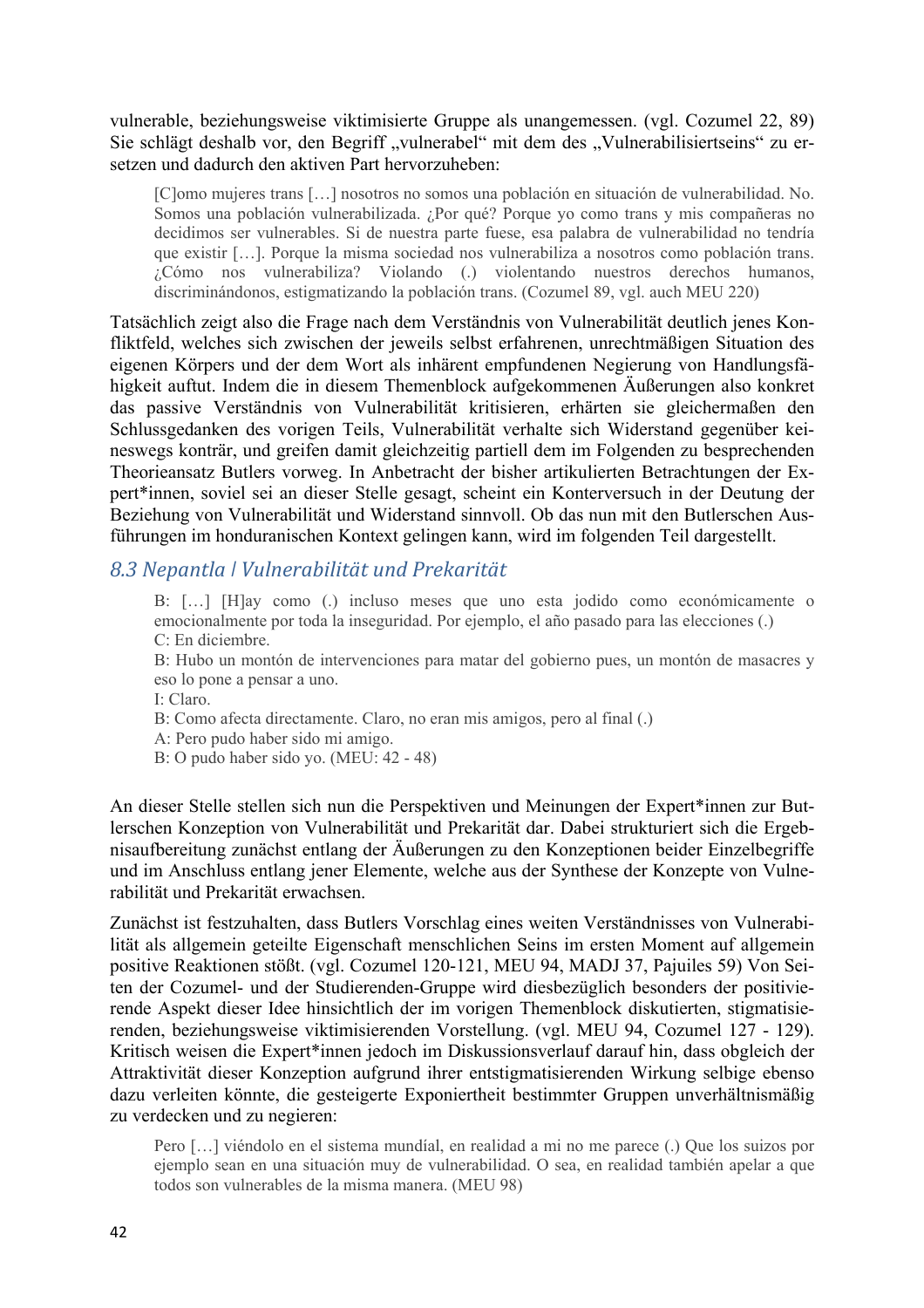Die Betonung der Gleichheit in diesem Vulnerabilitätsverständnis, so gibt B hier zu verstehen, untergrabe die *de facto* existierenden Ungleichheiten. Ähnlich schränkt auch eine Aktivistin der Cozumel-Gruppe die Zuträglichkeit Butlers weiter Begriffsdeutung ein und greift dabei auf den im vorigen Teil bereits erwähnten Vorschlag des Vulnerabilisiertseins zurück "En lo personal no estoy de acuerdo en el todo con ella. Porque [...] vulnerables todos humanos pueden ser, pero vulnerabilizados o vulnerabilizadas es otro punto. ¿Verdad?" (Cozumel 129) Sie weist damit in gewisser Weise in jene Richtung, die Butler mit der aus der Feststellung einer *common vulnerability* erwachsenden Verbindung von Vulnerabilität und Prekarität zu begegnen sucht. Gemeint ist der Umstand, dass bestimmte Kollektive stärker von Prekarisierung betroffen und damit in ihrer Vulnerabilität exponierter sind, als andere.

Nachdem die genauere Funktion von Prekarität im Butlerschen Sinne erklärt wurde, relativieren die Expert\*innen ihre zuvor angebrachte Kritik. (vgl. Cozumel 131, MEU 61) Stattdessen präzisieren und illustrieren ihre dadurch angestoßenen Äußerungen zunächst die Gestalt von Prekarität in Honduras.

So verweisen die Gruppen der Landrechtsverteidiger\*innen, die sich selbst als prekär lebend verstehen, zentral auf die Zerstörung und Enteignung ihres Lebensraums durch Land Grabbing zur Verwirklichung von Großprojekten des Ressourcenabbaus (Bergbau) und der Energiegewinnung (Wasserkraftwerke). (vgl. MADJ 47, Pajuiles 69) Aus ihrer Sicht bedeute in Prekarität leben für die ruralen und kleinbäuerlichen Gemeinschaften in Honduras konkret der gewaltsame Entzug materieller und wirtschaftlicher Lebensgrundlagen sowie (alimentäre) Unterversorgung und Kontamination, wodurch sie aufgrund daraus resultierender Krankheiten und verfrühter Todesfälle wesentlich exponierter (über-)leben. (vgl. MADJ 111, 114-116; Pajuiles 50) So legt eine Aktivistin des MADJ exemplarisch dar:

[C]on los compas del Yoro sabemos de que están llevéndose toda su riqueza, todo su bosque, este a la fuerza pues. No con un diálogo, no con algo decirle al sector de Yoro: Este mitad va ser para, para su territorio y la mitad va ser para nosotros. Todavía hay un acuerdo. Pero aún, no quedan ni las ojas en el bosque. Lo mismo nosotros con la minería. Si en la minería nos dicen 'Les vamos a dejar la mitad de la riqueza', bueno, nosotros viéramos la manera como organizarlo y ver como vamos a superar. Pero al contrario, nos dejan un desierto. Nos dejan enfermedades. Nos dejan una división, nos dejan muerte. […] También los compas y las compañeras que luchan con las hidroeléctricas. Sabemos de que las hidros la van hacer en contra del pueblo, a dejarlo un desierto, sin ríos y sin nada. (MADJ 111)

Der Verweis auf die durch die Großprojekte provozierte, gesellschaftliche Spaltung (*división*) wird an anderer Stelle insofern konkretisiert, als dass die sich selbst als Entwicklung rahmenden Projekte in einigen Fällen Anwohner\*innen mit Hilfe geringfügiger, materieller Unterstützung (*migajas*) tatsächlich von einem vermeintlichen Mehrwert überzeugen könnten und in der Konsequenz die örtlichen Gemeinschaften zerstörten. Die Teilnehmer\*innen der MADJ-Gruppe sehen ihre gelebte Prekarität in der Verweigerung von Grundrechten. Konkret äußere sich ein prekäres Leben für sie als Abstinenz von (positiver) Beachtung, von Wertschätzung und in der Entsagung eines Rechts auf bestimmte infrastrukturelle Räume:

 [E]l derecho y el deber que tenemos nosotros, que seamos atendidas, que seamos apreciadas, bien tratadas, que seamos (.) mh que tengo entrada en todos los espacios, y no lo tenemos. (MADJ 49)

Die Cozumel-Aktivist\*innen sehen ihre gelebte Prekarität vor allem in den täglichen Diskriminierungserfahrungen, der fehlenden Akzeptanz ihrer Geschlechteridentität und damit in der Verletzung ihrer Menschenrechte. (vgl. Cozumel 141) Für die MEU-Aktivist\*innen zeigt sich die Prekarisierung exemplarisch bereits in der massiv eingeschränkten Mobilitätsinfrastruktur in Honduras. So sei die bloße Nutzung öffentlicher Verkehrsmittel gefährdend ob des Risikos von Über- und Unfällen, welche damit gleichzeitig die übergreifende Präsenz von Prekaritätserfahrungen verdeutlichten. (vgl. MEU 69, 78)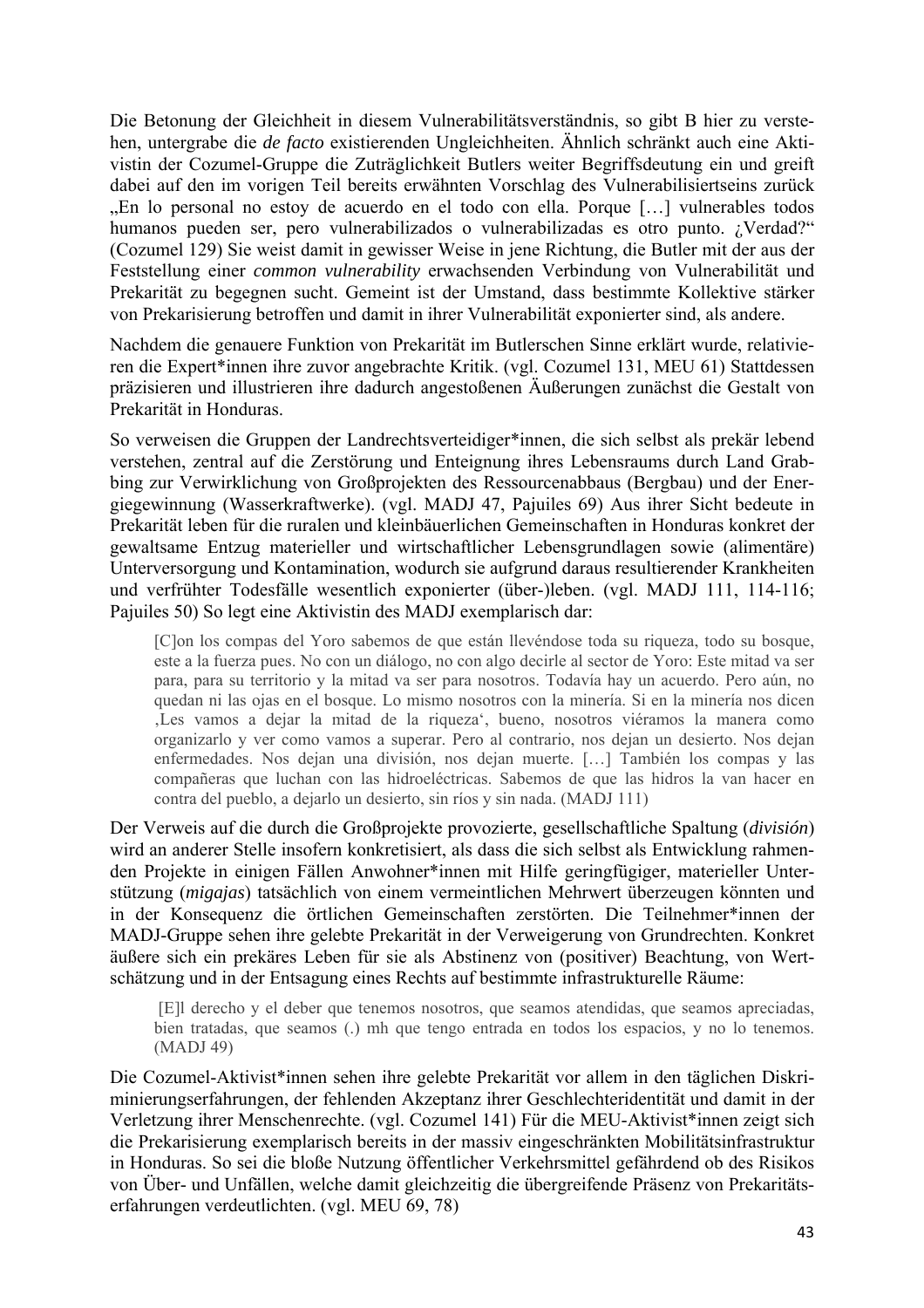Darüber hinaus bewerten die Teilnehmenden aller Gruppen die Armut und die Lähmung einer durch Kriminalisierungen, willkürliche Festnahmen, Morde, Repressionen und Angst vor staatlichen Sicherheitskräften manipulierten Bevölkerung als deutliche Manifestierungen einer durch die aktuelle politische Lage angestoßenen Prekarisierung:

A: El pueblo entre más días atado es manipulado, verdad? Por criminalizado y guardado y reprimido (.)

B: Y asesinado (.)

A: Y asesinado. De eso, nosotras lo tenemos muy claro.

I: Mhm, si, ¿va? Cuando autoridades por ejemplo me preguntan '¿Pero usted no ve que estamos metiendo mucho para la seguridad?' Yo les respondo que 'Mire que si, veo que hay muchas personas en las calles con uniforme, pero lo que pasa es que a mi no me da seguridad' (.)

A: Exacto compañera. En vez de protegido una se siente (.) es eso, compañera. O sea, en la realidad que vivimos en este pais, o sea, al ver un uniformado en vez de sentir confianza hacia él, uno siente mas bien esa desconfianza, o si, porque igual de (.) la represión la recibimos de ellos mismo. Que supuestamente andan dando seguridad. (MADJ 242-246, vgl. auch Pajuiles 64)

[E]l otro año que usted venga no me halle o no halle a algún compañero de lo de nosotros es porque ellos nos mandan a matar, eso es uno de los problemas que tenemos. (Pajuiles 111)

Studierenden sowie MADJ-Aktivistinnen betonen dabei die gesellschaftsübergreifende, sukzessive Normalisierung dieser Lähmung: "[S]i, lo normalizas y (.) ah, te sentís resignado como 'Estoy destinado a que pase esto, porque no puedo controlar nada de eso'." (MEU 82; vgl. auch MADJ 63)

Neben dem Gefühl der Lähmung und der Normalisierung von Prekarität in der von ihnen beobachteten, honduranischen Lebensrealität berichten die Teilnehmenden auch dezidiert über die psychischen Auswirkungen dieser Prekarität. Während sich solche für Butler vornehmlich in der Angst um die eigene und die Zukunft Nahestehender äußert, ausgelöst durch die zunehmende Eigenverantwortlichkeit der Menschen im neoliberalen System, nennen die Expert\*innen des Protestcamps in diesem Kontext darüberhinausgehend Gefühle der Demütigung, der Scham, der Enteignung von ihrem Leben und ihrer Ruhe, der Identitätsverletzung, des Vergessenseins und der Todesangst. Zusätzlich berichten die Teilnehmenden des Protestcamps von körperlichen Symptomen, wie Schlaflosigkeit, Unruhe und physischen Krankheiten. (vgl. Pajuiles 61, 69, 73) Als verantwortlich für diese Prekarisierung und deren Konsequenzen auf individueller Ebene betrachten sie in erster Linie internationale und nationale Großinvestor\*innen sowie die aktuelle Regierung. (vgl. Pajuiles 57) Letztere sei den Aussagen der MADJ-Aktivistinnen zufolge selbst als ein weiteres Symptom des gescheiterten und korrupten Staates zu sehen: "[T]enemos un estado fallido, ¿no? Y nuestros derechos estan, estan casi en los pies de nosotros." (MADJ 108, vgl. auch Pajuiles 111) Sowohl für die MADJ- als auch die Cozumel-Aktivist\*innen ist insbesondere die Komplizenschaft der genannten, prekaritätsfördernden Akteur\*innen mit einer von ihnen als heteronormativ und männlich dominiert charakterisierten Gesellschaft folgenschwer. (vgl. MADJ 108, Cozumel 89, 159)

Die von Butler konzeptualisierten Gedanken, die aus dem Zusammendenken von Vulnerabilität und Prekarität resultieren, beurteilen die Teilnehmenden generell positiv und heben dabei insbesondere das Bewusstsein um die eigene Vulnerabilität aufgrund prekärer Bedingungen hervor. (vgl. MADJ 53, Pajuiles 75, MEU 69) Dabei betont insbesondere eine MEU-Aktivistin die Unausweichlichkeit dieses Bewusstseins ob der erwähnten Allgegenwärtigkeit von Bedrohung, wenn sie abermals auf die prekäre Mobilitätsstruktur in Honduras verweist: "Si, osea, desde el momento que salís de tu casa (.) si tenés que movilizarte en transporte público ya sabes que te puede pasar algo." (MEU 69) Gruppenübergreifend merken verschiedene Teilnehmende diesbezüglich an, dass das Vulnerabilitätsbewusstsein, beziehungsweise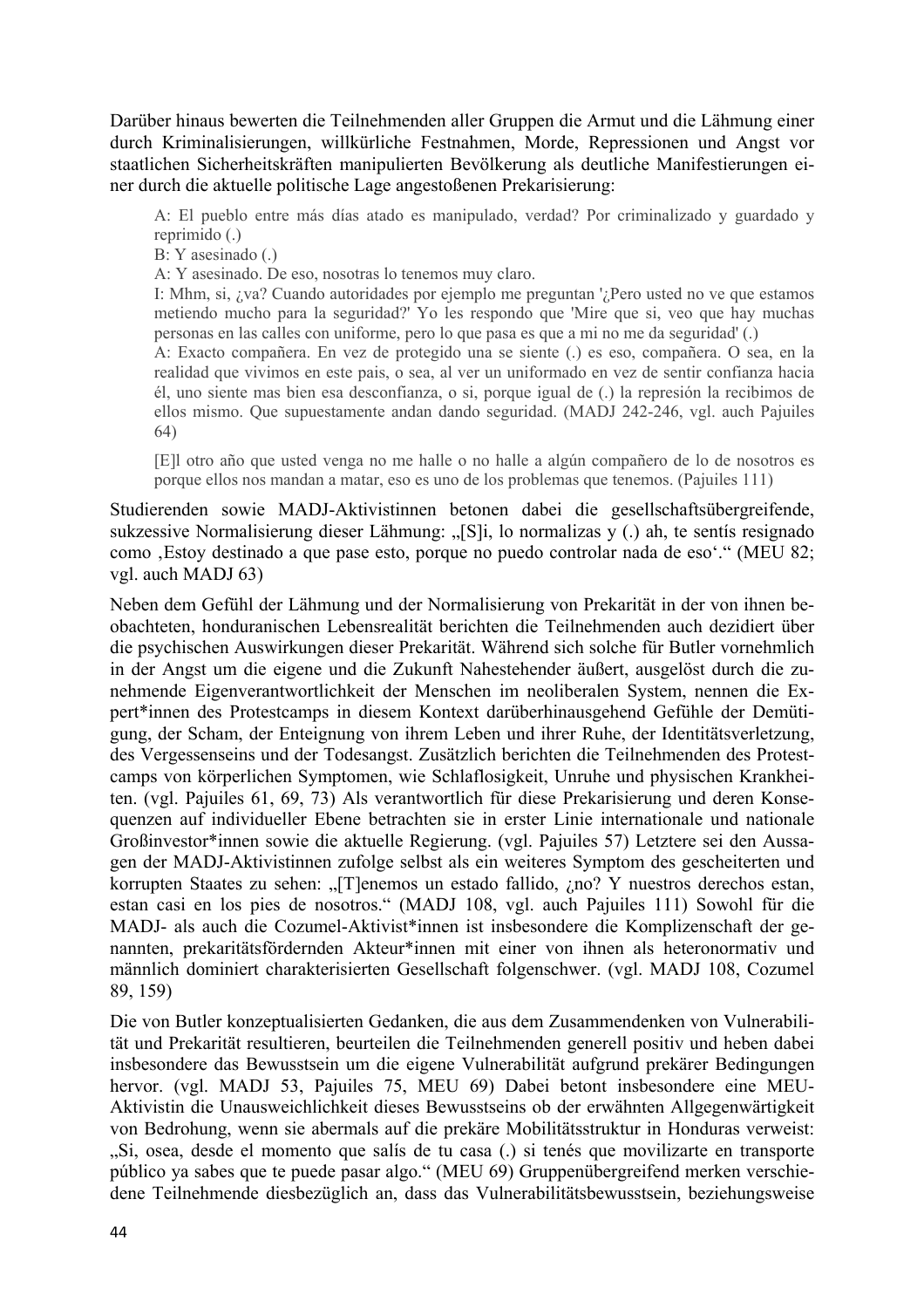#### die aus der Bedrohungslage erwachsende Prekarität gesellschaftsübergreifend für in Honduras lebende Menschen gelte:

[E]n realidad, yo creo que todo el mundo se siente vulnerable acá [.] […] Incluso la gente que tiene dinero tiene esa consciencia de que está viviendo en un país peli(.) muy peligroso. Que también pueden ser víctimas de cualquier cosa. O sea, aunque tengan dinero, lo que hacen es pagar chofer, pagar guardaespaldas. Incluso no salir. […] Creo que la pregunta no es tanto darse cuenta o no, si no que mecanismos podés implementar a partir de eso. (MEU 87-93, vgl. auch MEU 40, Pajuiles 179)

Damit wird auch das nächste Element aus Butlers Zusammenführung, die Prämisse der Empathiesteigerung aufgrund grundlegender menschlicher Vulnerabilität insofern erweitert, als dass das Wissen um die eigene Vulnerabilität nicht notwendigerweise für alle Körper den gleichen, nämlich empathiesteigernden Effekt hat. Vielmehr sei die Variable der ökonomischen Ressourcen entscheidend für den Umgang mit dieser gesteigerten Exponierung.

Von dieser Relativierung abgesehen zeigt sich jedoch die theoretisch prognostizierte, aus der Wahrnehmung der eigenen Vulnerabilität resultierende Empathiefähigkeit tatsächlich auch in der Erfahrung der honduranischen Aktivist\*innen. Wie im ersten Teil dieses Kapitels geschildert, bestätigen sie eben jenen Zusammenhang teilweise bereits vor der Präsentation des entsprechenden konzeptuellen Bausteins. (vgl. MEU 40, Cozumel 141 - 143) Hervorzuheben ist, dass die Trans\*-Aktivistinnen darüber hinaus explizit auf das Spannungsfeld zwischen der Singularität des individuellen Erlebens und dem Eindruck geteilter, empathiesteigernder Vulnerabilität eingehen, ohne zuvor den bezüglichen theoretischen Erklärungsrahmen angeboten bekommen zu haben:

[Y]o me pongo en los zapatos de otras personas, es ahí donde yo me doy cuenta, verdad, de las necesidades que mi compañera o mi compañero está viviendo. […] Pero, si bien es cierto, cada población, cada persona tiene diferentes vivencias, diferentes tipos de violaciones de derechos humanos. A las trans les violentan unos derechos, al adulto mayor otros derechos. Pero al final, algo (.) o sea, la precaridad la tenemos en común. [S]i tu me preguntas: XXX, o solo defender los problemas de la población trans, le voy a decir que no. Porque soy defensora de derechos humanos de todos y todas. Sin exclusión. (Cozumel 141)

Kritische Erweiterung erfährt der Konzeptbaustein im Kontext des Zusammenspiels von Vulnerabilität und Prekarität von den Studierenden vor allem hinsichtlich ihrer Betrachtung von Medien als ebenfalls prekarisierende Akteur\*innen: "Entonces hasta, puta, sos vulnerable de todos lados, de los medios de comunicación, de un comentario de alguien, de los que la gente pueda decir hasta por redes sociales." (MEU 204) Ferner ist es ihnen wichtig, die Relevanz postkolonialer Dependenzen im Bezug auf die Prekarität im lateinamerikanischen Raum sichtbar zu machen:

C: [N]osotros en la periferia en realidad, como dice B., o sea, sus amigos le dicen , Eh, fíjate que nos están asaltando', pero en realidad uno llega a decir que no se puede hacer nada, porque me estoy enfrentando a un poder más grande y son estos países [Nota: países del norte global], ¿verdad? […] Como enfrentarse a ese poder que viene en realidad a vulnerabilizar esas sociedades, como vos dijiste. Pues, o sea, en realidad ellos nos vulnerabilizan a los demás, eso es lo que más me parecería a mi. […]

A: O sea, no solo es precarizarlo [Nota: el cuerpo], sino también, colonizarlo[.] (MEU 100, vgl. auch 104 - 110)

Mit diesen Darstellungen und einem Blick zurück auf die Butlersche Theorie lässt sich als Zwischenfazit feststellen, dass die von honduranischen Aktivist\*innen erfahrene Prekarisierung sich nicht allein im schleichenden Entzug von Schutz und Hilfe auf institutioneller Ebene äußert, sondern weit darüber hinausgeht. Tatsächlich berichten die Teilnehmenden von offener und direkter Nichtbeachtung ihrer Bedürfnisse als menschliche Körper bis hin zu akut existenzgefährdenden Angriffen seitens staatlicher Institutionen in Komplizenschaft mit pri-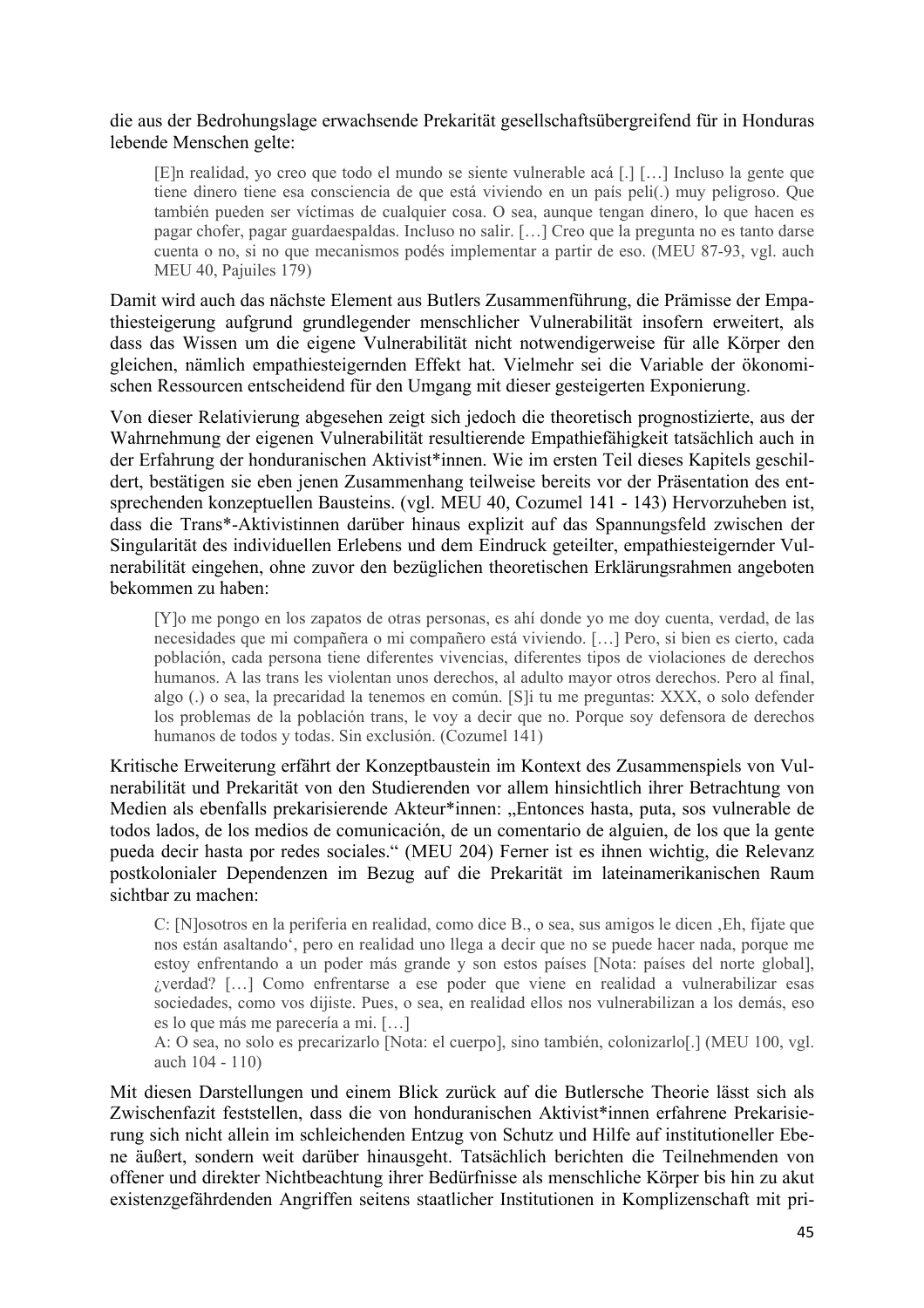vaten Wirtschaftsakteuren. Auch wenn die massivsten dieser Auswüchse häufig nur einige klar abgrenzbare Gruppen innerhalb der honduranischen Gesellschaft erführen, beschränke sich die Vulnerabilitätserfahrung im Allgemeinen keinesfalls auf diese, sondern beträfe schlichtweg alle in Honduras lebenden Menschen. Das sich aus der theoretischen Darlegung ergebende Potenzial gesteigerter Empathiefähigkeit wird darüber hinaus grundlegend bestätigt und für Honduras weitergedacht. Denn ist Vulnerabilitätswahrnehmung in Honduras nach Aussagen der Expert\*innen eben gesellschaftsübergreifend und wird womöglich nur dann zu einem empathiefördernden Moment, sofern finanzielle Ressourcen zur Absicherung nicht genutzt werden können. Das von den Expert\*innen im Zuge dieser Bedrohungssituation diagnostizierte Resultat in Form einer gesellschaftsübergreifenden Paralyse ist darüber hinaus ein wichtiger Zusatzhinweis für die Butlersche Konzeption, vermag sie doch das Aktivierungspotenzial im Kontext von Vulnerabilitätserfahrungen potenziell einzuschränken. Daneben zeigt sich auch die zuletzt genannte, kritische Forderung, postkoloniale Strukturen sowie die potenziell problematische Funktion von Medien mitzudenken und theoretisch sichtbar werden zu lassen, als gehaltvoller Hinweis zur Erweiterung des konzeptuellen Ansatzes. Vor allem jener Aspekt der medialen Landschaft in Honduras wird auch in der nun folgenden Zusammenfassung des diskutierten Bausteins über Anerkennung eine bedeutende Rolle spielen und expliziert werden.

#### *8.4 Nepantla ǀ Anerkennung*

G: Si, aquí por ejemplo en la comunidad, se muere Pedro, se muere Juan, se muere cualquiera por la situación que vivimos, lo matan, no pasa nada, nadie dice nada. Ah, pero si se muere o matan a la hermana de Juan Orlando (.)

F: Un policía, aja, o muere un policía ahí si (.)

G: Si, o no sé, algún otro o que sea del apellido de esos de un empresario, si es Hawitt, si es Handal. […] Entonces ahí si, ese si, ese sale en todos los medios de comunicación, […] hay hasta un acuerdo de duelo de tres días. Pero ya si aquí, a uno de nosotros le pasa algo pues no vale, no importa. Y claro, dice mucho (.) dice mucho sobre como estamos. Igual seguiremos. (Pajuiles 79-81)

Nachdem gezeigt wurde, wie die Teilnehmenden Butlers Idee der ungleichen Verteilung von Exponiertheit und Vulnerabiliätserfahrungen begrüßten, beziehungsweise bereits eigenständig artikulierten, werden im Folgenden nun ihre Meinungen zu Butlers Begründungsansatz zu derart ungleichen Verteilungen wiedergegeben. Vorweg lässt sich bereits festhalten, dass zentral jene Elemente diskutiert wurden, die über die Konstituiertheit lesbarer, beziehungsweise nicht-lesbarer Identitäten in Honduras entscheiden. Deutliche Relevanz kam hier im Speziellen der Frage zu, welche Akteur\*innen mit welcher Motivlage und welchen Mechanismen darum bemüht sind, bestimmte Körper unsichtbar zu machen oder, um näher an Butler zu sprechen, ihnen strategisch den Subjektstatus zu verweigern. Bevor die verschiedenen Wahrnehmungen und Perspektiven der Aktivist\*innen vorgestellt werden, ist anzumerken, dass auch in diesem Zusammenhang eine Teilnehmerin der Cozumel-Gruppe bereits vor der Offenlegung der betreffenden Konzeption einen Hinweis gab, welcher durchaus an die Butlersche Erklärungslogik, der für jegliches Anerkennungsgeschehen unabdingbar relevanten Lesbarkeit des Körpers erinnern lässt:

Donde entonces dice esta niña de Judy que todos humanos somos vulnerables. De una o otra manera, ¿no? Pero […] la sociedad vulnerabiliza a muchos. Entonces eso depende de lo que parezco, ¿no? Pues si soy trans, padre de familia, ¿no? (Cozumel 145)

Mit angebrachter Erklärung ist dann die überwiegend positive Rückmeldung gegenüber des dargelgten Theoriebausteins zur Beschreibung der von den Expert\*innen gelebten, honduranischen Realität zu bemerken. (vgl. Pajuiles 101; MEU 153 - 155; Cozumel 195-197) Allgemein geben die Expert\*innen an, dass die Anerkennbarkeit in Honduras grundlegend abhängig sei vom sozioökonomischen Status eines Körpers sowie vom jeweiligen Referenzrahmen.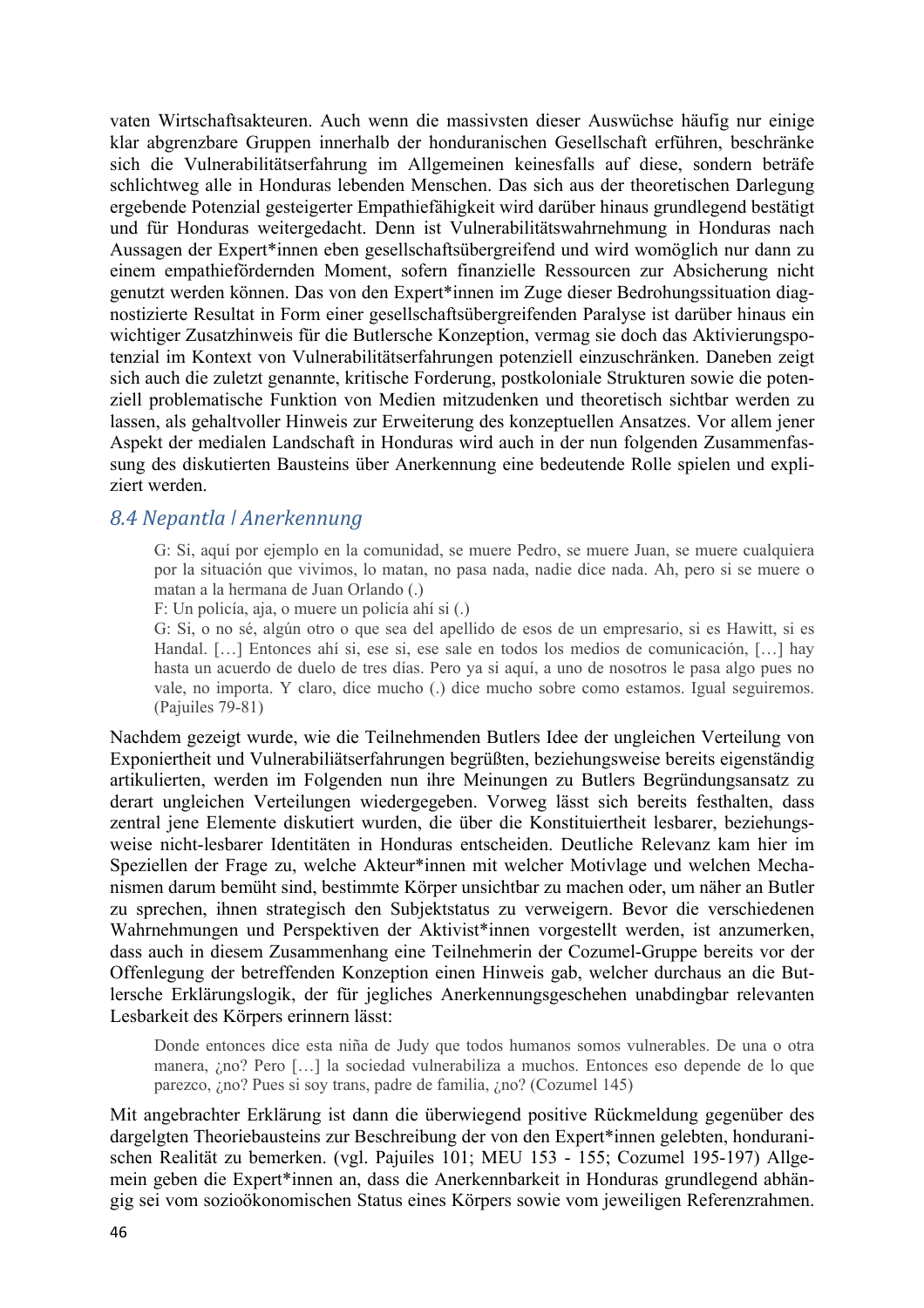Während die Aktivist\*innen mehrheitlich davon berichten, im eigenen sozialen Bezugsrahmen innerhalb des aktivistischen oder familiären Kollektivs ein intaktes, unterstützendes Anerkennungsverhältnis vorzufinden, merkt eine Teilnehmende der Cozumel-Gruppe an, dass auch die Anerkennung innerhalb ihres aktivistischen Kontextes stets abhängig von der eigenen aktivistischen Leistung sei. (vgl. Cozumel 189 - 193, 265, 288)

Der gesamtgesellschaftliche Bezugsrahmen in Honduras sei hingegen als referentieller Anerkennungsrahmen der Aktivist\*innen durchaus problematisch. (vgl. Cozumel 262, 180; MADJ 59-61) Lediglich eine Person aus der Cozumel-Gruppe verweist hier auf Erfolgsmomente im Hinblick auf erreichte Fortschritte bezüglich einer gesetzlichen Änderung der binären Gender-Identitäten und die daraus resultierende, formale Anerkennung der Trans\*-Identität. (vgl. Cozumel 265) Bemerkenswert ist diesbezüglich allerdings folgender Einwurf aus der Studierenden-Gruppe:

O sea, vivimos en un sistema que en realidad no dependemos de. No tenemos derechos a la tierra, todas la cuestiones son privadas, incluso los sistemas públicos están controlados por agentes que en realidad no estamos bien conscientes que hay detrás de todo, ¿verdad? El sistema judicial, la consitución, nada vos. ¿De que entonces dependemos? (MEU 96)

Wenn also, wie die Studierenden feststellen, angesichts der aktuellen Lage Honduras weder Rechtsstaatlichkeit gegeben ist, noch sonstige öffentliche Leistungen bereitgestellt werden, somit der Staat Honduras weder Subjekte noch Körper im Allgemeinen schützt oder unterstützt, dann bedeutet dies auch, dass die Frage nach staatlicher Anerkennung im Butlerschen Verständnis faktisch irrelevant wird. Ferner sei auch die Butlersche Logik von Betrauerbarkeit nach Meinung der Expert\*innen im Fall Honduras einzuschränken, da eben wie bereits bemerkt Gewaltverbrechen, wie Morde, aufgrund ihrer alltäglichen Präsenz von der honduranischen Gesellschaft schlicht als Normalität betrachtet werden: "A: Aquí es donde normalizamos nosotros, por ejemplo. ¿Cuantas personas al día acá? [...] C: Si, son daños colaterales." (MEU 139-142)

In der Konsequenz, und darin stimmen alle der Expert\*innen überein, übernimmt und ersetzt der persönliche oder gruppale Referenzraum teilweise die Funktion gesamtgesellschaftlicher Anerkennungsverhältnisse und Unterstützung:

[S]iempre contamos con el apoyo de Cozumel, ¿no? Y estamos a la par, y cualquier cosa estamos ahí. Nos apoyamos entre nosotras en todo el país, acompañamos velorios, si se nos hace posible por cuestiones de dinero. Duele perder una compañera, siempre. Para la sociedad solo es una puta, o (.) muchas veces una enferma mental. Pero para nosotras es familia, nos cuidamos. (Cozumel 265, vgl. auch 180, 189, 265, 288; MADJ 61)

Dennoch ist es den Teilnehmer\*innen möglich, über die Frage nach der Betrauerbarkeit verschiedene Personengruppen herauszustellen, die sie als anerkannt in einem gesamtgesellschaftlichen Kontext in Honduras sehen. Dazu gehören (Kongress-) Abgeordnete, Firmeninhaber\*innen, Ärzt\*innen, Anwält\*innen und Universitätsstudierende. (vgl. MEU 128, 180; MADJ 66-69; Pajuiles 81) Als nicht betrauerbar und vielmehr unsichtbar sehen sie hingegen Schüler\*innen öffentlicher Schulen, die Kinder des Stadtzentrums 36, Kleinbäuer\*innen, Trans\*-Personen, alte Menschen, sowie Frauen und jene Körper, welche keine diskursiv als relevant bewertete Herkunft aufweisen. (vgl. MEU 128 - 133, 160 - 163; MADJ 80-84; Pajuiles 79-81, 86; Cozumel 263, 286) Die MEU-Aktivist\*innen bezweifeln ferner unter Einbezug der mangelhaften Aufarbeitung der Kolonialgeschichte, dass in einem globalen Referenzrahmen jegliche lateinamerikanischer Körper betrauerbar seien. (vgl. MEU 146)

<sup>&</sup>lt;sup>36</sup> Dieser Begriff verweist auf Kinder und Jugendliche, die sich im Zentrum der Hauptstadt aufhalten, oftmals ohne festen Wohnsitz sind und von Gelegenheitsarbeiten leben.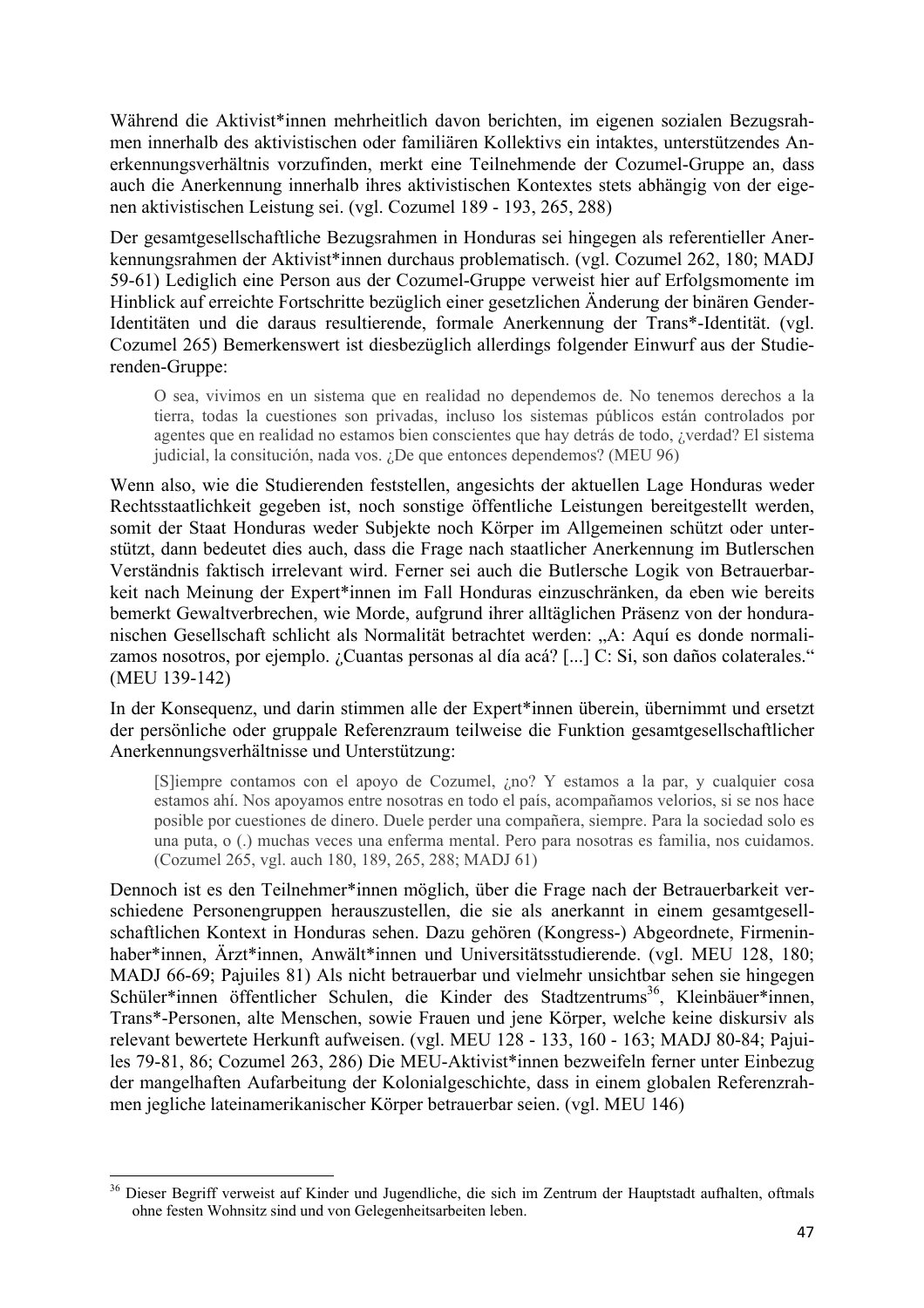Besonders deutlich wird die Relevanz der aktivistischen Arbeit im Kontext von Anerkennungsdynamiken. Generell machen die Teilnehmenden deutlich, dass bei Aufnahme aktivistischer Tätigkeiten zum einen die gesamtgesellschaftliche Anerkennung entzogen wird. Diesen Prozess betrachten sie auch als identitätsaffizierende Vorbereitung für weitere gewaltsamere Strategien gegen aktivistische Körper: "Cuando uno, o sea, uno entonces siempre al manifestarse, al resistir, al estar en resistencia, uno siempre va ser el malo […]." (MADJ 148, vgl. auch Pajuiles 197; MEU 153) Dabei wird betont, dass dieser Entzug von Anerkennung, beziehungsweise die Stigmatisierung von Aktivismus und das damit verbundene Fehlen von Betrauerbarkeit zur Folge haben, dass Verletzungen bis hin zu Morden an Aktivist\*innen in der Mehrheitsgesellschaft als selbst zu verantwortende Schicksale gesehen werden:

Como estudiante, por ejemplo, si te pasa algo, como en la vida cotidiana (.) Vaya, pasa en un rapidito te matan y sos estudiante, pobrecito. O te lastiman, pobrecito, porque es estudiante y el quiere hacer algo mejor. Pero si estás dentro, por ejemplo, nosotros en el marco de (.) cuando viniste el año pasado, que había desobediencia y le matan, esta bueno porque esta haciendo relajo. Está bueno, porque anda jodiendo. Ah no, y que está bien. Los meten presos por pendejos, eso es lo único que te dice la gente o como los papas. ,Ah, mira como termino ese, si seguís en esa mierda, vas para lo mismo.' (MEU 154; vgl. auch 155)

Dementsprechend, so wird angemerkt, sei zwar die Frage nach Anerkennung im Hinblick auf vom Staat bereitgestellte, infrastrukturelle Güter von fraglicher Relevanz. Allerdings sei Anerkennung zumindest noch in Bezug auf die Frage entscheidend, welche Körper ungeächtet gewaltsam sterben können und welche nicht:

[S]i una mujer de nosotros se despierta y dice 'Voy a defender', para nosotros que ya está muerta. Porque lo que viene, lo que viene dictándolos, es eliminarlos. Y es como (.) no pasa nada, a nadie más le importa, porque ya es la mala. (MADJ 152)

Wie darüber hinaus in beiden vorigen Zitaten anklingt, berichten die Aktivist\*innen zum anderen davon, dass sie ab dem Initialmoment ihrer politischen Arbeit in diffamatorischen Identitäten gelesen werden. Das meint, dass ihnen diskursiv Identitäten übergestülpt werden, mit denen sie zwar lesbar werden, die aber eindeutig und über die Krux der Singularität der Subjekte hinaus nicht dem entsprechen, was sie zu sein glauben, jedoch in einer explizit abwertenden, beziehungsweise missachtenden Art und Weise: "[M]e vienen a decir hoy entonces que, que soy una marera, que soy una bochinchera, que soy una delincuente por defender". (Pajuiles 197) Die Sichtbarkeit, die dementsprechend aktivistischen Körpern zu Teil wird, evoziert zwar eine gewisse Beachtung in Form von Missachtung. Allerdings werden hierbei auch nur jene diskursiv manipulierten Identitäten der Körper beachtet. In Verknüpfung mit der konzeptionellen Annahme Butlers der potenziellen Diskursstörung durch das Erscheinen von Körpern bedeutet dies, dass die selbstgewählten Identitäten, um deren Sichtbarwerdung es geht, auch im Protest weiter unsichtbar bleiben. So erscheinen aktivistische Kleinbäuer\*innen unter anderem auch diskursiv als "haragán", "gente [que] no quiere progreso" (beides MADJ 148), "vagos", "revoltosos", "indio", "[Gente que] no sabe[...] nada", "[Gente] que no dejan que la gente trabaje, en las empresas trabajen". (alles MEU 219 - 222). Sind sie weiblich, werden sie häufig zu "prostitutas", "brujas" (MADJ 144), "malcriada[s]" (Pajuiles 104) oder Frauen "que no tienen un marido que las coj(.), bueno, asi dicen, que no tienen un marido que las componga, dicen." (MADJ 144). Von diesen für patriarchale Gesellschaften typischen misogynen Verformungen von Frauen\*körpern zeugt auch die folgende Erfahrung einer Landrechtsaktivistin des MADJ:

O simple y sencillamente criticadas o ignoradas por el simple hecho de ser mujer. […] Porque (.) bueno, o sea, voy hablar una de, de (.) hicieron una vez en HCH. Yo no miro ese canal, pero en la casa de mi mama lo ve. Entonces, igual yo pase y lo vi y me quedo viendo cuando ahorita con lo de la crisis poselectoral, este que, andaba (.) bueno, andábamos, porque igual yo andaba también en las protestas, entonces ellos eh criticaban a unas mujeres que andaban ahí en unas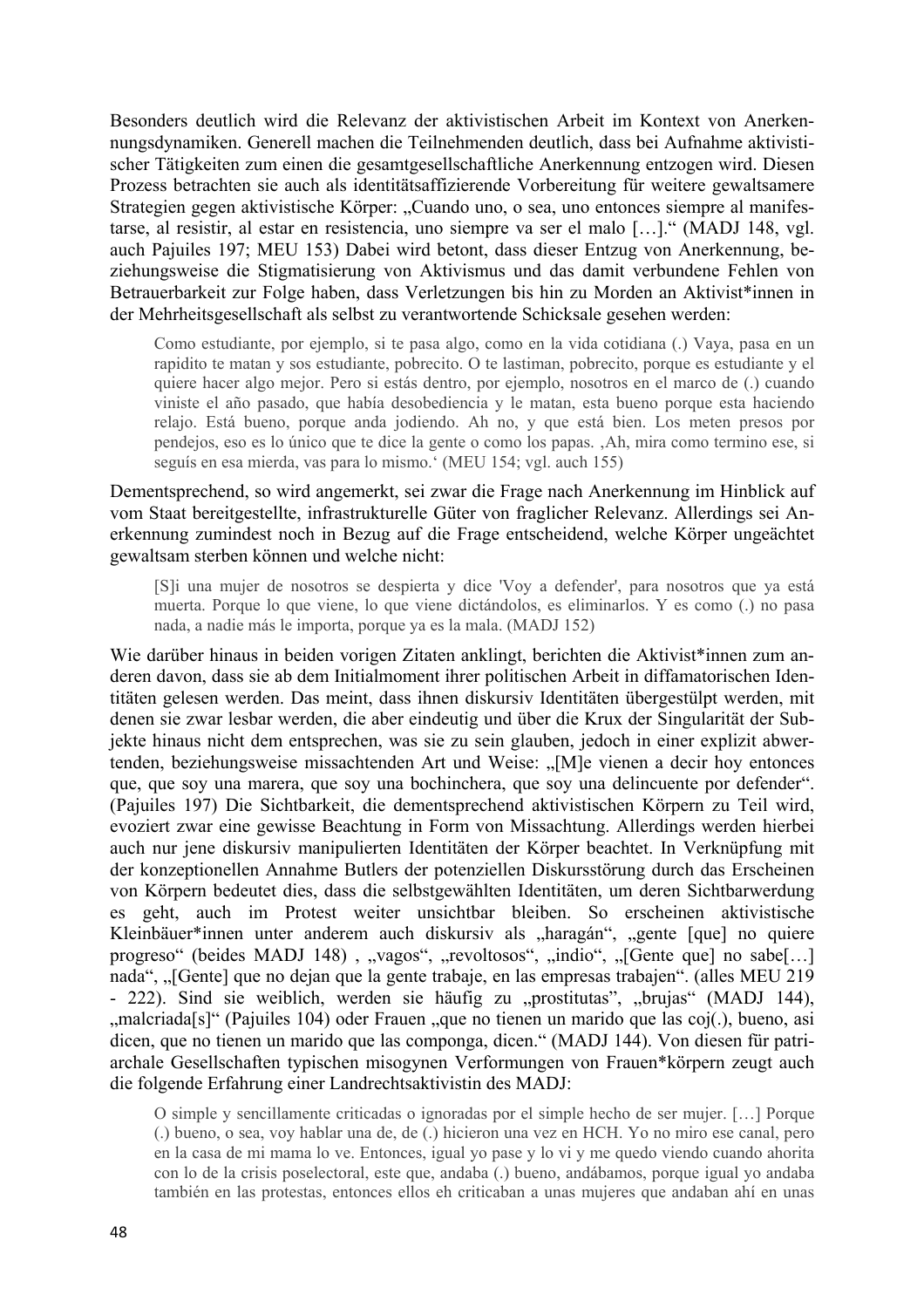protestas, diciendo de que no (.) somos mujeres sin que hacer, o que por falta de marido o que se yo, prostituta(.) hasta prostitutas dijeron que (.) que éramos (XXX) que estábamos en las protestas, y uno sabe lógicamente que no es, las cosas no son así pues. (MADJ 80-84)

Auch um Trans\* würden, den Berichten der Cozumel-Aktivist\*innen zufolge, in ähnlicher Logik diffamatorische Identitäten geflochten. Ihre Körper seien entsprechend vorrangig lesbar als Körper, die sich ausschließlich der Sexarbeit widmeten, die arbeitsscheu, lüstern, animalisch und pervers seien, die klauten sowie schlicht abartige Männer seien, die sich als Frauen kleideten. (vgl. Cozumel 219, 272) Auch aktivistische Studierende, die sich an Protesten beteiligen, würden in der lesbaren Identität ihrer Körper manipuliert:

Entonces, ahí ya no es ni siquiera es como no piensan que vos accionas, porque algo malo esta pasando. Piensan que solo vas hacer desorden. Que no es una manifestación. […] Y paso algo que vos no podes controlar es como puta, porque te fuiste para ahí? O ¿por qué buscaste a meterte en ese problema? (MEU 155)

Wie auch bereits das vorangegangene Zitat der MADJ-Aktivistin verdeutlicht diese Passage darüber hinaus die Verbindung zwischen dem (gesellschaftlichen) Lesen einer verschobenen Identität und der Selbstschuldzuweisung, beziehungsweise der gesellschaftlichen Akzeptanz von physischen Verletzungen gegen betreffende Körper. Diese veränderte Lesbarkeit mit ihren Konsequenzen sei, nach Meinung der Expert\*innen, keineswegs zufällig, sondern vielmehr von den auflagenstärksten Printmedien des Landes sowie dem meist rezipierten, honduranischen Fernsehsender HCH forciert. Die mediale Aufbereitung und Verbreitung als "cuentos manipulados" (MADJ 76, vgl. auch 148) seien in ihren Augen letztendlich fundamental mitverantwortlich für die beschriebene, destruktive Identitätsdynamik. (vgl. MADJ 76, 78, 144-148; MEU 121-124, 160-162; Pajuiles 93-99, 104; Cozumel 277) Dabei betonen die Expert\*innen, dass die angesprochenen Medien von der aktuellen Regierung gekauft seien:

Y al final, uno mismo es víctima de eso, pues, hasta las mismas personas que hablan de eso, si. Y también que, eso pues, el concepto que se genera a partir de lo medios comprados. Es que lo empiezan a definir los medios JOHdidos[.] […] [L]a misma prensa empieza a comunicar y a crear una opinión pública, un discurso si querés (.) que, puta, que permite que andan asesinando. Ni hay como (.) en realidad investigación. (MEU 157, vgl. auch 120, 185, 187, 201; Cozumel 277; Pajuiles 99; MADJ 84)

Indem die Inhalte dieser Medien ob ihrer breiten Rezeption in deutlichem Maße an der gesellschaftlichen Diskursgestaltung beteiligt seien, ermöglichten sie nach Aussage der Studierenden nicht nur die Unsichtbarmachung von regierungskritischen Stimmen. Durch die geschilderte Verschiebung von Schuld auf die Opfer von Gewalt legitimiere sich auch die Abgabe staatlicher Verantwortung, vor allem hinsichtlich der Strafverfolgung. (vgl. MEU 164-165, 169-176, 166-167) Für Cozumel-Teilnehmer\*innen seien Medien daher explizit "incitadores al odio". (Cozumel 272) Ferner, so die Studierenden, gelänge über die häufig gewählten Beschreibungen aktivistischer Körper als kriminelle Mara-Mitglieder die Implementierung von Sicherheitspolitiken, die wiederum Räume politischen und kritischen Handelns einschränkten. (vgl. MEU 170) Schlussendlich würden mediale Botschaften auch dazu genutzt, die oftmals politischen Hintergründe für Morde an Aktivist\*innen zu verdecken. Als "cortinas de humo" (MEU 181) berichteten entsprechende Medien in diesen Fällen meist von Verbrechen aufgrund krimineller Aktivitäten des Opfers oder aus Leidenschaft. (vgl. auch Cozumel 444) Sie verdeckten somit die tatsächliche Motivlage, die nach Aussage der Pajuiles-Teilnehmer\*innen oft in Verbindung mit politischen oder wirtschaftlichen Eigeninteressen des Staates steht:

G: Pero si aún caso lo dan en otra, lo dan, pero lo primero ellos cambian el, o sea, por ejemplo se inventan que fue una muerte pasional, que andaba metido en narcotráfico, que andaba en esto, lo otro, o sea cualquier cosa, menos que era defensor, porque cuando lo de Berta Cáceres, lo dijeron que era un crimen pasional, o sea ya ella que tenía, un su amante, que no sé que, que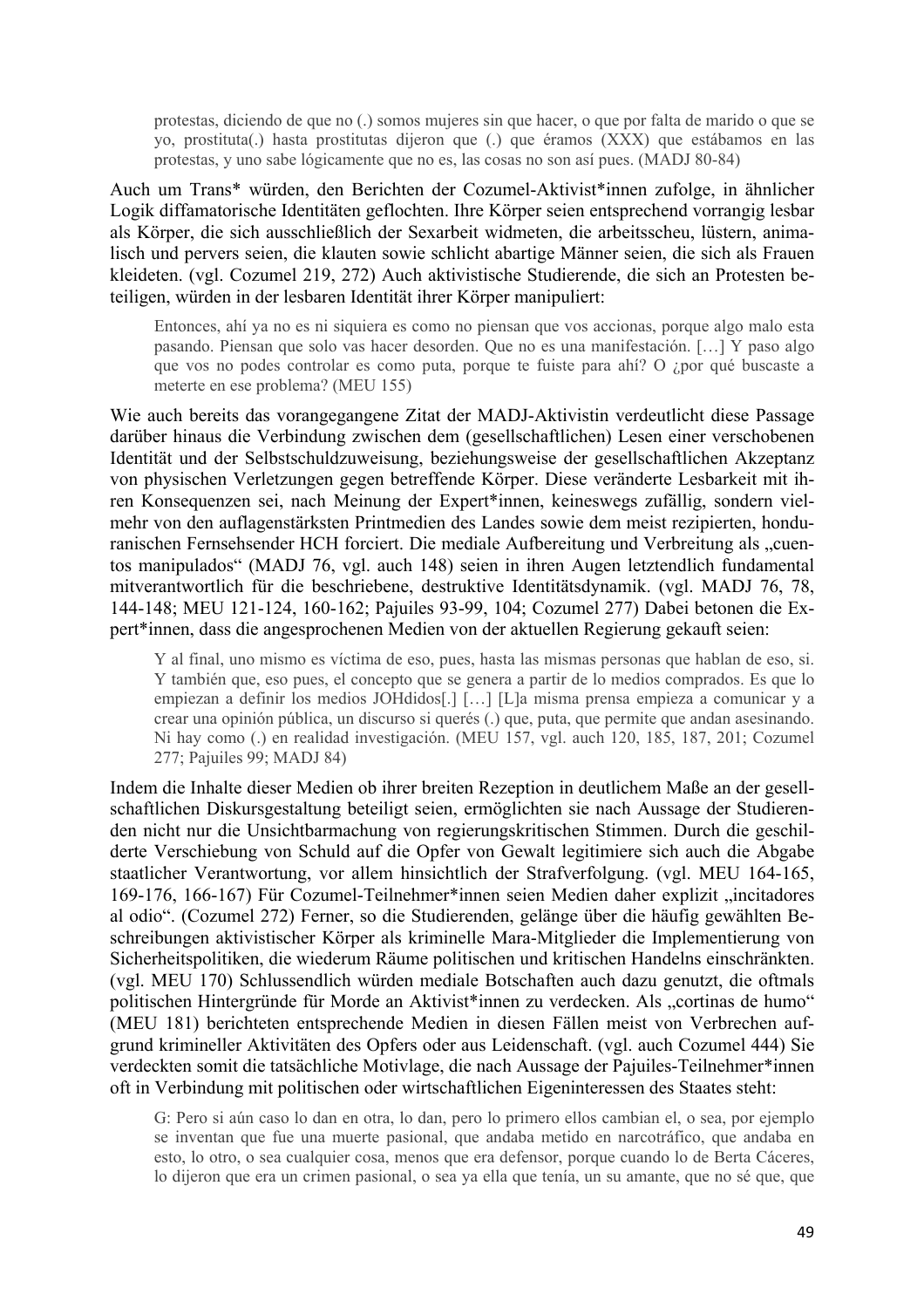aquí por haya, pero como no les funcionó, porque ahí si que no les funcionó porque siempre o sea, tuvieron que (.)

M: Es decir que manipulan la información

H: Se manipula, ellos, ellos trasversan la información, nunca la dan correcta como debe ser, porque no les conviene darla correcta verdad, porque el gobierno sabe que es él, a él al que le afecta eso. (Pajuiles 91-93)

Lediglich internationale Medien, so die Erfahrung der Pajuiles-Gruppe, wären fähig, die Einbindungen des Staates in kriminelle Machenschaften aufzudecken und darzustellen. (Pajuiles 99)

Trotz dieser diskursbestimmenden Dynamik von Medien und Staat sowie der generellen, durchaus bedeutsamen Rolle von Medien für die Anerkennungsdynamiken in Honduras sehen sich die Aktivist\*innen dennoch auch selbst in der Position, einen gewissen Einfluss auf ihren Anerkennungsdiskurs ausüben zu können. (vgl. MEU 266; Cozumel 199, 219, 221, 253, 255, 288) Für die Diskutierenden der MADJ-Gruppe kommt diesbezüglich vor allem die Zurschaustellung und Inszenierung der eigenen Stärke eine relevante, performative Funktion zu:

Pero lo tenemos claro, de que siempre vamos a morir, de que siempre vamos a terminar así y siempre decimos nosotras en las comunidades que siempre cuando vamos a morir, pero que nos hallen pataleando. Que no nos hallen sentadas, con las manos cruzadas, si no que nos hallen trabajando. (MADJ 152)

Mit diesem Punkt bewegt sich die Untersuchung auch bereits in Richtung des letzten zur Diskussion gestellten Themebereichs, dem des Widerstands, welcher sich der folgende Teil ausführlich annimmt. Doch zuvor bleibt in Anbetracht der dargestellten Ergebnisse festzuhalten, dass der Staat als Referenzrahmen für die Gewährung beziehungsweise den Entzug von Anerkennung und Schutz, auf welchen sich Butler bezieht, wenn sie von der Kürzung von Sozialleistungen spricht, in Honduras tendenziell nicht in dem von ihr vorgeschlagenen Sinnzusammenhang bedeutend ist. Er wird es erst dann, wenn er Körper über die mediale Berichterstattung in ihrer Identität derart lesbar hat werden lassen, dass sie über die allgemein in Honduras gültige Exponiertheit hinaus gefährdet werden. Bedeutungsrelevanter hingegen werden entsprechend für die hier eingeladenen Expert\*innen eigene, kollektive Netzwerke, innerhalb derer sie jene Unterstützung erfahren, welche aus vermeintlicher Anerkennung des Staats als Referenzsystem resultieren sollte.

### *8.5 Nepantla ǀ Vulnerabilität im Widerstand.*

Que nosotros para, para poder defender nuestros bienes, tenemos que poner en riesgo nuestras vidas. Y hemos asumido esa responsabilidad como un compromiso con la sociedad, con nosotros mismos por las presentes y futuras generaciones. Porque a nosotros solo eso nos mueve, el compromiso social que tenemos. […] Las instituciones del estado, que están para defender nuestros derechos, son los que nos han violentado nuestros derechos y somos nosotros, el pueblo, quien tiene que hacerlo valer. (Pajuiles 16)

Der letzte zu diskutierende Konzeptbaustein beschäftigt sich im Kern mit der Verbindung von Vulnerabilität und Widerstand. Im Folgenden beziehen sich die Expert\*innen dabei jedoch jeweils auf verschiedene Widerstandsformen, die vom täglichen (Über-)Leben als Körper über Demonstrationen, Begleitungen und politische Bildungsarbeit bis hin zu dauerhafter Okkupation öffentlichen Raums reichen. Der so entstehende Wissensreichtum zeigt sich in den facettenreichen Darlegungen, die wohl in diesem Block am stärksten hervortreten. Zum einen scheint dieser Umstand aus meiner ganz persönlichen Sicht heraus überaus erbaulich, wird durch ihn doch die Kraft und die aktive Positionierung der Teilnehmenden deutlich. Zum anderen ist es diesem Umstand geschuldet, dass die Ausführungen teils recht erheblich von der zu diskutierenden Konzeptvorlage von Widerstand abschweifen. Und dennoch: Es sind oft gerade diese vermeintlich abschweifenden Anmerkungen, die dem Forschungsinteresse zu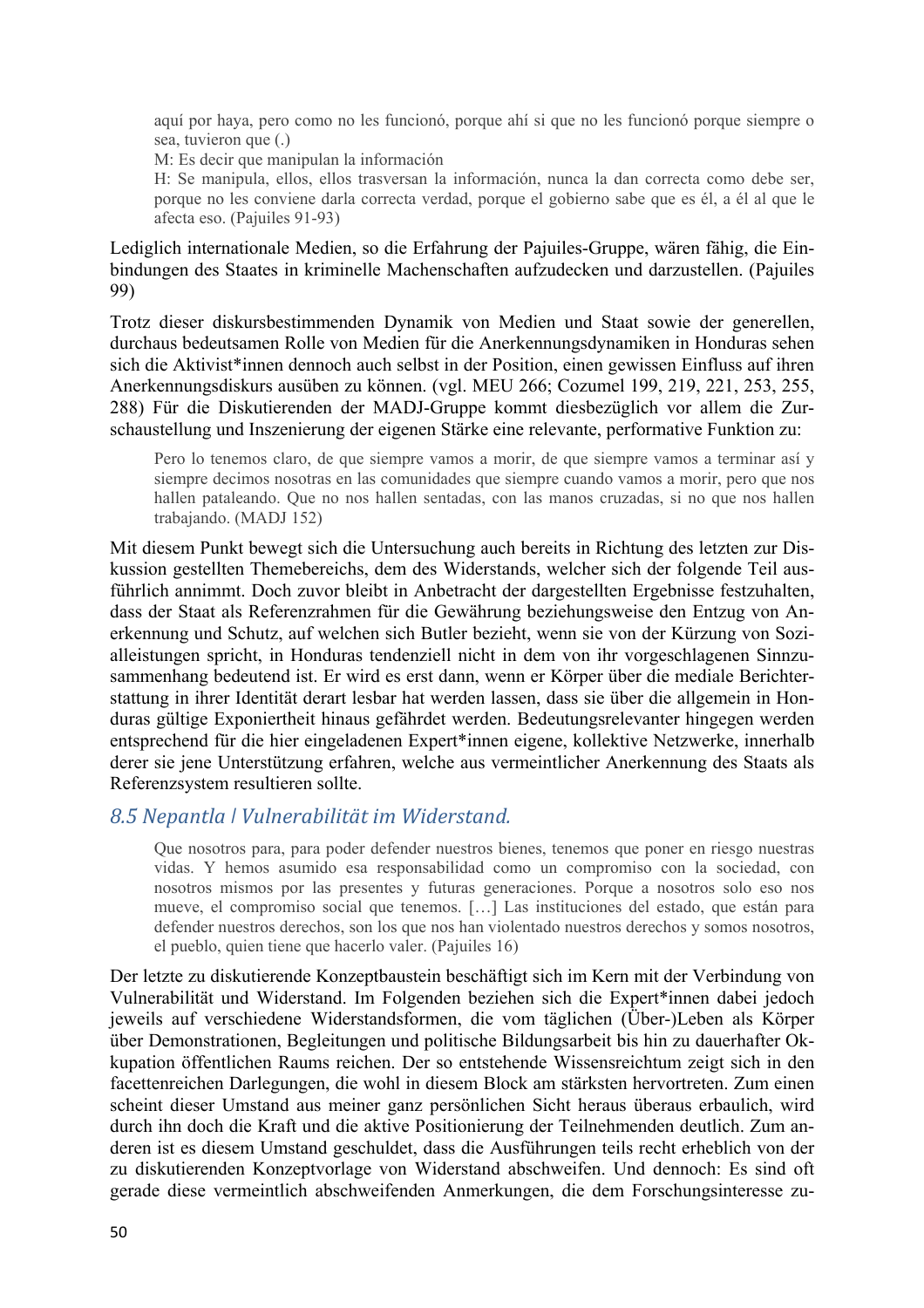träglich sind, da sie mitunter vermögen, den antizipierten Erwartungshorizont, um unerwartete und daher besonders wertvolle Erkenntnisse zu erweitern.

Die Präsentation der diskutierten Inhalte beginnt zunächst mit der Bedeutung und der Zielrichtung von Widerstand für die Teilnehmenden. Übereinstimmend mit der betrachteten Theorie charakterisieren sich ihre Kämpfe als Aufmerksammachen auf die von ihnen gelebten Umstände maximierter Gefährdetheit und ferner, wie bereits geschildert, auch als Überlebenskämpfe. Das theoretisch nahegelegte Motiv von Widerstand, die Zugehörigkeit zu einer Gemeinschaft einzuklagen, wird in seinen Grundzügen ebenfalls von den Teilnehmenden bestätigt. Allerdings ist dabei die jeweilige von den einzelnen Gruppen anvisierte Gemeinschaft durchaus variabel. So geben die Cozumel-Aktivist\*innen an, sowohl an die honduranische Mehrheitsgesellschaft zu appellieren, um in jener akzeptiert und anerkannt zu werden, als auch von den staatlichen Institutionen ihr Recht auf offizielle Anerkennung ihrer Geschlechtsidentität einzuklagen. (vgl. Cozumel 259, 337, 433) Die Landrechtsverteidiger\*innen stellen hingegen heraus, dass ihr Widerstand seinen Bedarf an unterstützenden Netzwerken und damit verbundenen Anerkennungsverhältnissen hauptsächlich aus den eigenen ruralen *comunidades* (dt. Gemeinschaften) schöpfe. Ihre Kämpfe zielten entsprechend weniger auf eine gesamtgesellschaftliche Anerkennung. (vgl. MADJ 108-110, Pajuiles 123-125) Auch seien staatliche Institutionen innerhalb Honduras allein aufgrund der mangelnden Rechtsstaatlichkeit im Land nicht die zentral adressierten Akteur\*innen. Vielmehr wenden sich die Aktivist\*innen aus den Gruppen Pajuiles und MADJ hoffnungsvoll an Akteur\*innen außerhalb honduranischer Landesgrenzen:

[V]iven [Nota: el gobierno, los empresarios] del pueblo, entonces ellos se callan, otorgan. Porque ellos tienen que callar por medio del dinero, porque ellos están ya pagados. Nosotros no tenemos ni libertad de expresión, en todo Honduras a nivel nacional. Internacional, por esto si lo tenemos, por estos que vienen a apoyarnos. A ellos sí les hacemos el llamado. (Pajuiles 99, vgl. auch 103, 190; MADJ 196, 202-209)

Die Wiederherstellung der Würde als Kleinbäuer\*innen, so gibt eine Aktivistin des Pajuiles-Camps an, sei dabei neben dem schlichten Überleben die perspektivische Motivlage ihres Widerstandes. (Vgl. Pajuiles 175)

Mitunter sehr ausführlich diskutieren die Fokusgruppen antagonistische Faktoren und Momente ihrer jeweiligen Widerstandskämpfe. Dabei kommen zum einen eine Reihe jener Faktoren zutage, die sich aufgrund verbreiteter, extremer Armutsverhältnisse auftun. Allgemein ist den Studierenden diesbezüglich wichtig festzustellen, dass die Armut in Honduras teils derart gravierend sei, dass der Überlebenskampf schlicht keinen Raum für Kritik und Widerstand lasse:

Por así decirlo, de que hay gente que está tan hecha mierda que no se cuestionan que tan hecho mierda está porque tiene que ver como sobrevivir. Entonces, bien complicado como que alguien que no ha comido, que no (.) duerme bajo un techo, que no duerme cómodo ni nada de esto, se cuestione esto. Como es bien complicado. Como (.) si uno tiene bien satisfecha ciertas ehm, necesidades fisiológicas, de hecho, bien complicado saber eso y ese es un gran problema acá creo. De que por un lado nos resignamos y por el otro no nos cuestionamos porque creemos que es normal. (MEU 213)

Auch gehört dazu unter dem Schlagwort der eingeschränkten Mobilität die Problematik, dass Aktivist\*innen häufig nicht über die finanziellen Ressourcen verfügten, welche zur Begleichung der für die Teilnahme an Demonstrationen oder solidarischen Begleitungen erforderlichen Transportkosten notwendig wären. (vgl. MADJ 178-183) Vor allem aber, so die Gruppe der Landrechtsaktivist\*innen, sei es die durch finanzielle Nöte geebnete Möglichkeit der Bestechung der Bevölkerung, welche rurale Widerstandskämpfe teilweise erheblich erschwerten. (vgl. Pajuiles 48, 50, 170, 176; MADJ 178-183) Mit äußerst geringem, finanziellem Aufwand sei es angesichts der ökonomischen Verhältnisse im Land möglich, einen Großteil der Bevöl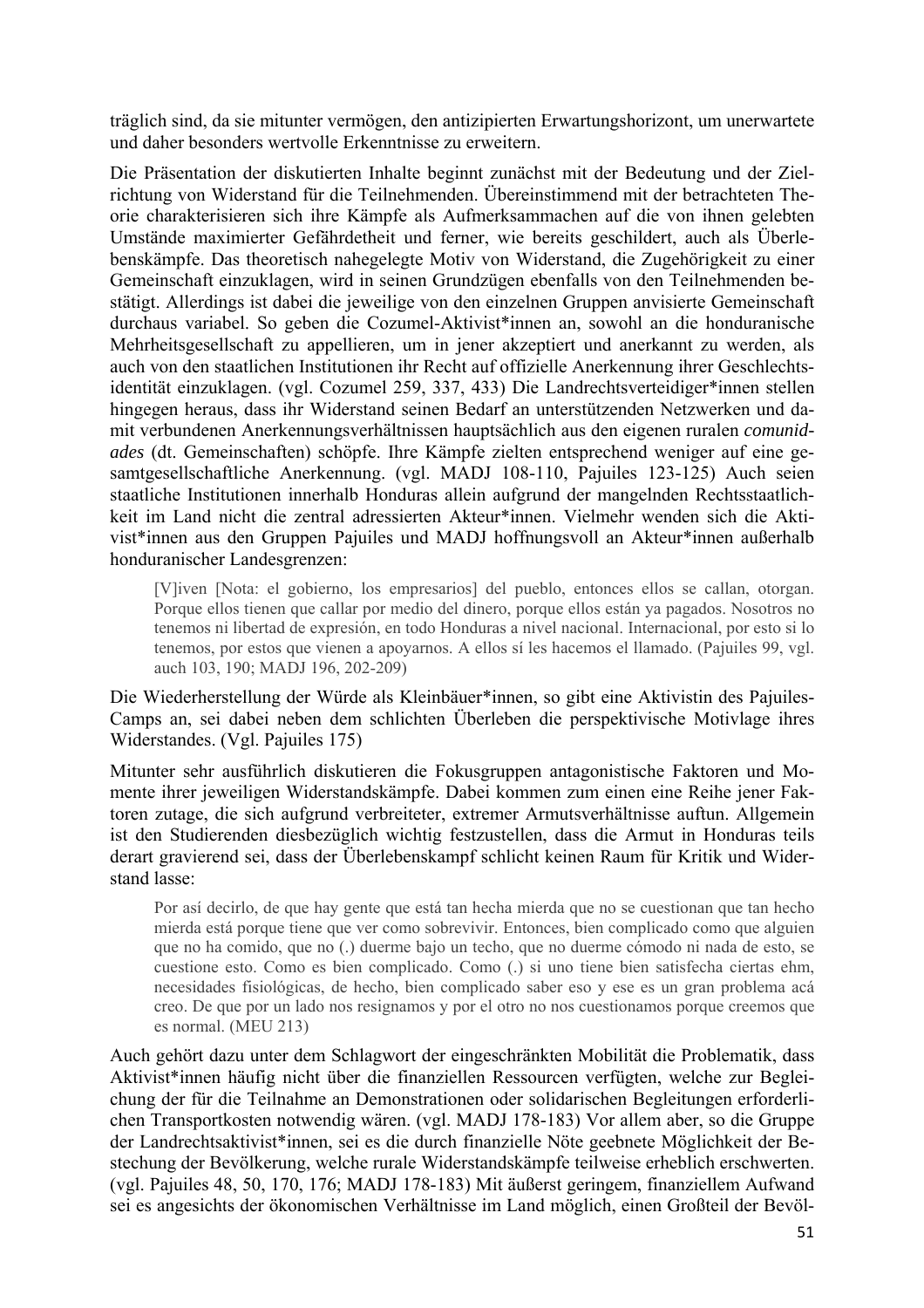kerung zum Vorteil der\*des jeweiligen Investor\*in zu bewegen, beziehungsweise zu lähmen. Konkret bedeutet das im Kontext der Landrechtsverteidiger\*innen eine als äußerst gravierend wahrgenommene Spaltung ruraler Gemeinschaften, der *pueblos* (dt. dörfliche Gemeinschaften), beispielsweise zwischen Bewohner\*innen, die nach Schenkungen von Investor\*innen deren Großprojekte unterstützten und jenen, die weiterhin widerständig blieben. (vgl. Pajuiles 170; MADJ 86) Diese gesellschaftliche Teilung evoziere ferner ein zunehmendes Misstrauen der Bewohner\*innen untereinander und schließlich auch innerhalb der widerständigen Strukturen:

B: […] Eso la iba comentar. Mire que a veces (.) mh (.) el mismo pueblo se divide.

I: ¿Como así?

A: Sí, es que son trampas, que el mismo congreso, el mismo gobierno las piensa con pequeñas personas que tiene él con su conecte de guía de comunicación. Y nosotros eso lo vemos en las comunidades, cuando va a las colonias, donde sea, que son trampas. Para que nuestro, nuestra lucha se detenga pues. No, no (.) es estrategia también.

I: Mhm.

B: De ellos.

C: O igual son personas de la misma comunidad que están, como que dicen (.)

A: Aliados.

C: Aja.

B: Y siendo manipulados. Comprados con alguito.

C: Exacto, manipulados. Por ejemplo le llevan la bolsa solidaria, son personas que más bien, en vez de ayudar al compañero de la misma comunidad, es lo que hacen más bien. B: Intrigarlos.

C: Mhm.

A: Sí. (MADJ 248-260)

Pero también nosotras vemos que, si resistimos, es que (.) si hay un pueblo o un grupo de compañeras resistiendo, sabemos que nos van a visitar por comprarnos, nos van a manipular, van a ver de que manera nos (.) aceitarnos. Migaja decimos nosotros, porque nosotras hemos entendido de nosotras en las comunidades y en los barrios y en las colonias somos los dueños de, del plato de comida. No somos dueñas de las migajas. (MADJ 86; vgl. auch Pajuiles 50)

Ähnliches berichten auch die studentischen Aktivist\*innen. Während der massiven Proteste und andauernden Besetzungen der Universitätsgebäude im vergangenen Jahr hätten sich "grupos de choque" (MEU 311) formiert. Gemeint sind Gruppen Studierender, die nach Auffassung der Aktivist\*innen von der Regierung gekauft worden wären, um die Bewegung zu spalten. (vgl. MEU 312-321) Diese und ähnliche, strategisch eingesetzte Elemente in Verbindung mit der problematischen Medienberichterstattung schürten das Misstrauen innerhalb der Bevölkerung und wirkten so der zivilgesellschaftlichen Organisation und Vernetzung entgegen:

[O] sea, al final, nadie se organiza, todo el mundo tiene miedo del otro de 'Ah, me va asaltar'. Más bien el enemigo, uno cree que es el mismo pueblo pues, como (.) Porque los que andan asaltando no son gente de dinero, por ejemplo. Entonces, ese miedo que se ha generado a partir del mismo estado y la misma prensa. (MEU 213)

Darüber hinaus, so betont ein anderer Teilnehmender derselben Gruppe, sei auch der angstvolle Verdacht des Infiltriertseins innerhalb bereits entwickelter Netzwerke toxisch für das Vetrauensverhältnis untereinander und werde daher seitens staatlicher Akteur\*innen forciert. (vgl. MEU 357 - 360)

Neben diesen Umständen, welche sich ob der ökonomischen Struktur der honduranischen Bevölkerung bedingen, sei es nach Ansicht der Aktivist\*innen vor allem auch die partnerschaftliche, korrupte Struktur von Regierung, Verwaltung, Justiz und Privatinvestor\*innen, die Widerstände erschwere. So setzten jene Akteur\*innen das Einschüchtern von Aktivist\*innen als gezielte Strategie zur Durchsetzung ihrer Interessen ein. (vgl. Pajuiles 10, 16,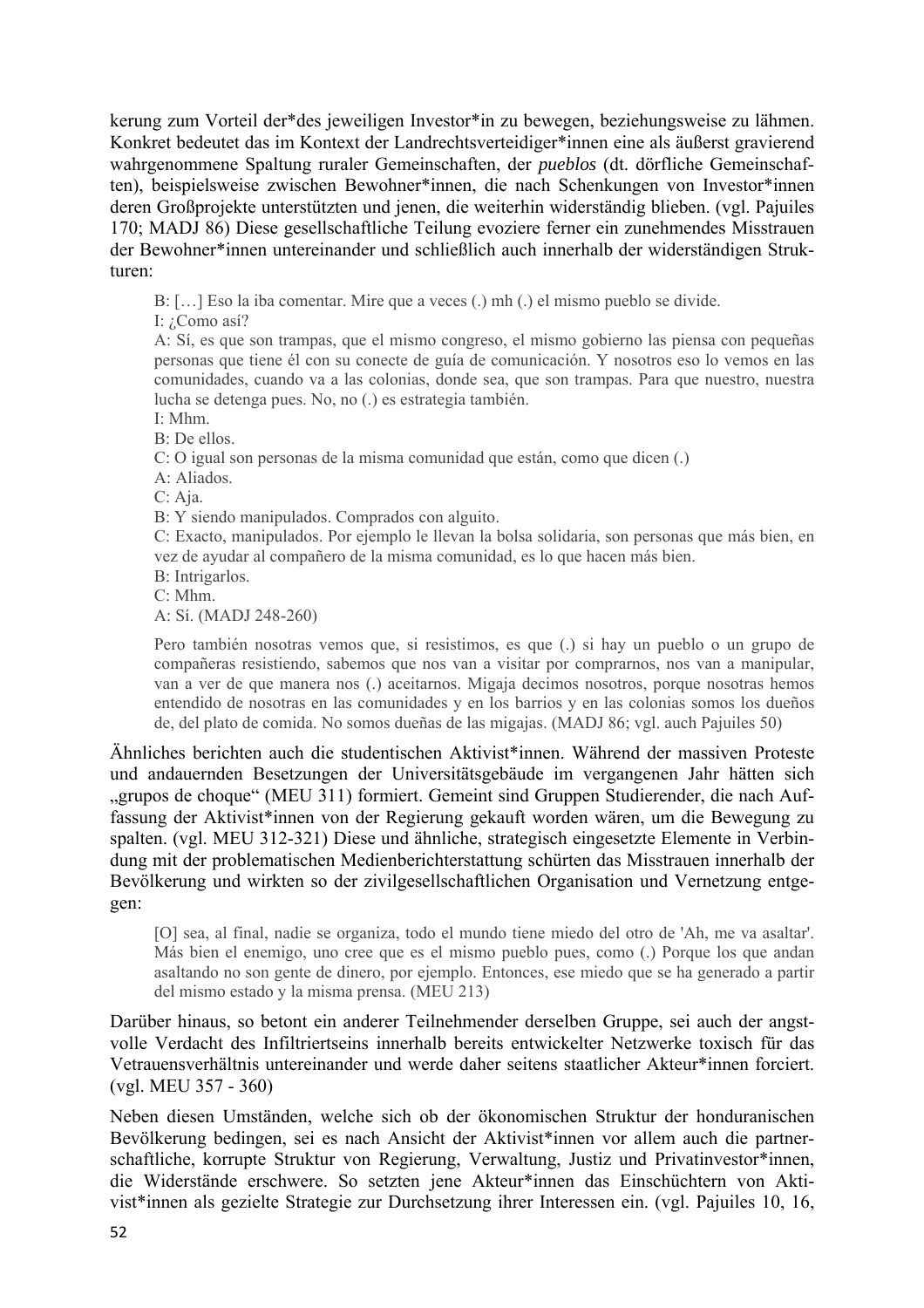#### 40, 46, 48, 107, 161-162, 168, 194) Beispielsweise sähen sich widerständige Akteur\*innen nach den Berichten der Expert\*innen immer wieder mit strategischen Kriminalisierungen konfrontiert:

M: Mire, nosotros fuimos criminalizados con una estrategia, vinieron acá la policía y anteriormente los policías se habían hecho amigos de nosotros, nosotros confiábamos en ellos porque hasta comida les dábamos, aquí se les daba hasta café, nosotros confiábamos en ellos y nosotros así caímos confiadamente, vinieron un día ya tarde, como a las cuatro, y nos vinieron pidiendo la firma, los nombres

F: De cuantos se quedaban, estrategias.

N: Entonces yo, yo tuve ese alcance de preguntar a uno, que para qué quería la firma mía? entonces me contesto él, no es que mire, a nosotros el jefe nos ha pedido que pidamos la firma de ustedes para hacer constar que nosotros los estamos apoyando a ustedes, creímos en esa mentira nosotros y así firmamos, de repente como a los ocho días ya teníamos orden de captura, sin deber nada, no nos han detenido en ningún delito, así fue como caímos, esas son las estrategias que ellos usan. (Pajuiles 157-159, vgl. auch 10, 16, 40, 48, 148-149, 161; MADJ 17, 89, 168, 175, 187, 242; MEU 210)

Auch fänden immer wieder Hausdurchsuchungen statt, bei denen von Sicherheitskräften platzierte Drogen oder Waffen zur Verhaftung der betroffenen Aktivist\*innen führten. (vgl. Pajuiles 151-155, 164) Ferner sei auch die Zerstörung von Besitz sowie die Androhung und Ausführung von physischer Gewalt, Mord und Verschwindenlassen Teil der Repressions- und Einschüchterungsstrategie. (vgl. Pajuiles 46, 48, 107, 161, 168) Darüber hinaus käme es im Zuge repressiver Gewalt gegen Demonstrierende zu teils schwersten Verletzungen, deren medizinische Versorgung im Fall der Studierenden aus politischen Gründen verwehrt worden sei. (vgl. MEU 288-294; MADJ 169; Pajuiles 46, 115) Zusätzlich heizten vor allem medial verbreitete Diffamierungskampagnen, wie im vorigen Kapitel bereits skizziert, das feindliche Klima für Aktivist\*innen in Honduras weiter an. (vgl. Pajuiles 179; Cozumel 440-444; MEU 231-235, 273, 295-296) Auf individueller Ebene führten die von dieser Seilschaft von Staat, Medien und Privatwirtschaft implementierten Strategien zu Einschüchterung, Angst vor Festnahmen und Ermordungen, Schlafstörungen, Hoffnungslosigkeit und einem allgemein schlechten Gemütszustand. (vgl. Pajuiles 194, 197) So berichtet etwa eine Aktivistin des Pajuiles-Netzwerks:

[L]es digo yo psicológicamente esto [Nota: estrategías de intimidación] lo daña también a uno, porque hay noches en las que uno la mente le trabaja y le trabaja y dice '¿Será que va a haber algún momento en el que vamos a ver la luz'? Porque uno se siente en tinieblas pues. (Pajuiles 190)

Als weitere, antagonistische Faktoren zu ihrem Aktivismus nennen die MEU-Aktivist\*innen die Aneignung der Widerstände durch parteipolitische Interessen, der als 'NGOisierung' betitelte Prozess der Unterwanderung von Bewegungen durch nationale und internationale NGOs sowie die daraus hervorgehenden Konkurrenzkämpfe zwischen diesen NGOs bezüglich ihrer Positionierung und Finanzierung. (vgl. MEU 363 - 385) Ferner, und damit schließt sich dieser Block widerstreitender Faktoren, addierten sich zu den bisher genannten Gewaltfaktoren für aktivistische Frauen\* zusätzlich jene, die aus patriarchalen Strukturen erwüchsen. So berichtet die MADJ-Gruppe von genderspezifischen Gewalterfahrungen, mit denen sie sich aufgrund ihrer aktivistischen Arbeit sowohl im öffentlichen als auch im privaten Rahmen konfrontiert sehen:

C: Hay una diferencie bastante, porque […] nosotras las mujeres somos más criminalizadas en los espacios. Y otra de que a nosotras las mujeres se nos dan pocos espacios. Tanto en los medios de comunicación, como espacios de poder, tener, como expresarnos, ¿no? […] B: Pero también hay (.) en las comunidades existe bastante lo que es el machismo. A & C: Mhm.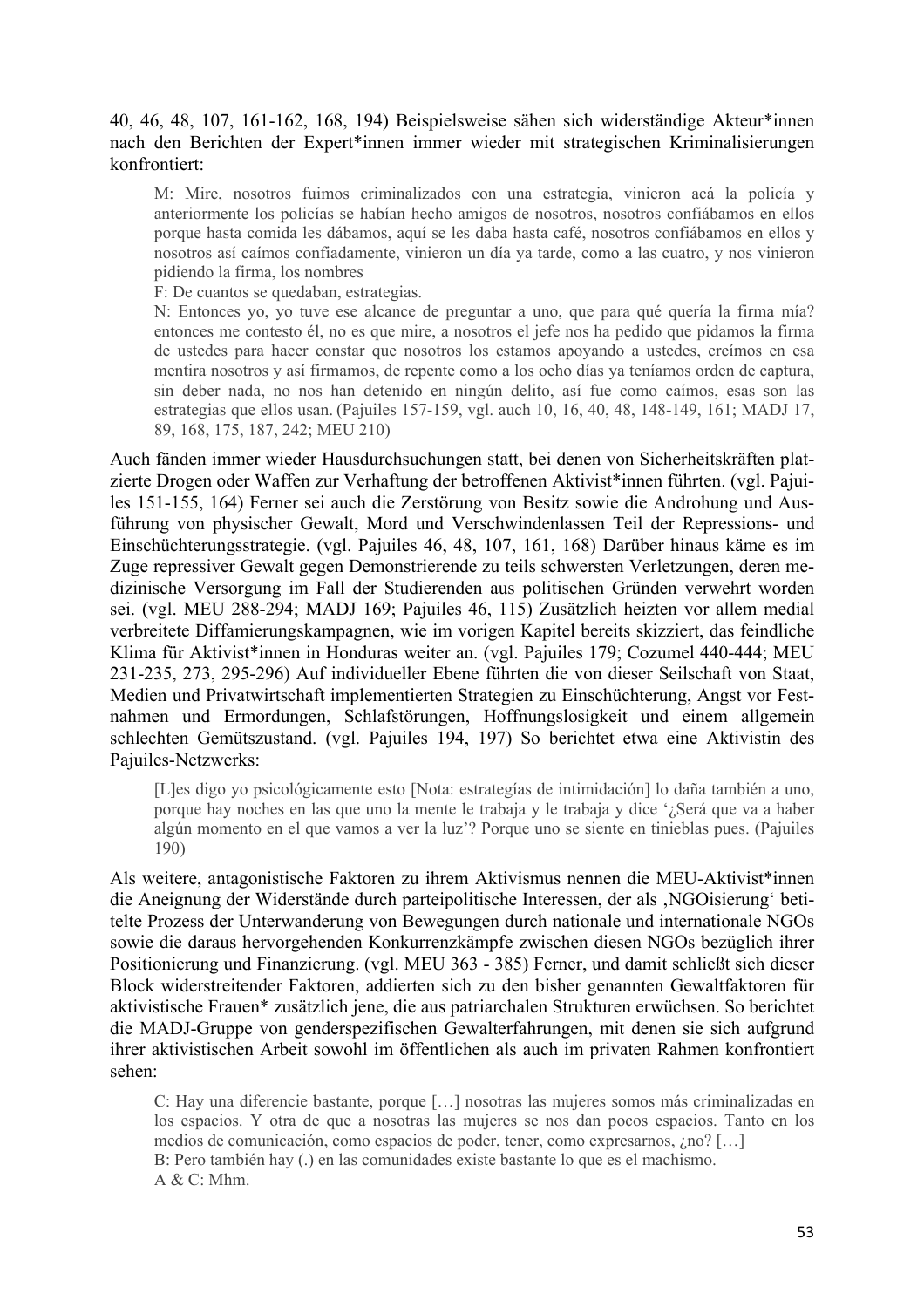B: Donde el hombre, hay hombres que le dice a la mujer , Vos no tenés que salir<sup>e</sup>. (A & C afirman con la cabeza) Sos de aquí, o sea, le priva su libertad. Entonces, hay muchos factores, no, que como mujeres somos criminalizadas.

I: Mhm.

C: Bueno en mi caso es bastante difícil, porque en (.) la defensora soy yo en el hogar, eh, mi esposo no me apoya en nada que tiene que ver con eso. Y entonces igual, imagínese, así como hoy, que me toca quedarme y '*i* Por qué te vas a quedar? *i* Con quién te vas a quedar?' o que se yo, si es verdad lo que andan haciendo. Y, o sea, todo eso es bastante complicado. (MADJ 175- 189)

Doch wie selbige Gruppe betont, sei die Weiblichkeit aktivistischer Körper auf keinen Fall nur in solch negativen Kontexten zu betrachten. Sie sei beispielsweise auch eine wertvolle Ressource im Widerstand: "Mire compañera, es que si, el ser víctimas nos hace fuerte más bien[.]" (Pajuiles 184) Die Teilnehmer\*innen betonen so, die Spezifizität ihres Frauseins konkretisiere sich im Kontext von Aktivismus als hilfreiche, leitende Fähigkeit zur gewaltfreien Konfliktbearbeitung:

B: [L]a organización de nosotros no es solo de mujeres, sino una organización colectiva. Donde hombres y mujeres la sacamos adelante, pero siempre y cuando que las mujeres somos las primeras, las primeras defensoras, las primeras vesículas, las primeras guerreras en defender. I: ¿Por qué será?

B: Porque con nuestra estrategia salvamos a los hombres también. Porque en el momento que nosotros nos enfrentamos sabemos que evitamos la muerte, donde hombre con hombre lo que va a chocar es violencia. Y nosotras somos mediadoras. (MADJ 129-131)

Darüber hinaus geben die MADJ-Aktivist\*innen an, sie spendeten sich als Frauen\* untereinander Energie und seien im Allgemeinen leidenschaftlicher im Einsatz für ihre Rechte, als Männer. (Vgl. MADJ 90, 94, 156-162) Als eine weitere, wichtige Ressource für ihren Widerstand nennen sowohl die Teilnehmenden der MADJ, als auch der Pajuiles-Gruppe ihre Religiosität:

[D]ios nos ha dejado cinco sentidos para que podamos defender la realidad, no para que nos prestemos a la sinvergüenzada o a encubrirle solo porque aquel es don, a encubrirle las pilladas que hace, no, nos ha dejado para eso, nos ha dejado para que nos defendamos y que defendamos nuestra patria a pura voz y dios nos ha dado entendimiento para que nosotros no caigamos en esas transgresiones a prestarnos a negocios sucios, sí. (Pajuiles 177, vgl. auch 46, 50; MADJ 116, 137 - 139)

Ferner machen die Expert\*innen sämtlicher Gruppen deutlich, dass sie entsprechend dem vorgestellten Konzept tatsächlich auch explizit ihre Vulnerabilität als Widerstandsressource wahrnehmen. (vgl. Cozumel 338, 395, 409; Pajuiles 184; MADJ 102-104, 107, 110; MEU 340-346) Dies sei zum einen insofern zu verstehen, als dass sich aus ihrer gesteigerten Exponiertheit eine spezifische Stärke für ihren Aktivismus speise: "G: Mire compañera, es que si, el ser víctimas nos hace fuertes, más bien, ¿por qué? Porque la misma indignación que llevamos dentro, el mismo coraje que llevamos dentro, o sea nos da esa fortaleza[.]" (Pajuiles 184) Diese Stärke, so führt die Aktivistin weiter aus, liege dabei vor allem in der moralischen Überlegenheit der Angegriffenen gegenüber den Aggressor\*innen:

[E]llos no tienen la resistencia que tenemos nosotros, o sea no tienen ni siquiera dignidad entonces lo que tuvieron fue vergüenza y mejor se fueron, nosotros no porque nosotros podemos verle la cara a ellos y decirles, son unos corruptos, unos sinvergüenza, se prestaron para esto para lo otro y lo otro, entonces nosotros tenemos la autoridad, moral para decirles a ellos, ellos no la tienen, ellos saben lo que han hecho[.] (Pajuiles 184)

Ähnlich beschreibt auch eine MADJ-Aktivistin die kraftspendende Wirkung von Vulnerabilität. Für sie öffnet sich diese Ressource allerdings weniger über die moralische Überlegenheit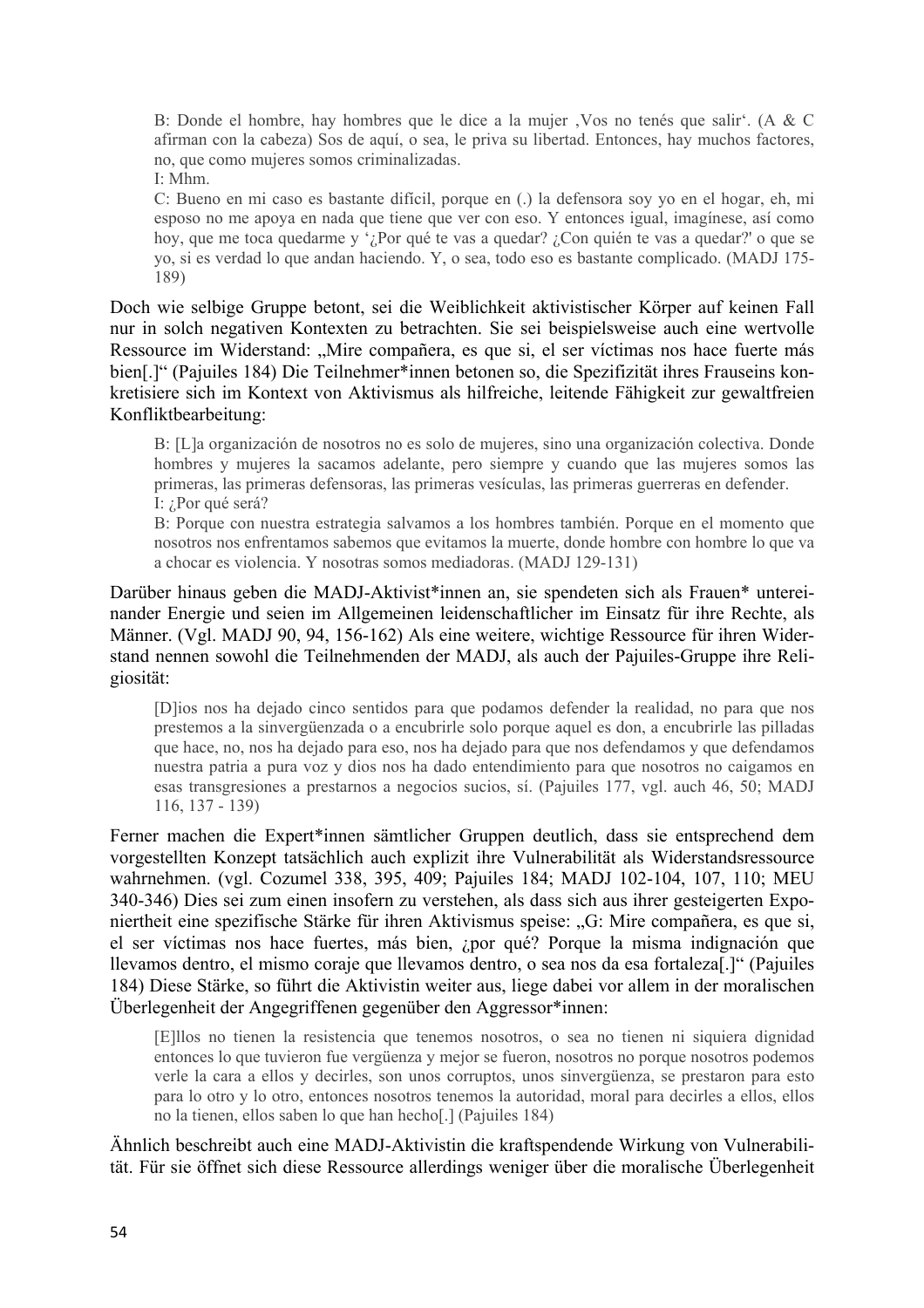als vielmehr über jene Energie, welche von der Wut über die Ermordung von Mitaktivist\*innen freigesetzt wird:

Es que también vemos de que nosotras y nosotros cuando, cuando nos matan un ser querido, un compañero de la lucha, a nosotros nos entra mas coraje, nos da mas indignación y nos da como mas ira. Para al ver de que (.) piensan que con asesinarnos un compañero, una compañera nosotros vamos a parar. Al contrario, agarramos más fuerza, cobramos mas energía. (MADJ 90)

Des Weiteren, und damit sind die honduranischen Expert\*innen wieder eng an der Butlerschen Konzeption, bilde sich über die gesteigerte Exponiertheit, beziehungsweise erfahrene Vulnerabilität eine solidaritätsstiftende Identität, die kraftvolle, kollektive Widerstandsbewegungen hervorbringt. Sie weisen diesbezüglich nicht nur entschieden auf die Relevanz ihrer eigenen engen Organisationsstrukturen hin und wiederholen dabei den im Zuge der Prekaritätsdiskussion bereits andiskutierten Mehrwert der gegenseitigen Fürsorge und Untersützung. (vgl. Pajuiles 119-125, 132; MADJ 63, 142, 156-163) Mehr noch benennen sie anhand konkreter Erfahrungen auch Bespiele themenübergreifender Solidaritäten und bekräftigen damit diese konzeptuell vorgeschlagene Fähigkeit unter vulnerabilisierten, beziehungsweise durch Prekarität exponierten Körpern: "[S]i creo que la solidaridad y la empatía y el sentirse vulnerable han creado, si, cohesión en los movimientos." (MEU 387) Die Studierenden verweisen dabei exemplarisch auf ihre Beobachtungen im Zuge des Staatsputschs 2009:

A: No, pero es cierto, pues, los grupos vulnerables siempre están unidos aquí. Incluso, en el golpe de estado se dio una confluencia de todos esos grupos. O sea, los LGBTI, las feministas, los campesinos, o sea, fue un movimiento bien fuerte. Igual con el movimiento estudantil. Estaban presentes los campesinos, estaban presentes (.) y los estudiantes, cuando había una lucha campesina, también se hacían presentes pues. […]

B: La cosa es echarse las manos entre los mismo grupos jodidos. (MEU 337-344; vgl. auch Cozumel 455)

#### Grundlage für diese aus erfahrener Vulnerabilität gespeiste Solidarität ist nach Expert\*innenmeinungen und in Übereinstimmung mit Butler die Empathie. Hierdurch erfährt das Pistrolsche Zweifeln am empathischen Analogieschluss eine empirische Einschränkung:

[C]uando nosotras hacemos resistencia, nosotras las mujeres siempre estamos frente y como dijo usted, ya viene la empatía y de ahí la solidaridad. Porque como dijimos, como dijo la compañera, no, que el problema que tiene un sector es el mismo problema que tiene el otro. O sea, sentimos el mismo dolor que sentimos todos, aunque luchamos en diferentes formas, unos luchamos por el agua, otros por el bosque, otros contra la minería, y otros contra no se que. Luchamos en diferentes cuajas, pero sentimos un solo sentir. […] Nos discriminan bastante, y pero cuando ya nos resistimos ante las calles. Pero al final, esta situación, eh, esta solidaridad nos une más, unificamos, y eso nos da más fuerza. (MADJ 108-110, vgl. auch MEU 387)

So wird diese Solidaritätsdynamik zu einem weiteren Energiereservoir für die im Zuge der Fokusgruppen besprochenen Widerstände. In Bezug auf ihre Wirkung konkretisieren die Expert\*innen diese Ressource beispielsweise durch die Feststellung, dass die Gewissheit um solidarischen Zusammenhalt und Unterstützung Angstgefühle mindern könne:

Y sentimos también que al encontrar esta palabra de ser solidarias y solidarios, también vemos que las mas altas autoridades, que están apoyando a un congreso, a un grupito de personas nada más, sabemos que ellos nos han robado hasta el miedo. Y en nosotras las mujeres y hombres, ya ni sentimos miedo. El mismo coraje, el mismo espíritu lo hacen que nos roban hasta el miedo y somos mas fuertes para enfrentarnos a cualquier circunstancia. (MADJ 106)

No hay miedo, se siente, bueno en el momento que dice uno, , Tal día vamos a la calle<sup>4</sup>, yo no tengo miedo, yo no siento nada. Siento aquello, aquella fortaleza y digo yo ,Bueno vamos a la calle, se que no estamos solos y nos ponemos en pleno sol, si llueve bienaventurado, si hace hace sol bienaventurado, pero ahí estamos' [...] [E]s que no hay miedo y es que vamos a luchar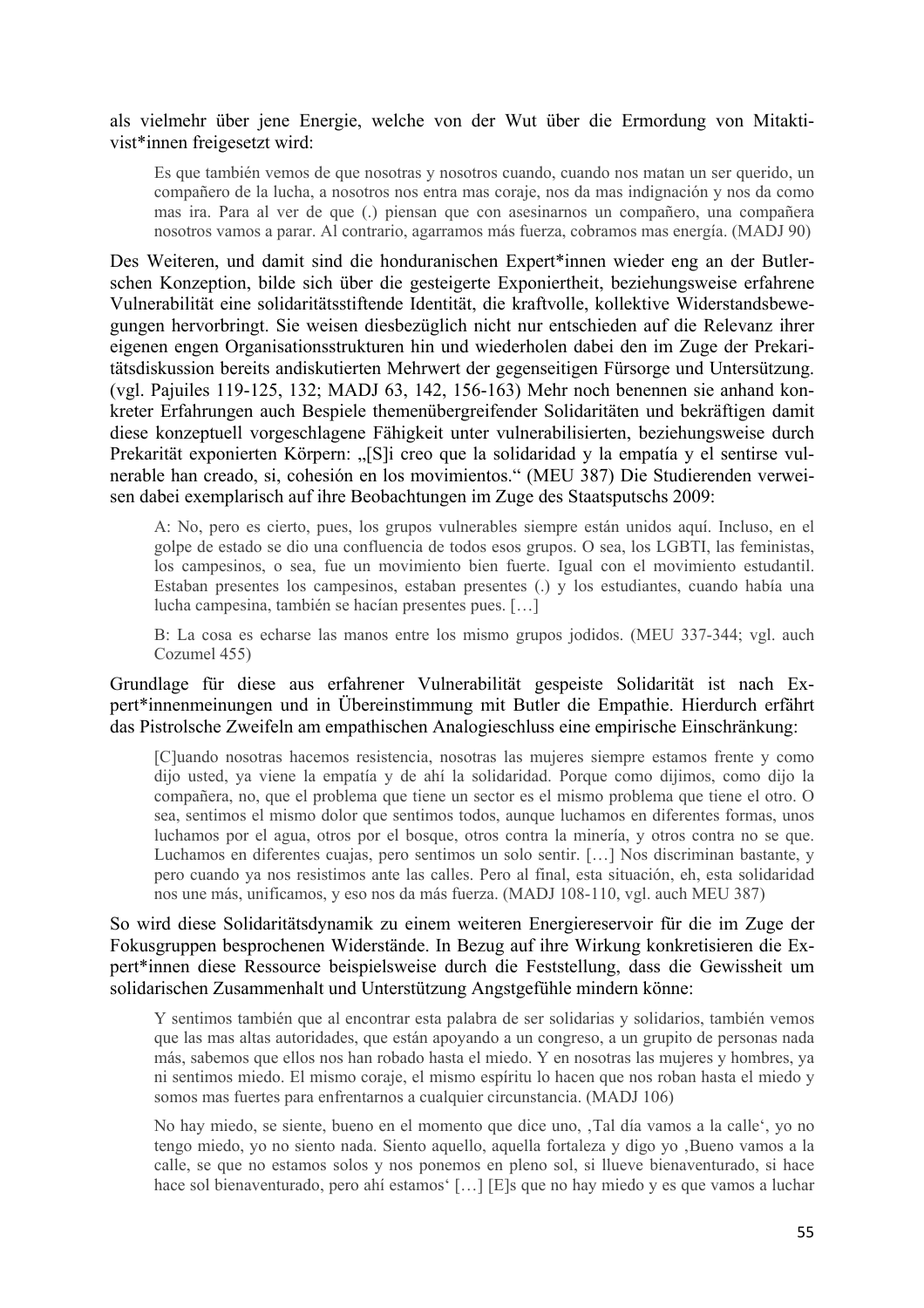y vamos a seguir, apoyando a nuestros compañeros y nuestros compañeritos chiquito, si llueve ahí anda con una toallita, ahí (.) estamos. (Pajuiles 188)

Dabei seien, so herrscht gruppenübergreifende Einigkeit, unter Beachtung der einschränkenden Misstrauensdynamik prinzipiell alle besonders exponierten Gruppen miteinander solidarisch. (vgl. MADJ 165-167; MEU 332, 337; Cozumel 395, 456) Dazu gehören in Erinnerung an, die von der MEU-Gruppe konstatierte, gesamtgesellschaftliche Vulnerabilitätserfahrung auch nicht notwendigerweise aktivistische Körper. Lediglich Sympathisant\*innen der Regierungspartei seien dabei auszuschließen. (vgl. MEU 336) Davon abgesehen berichten die Cozumel-Aktivist\*innen allerdings von ihrer anfänglich problematischen Beziehung zu Teilen der organisierten Feminist\*innen. (vgl. Cozumel 457)

Diese in den zuletzt zitierten Beiträgen immer wieder angesprochene Widerstandsform der öffentlichen Demonstration ist ferner von besonderer Relevanz für die Solidaritäts- beziehungsweise die Widerstandsüberlegungen der Teilnehmenden. Dieser Punkt leitet über zu den Diskussionselementen des Konzeptbausteins der Sichtbarkeit. Wie eine Cozumel-Aktivistin hier theoriebestätigend darlegt, sei die Sichtbarkeit in öffentlichen Räumen vor allem im Rahmen von Protestaktionen eines der zentralen Vehikel, Allianzen zu gewinnen: "[M]ucha gente al hacernos visibles, más bien se unen." (Cozumel 337) Generell zeigen sich die Expert\*innen einverstanden mit dem, was sie Butlers Konzept nach auf der Straße zu artikulieren vermögen. (vgl. Cozumel 337, 347-349, 359-362, 367, 389) So verweisen die Cozumel-Aktivist\*innen sogar konkret darauf, in der Öffentlichkeit bewusst ihr Menschsein in den Vordergrund stellen und damit an die Gesellschaft appellieren zu können, sie möge ihre (Menschen-) Rechte anerkennen. (vgl. Cozumel 371) Auch machen die Teilnehmenden deutlich, wie untrennbar das In-die-Öffentlichkeit-Drängen stets mit repressiven Gewalterfahrungen sowie der Begegnung mit anderen bereits dargelegten Widerstandsantagonismen einhergehe. (vgl. Cozumel 360-361; MADJ 169; Pajuiles 115) Und dennoch sei diese gesteigerte Exponiertheit von Körpern nach Aussage einer Aktivistin tatsächlich in Butlerscher Logik potentiell wirkungsvoll, was insbesondere für die speziell von den Trans-Aktivist\*innen fokussierte gesellschaftliche Anerkennung und Solidarität gelte:

[A]l exponernos, hay gente que dice que no esta de acuerdo y que esta de acuerdo. Aja, y es ahí donde dice 'Pucha, como son tratadas y si existen y yo no sabia de su vida'. Entonces, lo volvemos a nuestro favor, la vulnerabilidad, los volvemos a nuestro favor. (Cozumel 362)

Auch sei, wie abermals betont wird, die Bedrohlichkeit dieser Exponiertheit aufgrund des kollektiven Zusammenhalts letztendlich nicht lähmend. (vgl. MADJ 86, Pajules 188) Während einige Expert\*innen dem Butlerschen Konzept der Sichtbarmachung von Betrauerbarkeit neutral bis zustimmend begegnen (vgl. etwa Cozumel 389), erfährt es deutliche Kritik seitens der MEU-Aktivist\*innen. Abgesehen davon, dass Betrauerbarkeit in Honduras ob der Alltäglichkeit und gesellschaftlichen Normalisierung von Gewalt außerhalb engster sozialer Gefüge nur sehr zweifelhaft den gewünschten Effekt einzuleiten vermöge, seien es in erster Linie wiederum die Medien, welche das Erscheinen von Körpern im Rahmen öffentlicher Protestaktionen verwischten. (vgl. MEU 204, 219 - 227) Im Vergleich zu den Zuständen der 1980er Jahre, an welche die derzeitige Situation unter anderem in Bezug auf den Grad der Repression stark erinnerte, bildeten allerdings Social-Media-Plattformen aktuell einen enormen Vorteil. (Vgl. MEU 204) Vor allem aber internationale Medien und Berichterstatter\*innen, und hier treffen sich die Meinungen der verschiedenen Diskussionsgruppen wieder, seien von enormer Bedeutung für die Sichtbarmachung ihrer Körper und Anliegen. (vgl. MADJ 196, 202-209; Pajuiles 101-103, 170; MEU 227-229) Die Expert\*innen greifen damit auch den in den Diskussionsrunden wiederholt auftauchenden Gedanken auf, dass sich die Erwartung, tatsächlich eine Änderung herbeizuführen, angesichts der derzeitigen politischen Situation im Land vor allem an Akteur\*innen außerhalb Honduras, sprich an die internationale Gemeinschaft richteten: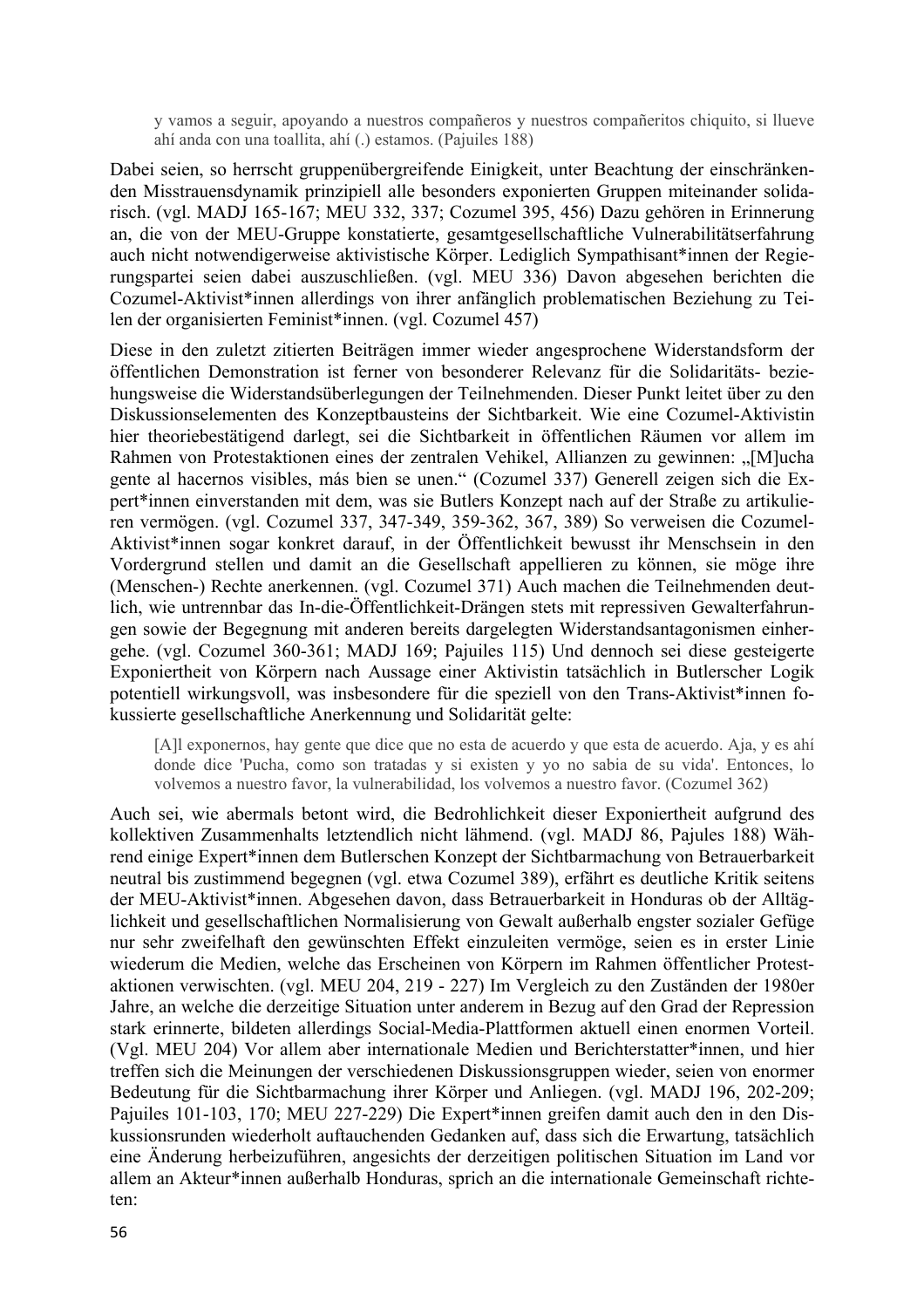Es que en este país que vivimos, lastimosamente nuestro, pero como no somos ni visible, sentimos más apoyo, mas confianza con los medios de comunicación internacionales. Con medidas internacionales, porque en este país no somos escuchadas. Si nos dan medidas, pero nos terminan asesinando. (MADJ 196)

Es sei folglich enorm schwierig, den Diskurs in Honduras über nationale Medien zu ändern. Lediglich die Aktivist\*innen des Cozumel-Kollektivs sind zuversichtlich, durch die Protestform des öffentlichen Erscheinens von Trans\*-Körpern den Diskurs nachhaltig zu ihrem Vorteil zu verändern. (vgl. Cozumel 384) Für die MADJ-Aktivistinnen ist die Diskursveränderung hinsichtlich ihrer gesellschaftlichen und inneraktivstischen Position als Frauen durch ihre Akteursschaft in den Widerstandsbewegungen und schließlich der daraus resultierenden Sichtbarkeit bereits begrenzt spürbar, allerdings lediglich auf Ebene ihrer jeweiligen *comunidades*. (vgl. MADJ 140)

Eine Variable, die aus dem bereits Dargestellten resultierend diskutiert wurde und hier nun das Ende des Ergebnisnarrativs ankündigt, ist das Nachdenken über effektive Strategien, die trotz des unvorteilhaften Klimas für Widerstände in Honduras neben jenen von Butler hervorgehobenen als wirkungsvoll erfahren wurden. Dazu gehörten vorrangig das Aufsuchen internationaler Kanäle, der Aufbau eigener Medien, insbesondere eigener Radiosender, sowie die Nutzung sozialer Netzwerke. (vgl. MEU 201, 268-271, 277-303; Pajuiles 90; MADJ 78, 149- 151) Die Studierenden betonen, dass im Rahmen ihrer Proteste vor allem die von ihnen ausgearbeitete Kommunikationsstrategie nach Außen entscheidend für Erfolgsmomente der Bewegung und die Gewinnung neuer Solidaritäten gewesen sei. Insbesondere sei die Darstellung des MEU und verbündeter Kollektive als eine positive und fröhliche Bewegung zentral gewesen, um das von den staatlich kontrollierten Medien verbreitete Narrativ über ihr vermeintliches Vandalentum zu schwächen. (vgl. MEU 279, 281-283, 309) Auch Cozumel wirke eben jener diskursiven Diffamierung der Trans\*-Identität entgegen, indem das Kollektiv ihre Freund\*innen aktiv im Umgang mit Medien schule. (vgl. Cozumel 444) Als weitere Strategie, so stellen die meisten Expert\*innen heraus, sei Gewaltfreiheit im Widerstand zuträglich. (vgl. MADJ 135-136; Pajuiles 166-168; Cozumel 378-385, 458-461) Lediglich die Studierenden empfinden die Frage der Gewaltfreiheit als tendenziell unangebracht, lenke sie doch von der zentralen Gewalt des eigentlichen Aggressors, des Staates, ab. (vgl. MEU 229) Darüber hinaus sei es unter Beachtung des bereits dargelegten Mehrwerts der Organisation angeraten, sich möglichst breiten Netzwerken anzuschließen. (vgl. Pajuiles 132) Schließlich, so meint eine Aktivistin, ginge es um Ausdauer und das gemeinschaftliche Beharren auf Änderung des Status Quo:

[H]oy ya estan más que seguros que a nosotros, no nos van a intimidar. [E]stos al verse que ya metemos unos cuantos al, que los criminalizamos, los demás van a tener miedo y no van a seguir, se van a ir de este lugar. Entonces eso es lo que ha pasado, han buscado muchas estrategias para intimidarnos. La primera fue bajar ese grupo de la montaña, el campamento era allá, en la calle, lo teníamos en la calle, así, destruyeron todo lo que teníamos. Bueno y el otro campamento de arriba, hasta le pusieron fuego, osea nos dejaron en la calle. […] [N]o les importaba si había un muerto, pero como nosotros siempre hemos dicho que nuestra protesta es pacífica, entonces nosotros los compañeros lo que hicieron, los que estaban en ese momento, fue apartarse y dejarlos a ellos que destruyeran todo lo que ellos querían. De ahí, nosotros regresamos al lugar […] Eso fue el cuatro. El diez vuelven los militares, ellos igual destruyeron todo, se llevaron todo, se llevaron sillas, se llevaron todo, todo todo. Y ahí fue donde detuvieron a XXX, de manera ilegal[.] […] [V]ienen ya el quince que fue el día también que nos detuvieron a cuatro [.][…] [I]nsistimos en que ¿a dónde estaba la orden? Me dicen a mi, ¿cree que porque esta embarazada no la podemos detener? La vamos detener por malcriada me dicen'. Aquí estaban casi la mayoría de los compañeros que están aquí estábamos aquí, fueron con los toletes sin importarles que estaba embarazada, nos llevaron a todo el grupo y nos fueron arrinconando a donde estaba el carro y ahí, hasta que pegamos ahí, y ahí lo que hicieron fue detenerme y comenzar a tirar el gas. No hubo diálogo como dicen ellos, que a mí me mandaron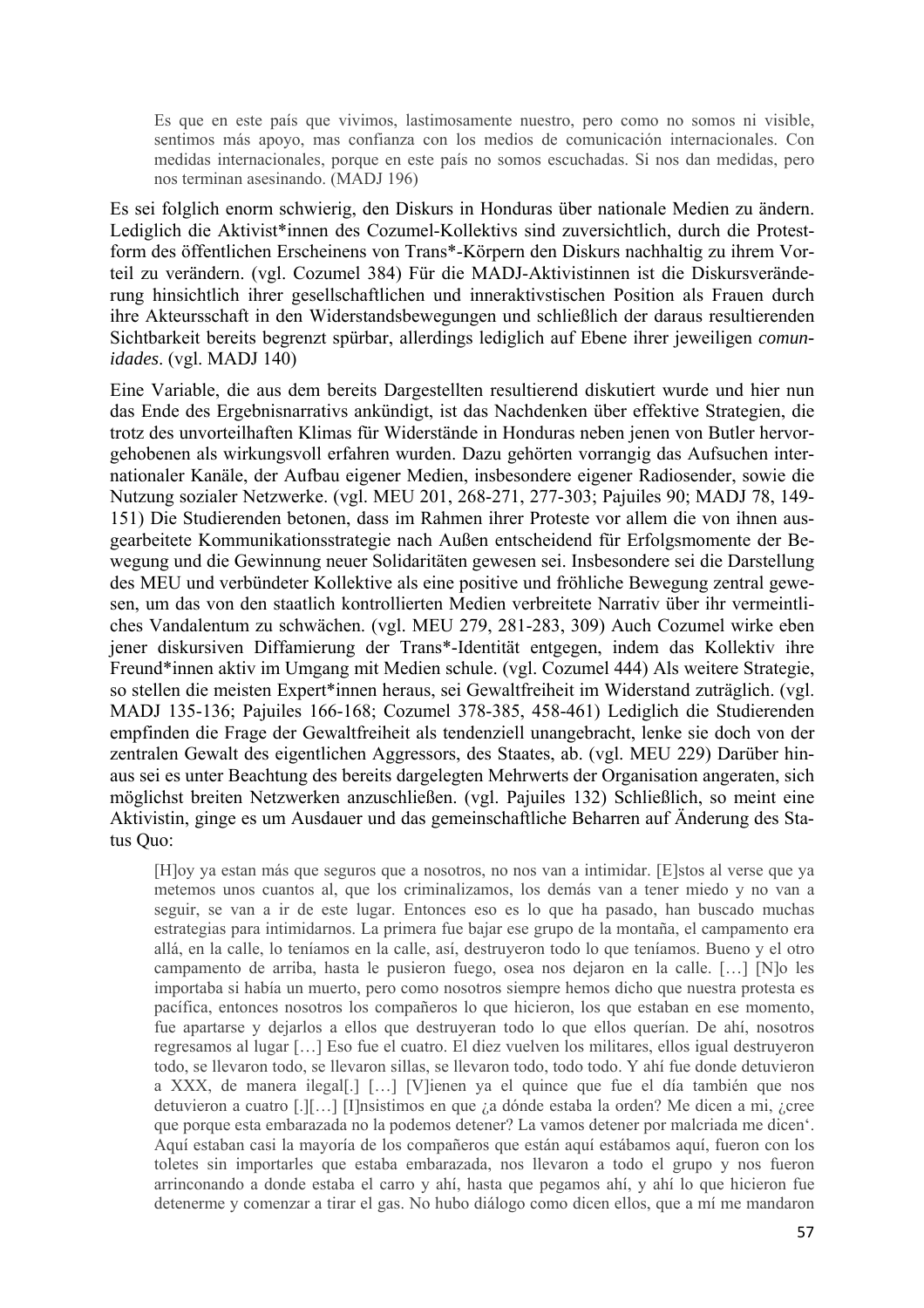una policia mujer para que me detuviera, no es verdad, me detuvo un hombre, un policia hombre[.] [...] [Q]ue comenzaron a tirar gas, que inhale gas, no les importó. O sea, la vida de nadie les importa a ellos, porque no les importó una persona que no había (.) no nacido pues, y no pasa nada. O sea, todo todo lo que han hecho pues, y ellos han pensado que con eso nosotros (.) ya a esta gente ya la intimidamos ya esto es ya aquí terminó pero ellos han visto que no. [L]es dijimos que nosotros seguimos aquí, que vamos a seguir aquí.

F: Que no hay miedo, no hay intimidación. No hay nada que les funcionará. Ellos ya vinieron, ya hicieron cuantas cosas y se sigue adelante. Siempre. (Pajuiles 161-162, vgl. auch Cozumel 324)

Resümierend lässt sich nun festhalten, dass das vorgestellte Konzept von Widerstand durchaus positiv und zutreffend bewertet wird. Die Zielrichtung des Widerstands der befragten Kollektivvertreter\*innen richtet sich ob der fragilen Staatlichkeit allerdings über die Anerkennung von Körpern hinaus vor allem auf die Wiedererlangung von Würde sowie das schlichte Überleben. Entsprechend Butlers Überlegungen betonen sie dabei die Wichtigkeit der aus der Vulnerabilitätserfahrung erwachsenden Kraft, wobei die Einschränkung gilt, dass Körper in Honduras existieren, welche ob der prekären Lebensrealität schlicht keinen Raum haben, sich kritisch mit ihrer Situation auseinanderzusetzen, oder gar widerständig zu werden. Allerdings speisen die Expert\*innen ihre Widerstandskraft vor allem aus der Solidarität vulnerabler Gruppen untereinander. Darüber hinaus finden sich im Sinne von weiteren Widerstandsressourcen jedoch auch Glaube, Wut, moralische Überlegenheit, Gewaltfreiheit und Ausdauer. Neben Strategien der Selbstorganisation fernab gesamtgesellschaftlicher Zugehörigkeit sowie der Eroberung der Deutungsmacht über ihre eigenen Körper sehen die Teilnehmenden auch die Sichtbarmachung ihrer Körper als strategisch, verweisen jedoch wiederholt auf die ihnen antagonistisch gegenüberstehenden, dominanten Medien in Honduras und dementsprechend auf die Relevanz internationaler Sichtbarkeit in der Hoffnung, Akteur\*innen außerhalb der Landesgrenzen mögen interagieren. Im Zuge der Diskussion um Sichtbarkeit und Ressourcen ist es den Expert\*innen schließlich besonders wichtig, die zahlreichen Formen von Repression, Verleumdung und Gewalt sichtbar zu machen, aus denen ihre gesteigerte Exponiertheit als Aktivist\*innen in Honduras resultieren. Denn, so ließe sich schlussfolgern, wo sich die aus Vulnerabilitäten erwachsende Stärke darstellt, finden sich eben auch notgedrungen Momente der Schwäche, ohne welche die Darstellungen unvollständig blieben.

## 9. Aja, y ahora pa' dónde? ǀ Fazit und Ausblick der Aktivist\*innen

Sicherlich sind die folgenden Bemerkungen keine tatsächliche Reflexion der Expert\*innen, sondern wiederum eine Mischform aus ihren konkreten Äußerungen und meiner interpretativen Darstellung derer. Das folgend Berichtete speist sich zum einen aus den Rückmeldungen innerhalb der Diskussionen und insbesondere im Kontext der letzten beiden Themenblöcke, in denen die Gesamtbewertung der vorgestellten Theorie sowie das Potential einer verstärkten Verknüpfung von universitärer und praktischer Wissensproduktion erörtert wurden. Zum anderen floss hier auch jenes Feedback mit ein, welches die erste durchgeführte Fokusgruppe der Cozumel-Aktivist\*innen mir im Anschluss der Diskussion gab.

In Bezug auf die vorgestellten, theoretischen Inhalte nach Butler sind die Stimmen über die einzelnen Fokusgruppen hinweg mehrheitlich positiv. Die Darlegungen lieferten in ihren Zusammenhängen eine weitestgehend adäquate und Beschreibung und Erklärung ihrer eigenen Erfahrungen: "[Y]o siento que si pues, que todo es lo que se esta viviendo. Es lo que nosotras vivimos aquí en esta lucha." (MADJ 198; vgl. auch Cozumel 375, 387, 412-413, 433-435, 473, 475) Insbesondere, so stellt eine Studierende der MEU-Gruppe heraus, sei die dargelegte, theoretische Verknüpfung von Vulnerabilität, Empathie und Solidarität im Kontext von Widerständen in der Lage, bestimmte Vorgänge und Mechanismen im honduranischen Kon-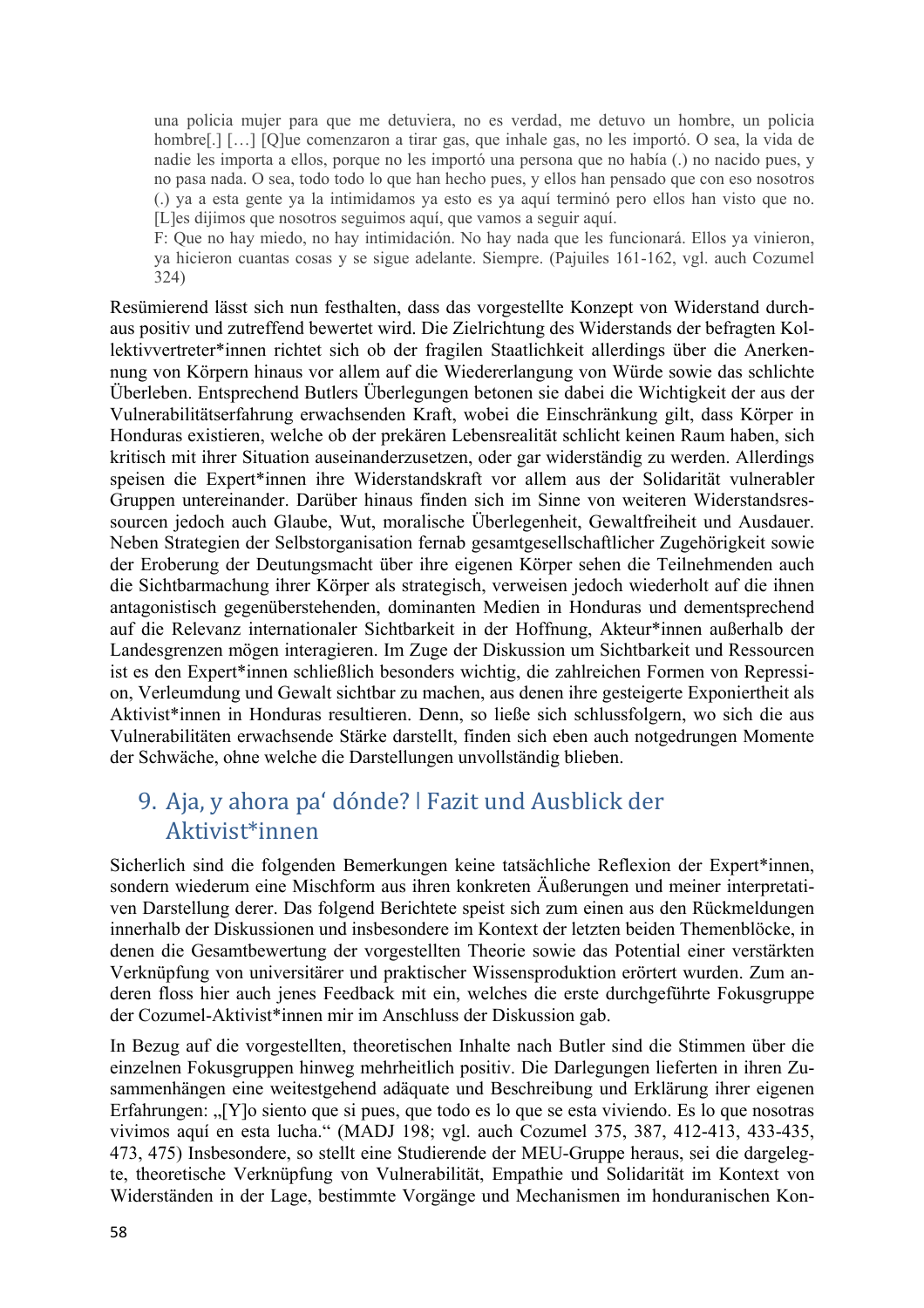text äußerst treffend zu erklären. (vgl. MEU 389 - 391) Die Konzeption ihrer aktivistischen Identität, beziehungsweise die Beschreibung ihrer Widerstände empfinden vor allem die Expert\*innen der Cozumel-Gruppe angemessen. (vgl. Cozumel 486) Darüber hinaus betonen die Teilnehmenden, dass die Vorstellung der theoretischen Konzepte an sich bereits für sie einen dezidierten Mehrwert bedeutet habe. Wie im Folgenden die Cozumel-Aktivist\*innen feststellen, seien die vorgestellten Konzepte nicht nur zutreffend, sondern das Wissen um sie darüber hinaus auch hilfreich und zuträglich für sie persönlich und ihren Aktivismus:

[E]n lo personal, me parece muy (.) realmente super mega interesante. Eh, si bien es cierto que en ciertos momentos y viendo la teoría de Judy (.) Yo siempre he dicho a veces las supuestas debilidades son fortalezas. Eso es bien importante y me ha ayudado a nivel personal, a nivel profesional. (Cozumel 408)

Es muy lógico, ¿verdad? Y sobre todo, enriquezedor. Creo de que es muy productivo e enriquezedor y pues nos llena de conocimiento, o sea, aun mas nos da como otro punto de vista, otra perspectiva de la situaciones que a veces quizas las entendemos, pero no la vemos desde el punto de vista que Judy lo mira. […] Que talvez las conocemos, pero ahora tenemos un imagen completo, lógico para nosotras. Si, es muy importante me parece, y realmente estoy de acuerdo con la teoría de ella. Es más, creo que nos (.) ayuda a seguir pensando que podemos lograr cosas, ¿verdad? (Cozumel 473 - 475)

Entsprechend erbat die Cozumel-Gruppe Materialien, um Butlers Konzeptionen auch ihren Mitaktivist\*innen vorstellen zu können, die am Tag der Fokusgruppe nicht anwesend waren. (vgl. Anhang 8: Feedbackkarte 2) Zudem äußerte sie den Wunsch, weitere Ansätze von Butler und insbesondere die Queer-Theorie kennenzulernen. (vgl. Anhang 8: Feedbackkarte 2, 3) Aber auch in der Gesamtreflexion erfahren einige der Butlerschen Gedanken Modifikationen. So betonen die Teilnehmenden noch einmal die Unzulänglichkeit der positiven Betrachtung der Rolle von Medien, welche sich in Honduras hingegen als eine der zentralen antagonistischen Akteur\*innen gegenüber Aktivismus und Widerstand präsentierten. Des Weiteren führten die Überlegungen zu Anerkennung und Betrauerbarkeit in Anbetracht der Allgegenwärtigkeit von Gewalt und der Regierungsführung im honduranischen Kontext teils zu unzutreffenden, beziehungsweise erweiterungsdürftigen Schlussfolgerungen. (vgl. MEU 387) Darüber hinaus gelte es achtsam zu sein im Umgang mit jeglichen Stigmatisierungen, wie etwa dem des (nicht) betrauerbaren Lebens. (vgl. Anhang 8: Feedbackkarte 1)

Bezüglich der methodischen Gestaltung der Fokusgruppengespräche ergaben sich im Gespräch, beziehungsweise in der Auswertung der Feedbackkarten auch Anmerkungen, die besonders im Hinblick auf die Offenlegung der Theorie als zu erprobendes Erhebungswerkzeug bedeutsam scheinen. Die Verständlichkeit und die Zugänglichkeit des theoretischen Ansatzes seien dabei durchaus gegeben gewesen.<sup>37</sup> (vgl. Cozumel 462 - 472, 480; MADJ 198) Hilfreich sei zudem die Möglichkeit gewesen, sich unverstandene Aspekte oder bestimmte Begriffe unter den Teilnehmenden gegenseitig erklären zu können. (vgl. Cozumel 417, 33) Darüber hinaus betonen die Teilnehmenden, dass sie das Format und die Umsetzung der Diskussionen als selbstermächtigend wahrgenommen haben. (vgl. Anhang 8: Feedbackkarten 2, 3, 4) Die Pajuiles-Gruppe gibt sogar an, sie sähe in der Gestaltung und Durchführung der Fokusgruppen vor allem ein Zeichen globaler Solidarität und eine Möglichkeit, ihre Widerstände und Erlebnisse international sichtbar zu machen:

[S]i esta lucha se ha visibilizado de la manera correcta es gracias a lo que nosotros hemos hecho aquí y a lo que los medios internacionales nos han ayudado y nosotros a usted también la agradecemos mucho porque así sabemos que esta lucha pues es no solo de Honduras, no solo de Pajuiles. […] [M]iro a una joven aquí y digo yo, claro que hay esperanza que hay, porque si habemos muchas personas luchando[.] (Pajuiles 190, vgl. auch 46, 50)

<sup>37</sup> Diesbezüglich bleibt jedoch anzumerken, dass eine Person in ihrer Feedbackkarte angibt, den Begriff 'Empathie' nicht verstanden zu haben. (vgl. Anhang 8: Feedbackkarte 4)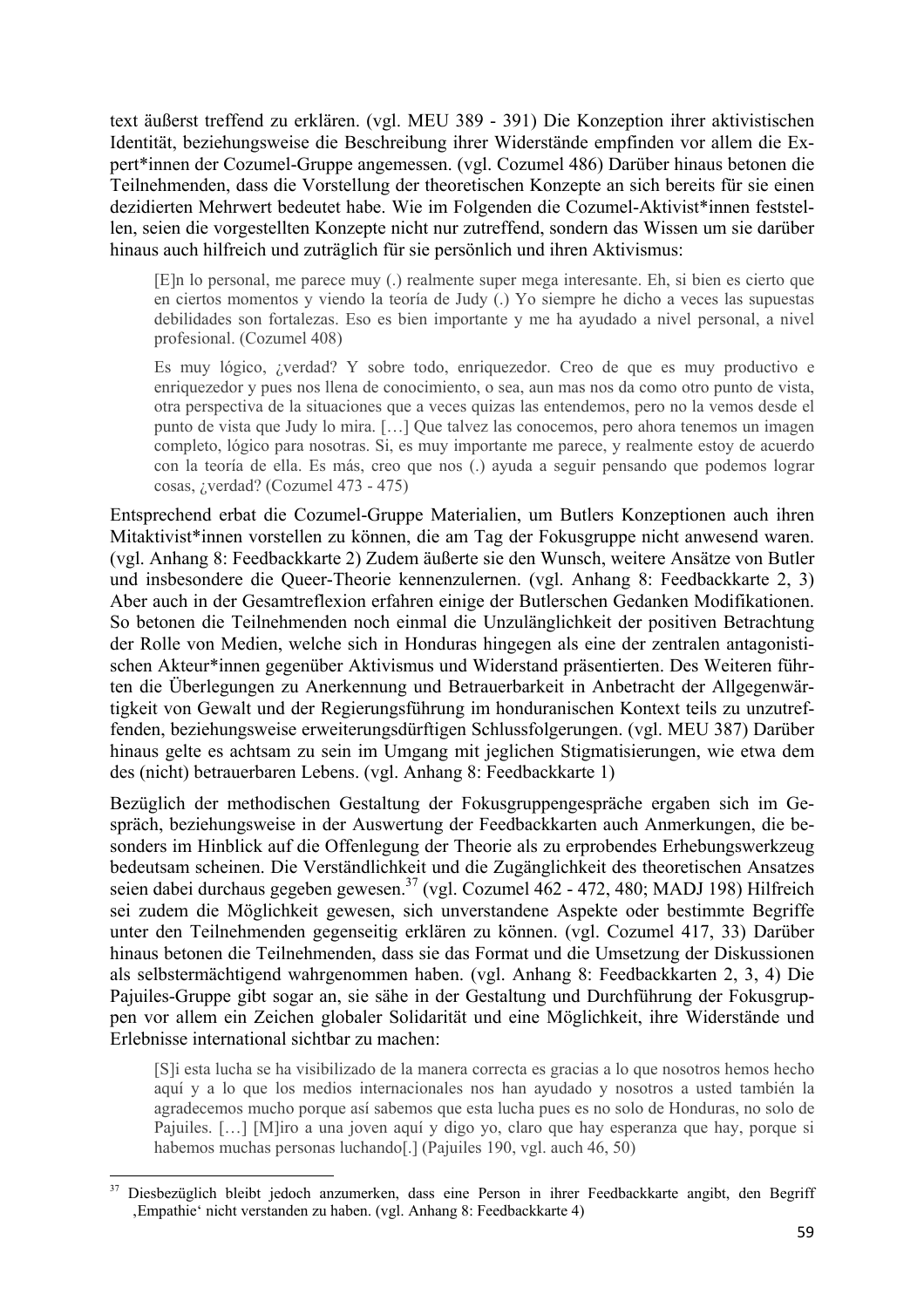Gleichwohl diese positiven Empfindungen sicherlich von einem zuträglichen Austausch zwischen Forschungsinteresse und Praxisnutzen zeugen, so kann die damit verbundene Erwartungshaltung auch durchaus problematisch werden. Dies zeigte sich insbesondere in dem Moment, als Teilnehmender der Pajuiles-Gruppe mich um Begleitung bei einem anstehenden Gerichtsverfahren baten. (vgl. Pajuiles 31, 48)

Im Hinblick auf die mit dieser Arbeit anvisierte, stärkere Verschränkung von akademischer Theorie und politischer Praxis, geben die Teilnehmenden zunächst relativ allgemein an, dass sie in der universitären Forschung und Lehre durchaus einen Mehrwert für ihre eigene aktivistische Arbeit sehen könnten. Allerdings verweisen die studentischen Aktivist\*innen diesbezüglich auf jene strukturellen Elemente, die ihrer Meinung nach die Universitätslandschaft in Honduras zu einem entpolitisierten, neoliberalen und prekären Raum (haben) werden lassen. (vgl. MEU 238-240, 326-330, 242-245, 393-399) So sei es an den öffentlichen Universitäten weder möglich noch politisch gewollt, Studierende zu kritisch denkenden Menschen auszubilden oder Ansätze zu entwickeln und zu verbreiten, welche den Status Quo des gesellschaftspolitischen Honduras zu gefährden in der Lage wären. Dazu trüge auch die Absenz von wissenschaftlichen Ansätzen und Beiträgen aus dem globalen Süden gravierend bei:

Obviamente, si vos querés ser activista, si vos querés involucrarte en la sociedad, tenés que tener mínimo un poco de pensamiento crítico. De que hay algo mal en el sistema. […] Cosa que no se cuestiona. […] Entonces, la academia esta despolitizada totalmente, no se cuestiona el sistema para nada. Entonces por ahí, nuestros academicos […] nunca proponen en realidad cosas, tampoco desde nuestra realidad. Siempre citando a Hegel, siempre citando Marx, nunca citando autores actuales, contemporaneos de Honduras, ve, de Latinoamerica, o incluso de Africa que vivimos una realidad similar también. […] Hay bastante problema en eso, de realmente aterrizar. […] [L]a universidad no esta trabajando para crear propuestas, sino para crear peones. No hay pensamiento critico aca. (MEU 399, vgl. auch 391 - 395)

Eben diese einerseits aus Bequemlichkeit, andererseits aus politischem Willen erwachsene Isolation der Universität von der Realität der in Honduras lebenden Menschen verdeutliche, wie dringend die Rekonfiguration und Wiederannäherung beider Bereiche sei:

El problema es que la misma universidad deberia de hacer un puente con la realidad. […] [A] un policia, por ejemplo, al entrar a la universidad de policias, le dan todo, le dan comida, le dan uniforme, le dan una beca. Y aca mas bien le estan quitando las becas a las personas. ¿Por qué? Porque nosotros (.) eh (.) no somos como (.) parte de su plan, en ese sentido. Mejor un policia que va a reprimir y no quiere derrocar por ejemplo. ¿Por qué vamos a invertir en alguien que al final va a trabajar en nuestras empresas y va armar un sindicato y más bien nos va joder? (MEU 391)

Als praktische Verdeutlichungen für eine notwendige Verbindung von Academia und aktivistischer Praxis geben die Teilnehmenden an, dass aktivistische Bewegungen beispielsweise universitär ausgebildete Menschen, wie etwa Anwält\*innen, bräuchten, um ihre Widerstände effektiver zu gestalten. (vgl. MADJ 228-230, auch Cozumel 69) Insbesondere aber sei es überaus zuträglich, eine Bestätigung um die Rechtmäßigkeit ihrer Kämpfe aus dem akademischen, aber auch dem übrigen Bildungssektor zu erfahren und mit diesem Wissen argumentieren zu können:

Yo sé que hay muchos jovenes estudiando y a mi me llama la atencion [...] Yo he iniciado a estudiar ahorita y me impresiona esa parte y me gustaria compartirla aqui con los companeros. Que uno va estudiando, va leyendo libros, hay clases donde ve esto, dice, de la naturaleza, por ejemplo vemos ciencias naturales, ciencias sociales, donde vemos mucho de esto. Donde esta el articulo tal, el articulo tal, el articulo tal que dice que es el deber de todo ciudadano cuidar y defender los bienes comunes. Entonces como hoy me van a venir a decir a mi que estoy criminalizada por defenderlo, si en todos los libros que he leido me dice, en todos aparece un articulo ahi, que es un deber, de todos ciudadano, cuidar y defender. (Pajuiles 197)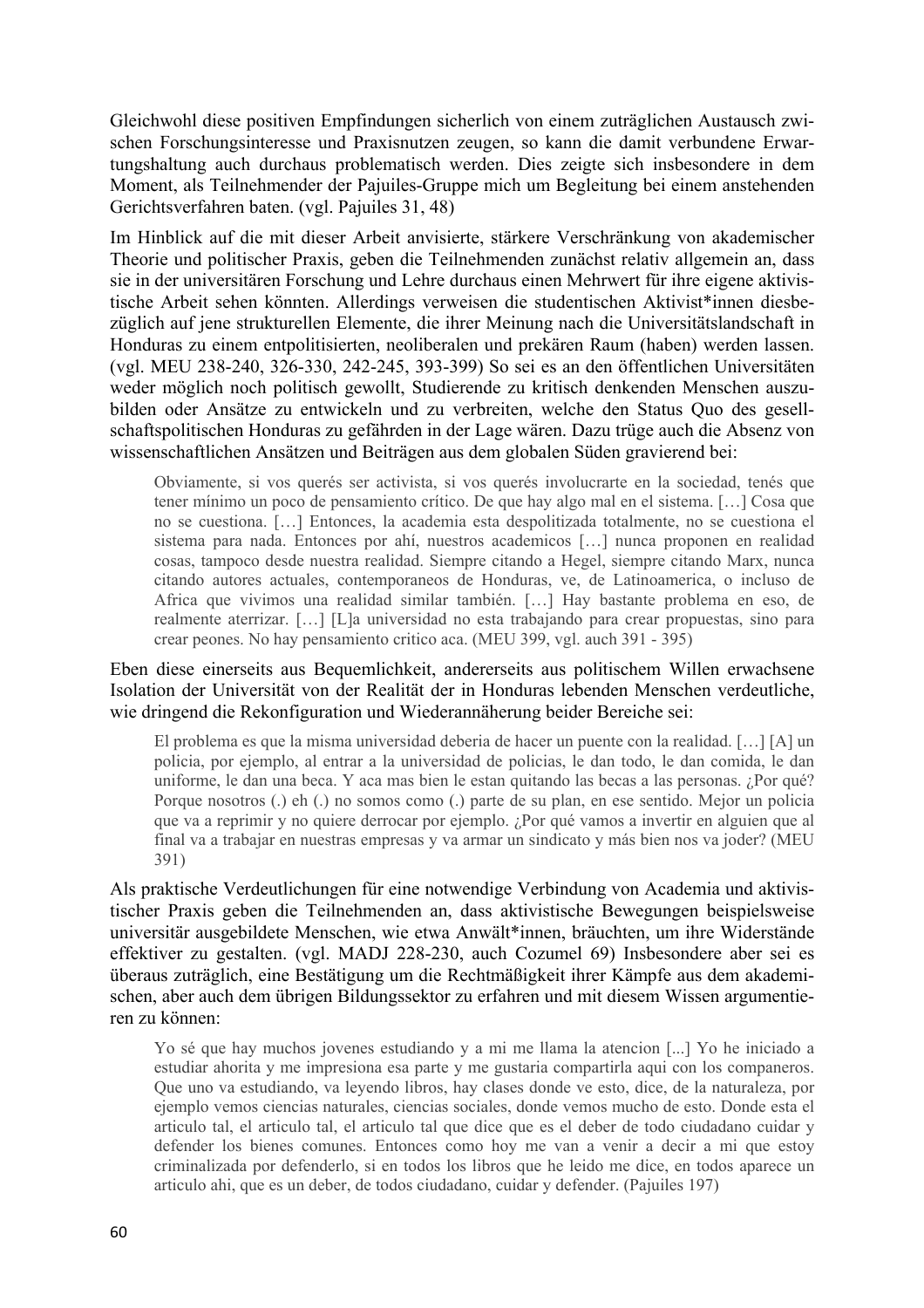#### Es sei letztendlich wichtig, so die Expert\*innen, ein Bewusstsein für ihre Realitäten und ihre Kämpfe an den Universitäten zu schaffen und ihre Widerstände solidarisch sichtbar werden zu lassen:

Lo único que se nos ocurriera a nosotras como mujeres que, que haciendo todos estos espacios de esta información, que seamos escuchadas. […] [E]xigímos que seamos escuchadas. No solo aqui, eh, sino en el mundo. Pues es una, como le digo, es una lucha global (.) hay cosas que contar, compartir. […] [D]ecidimos todo, ponemos nuestra fuerza, nuestra energia, si al final sabemos que ni tan siquiera somo escuchadas. (MADJ 202, Vgl. auch Pajuiles 190-192)

### 10. Recalculando ǀ Fazit und Ausblick

In the seventh space, the critical turning point of transformation, you shift realities; develop an ethical, compassionate strategy with which to negotiate conflict and difference within self and between others; and find common ground by forming holistic alliances. You include these practices in your daily life, act on your vision – enacting spiritual activism. (Anzaldúa 2015: 123)

Das im Rahmen dieser unternommenen Reise gesammelte Wissen zeigt mehr als eine aufschlussreiche Rückmeldung zu einem theoretischen Gedankenkomplex. Es ist darüber hinaus zu lesen als ein Portrait aktueller, honduranischer Widerstandsgeschichten. In ihnen nimmt Vulnerabilität, so ließe sich die Reise beginnend resümieren, viele Gesichter an. Sie bringt dabei Erfahrungs- und Wahrnehmungswissen hervor, welches, ohne einer Romantisierung der Umstände zu verfallen, wertvoll ist für eine globale Erweiterung der sozialen Bewegungsforschung.

Vulnerabelsein in Honduras meint, dass Überleben zur zentralen Herausforderung wird. Ob dieser Überlebenskampf sich aktivistisch im kollektiven Sinn manifestiert, oder schlicht die Organisation des eigenen, spontanen Weiterlebens meint, sei dahingestellt. Vulnerabel zu sein bedeutet zwangsläufig zu agieren, mehr noch, widerständig zu sein. Die hier sichtbar gewordenen Perspektiven der Expert\*innen legen nahe, in der Vulnerabilität die Keimzelle von Widerständen zu sehen. In vulnerablen – oder besser: vulnerabilisierten – Körpern ein vermeintlich passives Ausharren entdecken zu wollen, ist nach den hier geteilten Berichten eine fehlgeleitete Interpretation. Und darüber hinaus ausdrücklich unerwünscht. Gleichwohl ist diese binäre Konstruktion in Honduras präsent, ihr kritisches Überdenken und schließlich ihr Verschwinden demzufolge unabdinglich für jegliche Berührung mit dem Feld der Vulnerabilität, sowohl in akademischen, vor allem aber in als Entwicklungspolitik gerahmten Sphären.

Der von Butler entliehene, theoretische Vorschlag, eben jene Rekonstruktion von Vulnerabilität gehaltvoll und selbstermächtigend zu gestalten, ist dabei in Anbetracht der Rückmeldungen der Teilnehmenden prinzipiell gelungen. Er bedarf allerdings, wie gezeigt, Modifikationen, um honduranische Realitäten angemessen abzubilden. Im Besonderen ergeben sich aus der in dieser Arbeit dokumentierten Alltäglichkeit und der daraus resultierenden Normalisierung von Gewalt und Prekarität, sowie aus dem autoritaristischen Führungsstil bedeutungsvolle Spezifitäten für die hier diskutierte Lesart der Butlerschen Konzeption. So schränkt beispielsweise die massive Präsenz gewaltsamer Todesfälle das Konzept der Betrauerbarkeit innerhalb der honduranischen Gesellschaft aus Sicht der Expert\*innen ein. Ferner scheint das Bewusstsein über den eigenen vulnerablen Körper in Honduras bereits in der gesamten Gesellschaft präsent. Umso entscheidender werden in diesem Kontext die Resssourcen und Strategien, mit denen Körper diesem Ausgesetztsein begegnen können. Die markante und vielmehr gewohnte Einschränkung sowohl von infrastrukturellen Gütern, als auch Menschenrechten vermag in ihrer Konsequenz, Teile der Gesellschaft zu lähmen und Kritik an den Umständen der jeweiligen Lebensrealität zu erschweren. Darüber hinaus gilt zu bedenken, dass angesichts der von den Aktivist\*innen wahrgenommenen Täterrolle staatlicher Akteur\*innen selbige gerade nicht jene Entität bildet, an welche sich vulnerabilisierte Körper in Honduras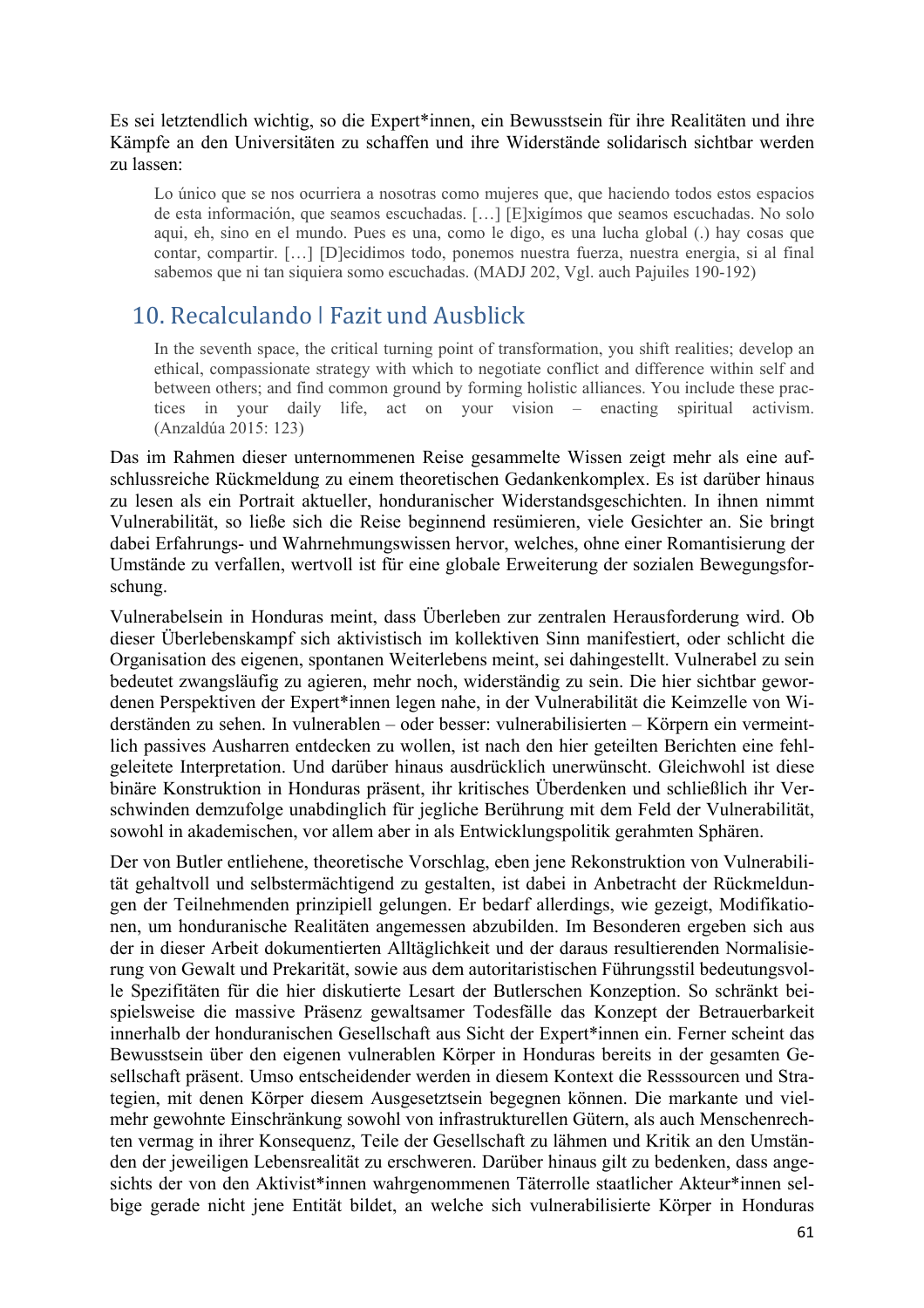mehrheitlich mit ihren jeweiligen Anerkennungsforderungen nach Schutz und Untersützung wenden. Hingegen gewinnt diesbezüglich die internationale Gemeinschaft als Hoffnungsträgerin solidarischer Unterstützung an entscheidender Relevanz. Auch die Rolle der Medien muss angesichts der sich aus Sicht der Aktivist\*innen dargestellten, antagonistischen Funktion gegenüber ihren Widerständen überdacht und hervorgehoben werden.

Diese Feststellungen, wie auch die Erfahrungen der befragten Aktivist\*innen, die zu diesen Eingebungen führten, gehen dabei möglicherweise schlicht über das hinaus, was aus akademischer Perspektive des globalen Nordens denkbar und folglich theoretisierbar ist. Wenn Sichtbarkeit allerdings, wie dargelegt, grundlegend und maßgeblich ist für den Auf- und Ausbau verantwortungsbewusster Kollektive und wir davon ausgehen, dass Wissenschaft und Theoriebildung ein zentraler Ort dieser Sichtbarwerdung ist; und wenn wir zusätzlich einen ethischen Anspruch an die Wissenschaft stellen und darüber hinaus anerkennen, dass (nationalstaatliche) Grenzen eben nicht im Stande sein dürfen, Verantwortlichkeiten für Körper auszuweisen; dann ist die radikale Integration des Wissens von Körpern außerhalb des globalen Nordens mittels innovativer Ansätze zur kollaborativen Wissensgenese unumgänglich - nicht nur zur Auszeichnung wissenschaftlicher Arbeiten mit einem schillernden Globalitätssiegel, sondern vielmehr, um mit diesem Wissen auch die bis dato privilegiert*weiß*akademische Welt hinterfragen, (be-)lehren und rekonfigurieren zu können.

Die vorliegende Arbeit versteht sich als ein Versuch dessen. Sicherlich ist sie im Hinblick auf die Gültigkeit angesichts des zur Verfügung gestandenen Zeitrahmens zur theoretischen Diskussion und der Anzahl und Auswahl der durchgeführten Fokusgruppen beschränkt. Sie beansprucht deshalb keine Gültigkeit für die gesamte Widerstandslandschaft in Honduras, sondern versteht sich lediglich als Einblick, als erste Idee. Zusätzlich gilt kritisch zu bedenken, dass hier meine eigene, interpretative Reduktion der Butlerschen Gedanken diskutiert wurde und dieser dementsprechend das Feedback galt. Auch ist trotz der im fünften Kapitel dargelegten Argumentation die Partizipation meiner Person innerhalb der Fokusgruppen kritisierbar, sofern sie trotz aller Bemühungen vermutlich weiterhin hierarchieträchtig ist und dementsprechend auf die Äußerungen der Expert\*innen potenziell verzerrend wirkte. Doch bin ich überzeugt, dass zum einen der Kontext wichtig ist. So bin ich eben nicht einzig aufgetreten als Forscherin in aller Deut(sch)lichkeit, sondern darüber hinaus als Körper, dem die Realität der Aktivist\*innen nicht fremd ist, der sie in aller Hochachtung wahrnimmt und der so schließlich hofft, eine hinlängliche Sensibilität für die Durchführung der Fokusgruppen entwickelt zu haben. Zum anderen frage ich mich – und ich habe keine abschließende Antwort – inwieweit die übrigbleibenden Zweifel auch von den Menschen gehegt werden, mit denen ich hier gesprochen habe.

Gleichzeitig möchte ich mich davon distanzieren, universitäres Wissen als *per se* interessanten Gegenstand für alle Menschen zu sehen. Dennoch haben die im Rahmen dieser Arbeit geführten Fokusgruppen gezeigt, dass die Theoriediskussionen hier willkommen waren. Auf einer Ebene sicherlich deshalb, weil sie eine pragmatische Chance bot, die eigenen Körper und Narrative international sichtbar werden zu lassen. Auf einer andere auch, weil sich ihnen die Inhalte und Gedankengänge für ihre eigenen Bestrebungen und Lebensrealitäten zuträglich zeigten. Aus methodischer Perspektive haben sich das hier erprobte Forschungsdesign und im Besonderen die offene Diskussion eines theoretischen Konstrukts auch vor dem Hintergrund des Forschungsinteresses nützlich gezeigt. Um dieses Vorgehen in Anbetracht dessen auch für zukünftige, ähnlich gelagerte Forschungsinteressen brauchbar zu machen, ist eine methodisch tiefergehende und verfeinerte Ausarbeitung des Vorgehens wünschenswert. Um dabei ferner die partizipativen Elemente auszubauen, sei zukünftig, und sofern möglich, die wiederholte Rücksprache mit den Teilnehmenden in möglichst vielen Momenten der entstehenden Arbeit angeraten. Auch verbleibe ich mit dem Wunsch, diese Arbeit alsbald in möglicherweise reduzierter Form ins Spanische zu übersetzen, sowohl für die Menschen, die teil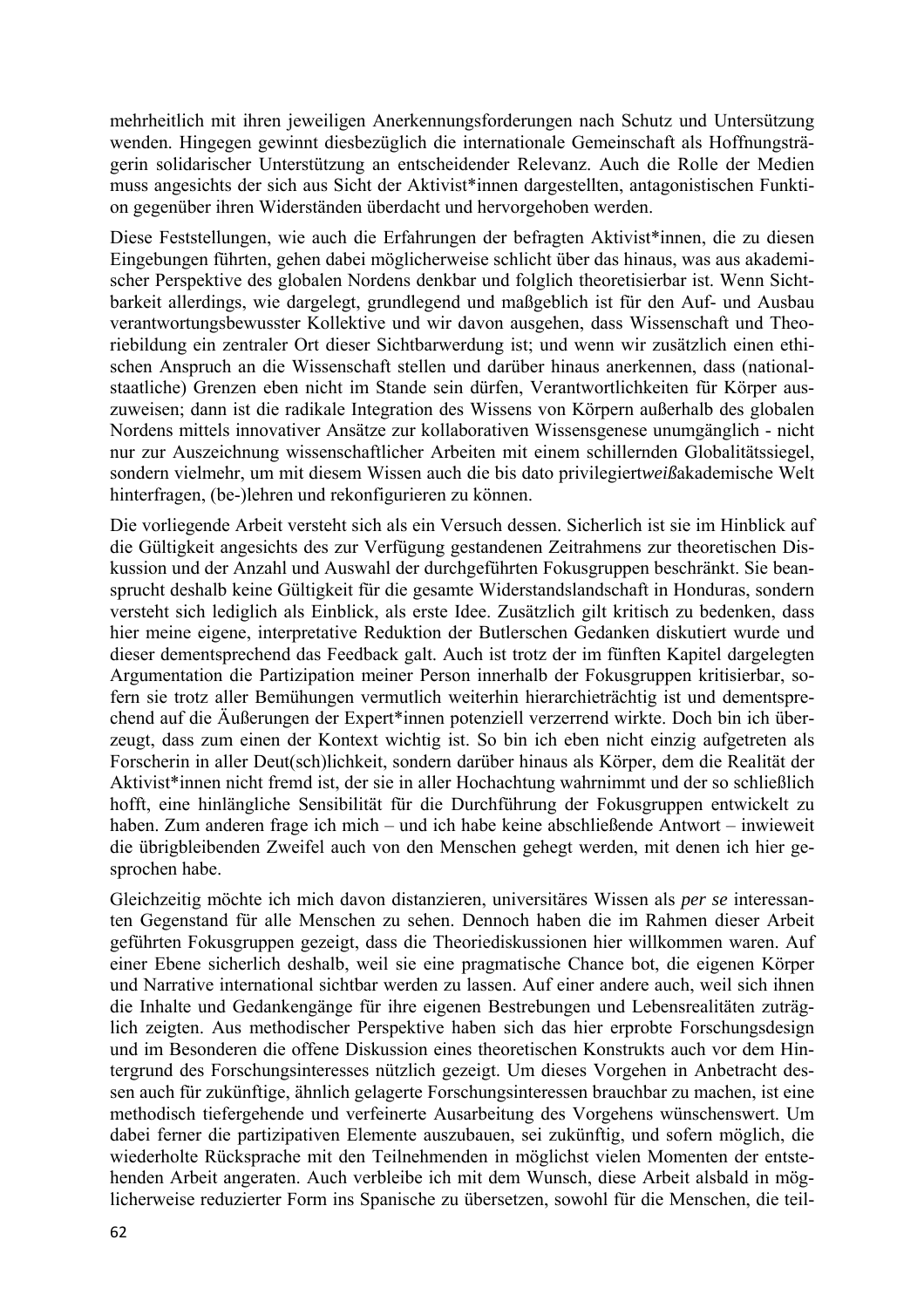genommen haben als auch für all jene, die in ähnlichen Kontexten widerständig sind und sich für die hier erschienen Gedanken interessieren.

Abschließend möchte ich hervorheben, dass die oftmals unbedarft wahrgenommene Möglichkeit der kritischen Auseinandersetzung in Anbetracht der hier skizzierten Lebensrealitäten ein schätzenswertes Privileg ist, was es kollektiv zu erstreiten und zu verteidigen gilt.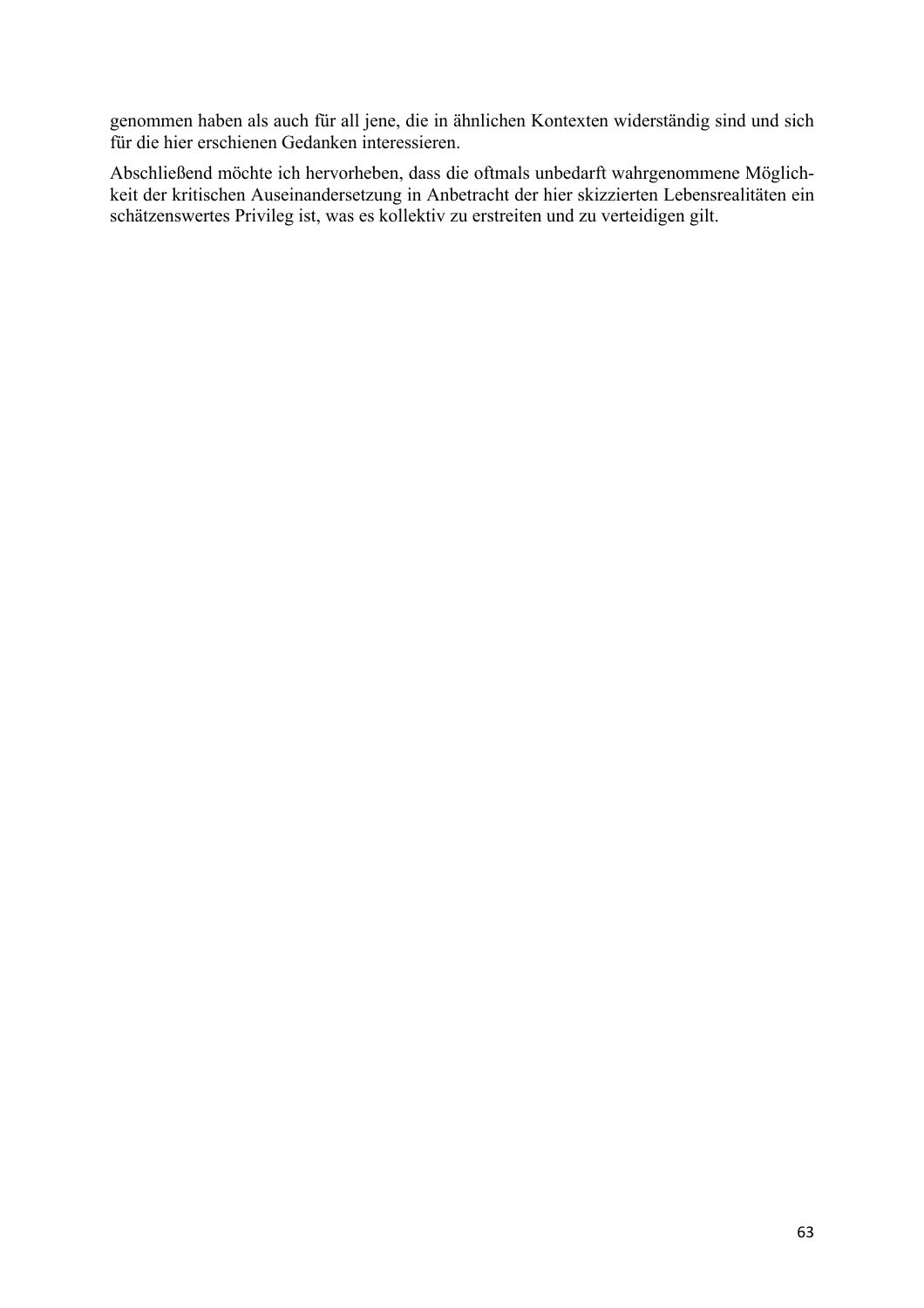## Epilog

#### *Me falta imaginación dices*

No. Me falta el lenguaje. El lenguaje para clarificar mi resistencia a las letradas. Las palabras son una guerra para mí. Amenazan a mi familia. Para ganar la palabra para describir la pérdida tomo el riesgo de perder todo. Podré crear un monstruo el cuerpo y extensión de la palabra hinchándose de colores y emocionante amenazando a mi madre, caracterizada. Su voz en la distancia analfabeta ininteligible. Estas son las palabras del monstruo. (Moraga 1983: 62f., Hervorh. J.K.)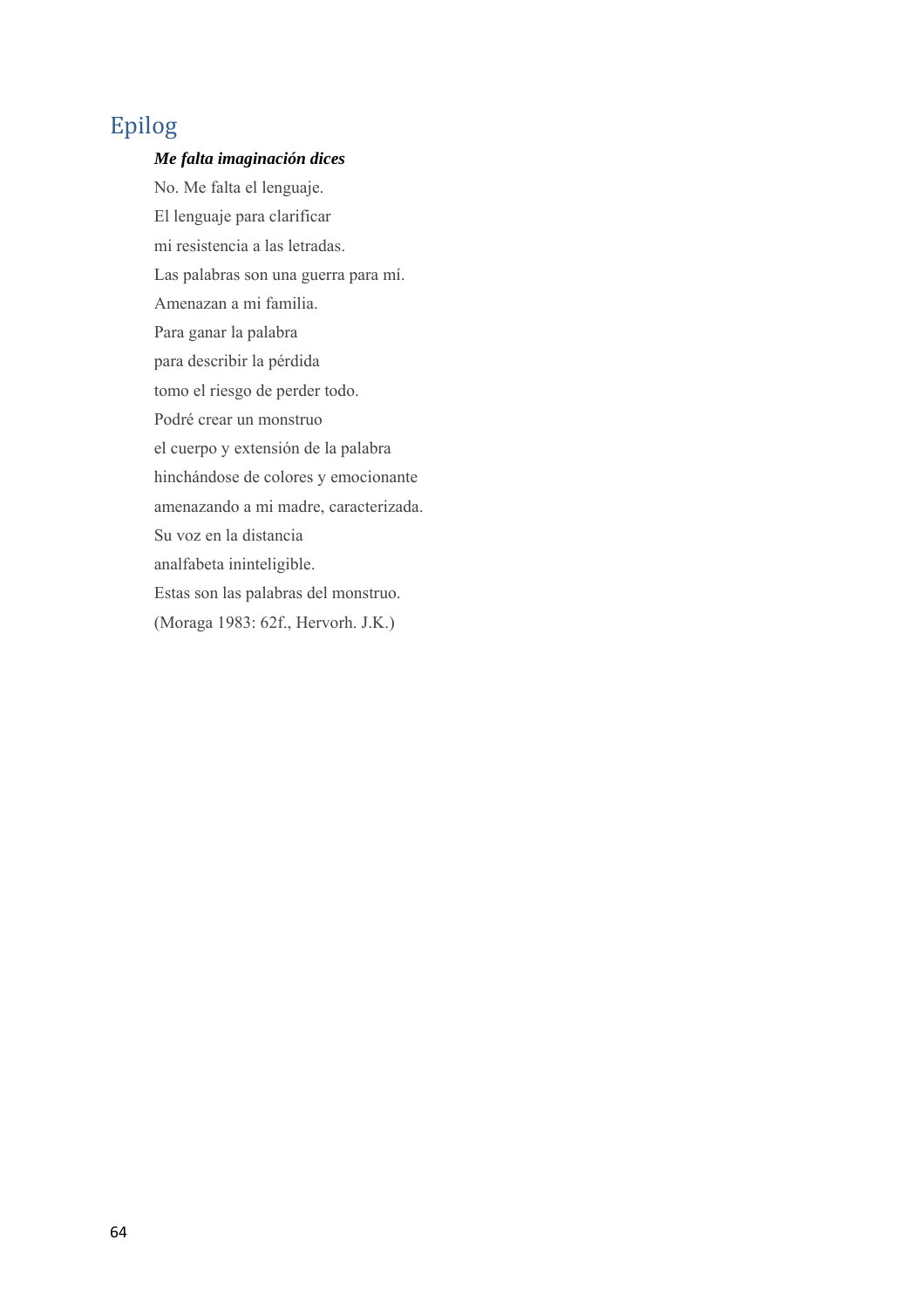### Literaturverzeichnis

- Alkemeyer, Thomas (2007): Aufrecht und biegsam. Eine politische Geschichte des Körperkults. Aus Politik und Zeitgeschichte, Jg. 2007, Nr. 18, S. 6-18. Online verfügbar unter: http://www.bpb.de/shop/zeitschriften/apuz/ 30500/koerperkult-und-schoenheitswahn [11.11.2018].
- Allen, Amy (2012): The power of feminist theory. Domination, resistance, solidarity. 3. Aufl., Oxford: Westview Press.
- Amnesty International (22.02.2018): Amnesty International Report 2017/18. Zur Weltweiten Lage der Menschenrechte. Honduras. Online verfügbar unter:

https://www.amnesty.de/jahresbericht/2018/honduras [16.11.2018].

- Amnesty International (29.11.2018): Half-truths for Berta Cáceres and her familiy. Online verfügbar unter: https://www.amnesty.org/en/latest/news/2018/11/honduras-half-truths-for-bertacaceres-and-her-family/ [12.11.2018].
- Anzaldúa, Gloria (1990): Haciendo caras, una entrada. In: Anzaldúa, Gloria (Hg.): Making Face, Making Soul. Haciendo Caras. Creative and Critical Perspectives by Feminists of Color. San Francisco: aunt lute books, S. xv-xxviii.
- Anzaldúa, Gloria (2002): Preface. (Un)natural bridges, (Un)safe spaces. In: Anzaldúa, Gloria / Keating, Analouise (Hg.) (2002): this bridge we call home. radical visions for transformation. New York / London: Routledge, S. 1-6.
- Anzaldúa, Gloria (2012): Borderlands. La Frontera. The New Mestiza. 4. Aufl., San Francisco: aunt lute books.
- Anzaldúa, Gloria (2015): Flights of the Imagination. Rereading/Rewriting Realities. In: Keating, AnaLouise /Anzaldúa, Gloria (Hg.): Light in the dark. Luz en lo oscuro. rewriting identity, spirituality, reality. Durham: Duke University Press, S.23-47.
- Anzaldúa, Gloria (2015): now let us shift … conocimiento … inner work, public acts. In: Keating, AnaLouise /Anzaldúa, Gloria (Hg.): Light in the dark. Luz en lo oscuro. rewriting identity, spirituality, reality. Durham: Duke University Press, S.117-160.
- Arendt, Hannah (2011): Es gibt nur ein einziges Menschenrecht. In: Menke, Raimondi (Hg.): Die Revolution derMenschenrechte. Grundlegende Texte zu einem neuen Begriff des Politischen. Berlin: Suhrkamp, S. 394-410.
- Ávila, Jennifer (04.12.2017): Honduras. Präsidentschaftswahlen in einem kooptierten Staat. Online verfügbar unter: https://www.boell.de/de/2017/12/04/honduras-praesidentschaftswahleneinem-kooptierten-staat [03.11.2018].
- Bayat, Asef (2016): Foreword. In: Fadaee, Simin (Hg.): Understanding Southern Movements. New York/Oxon: Routledge, S. xxii-xxiv.
- Beninghaus, Christina / Beninghaus, Ludger (2012): Moderation, Gesprächsaufbau und Dynamik in Fokusgruppen. In: Schulz, Marlen / Mack, Birgit / Renn, Ortwin (Hg.): Fokusgruppen in der empirischen Sozialwissenschaft. Wiesbaden: VS Verlag für Sozialwissenschaften, S. 111-132.
- Bohnsack, Ralf (2000): Rekonstruktive Sozialforschung Einführung in Methodologie und Praxis qualitative Forschung. 4., überarb. Aufl., Opladen: Leske + Budrich.
- Bürkner, Hans-Joachim (2010): Vulnerabilität und Resilienz. Forschungsstand und sozialwissenschaftliche Untersuchungsperspektiven. Working Paper. Erkner: Leibniz-Institut für Regionalentwicklung und Strukturplanung.
- Butler, Judith (1991): Das Unbehagen der Geschlechter. Frankfurt/M.: Suhrkamp
- Butler, Judith (1993): Für ein sorgfältiges Lesen. In: Benhabib, Seyla / Butler, Judith / Cornell, Drucilla /Fraser, Nancy (Hg.): Der Streit um die Differenz. Feminismus und Postmoderne in der Gegenwart. Frankfurt/Main: Fischer, S. 122-132.
- Butler, Judith (1997): The Psychic Life of Power. Theories in Subjection. Stanford: Stanford University Press.
- Butler, Judith (1998): Haß spricht. Zur Politik des Performativen. Berlin: Berlin Verlag.
- Butler, Judith (2001): Psyche der Macht. Das Subjekt der Unterwerfung. Frankfurt/Main: Suhrkamp.
- Butler, Judith (2003): Kritik der ethischen Gewalt. Adorno Vorlesungen 2002. Frankfurt/Main: Suhrkamp.
- Butler, Judith (2005): Giving an Account of Oneself. New York: Fordham University Press.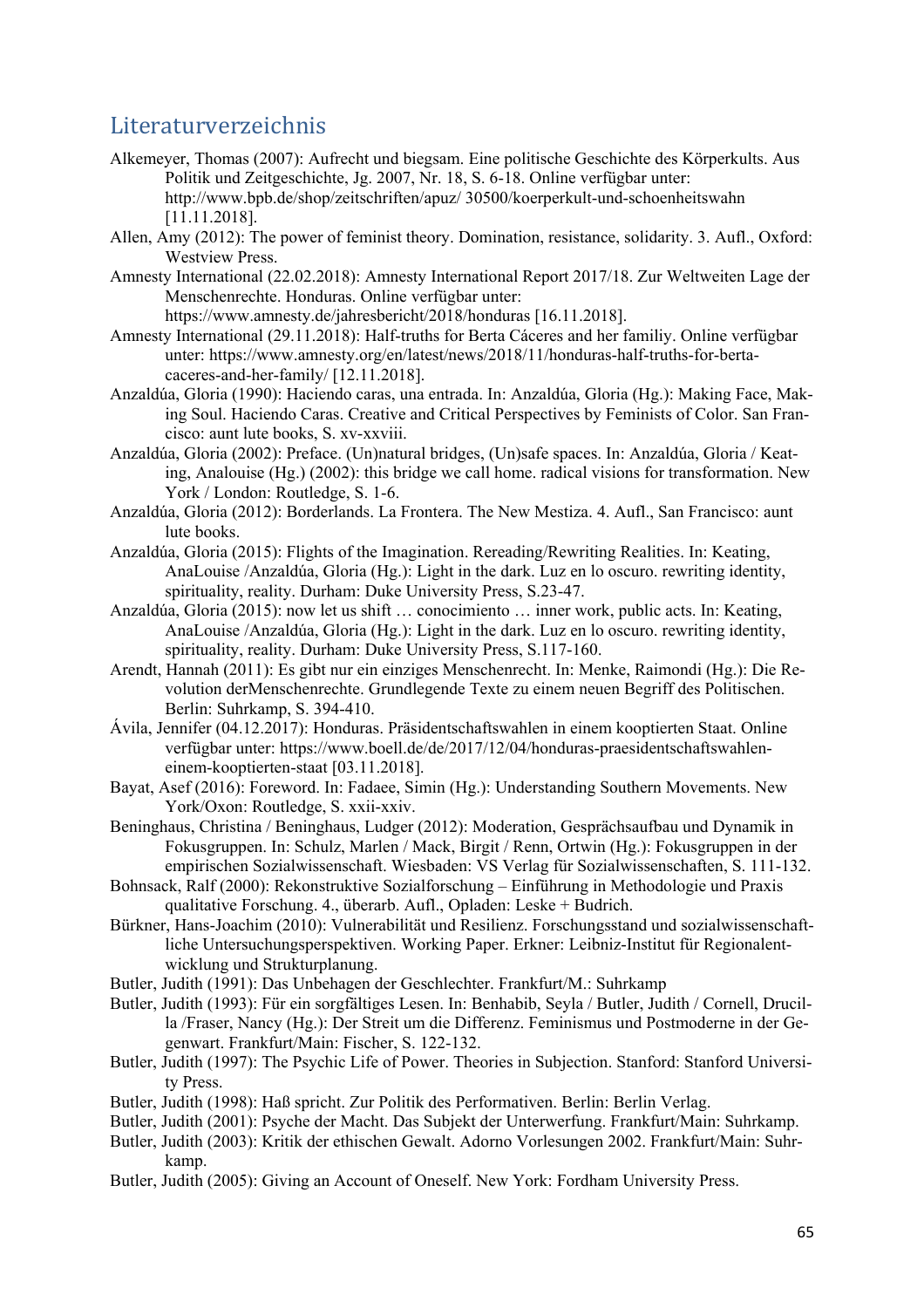- Butler, Judith (2006a): Precarious Life. The Powers of Mourning and Violence. London/New York: Verso.
- Butler, Judith (2006b): Haß spricht. Zur Politik des Performativen. Edition Suhrkamp. Frankfurt/Main: Suhrkamp.
- Butler, Judith (2010a): Frames of War. When is Life Grievable? London/New York: Verso.
- Butler, Judith (2010b): Raster des Krieges. Warum wir nicht jedes Leid beklagen. Frankfurt/Main: Campus.
- Butler, Judith (2012a): Gefährdetes Leben. Politische Essays. Unter Mitarbeit von Karin Wördemann. 4. Aufl., Frankfurt am Main: Suhrkamp.
- Butler, Judith (2012b): Bodies in Alliance and the Politics of the Street. In: McLagan, Meg / McKee, Yates (Hg.): Sensible Politics. The Visual Culture of Nongovernmental Activism. New York: Zone Books, S.117-137.
- Butler, Judith (2013): Disposession. The Performative in the Political. Conversations with Althena Athanasiou. Cambridge/Malden: Polity.
- Butler, Judith (2014): Bodily Vulnerability, Coalitions, and Street Politics. In: Critical Studies, Jg. 2014, Nr. 37, S. 99-119.
- Butler, Judith (2016a): Anmerkungen zu einer performativen Theorie der Versammlung. Berlin: Suhrkamp.
- Butler, Judith (2016b): Rethinking Vulnerability and Resistance. In: Butler, Judith / Gambetti, Zeynep / Sabsay, Leticia (Hg.): Vulnerability in Resistance. Durham, London: Duke University Press, S. 12-27.
- Butler, Judith / Gambetti, Zeynep / Sabsay, Leticia (2016): Introduction. In: Butler, Judith / Gambetti, Zeynep /Sabsay, Leticia (Hg.): Vulnerability in Resistance. Durham, London: Duke University Press, S. 1-11.
- Charmaz, Kathy (2006): Constructing grounded theory. A practical guide through qualitative analysis. London: Sage.
- Chesters, Graeme / Welsh, Ian (2011): Social Movements. The key concepts. New York: Routledge.
- Dainton, Nora (2018): Feedback in der Hochschullehre. Haupt Verlag, Bern.
- Deines, Stefan (2002): Berichte und Besprechungen. Christine Hauskeller, Das paradoxe Subjekt. Unterwerfung und Widerstand bei Judith Butler und Michel Foucault, Tübingen (Edition Diskord) 2000, Judith Butler, Psyche der Macht. Das Subjekt der Unterwerfung. Aus dem Amerikanischen von Reiner Ansén. Franfurt/M. (Suhrkamp) 2001. In: Foltinek, Weiss (Hg.): Sprachkunst. Beiträge zur Literaturwissenschaft. Jg. 2002, 1. Halbband, S. 184-187.
- Deines, Stefan (2007): Verletzende Anerkennung. Über das Verhältnis von Anerkennung, Subjektkonstitution und 'sozialer Gewalt'. In: Herrmann, Steffen K. / Krämer, Sybille / Kuch, Hannes (Hg.): Verletzende Worte. Die Grammatik sprachlicher Missachtung. Bielefeld: Transcript Verlag, S. 275-293.
- Derrida, Jacques (2004): Signatur Ereignis Kontext. In: Engelmann, Peter (Hg.): Die différance. Ausgewählte Texte. Stuttgart: Philipp Reclam junior, S. 68-109.
- Fadaee, Simin (2016): Introduction. Genesis of social movement theory and Southern movements. In: Fadaee, Simin (Hg.): Understanding Southern Movements. New York/Oxon: Routledge, S. 1- 12.
- Feher, Michel (2009): Self-Appreciation, or, The Aspirations of Human Capital. In: Public Culture, Jg. 2009, Nr.21/1, S. 21-41.
- Flatscher, Matthias / Pistrol, Florian (2018): Zur Normativität in Anerkennungsverhältnissesn. Politiken der Anerkennung bei Honneth und Butler. In: Posselt, Gerald / Schönwald-Kunze, Tatjana / Seitz, Sergej (Hg.): Judith Butlers Philosophie des Politischen. Kritische Lektüren. Bielefeld: Transcript Verlag, S. 99-124.
- Focault, Michel (1977): Discipline and Punish. The birth of the prison. New York: Vintage Books.
- Gebauer, Thomas (2015): Das Paradox der Resilienz. Online verfügbar unter:
- https://www.medico.de/blog/dasparadox-der-resilienz16607/ [24.10.2017].
- Gläser, Jochen; Laudel, Grit (2006): Experteninterviews und qualitative Inhaltsanalyse als Instrumente rekonstruierender Untersuchungen. 2. Aufl., Wiesbaden: VS Verlag für Sozialwissenschaften.
- Global Witness (2017): Honduras. The Deadliest Place to Defend the Planet. Online verfügbar unter: https://www.globalwitness.org/en/campaigns/environmental-activists/honduras-deadliestcountry-world-environmental-activism/ [27.10.2018].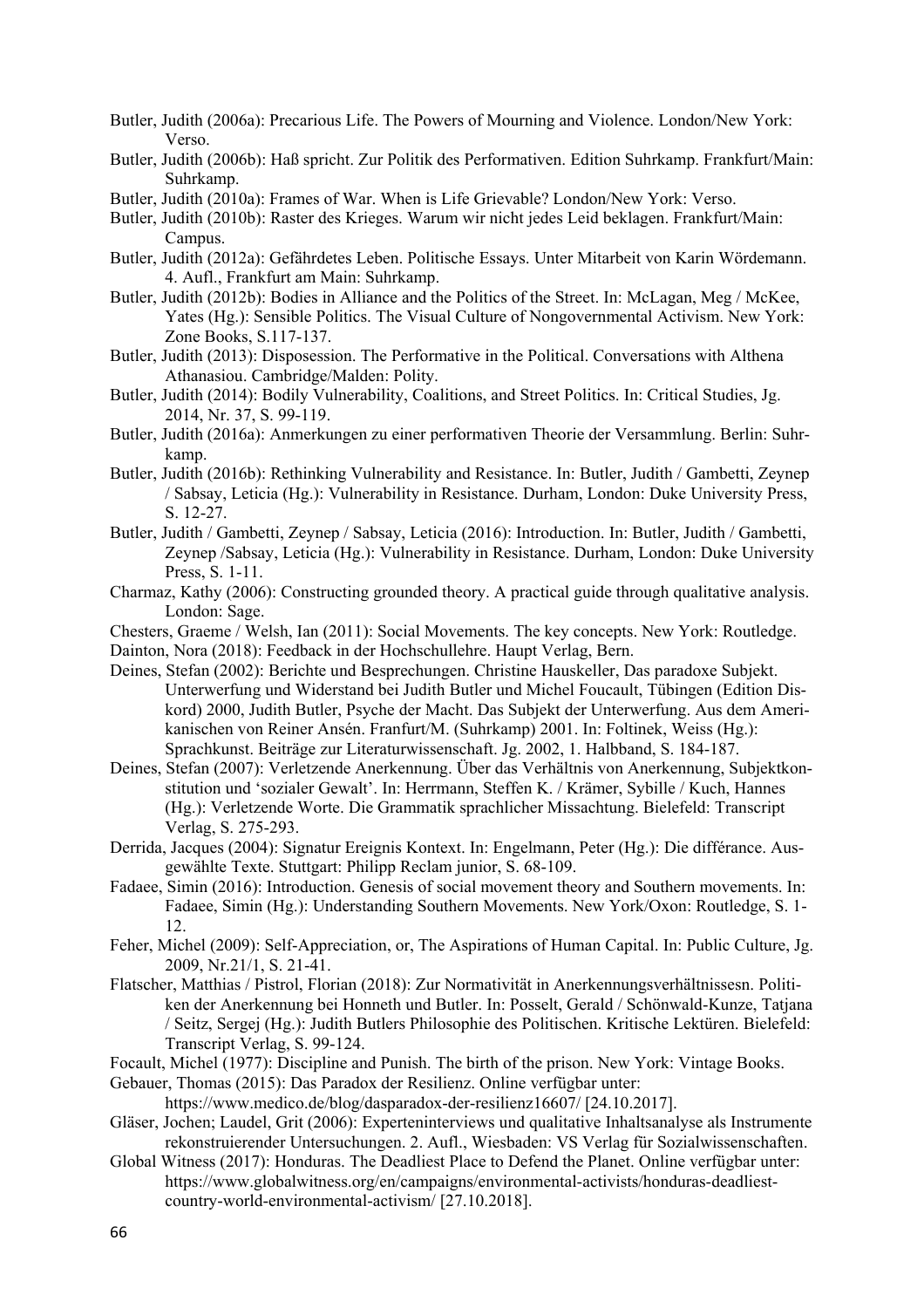- Gugutzer, Robert / Klein, Gabriele / Meuser, Michael (2017): Vorwort. In: Gugutzer, Robert / Klein, Gabriele /Meuser, Michael (Hrsg.): Handbuch Körpersoziologie. Band 2. Forschungsfelder und Methodische Zugänge. Wiesbaden: Springer VS, S. V-VIII.
- Gukelberger, Sandrine (2015): Resilienz und Protestkultur zwischen Beharrung und Innovation. Online verfügbar unter:

https://www.medico.de/fileadmin/user\_upload/media/Resilienz\_und\_Protestkultur\_zwischen Beharrung und Innovation.pdf [22.10.2018].

- Goodwin, Jeff; Jasper, James M. (2003a): Editor's Introduction. In: Goodwin, Jeff; Jasper, James M. (Hg.) (2003): The social movements reader. Cases and concepts. Blackwell readers in sociology, 12. Malden: Blackwell Publishing, S. 3-9.
- Goodwin, Jeff; Jasper, James M. (2003b): Who joins or supports movements? Introduction. In: Goodwin, Jeff; Jasper, James M. (Hg.) (2003): The social movements reader. Cases and concepts. Blackwell readers in sociology, 12. Malden: Blackwell Publishing, S. 51-54.
- Helfferich, Cornelia (2011): Die Qualität qualitativer Daten. 4. Aufl., Wiesbaden: VS Verlag für Sozialwissenschaften.
- Hertz, Rosanna (2003): Paying forward and paying back. In: Symbolic Interaction, Jg. 2003, Nr.26/3, S. 473-486.
- Hilse, Ina / Trautmann, Rita (2015): Honduras. Putsch im 21. Jahrhundert. In: Hilse, Ina / Büttner, Kirstin (Hg.): Engagiert – resistent – bedroht. Handlungsspielräume und Perspektiven sozialer Bewegungen in Mittelamerika. Stuttgart: Schmetterlingverlag, S. 56-73.
- Hohle, Randolph (2010). Politics, Social Movements, and the Body. In: Sociology Compass, Nr. 4. Malden: Blackwell Publishing, S. 38-51
- Posselt, Gerald (2003): Performativität. In: Forum für Differenz- und Genderforschung, Eintrag 06.10.2003, http://differenzen.univie.ac.at/glossar.php?sp=4 [n.v.], In: Projektwerkstatt: Geschlecht und Performativität. Online verfügbar unter:
	- https://www.projektwerkstatt.de/index.php?p=15949 [12.12.2018].
- Honneth, Axel (1994): Kampf um Anerkennung, 1. Aufl. Frankfurt/Main: Suhrkamp.
- Human Rights Watch (2017): Jahresbericht 2017. Honduras. Online verfügbar unter: https://www.hrw.org/worldreport/2017/country-chapters/honduras [27.10.2018].
- Husserl, Edmund (1952): Ideen zu einer reinen Phänomenologie und phänomenologischen Philosophie. Zweites Buch. Phänomenologische Untersuchungen zur Konsitution. Dordrecht et al.: Martinus Nijhoff.
- IACHR (2016): Honduras, one of the most dangerous countries for human rights defenders Experts warn. Online verfügbar unter:
	- http://www.oas.org/en/iachr/media\_center/PReleases/2016/118.asp [27.10.2018].
- ILO (2018): Ilostat database. Online verfügbar unter: www.ilo.org/ilostat [23.10.2018].
- Jasper, James (2010): Cultural Approaches in the Sociology of Social Movements. In: Klandermans, Bert; Roggeband, Conny (Hg.): Handbook of social movements across disciplines. New York et al.: Springer, S. 59-109.
- Jimenez, Patricia (2016): Event report. Lunch Debate on LGBTI and human rights in Honduras. Can the EU help overcome impunity of crimes against human rights defenders and LGBTI activists. Heinrich Böll Stiftung. Online verfügbar unter:

https://eu.boell.org/sites/default/files/boll\_event\_report\_lgbti\_honduras.pdf [15.11.2018].

- Kuckartz, Udo (2007): Einführung in die computergestützte Analyse qualitative Daten. Wiesbaden: VS Verlag für Sozialwissenschaften.
- Kuhn, Thomas / Koschel, Kay-Volker (2011): Gruppendiskussionen. Ein Praxis-Handbuch. Wiesbaden: VS Verlag für Sozialwissenschaften.
- Langer, Inghardt / Schulz von Thun, Friedemann / Tausch, Reinhard (2006): Sich verständlich ausdrücken. 8. Aufl., München: Ernst Reinhardt Verlag.
- Loos, Peter / Burkhard Schäffer (2001): Das Gruppendiskussionsverfahren. Theoretische Grundlagen und empirische Anwendung. Wiesbaden: VS Verlag für Sozialwissenschaften.
- Madriz, Esther (2003): Focus Groups in Feminist Research. In: Denzin, Norman K. / Lincoln, Yvonna S.: Collecting and Interpreting Qualitative Materials. 4. Aufl., Thousand Oaks: SAGE Publications, S. 363-388.
- Mayring, Philipp (2002): Einführung in die qualitative Sozialforschung. Eine Anleitung zum qualitativen Denken. Weinheim: Beltz.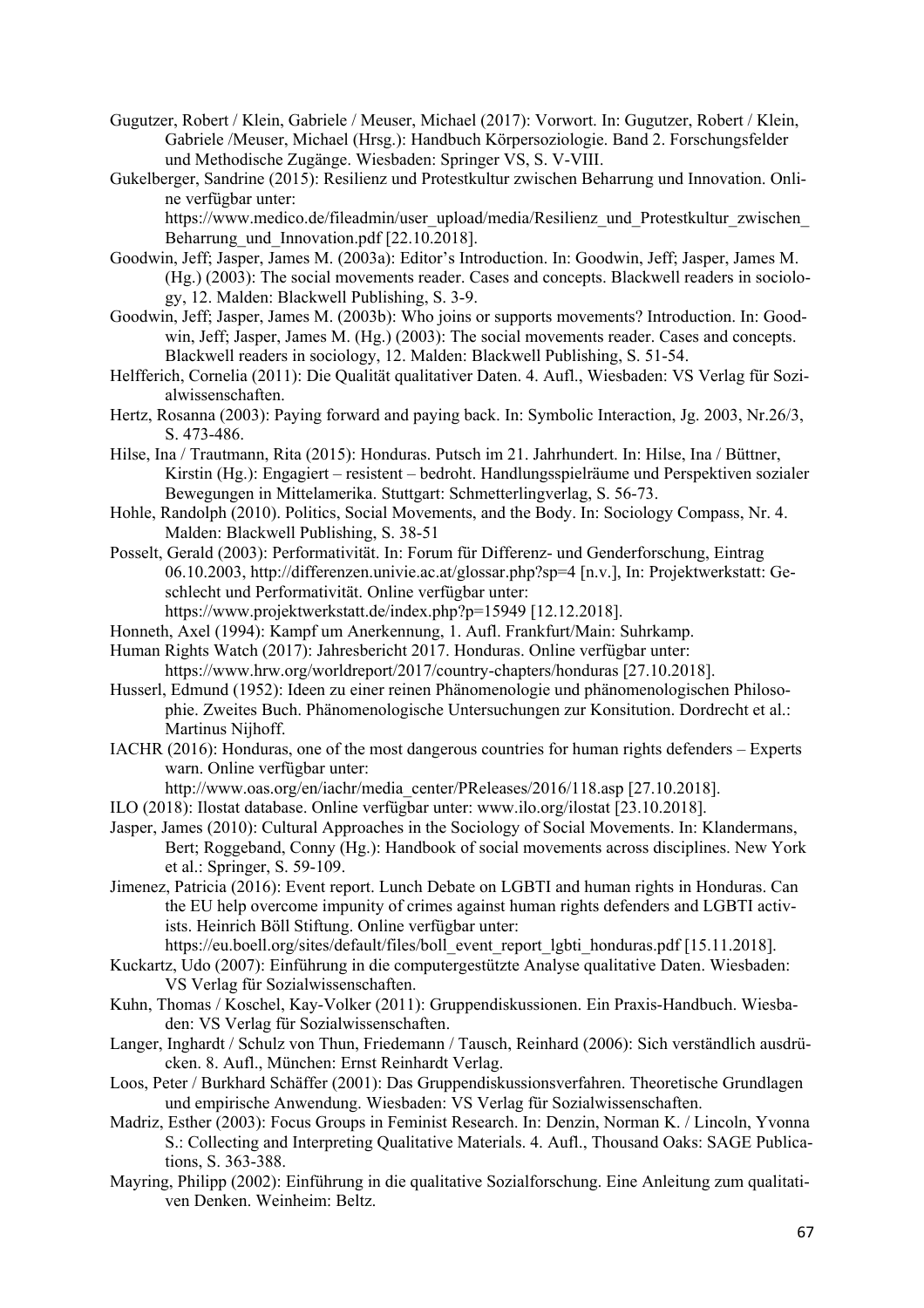Mayring, Philipp (2007): Qualitative Inhaltsanalyse: Grundlagen und Techniken. Weinheim: Beltz.

- McWhorter, Ladelle (2017): Book Review: Vulnerability in resistance. In: Contemporary Political Theory, Jg. 2018, Nr. 17, S.119-122.
- Meuser, Michael / Nagel, Ulrike (2009): Das Experteninterview. Konzeptionelle Grundlagen und methodische Anlagen. In: Pickel, Susanne (Hg.): Methoden der vergleichenden Politik- und Sozialwissenschaft. Neue Entwicklungen und Anwendungen. Wiesbaden: VS Verlag für Sozialwissenschaften, S. 465-479.
- Moraga, Cherríe (1983): Loving in the War Years. Lo que nunca pasó por sus labios. Boston: South End Press.
- Morgan, David (1997): Focus Groups as qualitative research. 2. Aufl., Thousand Oaks et al.: Sage Publications.
- Parker, Andrew / Tritter, Jonathan (2006): Focus group method and methodology. Current practice and recent debate. In: International Journal of Research and Method in Education, Jg. 2006, Nr. 29/1, S. 23-37.
- Pabst, Andrea (2010): Proteskörper und Körperprotest. Eine politische Soziologie des Körpers. In: Soeffner, Hans Georg (Hg.): Unsichere Zeiten. Herausforderungen gesellschaftlicher Transformationen. Verhandlungen des 34. Kongresses der Deutschen Gesellschaft für Soziologie in Jena 2008. Wiesbaden: VS Verlag.
- Peetz, Peter (2013): Honduras. In: Silke Hensel / Barbara Potthast (Hg.): Das Lateinamerika-Lexikon. Wuppertal: Peter Hammer Verlag, S. 143-148.
- Pistrol, Florian (2016): Vulnerabilität. Erläuterungen zu einem Schlüsselbegriff im Denken Judith Butlers. In: Zeitschrift für praktische Philosophie, Nr. 3/1, S. 233-273.
- Roth, Roland / Rucht, Dieter (2008): Einleitung. In: Roth, Roland / Rucht, Dieter (Hrsg.): Die sozialen Bewegungen in Deutschland seit 1945. Ein Handbuch. Frankfurt/Main: Campus Verlag, S. 9- 38.
- Sandoval, Chela (2002): Foreword. AfterBridge. Technologies of Crossing. In: Anzaldúa, Gloria / Keating, Analouise (Hg.): this bridge we call home. radical visions for transformation. New York / London: Routledge, S. 21-26.
- Sasson-Levy, Orna; Rapoport, Tamara (2003): Body, Gender, and Knowledge in Protest Movements. The Israeli Case. In: Gender and Society, Jg. 2003, Nr. 17. New York: SAGE Journals, S. 379- 403.
- Schmincke, Imke (2017): Soziale Bewegungen. In: Gugutzer, Robert / Klein, Gabriele / Meuser, Michael (Hg.): Handbuch Körpersoziologie. Band 2. Forschungsfelder und Methodische Zugänge. Wiesbaden: Springer VS, 245-258.
- Schönherr-Mann, Hans-Martin (2018): Gefährdete oder gefährliche 'Körper auf der Straße'. Butlers performative politische Philosophie des Protests. In: Posselt, Gerald / Schönwald-Kunze, Tatjana / Seitz, Sergej (Hg.): Judith Butlers Philosophie des Politischen. Kritische Lektüren. Bielefeld: Transcript Verlag, S. 233-250.
- Schulz, Marlen (2012): Quick and easy!? Fokusgruppen in der angewandten Sozialwissenschaft. In: Schulz, Marlen / Mack, Birgit / Renn, Ortwin (Hg.): Fokusgruppen in der empirischen Sozialwissenschaft. Von der Konzeption bis zur Auswertung. Wiesbaden: VS Verlag für Sozialwissenschaften, S. 9-23.
- Schulz, Marlen / Mack, Birgit / Renn, Ortwin (2012): Vorwort. In: Schulz, Marlen / Mack, Birgit / Renn, Ortwin (Hg.): Fokusgruppen in der empirischen Sozialwissenschaft. Von der Konzeption bis zur Auswertung. Wiesbaden: VS Verlag für Sozialwissenschaften, S. 7-8.
- Soriano, Edgar (2016): El Imperio del Opus Dei en Honduras. Online verfügbar unter: http://libertaddigital.news/noticias/el-imperio-del-opus-dei-en-honduras/ [19.12.2018].
- Thonhauser, Gerhard (2018): Plurale Performativität. Butler und Arendt über die Macht spontaner Versammlungen. In: Posselt, Gerald / Schönwald-Kunze, Tatjana / Seitz, Sergej (Hg.): Judith Butlers Philosophie des Politischen. Kritische Lektüren. Bielefeld: Transcript Verlag, S. 251- 270.
- UNPD (2017): Human Development Reports. Honduras. Human Development Indicators. Online verfügbar unter: http://hdr.undp.org/en/countries/profiles/HND [24.10.2018].
- Villa, Paula-Irene (2012): Judith Butler. Eine Einführung. 2., aktual. Aufl., Frankfurt am Main: Campus-Verlag.